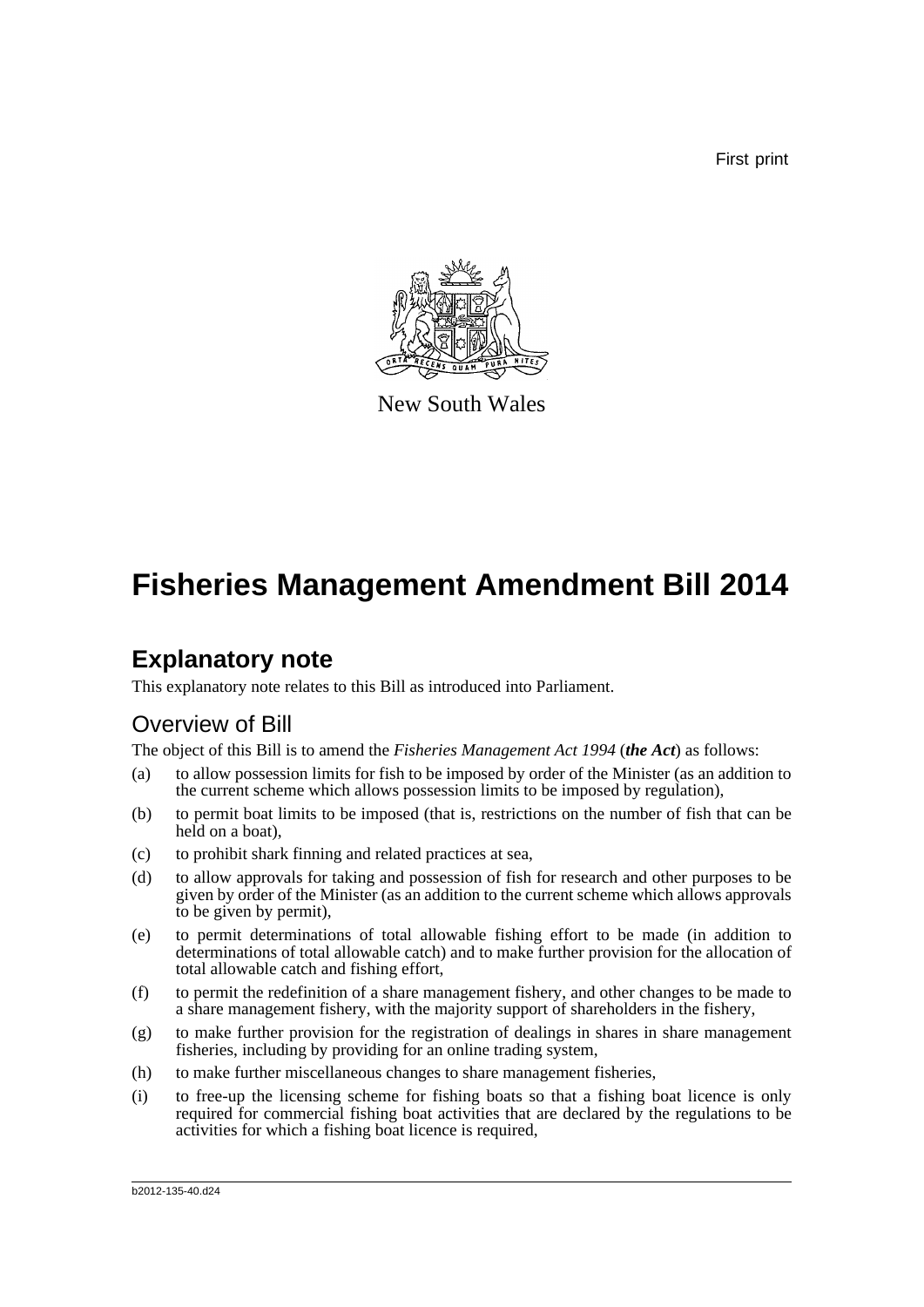- (j) to enable the regulations to require certain commercial fishers to make real time reports about their fishing activities,
- (k) to free-up the licensing scheme for charter fishing boats so that a charter fishing licence does not attach to a particular boat, but authorises the use of a single boat for any charter fishing activities, subject to any restrictions specified in the licence,
- (l) to make provision for the transfer of charter fishing licences and associated entitlements,
- (m) to establish a scientific observer program,
- (n) to enable the Minister to make orders that prohibit the entry into the State of anything that is or could be a declared disease, could be infected with a declared disease or could assist the spread of infection of a declared disease,
- (o) to enable the Minister to make orders requiring live abalone holders to implement specified measures to minimise the risk of transmission of a declared disease,
- (p) to make further provision for the protection of aquatic habitats,
- (q) to abolish the Management Advisory Committees for various fisheries and to instead permit the Secretary to establish advisory groups under the Act, and to permit advisory councils and groups established under the Act to be abolished by regulation,
- (r) to permit persons to appoint agents to use online facilities on their behalf under the Act and to permit service of notices electronically,
- (s) to make various other miscellaneous amendments.

### Outline of provisions

**Clause 1** sets out the name (also called the short title) of the proposed Act.

**Clause 2** provides for the commencement of the proposed Act on a day or days to be appointed by proclamation.

#### **Schedule 1 Amendment of Fisheries Management Act 1994 No 38**

#### **Possession limits**

**Schedule 1 [14]** enables possession limits (also known as bag limits) for fish to be imposed by order of the Minister. At present, possession limits can only be imposed by regulation. Both methods of imposing a possession limit will now be permitted. In the event of inconsistency between a possession limit imposed by Ministerial order and a possession limit imposed by the regulations, the Ministerial order will prevail.

A Ministerial order that imposes a possession limit is to be notified by publication in the Gazette. However, if required urgently, a possession limit may be imposed by Ministerial order notified in one or both of the following ways:

- (a) by causing a copy of the order to be exhibited adjacent to waters to which the order applies,
- (b) by publishing notice of the order on the website of the Department of Trade and Investment, Regional Infrastructure and Services (the *Department*).

This scheme is similar to the scheme for notification of fishing closures.

A Ministerial order that imposes a possession limit will be a disallowable instrument, similar to a regulation.

**Schedule 1 [15]–[18]** are consequential amendments.

#### **Boat limits**

**Schedule 1 [19]** enables the regulations to specify a maximum quantity of fish of a specified species or class that may be held on a boat at any time (a *boat limit*). Fish are taken to be held on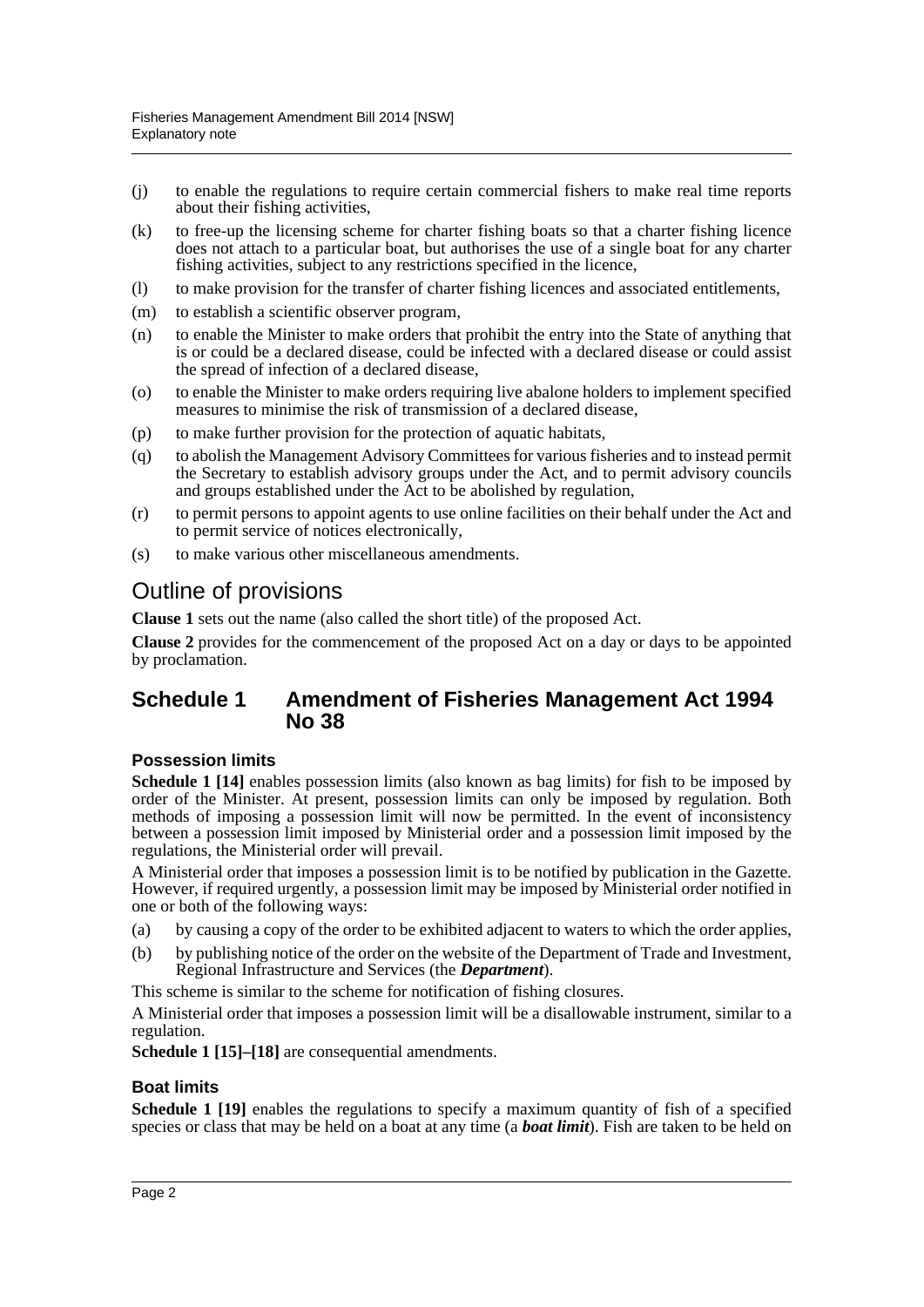a boat if they are on board the boat, if they are tethered to the boat or in a container tethered to the boat or in any other circumstances prescribed by the regulations.

A master of a boat will be guilty of an offence if the quantity of fish held on the boat exceeds the boat limit. The offence will apply whether or not the master was in possession of the fish and regardless of the period over which they were taken.

**Schedule 1 [11], [12] and [105]** are consequential amendments.

**Schedule 1 [147]** inserts a boat limit for gemfish. Gemfish is treated as a priority species of fish, so a higher penalty will apply to a contravention of the boat limit for that species of fish.

#### **Shark finning**

**Schedule 1 [20]** prohibits a person from removing a fin from a shark while on board a boat in any waters or being in possession of a shark fin not attached to a shark, or any other part of a shark, while on board a boat in any waters.

#### **Permitting research and other matters**

Schedule 1 [23] enables the Minister to approve the taking or possession of fish or marine vegetation for research, aquaculture, aquarium collection, Aboriginal cultural fishing or other purposes by making an order that authorises the taking or possession concerned. At present, the Minister can only grant such an approval by issuing a permit that authorises the taking or possession concerned. As a result of the amendments, the Minister will be able to grant an approval by either making an order or by issuing a permit.

**Schedule 1 [108], [112] and [141]** are consequential amendments.

#### **Fishing limits and quotas**

**Schedule 1 [24]** contains new provisions for the setting of general fishing restrictions and their allocation.

At present, the Act permits the Total Allowable Catch Setting and Review Committee (the *Committee*) to determine the total allowable catch for any fishery in the commercial fishing sector. That determination is a *TAC determination*. The TAC determination is then allocated amongst commercial fishers in each affected sector by the imposition of quotas for the taking of fish.

The proposed amendments enable a second type of determination to be made (in addition to total allowable catch). The new determination is a determination of total allowable fishing effort (a *TAE determination*). A TAE determination:

- (a) may be made in relation to one or more methods of fishing, and
- (b) may relate to one or more specified species of fish, or any specified fishery, class of shares in a share management fishery, fishing method, class of persons, area or time period.

TAC determinations and TAE determinations are both types of *fishing determinations*. Under the proposed amendments, a fishing determination may be made by either the Committee or the Secretary of the Department. If the determination is required by the regulations, it is generally made by the Committee (which is not subject to Ministerial control). However, the Minister may direct the Secretary to make the relevant determination if:

- (a) there is in existence a scientific assessment of the species of fish, fishery or fishing method concerned that, in the opinion of the Minister, is relevant, robust and sufficiently recent to allow a determination to be made, and
- (b) to require the Committee to make the fishing determination would involve an unnecessary duplication of that assessment.

The method by which the Committee makes a fishing determination is not changed. That is, the Committee is required to call for public submissions on any determination that it makes.

The Secretary may, but need not, conduct public consultation in relation to a fishing determination made by the Secretary. In addition, the Secretary may, but need not, consult the Committee about the determination.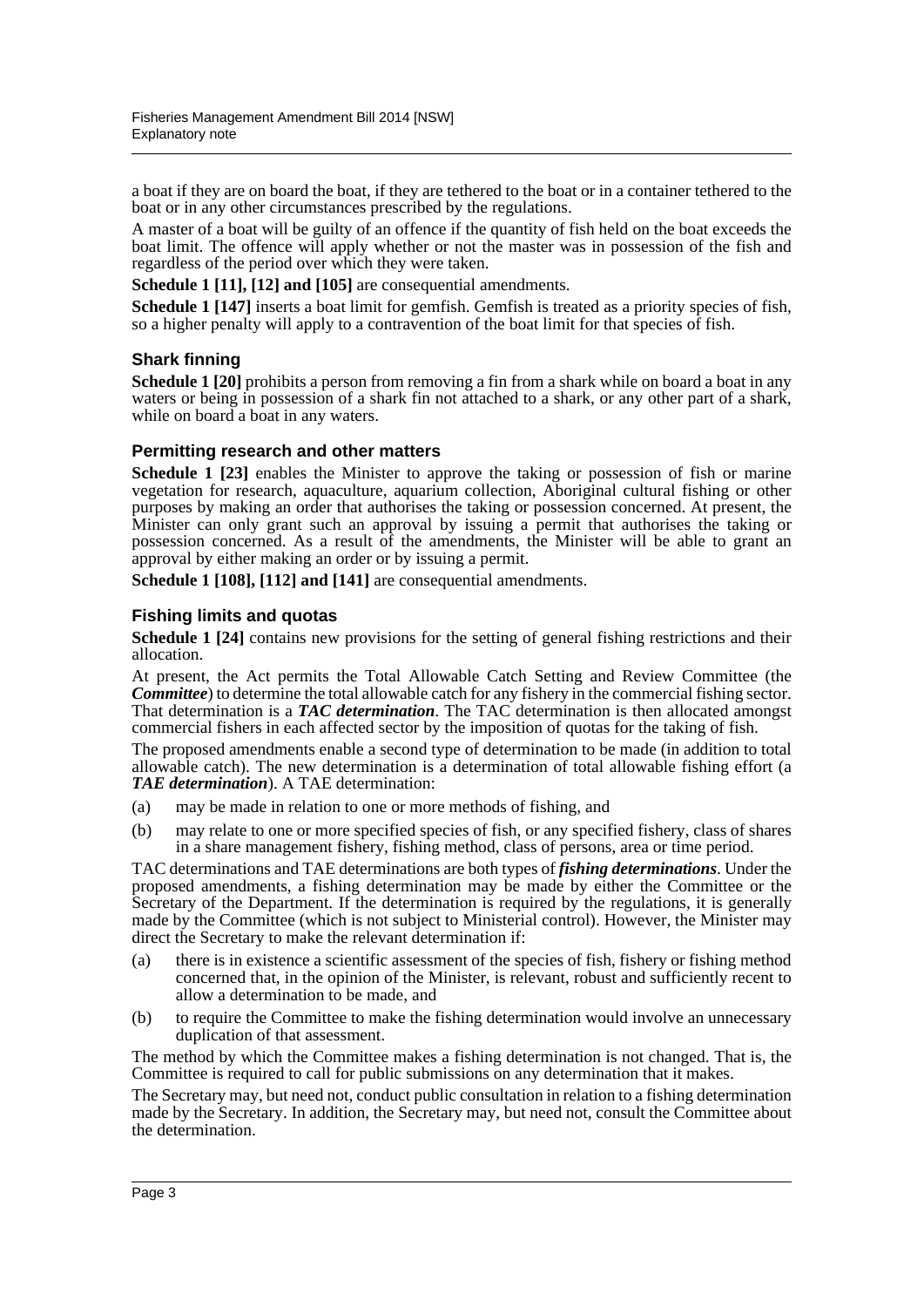The proposed amendments permit any fishing determination that relates to commercial fishing to be allocated by the Secretary amongst commercial fishing authority holders. The regulations may make further provision for the allocation of fishing determinations.

A commercial fishing authority holder's allocation of a fishing determination is the commercial fishing authority holder's *quota*. It will be an offence for a commercial fishing authority holder to contravene the authority holder's quota.

Quota will be transferable in accordance with the regulations.

The Minister may direct that the quota or part of the quota of a commercial fishing authority holder is forfeited if the commercial fishing authority holder has failed to pay in full any fisheries management charge payable by the commercial fishing authority holder.

**Schedule 1 [151]** re-enacts an existing provision that provides for the composition of the Committee. The Committee is renamed the Total Allowable Fishing Committee because its functions will now extend to the making of TAE determinations.

**Schedule 1 [7], [21], [56], [106], [137], [140], [148]–[150], [152] and [153]** are consequential amendments.

**Schedule 1 [158]** is a saving provision.

#### **Redefinition proposals**

**Schedule 1 [28]** enables the Minister to put a redefinition proposal to shareholders in one or more share management fisheries. A redefinition proposal is a proposal to do any or all of the following:

- (a) to change the description of one or more share management fisheries,
- (b) to amalgamate 2 or more classes of shares in one or more share management fisheries,
- (c) to replace one or more classes of shares in one or more share management fisheries with one or more other classes of shares.

The purpose of the provisions is to enable changes to be made to the description of a fishery, or to the entitlements of shareholders in a fishery, without invoking the provisions of the Act that require shares in a fishery to be cancelled, and shareholders compensated, if changes are made to a share management fishery.

A redefinition proposal can be implemented by the Minister only if the proposal has the majority support of shareholders in the fishery.

The proposed amendments provide for the following:

- (a) the Minister is to give notice of a redefinition proposal to shareholders affected by the redefinition proposal,
- (b) the Secretary is to arrange for the conduct of a poll of shareholders affected by the redefinition proposal,
- (c) after the poll is conducted, the Secretary is to certify the results of the poll,
- (d) if the redefinition proposal has majority support, the Minister may implement the redefinition proposal.

The question of whether a redefinition proposal has majority support is to be determined in accordance with the regulations. Although each shareholder is entitled to only one vote in a poll, the regulations may provide for the weighting of votes on the basis of the number of shares held by a shareholder. The regulations may also provide that shareholders who fail to vote in a poll are to be disregarded when determining whether a proposal has majority support.

**Schedule 1 [27]** is a consequential amendment.

#### **Registration of share dealings**

**Schedule 1 [58]** provides for the online registration of dealings in shares, as an alternative to the current paper-based system. The amendment permits share dealings to be registered via an online trading system or facility approved by the Secretary.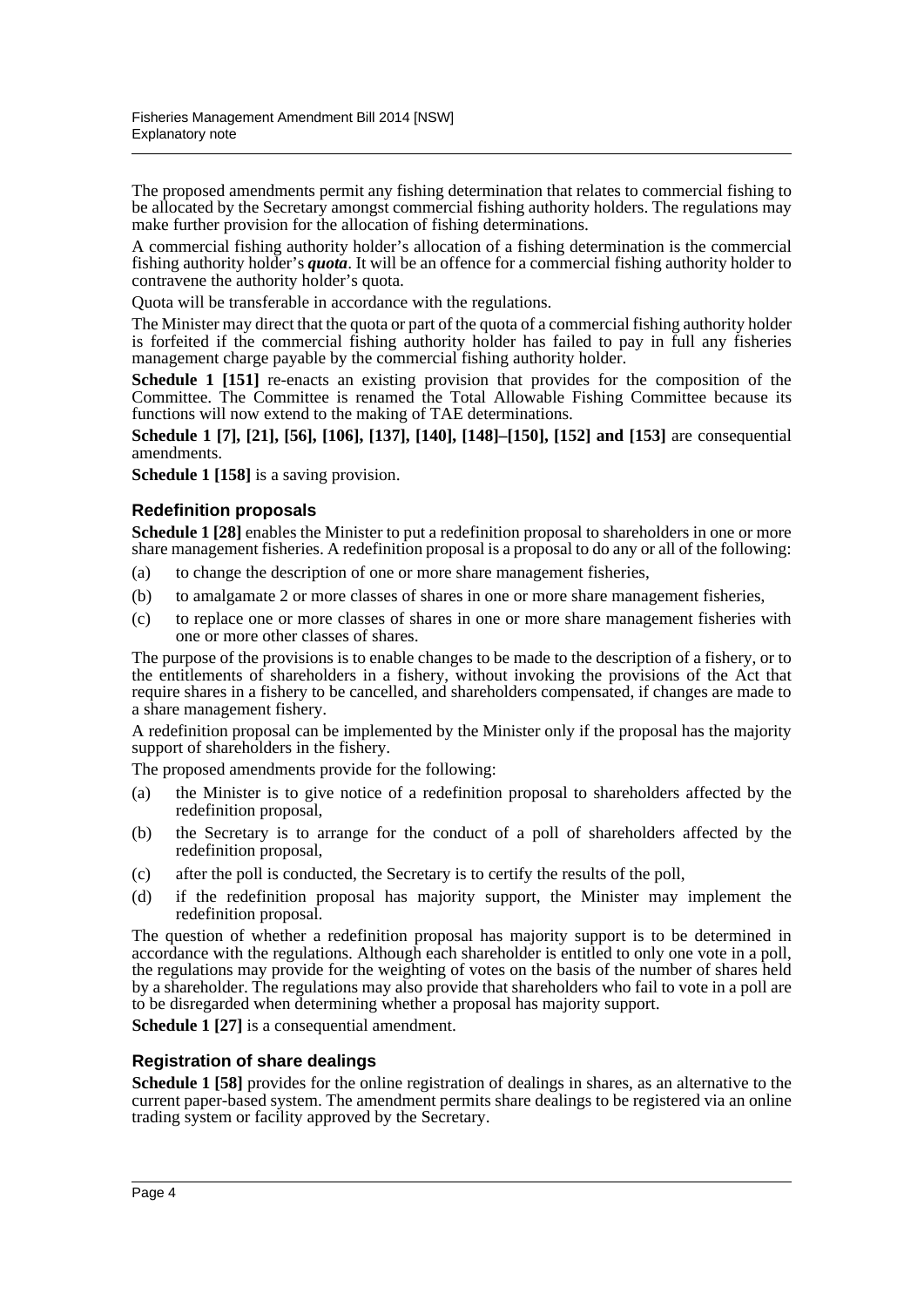The proposed amendment also makes it an offence to use the online trading system for the purpose of registering a dealing in shares that is prohibited (because the dealing would result in the shareholder acquiring more shares than is permitted or is otherwise prohibited by or under the Act).

**Schedule 1 [63]** permits the Secretary to take any steps necessary to rectify the Share Register and restore the integrity of the Share Register if a prohibited dealing in shares is registered. This can include cancelling the registration of a dealing. The Secretary is authorised to pay compensation to any person who is unfairly disadvantaged by such an action.

**Schedule 1 [57], [59], [60] and [62]** are related or consequential amendments.

**Schedule 1 [61]** permits the regulations to specify the types of information that are not to be made publicly available on the Share Register.

#### **Other changes to share management fisheries**

**Schedule 1 [26] and [55]** remove provision for category 2 share management fisheries. There are no category 2 share management fisheries. **Schedule 1 [49], [145] and [146]** are consequential amendments.

**Schedule 1 [29]** removes any doubt that a share management plan (which is made by regulation under the Act) can make provision for any matter for which regulations can be made under the Act.

**Schedule 1 [31]** provides that the Minister is not required to conduct public consultation in relation to an amendment to a share management plan or a supporting plan. **Schedule 1 [136]** is a consequential amendment.

**Schedule 1 [32]** provides that a management plan for a share management fishery does not prevail over a fishing closure. **Schedule 1 [33] and [34]** are consequential amendments.

**Schedule 1 [36] and [37]** make it optional for a management plan for a share management fishery to specify a minimum shareholding required to take fish in the fishery. **Schedule 1 [38]–[41]** are consequential amendments.

**Schedule 1 [42]** enables the regulations to make provision for the form and manner in which shareholders nominate a commercial fisher to take fish in a share management fishery.

**Schedule 1 [44]** enables the management plan for a share management fishery to make provision for the criteria for the issue of special endorsements in the fishery.

**Schedule 1 [45]** removes the maximum period for which a special endorsement may be issued.

Schedule 1 [46] removes provisions that require catch history for particular periods and businesses to be considered when issuing further classes of shares in a share management fishery. The criteria for the issue of further classes of shares in a share management fishery (if any) will be the criteria provided for by the management plan.

**Schedule 1 [47]** makes it clear that Division 3 of Part 3 of the Act does not apply to the issue of further classes of shares in a share management fishery. That Division requires the Minister to invite applications for shares and to issue shares initially on a provisional basis.

**Schedule 1 [48]** makes it optional for a management plan for a share management fishery to fix a maximum shareholding.

**Schedule 1 [50]** enables the Minister to retain or reissue shares that are surrendered by a shareholder (as an additional option to selling or cancelling the shares). The proposed amendment also removes the requirement that the Minister pay a percentage of the proceeds of sale of surrendered shares to the person who surrendered the shares.

**Schedule 1 [51]** makes it clear that the Minister can direct the forfeiture of shares by order made under a power conferred by the regulations.

**Schedule 1 [53]** re-enacts, with some changes, provisions that require a shareholder in a share management fishery who contravenes the shareholder's quota to pay to the Secretary the value of the fish taken in contravention of quota. If the amount payable is not paid within the time required, the Minister may direct the forfeiture of shares that are equivalent to the amount payable. The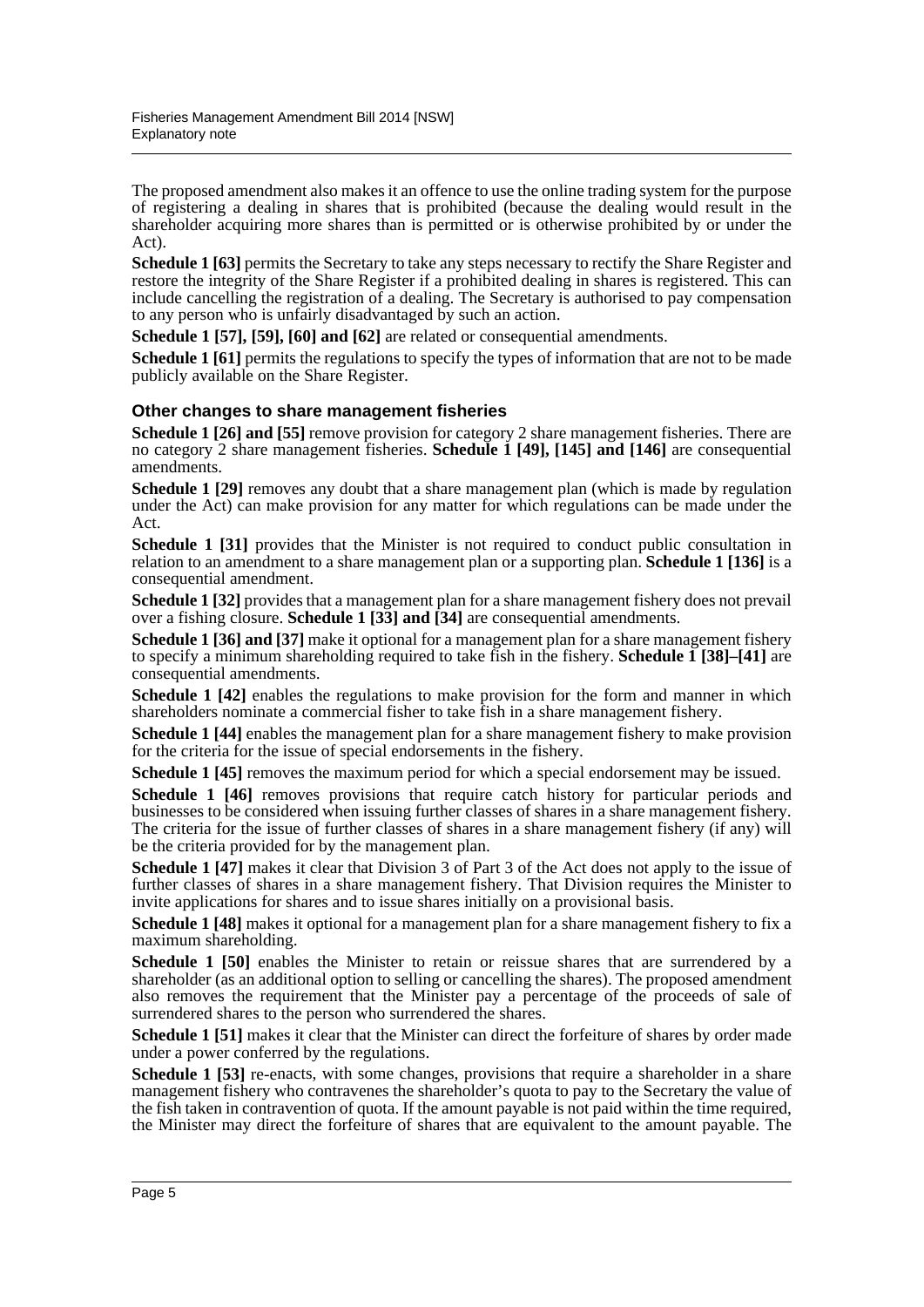proposed amendment allows forfeited shares to be retained, cancelled, reissued or sold by the Minister. At present, forfeited shares must be sold. **Schedule 1 [52]** is a consequential amendment.

#### **Fishing boat licences**

**Schedule 1 [65]** removes the requirement that all fishing boats used for commercial fishing must be licensed under the Act.

Instead, a fishing boat licence will be required only for declared commercial fishing boat activities. A declared commercial fishing boat activity is a commercial fishing boat activity declared by the regulations to be a commercial fishing boat activity for which a fishing boat licence is required.

A fishing boat licence will now authorise the use of a single fishing boat for all declared commercial fishing boat activities. The licence will not be specific to a particular identified boat. However, the holder of a licence must not use a boat or permit a boat to be used for a declared commercial fishing boat activity unless identification details for the boat have been provided to the Secretary.

**Schedule 1 [64]** replaces a provision (removed by **Schedule 1 [65]**) that requires crew members of commercial fishing boats to be registered. Under the new provision, the holder of a commercial fishing licence must not take fish for sale with the assistance of another person unless the use of a crew member to assist in taking fish is authorised by the commercial fisher's licence.

**Schedule 1 [6], [128] and [130]** are consequential amendments.

#### **Fishing reports and records**

**Schedule 1 [74]** permits the regulations to require commercial fishers or classes of commercial fishers to report to the Secretary about commercial fishing activities or proposed commercial fishing activities.The reports are different from the records and returns that fishers are already required to make because they are to be made using a real time reporting system. The real time reporting system is a system or facility approved by the Secretary that enables the making of reports by oral communication or electronic communication. It will be an offence to fail to make a report as required, or to make a false report.

**Schedule 1 [69]–[73]** require certain records that commercial fishers are required to keep or send to the Secretary under the Act to be kept or sent in a form and manner prescribed by the regulations or, subject to the regulations, approved by the Minister. It is envisaged that the regulations may require records to be kept or sent in an electronic form.

#### **Regulation of charter fishing activities**

**Schedule 1 [80]** removes the requirement that all charter fishing boats of a kind declared by the regulations must be licensed under the Act.

Instead, a charter fishing licence will be required only for declared charter fishing activities. A declared charter fishing activity is any charter fishing activity declared by the regulations to be a charter fishing activity for which a charter fishing licence is required.

A charter fishing activity is an activity that involves the use of a boat for recreational fishing activities on a commercial basis (see **Schedule 1 [76]**).

A charter fishing licence will now authorise the use of any one boat at any given time for the charter fishing activity specified in the licence. It will not be specific to a particular identified boat. However, the boat must comply with any requirements specified in the licence.

Special provision is made for ecotourism activities. An ecotourism activity is defined in **Schedule 1 [78]** as a charter fishing activity in which one or more manually operated boats are used by one or more persons, in the presence of an employed guide, for recreational fishing activities. The manually operated boat could be a kayak or a canoe. This activity differs from traditional charter fishing, in which only one boat is used for the activity. A charter fishing licence that authorises an ecotourism activity authorises the use of a specified number of boats for the ecotourism activity.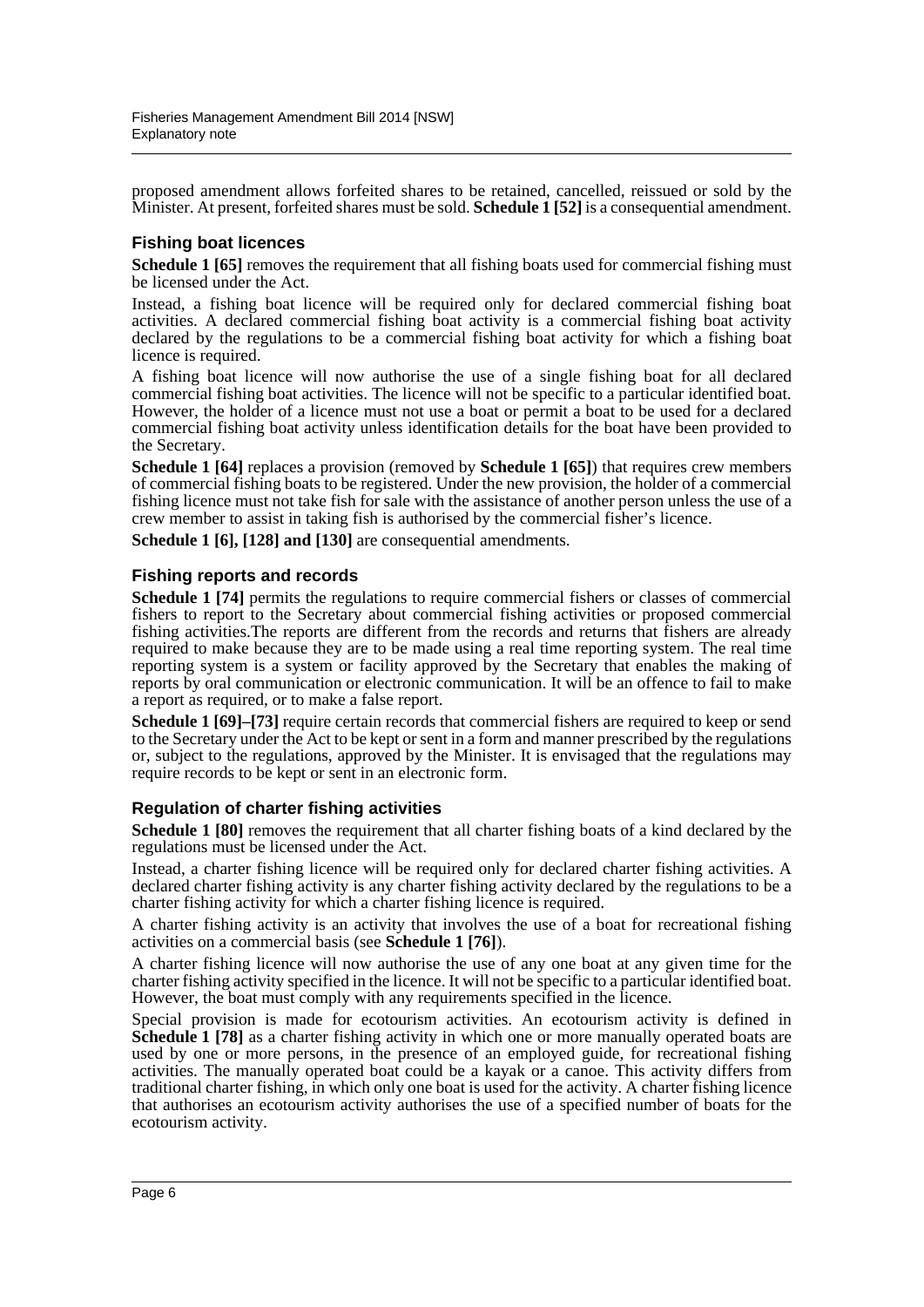New provisions in **Schedule 1 [80]** require the responsible person for a charter fishing activity to ensure that the boat or, in the case of an ecotourism activity, boats used for the activity are used only as authorised by a charter fishing licence. The responsible person for a charter fishing activity is the master of the boat or, in the case of an ecotourism activity, the employed guide for the activity.

**Schedule 1 [78]** also creates a concept of seats (or positions) that can be used by clients in a charter fishing activity. This will allow restrictions to be imposed on the number and class of seats used for charter fishing activities.

**Schedule 1 [94]** facilitates the transfer of charter fishing businesses and their components. Components include charter fishing licences and seats.

The proposed amendments permit the Secretary to determine that a business is a charter fishing business, and to determine the components of the business. A charter fishing business that is the subject of such a determination is a recognised charter fishing business. Determinations are to be registered.

The regulations may set out rules for the transfer of recognised charter fishing businesses and their components, including by requiring the whole of a business (and its components) to be transferred to the same person.

The provisions are similar to existing provisions relating to commercial fishing businesses.

**Schedule 1 [4], [75], [77], [79], [81]–[93], [121]–[126], [135] and [139]** are related and consequential amendments.

#### **Scientific observer program**

**Schedule 1 [130]** enables the Minister to establish a scientific observer program to assist in the administration of the Act.

The Minister may appoint scientific observers under the program. The Minister may issue an observation authority to a scientific observer that authorises the scientific observer to observe the fishing activities of a specified regulated person during a specified period.

Each of the following persons is a *regulated person*:

- (a) a commercial fisher,
- (b) a person who holds a fishing boat licence,
- (c) a person who holds a charter fishing licence,
- (d) the master of a boat that is at any time used for commercial fishing or charter fishing activities,
- (e) an employed guide in relation to a charter fishing activity.

An observation authority confers power on a scientific observer to observe the fishing activities of the regulated person during the specified period, including to obtain, collect and record information that may be collected under the program.

The fishing activities that the scientific observer is authorised to observe include:

- (a) any fishing activities that take place under the guidance of, supervision of or with the assistance of the person, and
- (b) any fishing activities that take place on a boat while the person is master of the boat or on board the boat (whether or not the person is involved in the activities).

The scientific observer will have power to board and remain on a boat being used for the fishing activities, examine fishing gear or other equipment, examine fish taken during the fishing activities, and to require the assistance of persons engaged in those fishing activities to exercise his or her functions.

The scientific observer will be required to exercise his or her functions in a manner that does not unreasonably interfere with the fishing activities that he or she is authorised to observe.

It will be an offence to fail to comply with a requirement made by a scientific observer in the exercise of his or her functions or to obstruct a scientific observer.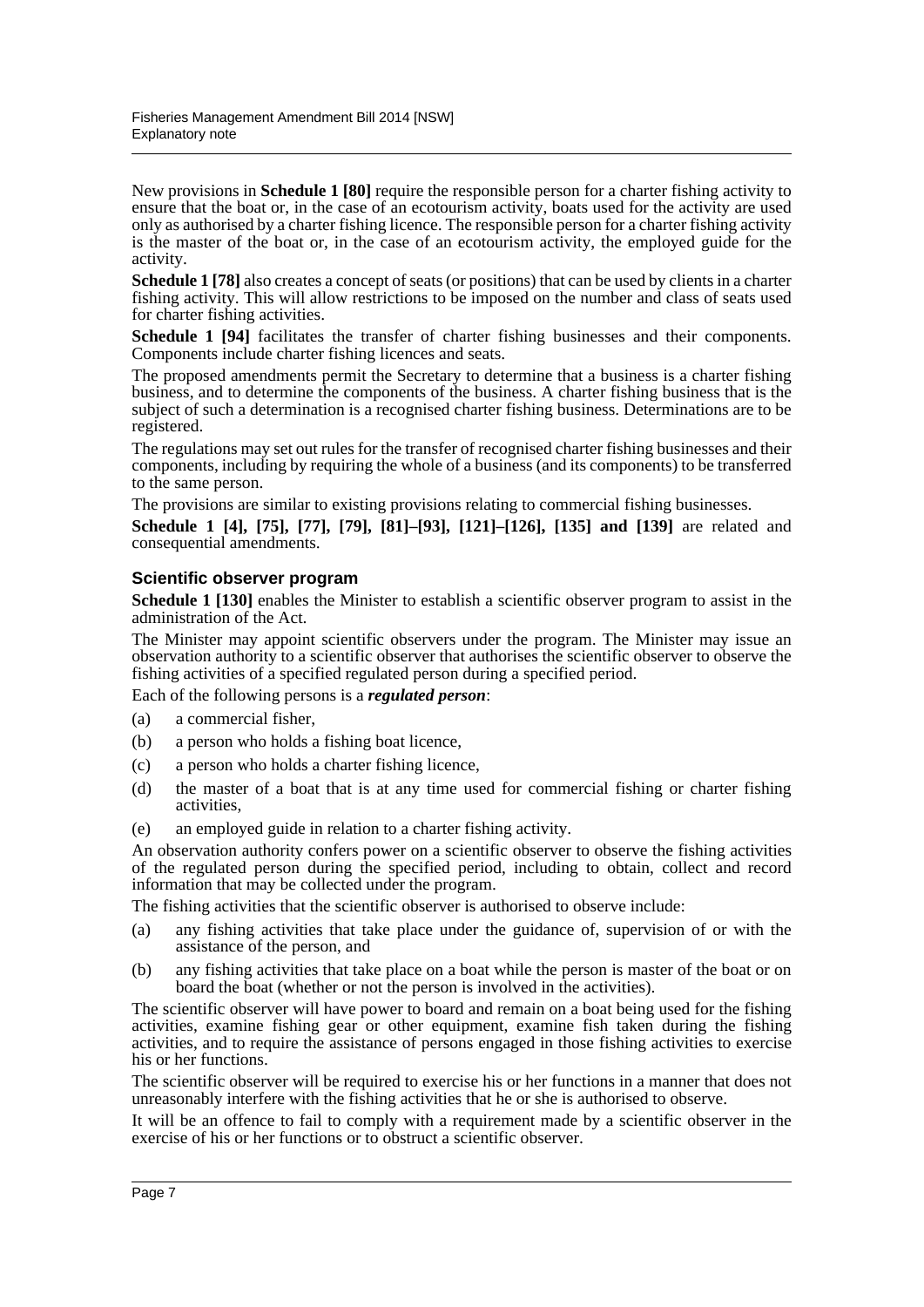However, information provided to a scientific observer in compliance with a requirement made by the scientific observer will be protected information. Protected information is not admissible in criminal proceedings to prove that the person who provided the information, or any other relevant person, committed an offence (other than an offence of providing false information or an offence of obstructing the scientific observer).

#### **Declared diseases and related matters**

**Schedule 1 [95]** enables the Minister, if he or she reasonably suspects that a declared disease is present in any premises, place, waters or area outside the State, to make an order that absolutely or conditionally prohibits the entry or importation into the State of any thing specified in the order that, in the opinion of the Minister:

- (a) is or could be a declared disease, or
- (b) is or could be infected with a declared disease, or
- (c) could assist the spread of infection of a declared disease.

The proposed amendments also permit the Minister to order a live abalone holder to implement specified measures in relation to waste water or other waste products of a live abalone holding facility to minimise the risk of transmission of a declared disease.

#### **Dredging and reclamation work**

**Schedule 1 [97]** makes it an offence for a local government authority or other person to fail to comply with an order of the Minister that requires the local government authority or other person to carry out work to rectify damage caused by the local government authority or other person in carrying out unauthorised dredging or reclamation work.

**Schedule 1 [98]** also enables a court that makes a finding of guilt against a person for unauthorised dredging or reclamation work to make an order requiring the person to rectify the damage caused by the work.

#### **Noxious fish and marine vegetation**

Schedule 1 [100] enables a fisheries officer to seize, or seize and destroy, any fish or marine vegetation that the officer suspects are noxious to determine whether they are noxious (rather than just take possession of the fish or marine vegetation). Under **Schedule 1 [104]** compensation will be payable for the seizure and destruction of live fish or live marine vegetation if, after the seizure and destruction, it is determined that the fish or marine vegetation were not noxious.

**Schedule 1 [101]** makes it an offence for an owner or occupier of premises at which noxious fish or noxious marine vegetation are located to fail to comply with a notice to destroy the fish or marine vegetation. **Schedule 1 [102] and [103]** are consequential amendments.

#### **Management Advisory Committees and other advisory groups**

**Schedule 1 [116] and [157]** abolish any Management Advisory Committees established by the Minister under the Act. New provisions will enable the Secretary to establish advisory groups under the Act.

**Schedule 1 [9], [25], [30], [35], [43], [54] and [117]** are consequential amendments.

**Schedule 1 [118]** makes it clear that the regulations can abolish or provide for the abolition of advisory councils or advisory groups established under the Act.

**Schedule 1 [13], [22] and [120]** enable any relevant advisory council or advisory group to be consulted on bag limit changes and other policy decisions made under the Act (rather than particular advisory councils). **Schedule 1 [138]** is a consequential amendment.

#### **Agents and online facilities**

**Schedule 1 [143]** enables any person affected by the Act to appoint a natural person as his or her agent for the purposes of the Act. The appointed agent is then permitted to access and use, on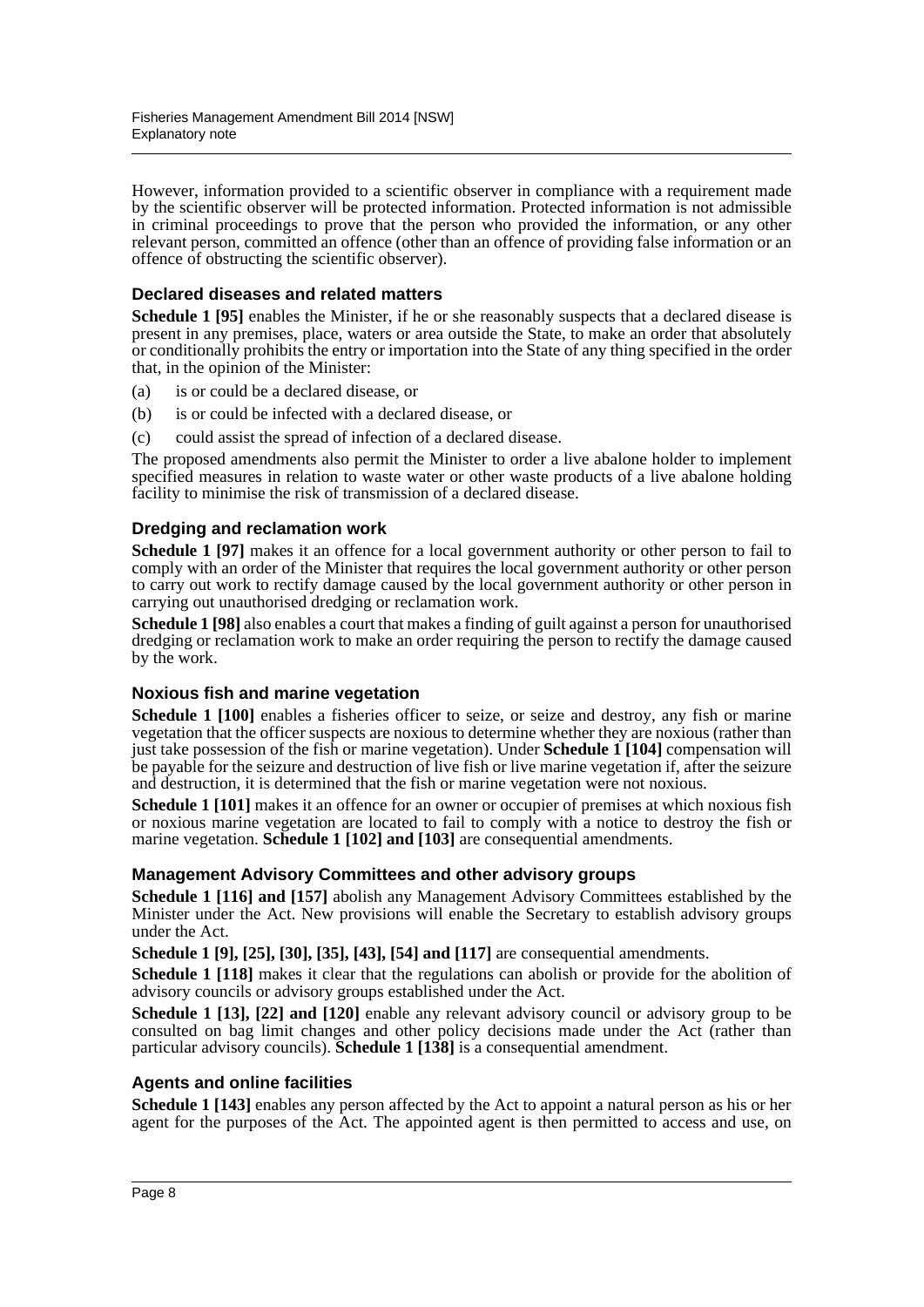behalf of the person for whom he or she is appointed agent, online facilities approved for use under the Act.

**Schedule 1 [142]** permits notices or other instruments under the Act to be served on a person by electronic delivery to an address or location nominated by the person for electronic service of notices or other instruments.

#### **Miscellaneous amendments**

**Schedule 1 [1], [5], [107], [109], [111] and [113]–[115]** update references to Government Departments and employees.

**Schedule 1 [8]** provides that references in the Act to the scientific name of a species prevail (in the event of any inconsistency) over references to the common name of a species.

**Schedule 1 [10]** enables fishing closures to be published, in urgent cases, on the Department's website (replacing a provision that enables fishing closures to be published, in urgent cases, in newspapers or by radio or television broadcast). The Minister may take any other steps the Minister considers reasonable to publicly notify a fishing closure.

**Schedule 1 [66]–[68]** provide that the annual contribution payable by participants in a restricted fishery is to be determined by the Minister, instead of as provided by the regulations. However, the contribution is not to exceed the amount prescribed by the regulations. The contribution may, but need not, be charged annually. The proposed amendments make the relevant provisions more consistent with the management charge provisions relating to share management fisheries.

**Schedule 1 [96]** requires a public authority to give the Minister at least 21 days (instead of the existing 28 days) to respond to a proposal to carry out dredging or reclamation work.

**Schedule 1 [99]** provides that the *protected area* (in relation to provisions that protect marine vegetation from harvesting or other harm) includes the whole of the foreshore (within the meaning of those provisions). The provisions are no longer limited to parts of the foreshore.

**Schedule 1 [109]** also makes it clear that a certificate issued by the Secretary to the effect that a proposed action is not likely to significantly affect threatened species, populations or communities, or their habitats, and that a licence is not required for the action, is a defence to the prosecution for an offence relating to harm to threatened species, populations or communities, or their habitats.

**Schedule 1 [110]** makes it clear that the Secretary may prepare a recovery plan in relation to any critically endangered ecological community (not just endangered ecological communities).

**Schedule 1 [127]** provides for the establishment of an Aboriginal Fishing Trust Fund, which is to be dedicated to the funding of measures to enhance, maintain and protect Aboriginal cultural fishing. **Schedule 1 [119]** is a consequential amendment.

**Schedule 1 [129]** makes it clear that a power conferred by the Act to search for a record, or require a record to be produced, includes a power to search for an electronic recording device (such as a computer) or require an electronic recording device to be produced.

**Schedule 1 [134]** requires the Secretary to keep a record of the publication of instruments published on the website of the Department the contravention of which is an offence. The purpose of the provision is to facilitate proof of the publication of the instrument, in the event of prosecution.

**Schedule 1 [144]** enables fees, charges and other amounts payable under the Act to be recovered by the Secretary as a debt due to the Crown.

**Schedule 1 [144]** also inserts a new general offence of knowingly providing any false or misleading information in connection with a requirement made under the Act. **Schedule 1 [132]** removes an offence that is made redundant by the new offence. **Schedule 1 [131]** is a consequential amendment.

**Schedule 1 [154]–[156]** provide for savings and transitional matters.

**Schedule 1 [2]** inserts definitions of new expressions used in the proposed amendments. **Schedule 1 [3]** repeals definitions that will be made redundant by the proposed amendments.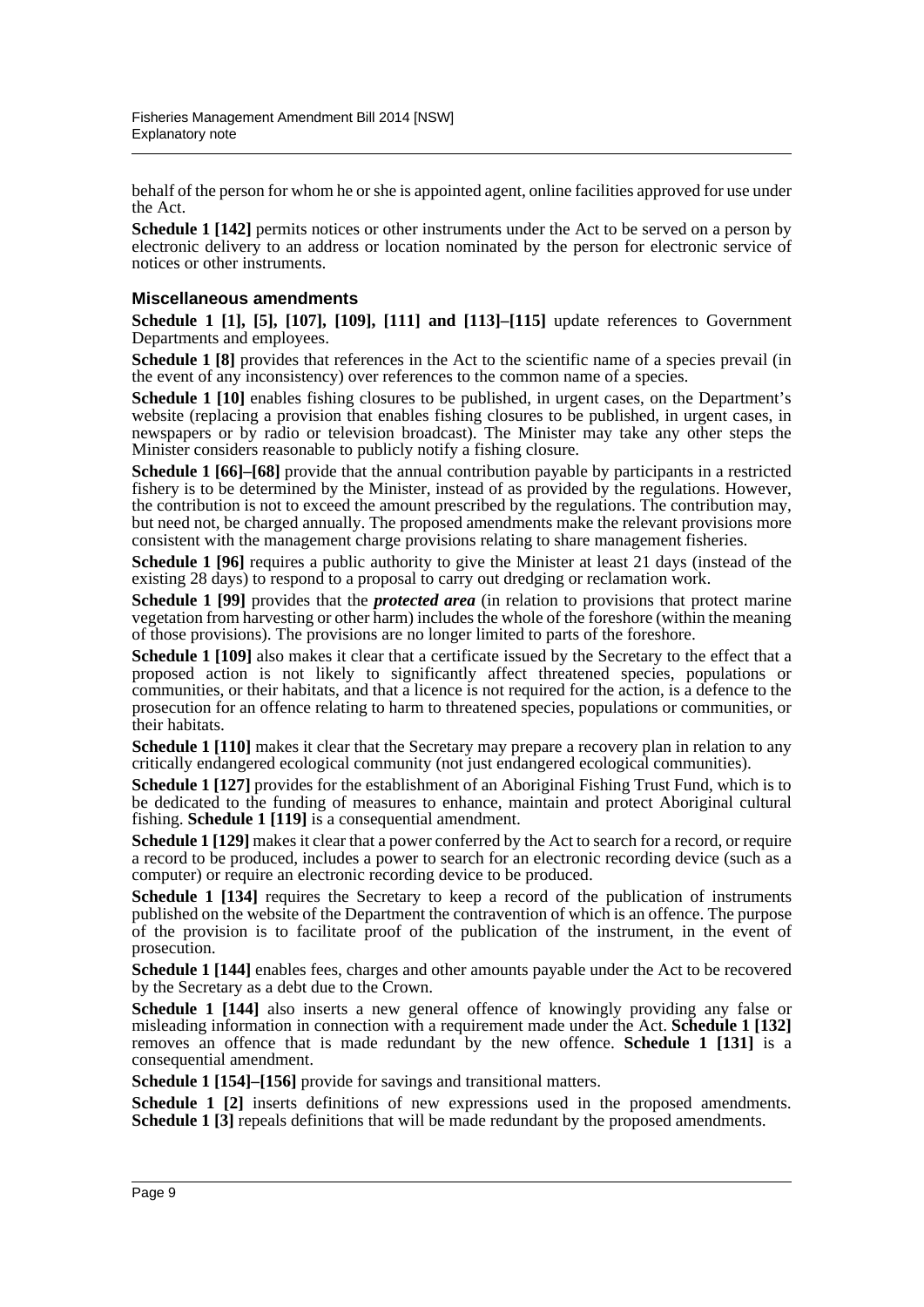### **Schedule 2 Amendments to Fisheries Management Act 1994 No 38 relating to fish names**

**Schedule 2** updates various references to fish names in the Act to reflect new naming conventions, changes to scientific names and changes to the status of some species under the *Environment Protection and Biodiversity Conservation Act 1999* of the Commonwealth.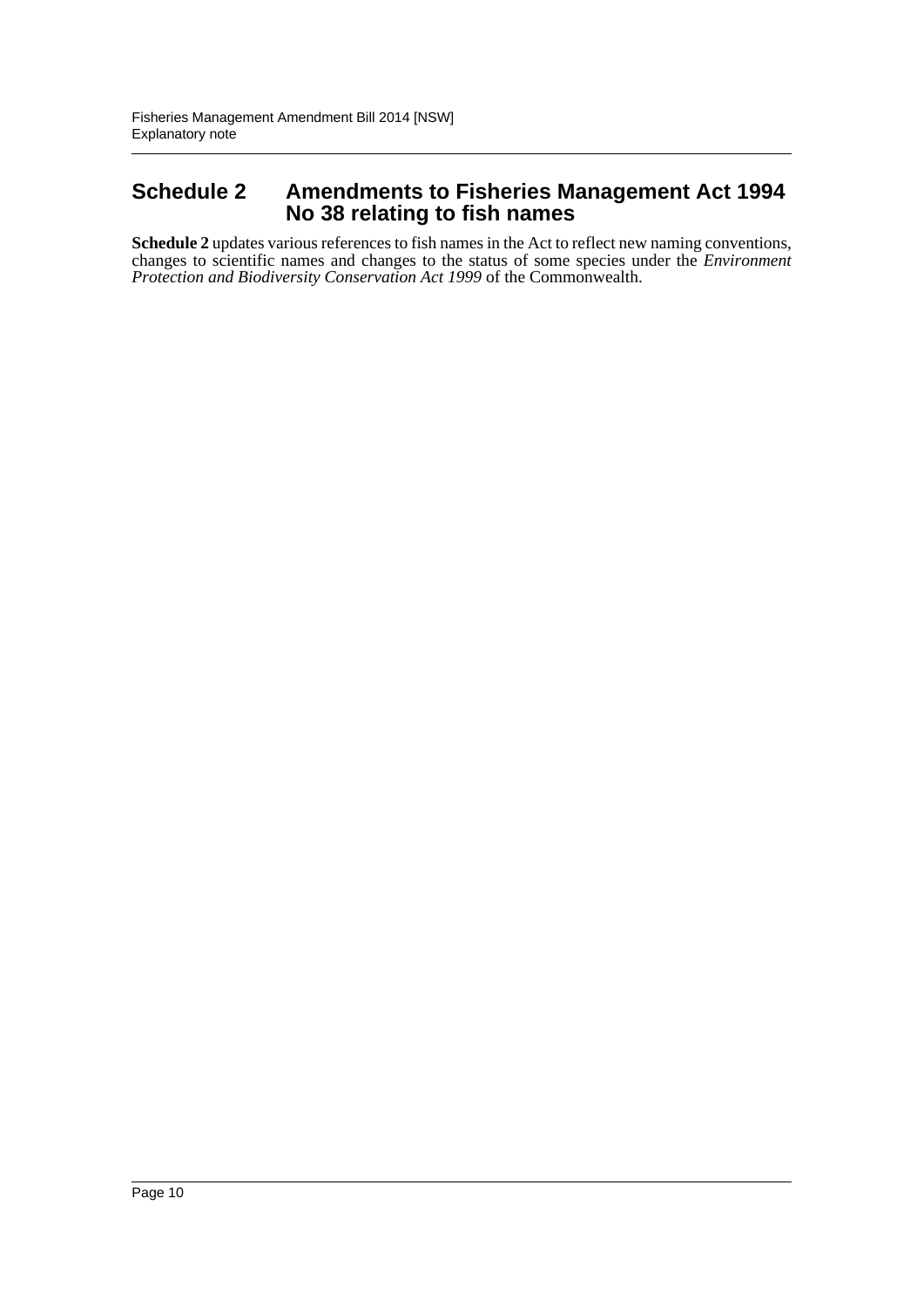First print



New South Wales

# **Fisheries Management Amendment Bill 2014**

# **Contents**

|            |                                                                             | Page |
|------------|-----------------------------------------------------------------------------|------|
|            |                                                                             |      |
|            | Name of Act                                                                 | າ    |
|            | Commencement                                                                | 2    |
| Schedule 1 | Amendment of Fisheries Management Act 1994 No 38                            | 3    |
| Schedule 2 | Amendments to Fisheries Management Act 1994 No 38 relating to<br>fish names | 55   |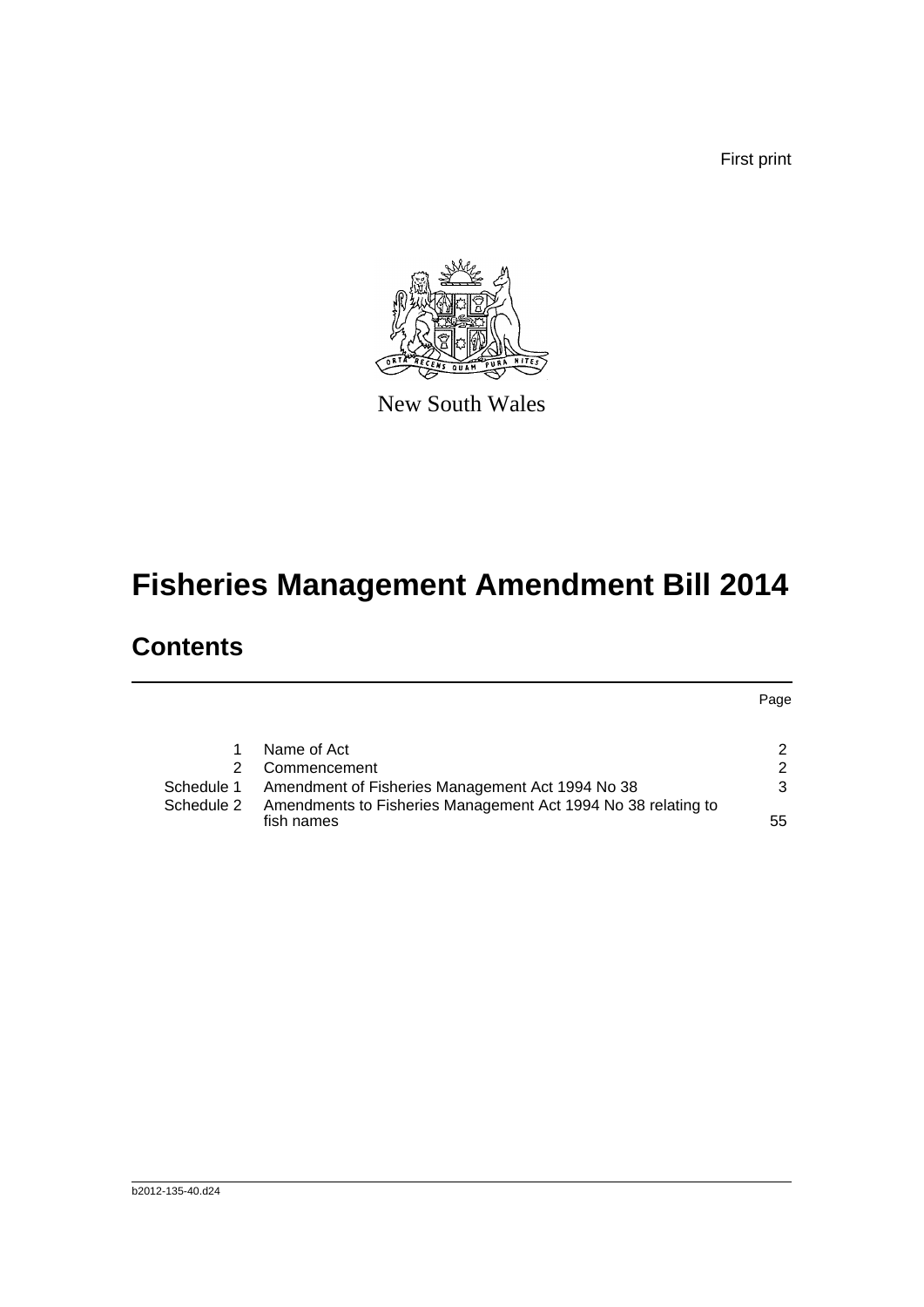

New South Wales

# **Fisheries Management Amendment Bill 2014**

No , 2014

#### **A Bill for**

An Act to amend the *Fisheries Management Act 1994* to make further provision for the management of fishery resources.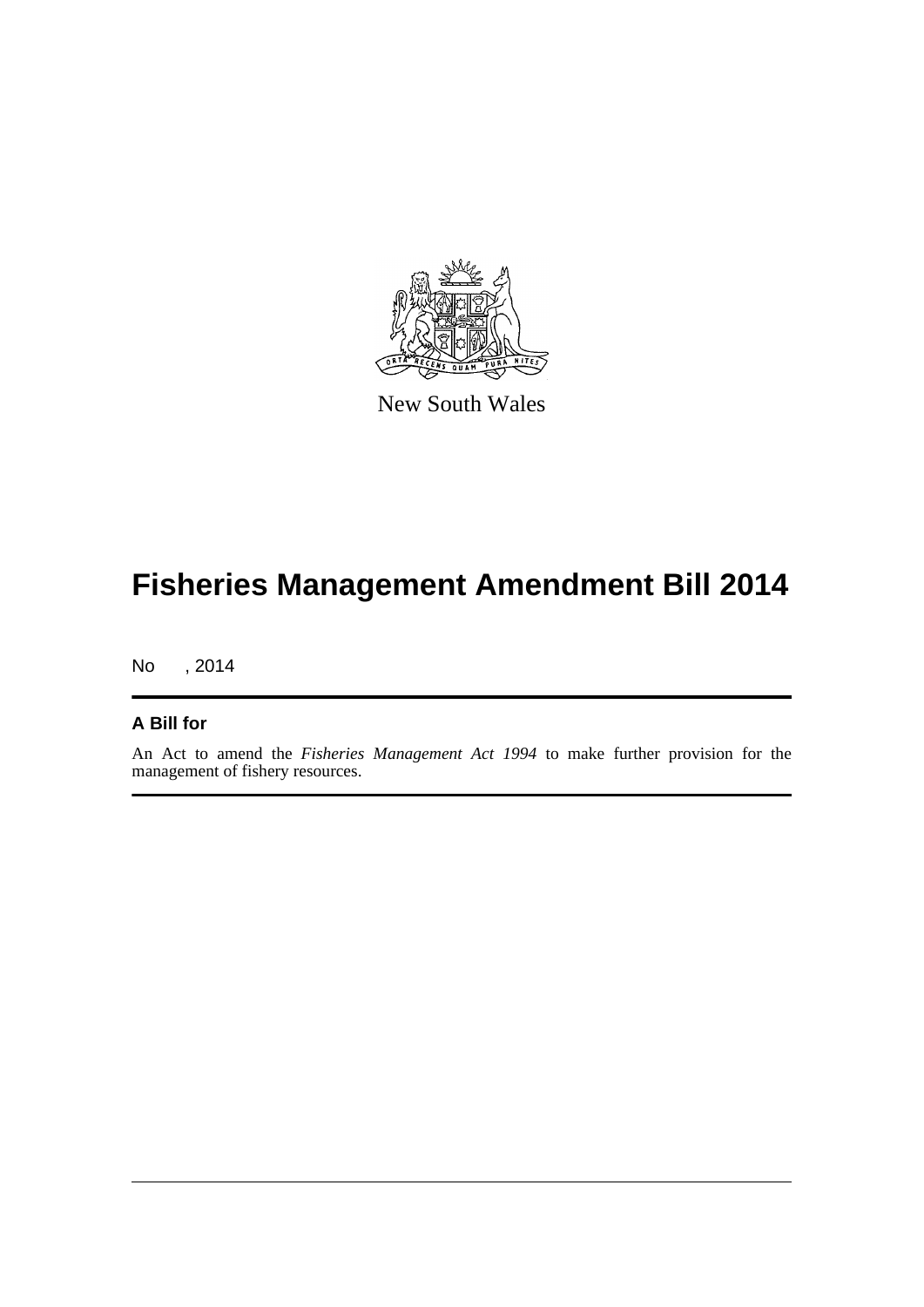<span id="page-12-1"></span><span id="page-12-0"></span>

| The Legislature of New South Wales enacts:                           |               |  |  |  |
|----------------------------------------------------------------------|---------------|--|--|--|
| Name of Act                                                          | $\mathcal{P}$ |  |  |  |
| This Act is the <i>Fisheries Management Amendment Act 2014</i> .     | 3             |  |  |  |
| <b>Commencement</b>                                                  | 4             |  |  |  |
| This Act commences on a day or days to be appointed by proclamation. | 5             |  |  |  |
|                                                                      |               |  |  |  |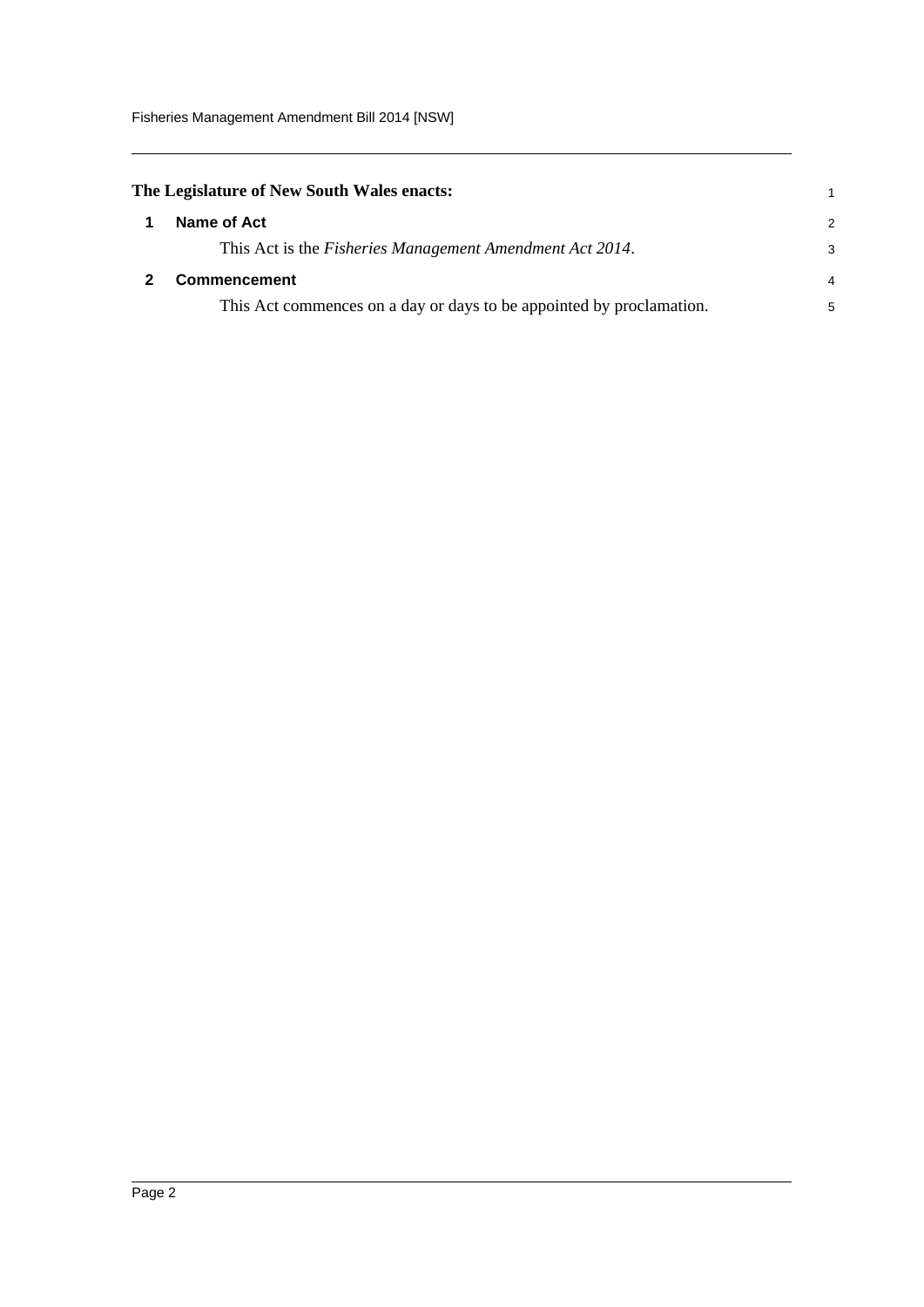<span id="page-13-0"></span>

|       | <b>Schedule 1</b><br><b>No 38</b>    | <b>Amendment of Fisheries Management Act 1994</b>                                                                                                    | $\mathbf{1}$<br>2      |
|-------|--------------------------------------|------------------------------------------------------------------------------------------------------------------------------------------------------|------------------------|
| $[1]$ | or replaced by this Act)             | The whole Act (other than section 4, Schedule 7 and any provision that is repealed                                                                   | 3<br>4                 |
|       |                                      | Omit "Director-General" and "Director-General's" wherever occurring.                                                                                 | 5                      |
|       |                                      | Insert instead "Secretary" and "Secretary's" respectively.                                                                                           | 6                      |
| [2]   | <b>Section 4 Definitions</b>         |                                                                                                                                                      | $\overline{7}$         |
|       |                                      | Insert in alphabetical order in section $4(1)$ :                                                                                                     | 8                      |
|       | section 229.                         | advisory council means an advisory council established by the Minister under                                                                         | $\boldsymbol{9}$<br>10 |
|       | section 230.                         | advisory group means an advisory group established by the Secretary under                                                                            | 11<br>12               |
|       |                                      | <i>electronic communication</i> has the same meaning as it has in the <i>Electronic</i><br>Transactions Act 2000.                                    | 13<br>14               |
|       |                                      | <i>fisheries management charge</i> means a fee, charge or contribution that is<br>required to be paid by or under this Act.                          | 15<br>16               |
|       |                                      | <i>fishing determination</i> means a determination of total allowable catch of fish<br>or total allowable fishing effort made under Part 2A.         | 17<br>18               |
|       |                                      | <i>forfeited quota</i> —see section 40V.                                                                                                             | 19                     |
|       |                                      | <i>possession limit</i> means a possession limit (within the meaning of section 17A)<br>imposed by the regulations or by an order under section 17C. | 20<br>21               |
|       |                                      | <i>quota</i> —see section 40R.                                                                                                                       | 22                     |
|       |                                      | <i>trust fund</i> means a trust fund established under Division 3 of Part 8.                                                                         | 23                     |
| $[3]$ |                                      | Section 4 (1), definitions of "category 1 share management fishery", "category 2<br>share management fishery" and "Management Advisory Committee"    | 24<br>25               |
|       | Omit the definitions.                |                                                                                                                                                      | 26                     |
| [4]   |                                      | Section 4 (1), definition of "charter fishing boat licence"                                                                                          | 27                     |
|       | Omit the definition. Insert instead: |                                                                                                                                                      | 28                     |
|       | in force.                            | <i>charter fishing licence</i> means a licence issued under Division 2 of Part 4A and                                                                | 29<br>30               |
| [5]   |                                      | Section 4 (1), definitions of "Department" and "Director-General"                                                                                    | 31                     |
|       |                                      | Omit the definitions. Insert in alphabetical order:                                                                                                  | 32                     |
|       |                                      | Department means the Department of Trade and Investment, Regional<br>Infrastructure and Services.                                                    | 33<br>34               |
|       |                                      | <b>Secretary</b> means the Secretary of the Department.                                                                                              | 35                     |
| [6]   |                                      | Section 4 (1), definition of "fishing boat licence"                                                                                                  | 36                     |
|       | Omit the definition. Insert instead: |                                                                                                                                                      | 37                     |
|       |                                      | <i>fishing boat licence</i> means a licence issued under section 107B and in force.                                                                  | 38                     |
| $[7]$ |                                      | Section 4 (1), definition of "TAC Committee"                                                                                                         | 39                     |
|       | Omit the definition. Insert instead: |                                                                                                                                                      | 40                     |
|       |                                      | <b>TAF Committee</b> means the Total Allowable Fishing Committee appointed<br>under Schedule 2.                                                      | 41<br>42               |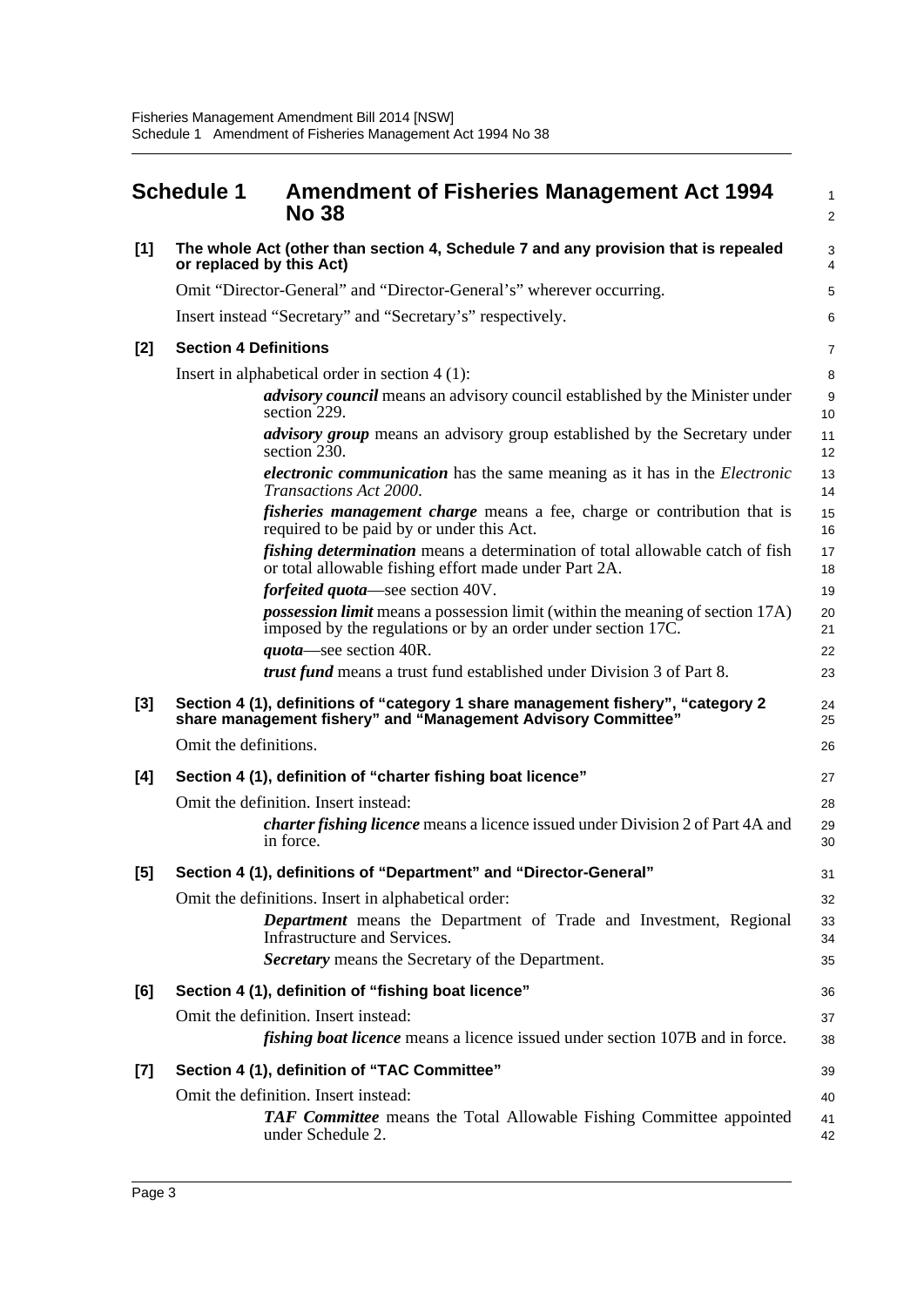| [8]    | Section 4 (4)      |                                                                                                                                                                                                                                                                                                                                                                                                                                                            | $\mathbf{1}$                            |  |  |  |  |  |
|--------|--------------------|------------------------------------------------------------------------------------------------------------------------------------------------------------------------------------------------------------------------------------------------------------------------------------------------------------------------------------------------------------------------------------------------------------------------------------------------------------|-----------------------------------------|--|--|--|--|--|
|        |                    | Insert after section $4(3)$ and the note:                                                                                                                                                                                                                                                                                                                                                                                                                  | $\overline{2}$                          |  |  |  |  |  |
|        | (4)                | A reference in this Act to the common name of a species of fish does not limit<br>any scientific description of a species of fish in this Act. If there is any<br>inconsistency between the common name and the scientific description of a<br>species, the scientific description of the species prevails.                                                                                                                                                | 3<br>$\overline{4}$<br>$\mathbf 5$<br>6 |  |  |  |  |  |
|        |                    | Note. The common name of a species of fish is generally the standard name for the<br>fish as defined in the Australian Standard entitled AS SSA 5300-2011, Australian Fish<br>Names Standard published on 20 October 2011.                                                                                                                                                                                                                                 | $\boldsymbol{7}$<br>8<br>9              |  |  |  |  |  |
| [9]    | assessment         | Section 7G Management plan not to be made until completion of environmental                                                                                                                                                                                                                                                                                                                                                                                | 10<br>11                                |  |  |  |  |  |
|        |                    | Omit section 7G (2). Insert instead:                                                                                                                                                                                                                                                                                                                                                                                                                       | 12                                      |  |  |  |  |  |
|        | (2)                | If the management plan for a share management fishery is not made within the<br>time required by section $42(3)$ , the Minister is not required to recommend that<br>the description of the fishery be omitted from Schedule 1 if the Minister is<br>satisfied, after having consulted with any relevant advisory group or advisory<br>council, that the fishery should be retained as a share management fishery<br>despite the delay in making the plan. | 13<br>14<br>15<br>16<br>17<br>18        |  |  |  |  |  |
| [10]   |                    | Section 9 Publication of notification of closures                                                                                                                                                                                                                                                                                                                                                                                                          | 19                                      |  |  |  |  |  |
|        |                    | Omit section $9(2)$ and (3). Insert instead:                                                                                                                                                                                                                                                                                                                                                                                                               |                                         |  |  |  |  |  |
|        | (2)                | However, if the Minister considers that the fishing closure is required urgently,<br>the Minister may publish the notification using either or both of the following<br>methods:                                                                                                                                                                                                                                                                           | 21<br>22<br>23                          |  |  |  |  |  |
|        |                    | by causing a copy of the notification to be exhibited in a prominent<br>(a)<br>place adjacent to the waters to which the fishing closure applies,                                                                                                                                                                                                                                                                                                          | 24<br>25                                |  |  |  |  |  |
|        |                    | by publishing the notification on the Department's website.<br>(b)                                                                                                                                                                                                                                                                                                                                                                                         | 26                                      |  |  |  |  |  |
|        | (3)                | In any such urgent case, the Minister is to publish the notification in the<br>Gazette as soon as practicable.                                                                                                                                                                                                                                                                                                                                             | 27<br>28                                |  |  |  |  |  |
|        | (4)                | The Minister may take any other steps the Minister considers reasonable to<br>publicly notify a fishing closure.                                                                                                                                                                                                                                                                                                                                           | 29<br>30                                |  |  |  |  |  |
|        | (5)                | This section applies to an amendment or revocation of a fishing closure in the<br>same way as it applies to a fishing closure.                                                                                                                                                                                                                                                                                                                             | 31<br>32                                |  |  |  |  |  |
| $[11]$ |                    | <b>Section 14A Definitions</b>                                                                                                                                                                                                                                                                                                                                                                                                                             | 33                                      |  |  |  |  |  |
|        | section $14A(1)$ : | Insert at the end of paragraph (b) of the definition of <i>commercial quantity</i> in                                                                                                                                                                                                                                                                                                                                                                      | 34<br>35                                |  |  |  |  |  |
|        |                    | , or<br>in relation to an offence against section 18AA—the quantity specified<br>(c)<br>as a commercial quantity of fish for the species concerned in Column 3<br>of Part 3 of Schedule 1B.                                                                                                                                                                                                                                                                | 36<br>37<br>38<br>39                    |  |  |  |  |  |
| [12]   |                    | Section 14A (1), definition of "priority species"                                                                                                                                                                                                                                                                                                                                                                                                          | 40                                      |  |  |  |  |  |
|        |                    | Insert at the end of paragraph (b):                                                                                                                                                                                                                                                                                                                                                                                                                        | 41                                      |  |  |  |  |  |
|        |                    | , or                                                                                                                                                                                                                                                                                                                                                                                                                                                       | 42                                      |  |  |  |  |  |
|        |                    | in relation to an offence against section 18AA—a species of fish<br>(c)<br>specified in Column 1 of Part 3 of Schedule 1B.                                                                                                                                                                                                                                                                                                                                 | 43<br>44                                |  |  |  |  |  |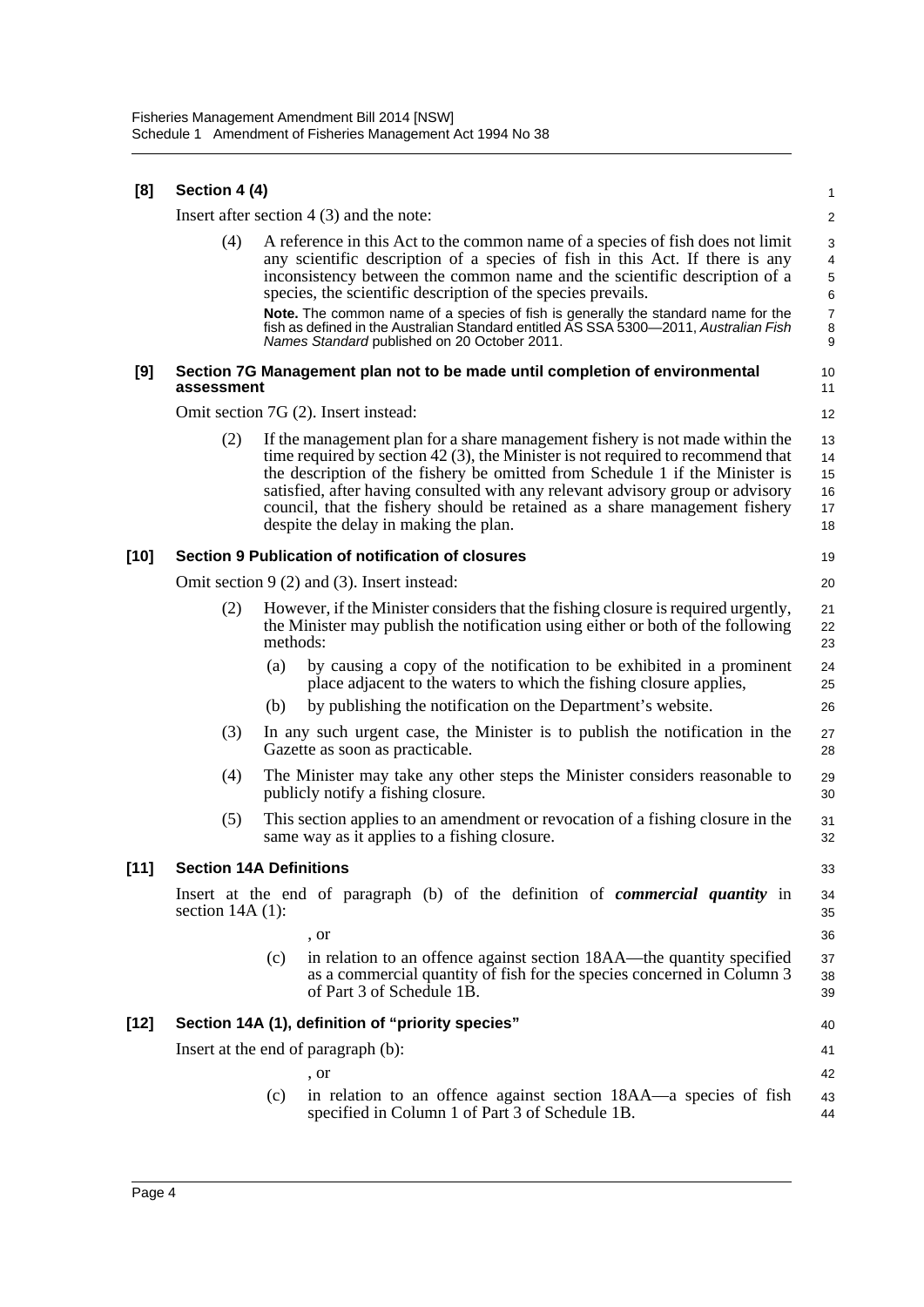| $[13]$ |     |                                      | Section 17 Bag limits-taking of fish                                                                                                                                                                               | $\mathbf{1}$   |  |  |  |  |
|--------|-----|--------------------------------------|--------------------------------------------------------------------------------------------------------------------------------------------------------------------------------------------------------------------|----------------|--|--|--|--|
|        |     | Omit section 17 (6). Insert instead: |                                                                                                                                                                                                                    |                |  |  |  |  |
|        |     | (6)                                  | The Minister is required to consult any relevant advisory council or advisory<br>group about any proposal to specify or change daily limits under this section.                                                    | 3<br>4         |  |  |  |  |
| $[14]$ |     | Sections 17A-17C                     |                                                                                                                                                                                                                    |                |  |  |  |  |
|        |     | Insert after section 17:             |                                                                                                                                                                                                                    |                |  |  |  |  |
|        | 17A |                                      | Bag limits-possession of fish                                                                                                                                                                                      | 7              |  |  |  |  |
|        |     | (1)                                  | Possession limits for fish may be imposed under this Act.                                                                                                                                                          | 8              |  |  |  |  |
|        |     | (2)                                  | A <i>possession limit</i> is the maximum quantity of fish that a person may have in<br>the person's possession in any specified circumstances.                                                                     | 9<br>10        |  |  |  |  |
|        |     | (3)                                  | A possession limit may be imposed in relation to a specified species of fish or<br>fish of a specified class.                                                                                                      | 11<br>12       |  |  |  |  |
|        |     | (4)                                  | A possession limit may apply generally or be limited to:                                                                                                                                                           | 13             |  |  |  |  |
|        |     |                                      | a particular class of fishers, or<br>(a)                                                                                                                                                                           | 14             |  |  |  |  |
|        |     |                                      | fish of a particular size, or<br>(b)                                                                                                                                                                               | 15             |  |  |  |  |
|        |     |                                      | particular waters, or<br>(c)                                                                                                                                                                                       | 16             |  |  |  |  |
|        |     |                                      | any other specified circumstances.<br>(d)                                                                                                                                                                          | 17             |  |  |  |  |
|        |     | (5)                                  | The possession limit of any fish need not be the same as the daily limit of those<br>fish.                                                                                                                         | 18<br>19       |  |  |  |  |
|        |     | (6)                                  | A possession limit of zero may be imposed.                                                                                                                                                                         | 20             |  |  |  |  |
|        |     | (7)                                  | This section does not authorise the possession of fish in contravention of any<br>other provision of or made under this Act.                                                                                       | 21<br>22       |  |  |  |  |
|        | 17B |                                      | How possession limits are imposed                                                                                                                                                                                  | 23             |  |  |  |  |
|        |     | (1)                                  | A possession limit may be imposed:                                                                                                                                                                                 | 24             |  |  |  |  |
|        |     |                                      | by the regulations, or<br>(a)                                                                                                                                                                                      | 25             |  |  |  |  |
|        |     |                                      | by Ministerial order.<br>(b)                                                                                                                                                                                       | 26             |  |  |  |  |
|        |     | (2)                                  | If there is any inconsistency between a possession limit imposed by the<br>regulations and a possession limit imposed by Ministerial order, the<br>possession limit imposed by Ministerial order prevails.         | 27<br>28<br>29 |  |  |  |  |
|        |     | (3)                                  | The Minister is required to consult any relevant advisory council or advisory<br>group about any proposal to impose a possession limit by regulation or to<br>change possession limits imposed by the regulations. | 30<br>31<br>32 |  |  |  |  |
|        |     | (4)                                  | In this section:<br><b>Ministerial order</b> means an order of the Minister under section 17C.                                                                                                                     | 33<br>34       |  |  |  |  |
|        | 17C |                                      | Ministerial order imposing possession limit                                                                                                                                                                        | 35             |  |  |  |  |
|        |     | (1)                                  | The Minister may, by order, impose a possession limit.                                                                                                                                                             | 36             |  |  |  |  |
|        |     | (2)                                  | The order is to be published in the Gazette.                                                                                                                                                                       | 37             |  |  |  |  |
|        |     | (3)                                  | However, if the Minister considers that the imposition of a possession limit is<br>required urgently, the Minister may publish notification of the order using<br>either or both of the following methods:         | 38<br>39<br>40 |  |  |  |  |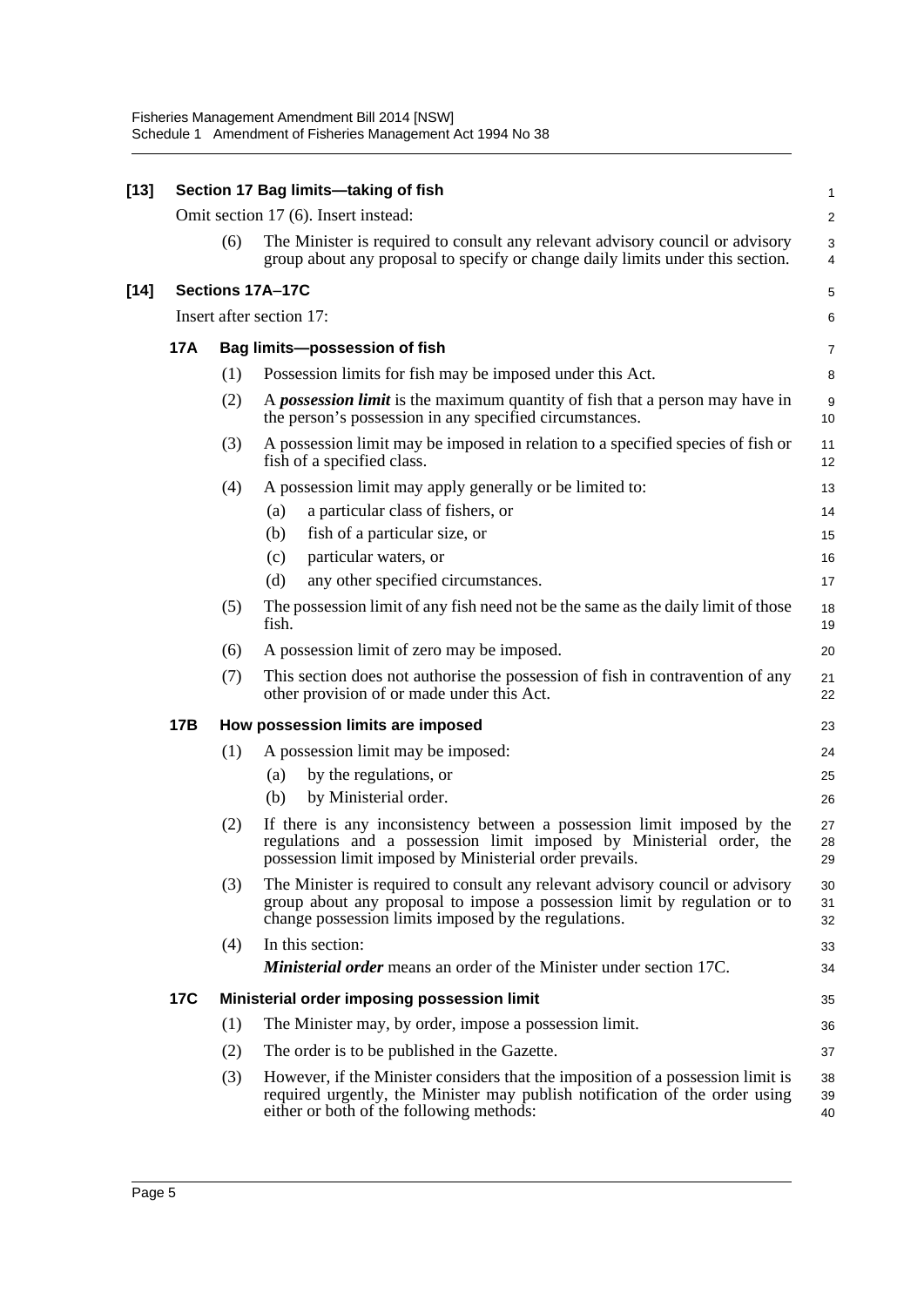|        |             |                       | by causing a copy of the order to be exhibited in a prominent place<br>(a)<br>adjacent to the waters to which the order applies,                                                                                                  | $\mathbf{1}$<br>2           |
|--------|-------------|-----------------------|-----------------------------------------------------------------------------------------------------------------------------------------------------------------------------------------------------------------------------------|-----------------------------|
|        |             |                       | by publishing notice of the order on the Department's website.<br>(b)                                                                                                                                                             | 3                           |
|        |             | (4)                   | In any such urgent case, the Minister is to publish the order in the Gazette as<br>soon as practicable.                                                                                                                           | 4<br>$\mathbf 5$            |
|        | (5)         |                       | The Minister may take any other steps the Minister considers reasonable to<br>publicly notify an order under this section.                                                                                                        | 6<br>$\overline{7}$         |
|        |             | (6)                   | Subsections $(2)$ – $(5)$ apply to an amendment or revocation of an order under<br>this section in the same way as they apply to the making of an order under this<br>section.                                                    | 8<br>$\boldsymbol{9}$<br>10 |
|        |             | (7)                   | An order under this section has effect for the period (not exceeding 5 years)<br>specified in the order.                                                                                                                          | 11<br>12                    |
|        |             | (8)                   | Subsection (7) does not prevent the making of a further order under this<br>section.                                                                                                                                              | 13<br>14                    |
|        |             | (9)                   | Sections 40 and 41 of the <i>Interpretation Act 1987</i> apply in respect of an order<br>under this section (including an order that amends or revokes an order) in the<br>same way as they apply in respect of a statutory rule. | 15<br>16<br>17              |
|        |             | (10)                  | For that purpose, a reference in those sections to the day of publication on the<br>NSW legislation website is to be read as a reference to the day of first<br>publication of the order in accordance with this section.         | 18<br>19<br>20              |
| [15]   |             |                       | Section 18 Offence of contravening possession limit                                                                                                                                                                               | 21                          |
|        |             |                       | Omit section $18(1)$ and $(3)$ .                                                                                                                                                                                                  | 22                          |
| $[16]$ |             | <b>Section 18 (2)</b> |                                                                                                                                                                                                                                   | 23                          |
|        |             |                       | Omit "those fish". Insert instead "any fish".                                                                                                                                                                                     | 24                          |
| $[17]$ |             | Section 18 (3A)       |                                                                                                                                                                                                                                   | 25                          |
|        |             |                       | Omit "The regulations may specify a possession limit of zero for fish of a specified species<br>or of a specified class. In that case,".                                                                                          | 26<br>27                    |
|        |             |                       | Insert instead "If a possession limit of zero is imposed for fish of a specified species or of<br>a specified class,".                                                                                                            | 28<br>29                    |
| [18]   |             |                       | Section 18 (4) and (5)                                                                                                                                                                                                            | 30                          |
|        |             |                       | Omit the subsections.                                                                                                                                                                                                             | 31                          |
| [19]   |             | <b>Section 18AA</b>   |                                                                                                                                                                                                                                   | 32                          |
|        |             |                       | Insert after section 18:                                                                                                                                                                                                          | 33                          |
|        | <b>18AA</b> |                       | <b>Boat limits</b>                                                                                                                                                                                                                | 34                          |
|        |             | (1)                   | The regulations may specify the maximum quantity of fish of a specified<br>species, or of a specified class, that may be held on a boat, or a boat of a<br>specified class, at any time (a <b>boat limit</b> ).                   | 35<br>36<br>37              |
|        |             | (2)                   | For the purposes of this section, fish are taken to be <i>held on a boat</i> :                                                                                                                                                    | 38                          |
|        |             |                       | if they are on board the boat, or<br>(a)                                                                                                                                                                                          | 39                          |
|        |             |                       | if they are tethered to the boat or are in a container that is tethered to the<br>(b)<br>boat, or                                                                                                                                 | 40<br>41                    |
|        |             |                       | in any other circumstances prescribed by the regulations.<br>(c)                                                                                                                                                                  | 42                          |

**[16] Section 18 (2)**

[17]

 $[18]$ 

[19]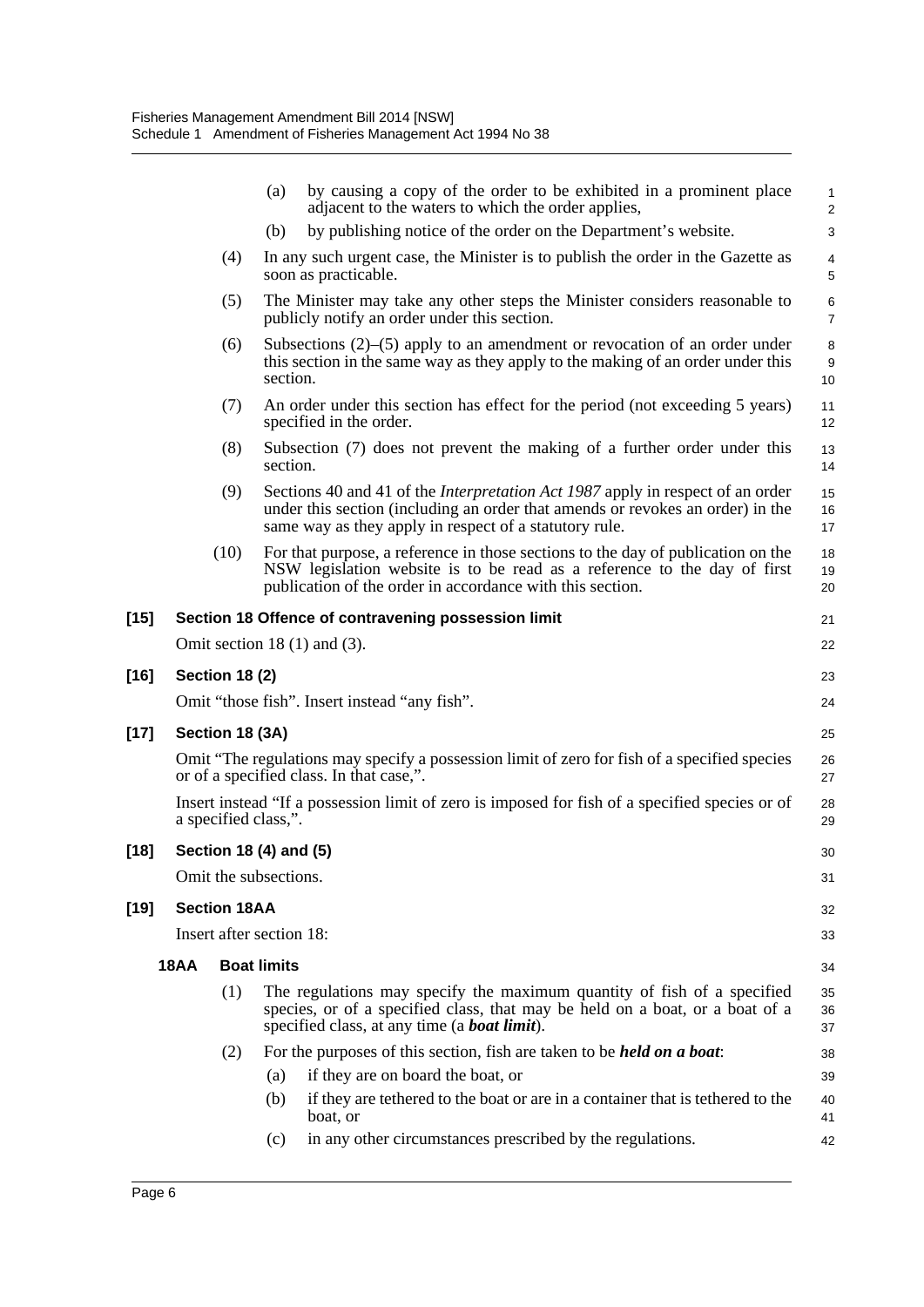|        |     | (3)                | A master of a boat is guilty of an offence if the quantity of fish held on the boat<br>exceeds the boat limit for that boat.                                                                                                                                                 | $\mathbf{1}$<br>$\overline{2}$        |
|--------|-----|--------------------|------------------------------------------------------------------------------------------------------------------------------------------------------------------------------------------------------------------------------------------------------------------------------|---------------------------------------|
|        |     |                    | Maximum penalty:                                                                                                                                                                                                                                                             | 3                                     |
|        |     |                    | 200 penalty units or imprisonment for 6 months (or both) for a first<br>(a)<br>offence, or                                                                                                                                                                                   | $\overline{\mathbf{4}}$<br>$\sqrt{5}$ |
|        |     |                    | 400 penalty units or imprisonment for 12 months (or both) for a second<br>(b)<br>or subsequent offence.                                                                                                                                                                      | $\,6$<br>$\overline{7}$               |
|        |     | (4)                | A master of a boat is guilty of an offence if the quantity of fish held on the boat<br>exceeds the boat limit for that boat and there are circumstances of aggravation.<br>Maximum penalty:                                                                                  | $\,$ 8 $\,$<br>$\boldsymbol{9}$<br>10 |
|        |     |                    | 400 penalty units or imprisonment for 12 months (or both) for a first<br>(a)<br>offence, or                                                                                                                                                                                  | 11<br>12                              |
|        |     |                    | 800 penalty units or imprisonment for 18 months (or both) for a second<br>(b)<br>or subsequent offence.                                                                                                                                                                      | 13<br>14                              |
|        |     | (5)                | There are <i>circumstances of aggravation</i> if:                                                                                                                                                                                                                            | 15                                    |
|        |     |                    | the fish, or any of them, are a priority species of fish, and<br>(a)                                                                                                                                                                                                         | 16                                    |
|        |     |                    | the quantity of priority species of fish held on the boat is of a<br>(b)<br>commercial quantity of that species of fish.                                                                                                                                                     | 17<br>18                              |
|        |     | (6)                | A master of a boat is guilty of an offence against this section:                                                                                                                                                                                                             | 19                                    |
|        |     |                    | whether or not the master is in possession of the fish, and<br>(a)                                                                                                                                                                                                           | 20                                    |
|        |     |                    | regardless of the period over which the fish were taken.<br>(b)                                                                                                                                                                                                              | 21                                    |
|        |     | (7)                | It is a defence to the prosecution of an offence against subsection $(3)$ or $(4)$ if<br>the master of the boat proves that he or she did not know, and could not<br>reasonably be expected to have known, that the fish the subject of the charge<br>were held on the boat. | 22<br>23<br>24<br>25                  |
|        |     | (8)                | The regulations may specify different boat limits for different classes of boats<br>or in any other circumstances specified in the regulations. The regulations may<br>also include restrictions as to size or otherwise in respect of any boat limit.                       | 26<br>27<br>28                        |
|        |     | (9)                | A boat limit of zero may be imposed for fish of a specified species or of a<br>specified class. In that case, a boat limit is exceeded if any of the fish are held<br>on the boat.                                                                                           | 29<br>30<br>31                        |
|        |     | (10)               | This section does not authorise the taking of fish in contravention of a fishing<br>closure or other provision of or made under this Act.                                                                                                                                    | 32<br>33                              |
|        |     | (11)               | The Minister is required to consult any relevant advisory council or advisory<br>group about any proposal to specify or change boat limits under this section.                                                                                                               | 34<br>35                              |
| $[20]$ |     | <b>Section 20B</b> |                                                                                                                                                                                                                                                                              | 36                                    |
|        |     |                    | Insert after section 20A:                                                                                                                                                                                                                                                    | 37                                    |
|        | 20B |                    | Shark finning and related prohibitions                                                                                                                                                                                                                                       | 38                                    |
|        |     | (1)                | A person must not, while on board a boat in any waters:                                                                                                                                                                                                                      | 39                                    |
|        |     |                    | remove a fin from any species of shark, or<br>(a)                                                                                                                                                                                                                            | 40                                    |
|        |     |                    | be in possession of a shark fin that is not naturally attached to the body<br>(b)<br>of a shark, or                                                                                                                                                                          | 41<br>42                              |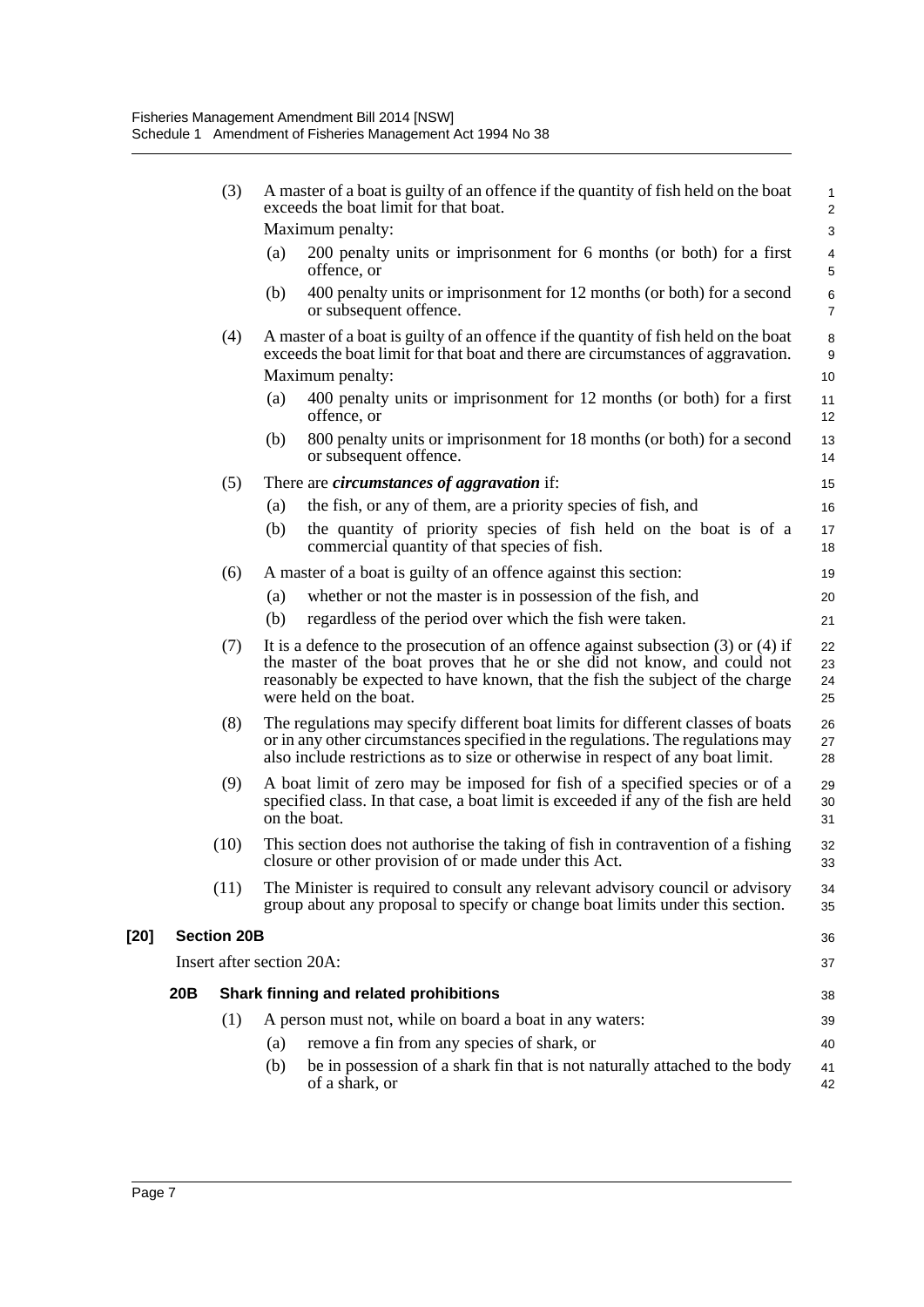|        |                    | be in possession of any part of a shark.<br>(c)                                                                                                                                                                                                              | 1                    |
|--------|--------------------|--------------------------------------------------------------------------------------------------------------------------------------------------------------------------------------------------------------------------------------------------------------|----------------------|
|        |                    | Maximum penalty:                                                                                                                                                                                                                                             | 2                    |
|        |                    | in the case of an individual:<br>(a)                                                                                                                                                                                                                         | 3                    |
|        |                    | 200 penalty units or imprisonment for 6 months (or both) for a<br>(i)<br>first offence, or                                                                                                                                                                   | 4<br>5               |
|        |                    | 400 penalty units or imprisonment for 12 months (or both) for a<br>(ii)<br>second or subsequent offence, or                                                                                                                                                  | 6<br>$\overline{7}$  |
|        |                    | in the case of a corporation:<br>(b)                                                                                                                                                                                                                         | 8                    |
|        |                    | 1,000 penalty units for a first offence, or<br>(i)                                                                                                                                                                                                           | 9                    |
|        |                    | (ii)<br>2,000 penalty units for a second or subsequent offence.                                                                                                                                                                                              | 10                   |
|        | (2)                | The regulations may provide for circumstances in which a person does not<br>commit an offence against this section.                                                                                                                                          | 11<br>12             |
| $[21]$ | Part 2, Division 4 |                                                                                                                                                                                                                                                              | 13                   |
|        | Omit the Division. |                                                                                                                                                                                                                                                              | 14                   |
| [22]   |                    | Section 34M Consultation on proposed acquisition declaration                                                                                                                                                                                                 | 15                   |
|        |                    | Omit section 34M (b). Insert instead:                                                                                                                                                                                                                        | 16                   |
|        |                    | any relevant advisory council or advisory group,<br>(b)                                                                                                                                                                                                      | 17                   |
| [23]   |                    | Sections 37 and 37AA                                                                                                                                                                                                                                         | 18                   |
|        |                    | Omit section 37. Insert instead:                                                                                                                                                                                                                             | 19                   |
|        | 37                 | Defence—special approval for research or other authorised purposes                                                                                                                                                                                           | 20                   |
|        | (1)                | The Minister may approve the taking and possession of fish or marine<br>vegetation of any kind or of a specified kind for any or all of the following<br>purposes:                                                                                           | 21<br>22<br>23       |
|        |                    | (a)<br>research,                                                                                                                                                                                                                                             | 24                   |
|        |                    | aquaculture,<br>(b)                                                                                                                                                                                                                                          | 25                   |
|        |                    | aquarium collection,<br>(c)                                                                                                                                                                                                                                  | 26                   |
|        |                    | Aboriginal cultural fishing,<br>(d)                                                                                                                                                                                                                          | 27                   |
|        |                    | any purpose prescribed by the regulations,<br>(e)                                                                                                                                                                                                            | 28                   |
|        |                    | any other purpose approved by the Minister that is consistent with the<br>(f)<br>objects of this Act.                                                                                                                                                        | 29<br>30             |
|        | (2)                | An approval may authorise the taking of fish or marine vegetation by any<br>method or by any specified method, from any waters or any specified waters<br>or in any other specified way, despite any provision of or made under this Act<br>to the contrary. | 31<br>32<br>33<br>34 |
|        | (3)                | The Minister may grant an approval under this section:                                                                                                                                                                                                       | 35                   |
|        |                    | by issuing a permit to a person that authorises the taking and possession<br>(a)<br>of fish or marine vegetation, or                                                                                                                                         | 36<br>37             |
|        |                    | by making an order that authorises the taking and possession of fish or<br>(b)<br>marine vegetation.                                                                                                                                                         | 38<br>39             |
|        | (4)                | The Minister is to cause notice of any order made under this section, or the<br>amendment or revocation of such an order, to be published on the<br>Department's website or in the Gazette (or both).                                                        | 40<br>41<br>42       |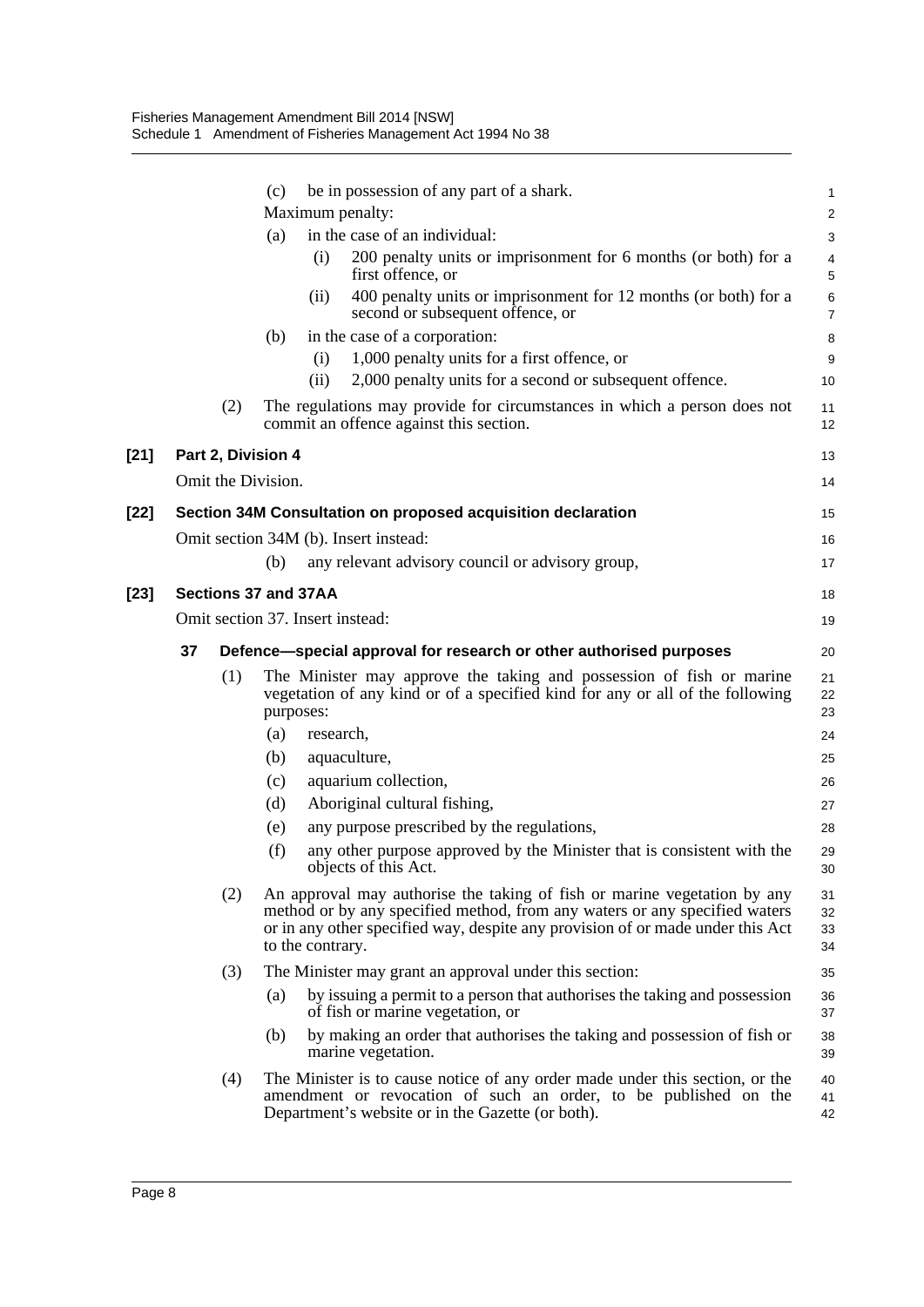| (5) | It is a defence to a prosecution for an offence against this Act or the regulations<br>if the person charged satisfies the court that the act or omission of the person<br>constituting the offence was authorised by an approval in force under this<br>section.                                                                                                                |                            |  |  |  |  |
|-----|----------------------------------------------------------------------------------------------------------------------------------------------------------------------------------------------------------------------------------------------------------------------------------------------------------------------------------------------------------------------------------|----------------------------|--|--|--|--|
| (6) | An approval under this section:                                                                                                                                                                                                                                                                                                                                                  | 5                          |  |  |  |  |
|     | is subject to such conditions as are prescribed by the regulations or<br>(a)<br>specified in the permit or order by which the approval is granted, and                                                                                                                                                                                                                           | $\,6\,$<br>$\overline{7}$  |  |  |  |  |
|     | remains in force for the period of one year or such other period as is<br>(b)<br>specified in the permit or order by which the approval is granted.                                                                                                                                                                                                                              | 8<br>9                     |  |  |  |  |
| (7) | Without limiting subsection (6), an approval that authorises any fishing<br>activity that involves the use of a boat may specify that the activity is an<br>activity for which a fishing boat licence is required. In such a case, the fishing<br>activity the subject of the approval is taken to be a declared commercial fishing<br>boat activity under Division 2 of Part 4. | 10<br>11<br>12<br>13<br>14 |  |  |  |  |
| (8) | The power to grant an approval under this section is limited by section 220ZW<br>(Licence to harm threatened species, population or ecological community or<br>damage habitat).                                                                                                                                                                                                  | 15<br>16<br>17             |  |  |  |  |
| (9) | The Minister is not to grant an approval for Aboriginal cultural fishing if to<br>authorise the fishing activities and practices concerned would be inconsistent<br>with native title rights and interests under an approved determination of native<br>title (within the meaning of the Native Title Act 1993 of the Commonwealth)                                              | 18<br>19<br>20<br>21       |  |  |  |  |

(10) The regulations may make further provision for approvals under this section.

or with the terms of an indigenous land use agreement (within the meaning of

33  $34$ 

#### **37AA Provisions relating to permits**

that Act).

- (1) A person may apply to the Minister, in a form approved by the Minister, for a permit under section 37 (a *section 37 permit*).
- (2) The regulations may make provision for the fees to be paid for an application for a section 37 permit or the issue of a section 37 permit. 28 29
- (3) In addition to any application fee or issue fee, the regulations may make provision for the payment by a permit holder of a contribution towards one or more of the following costs: 30 31 32
	- (a) the costs of managing the activities authorised by the permit,
	- (b) the costs of monitoring the activities authorised by the permit,
	- (c) the costs of ensuring compliance with permit conditions and any other fishing regulatory controls relevant to the activity authorised by the permit, 35 36 37
	- (d) the costs of carrying out research into the activity authorised by the permit, or the fishery, species or method associated with that activity. 38 39
- (4) A section 37 permit may authorise a specified person or a specified class of persons, in addition to the permit holder, to take and possess fish or marine vegetation as authorised by the permit. 40 41 42
- (5) The Minister may from time to time vary the conditions of a section 37 permit by notice given to the permit holder. 43 44
- (6) The Minister may at any time cancel or suspend a section 37 permit by notice given to the permit holder. 45 46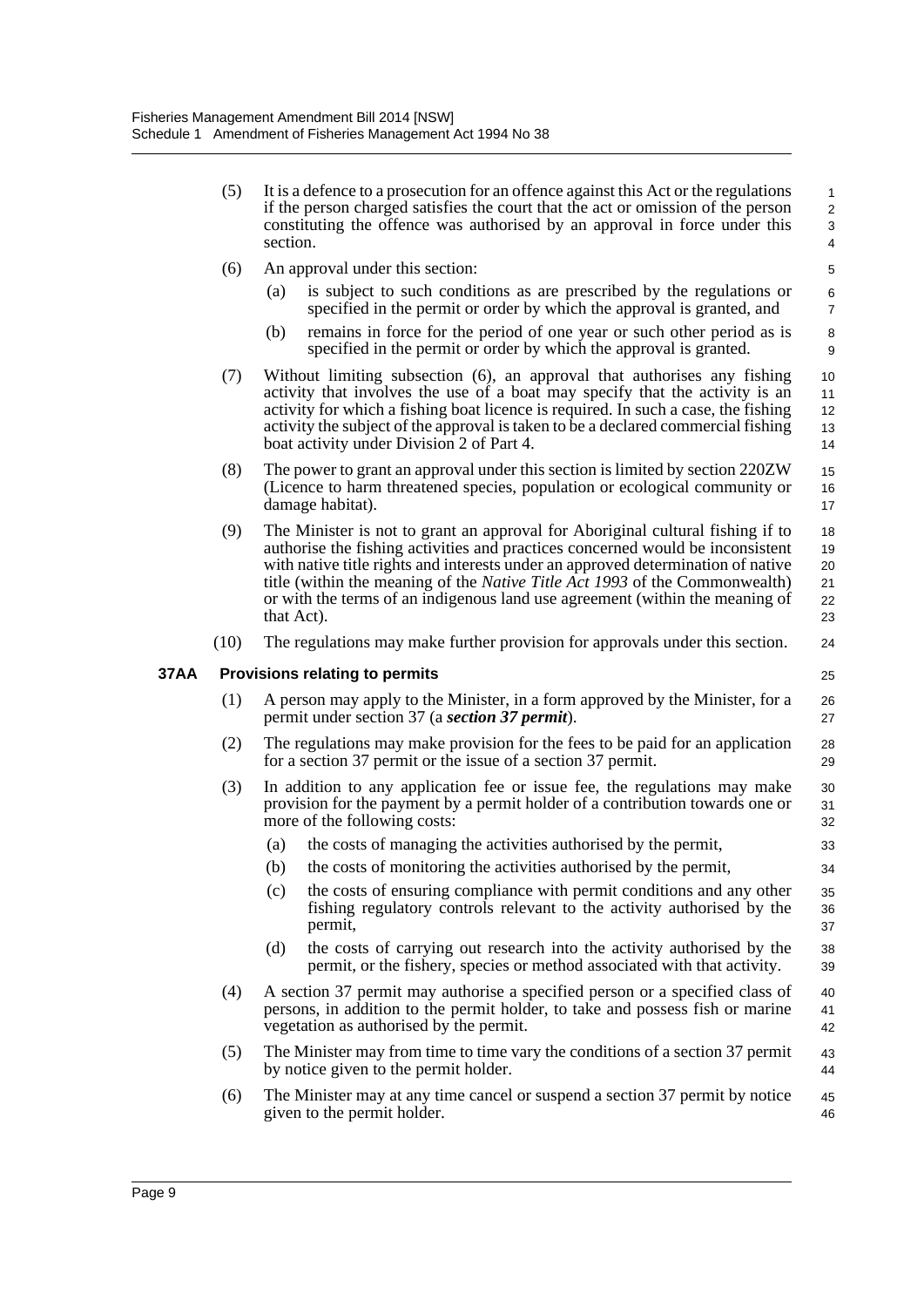| $[24]$ | Part 2A | <b>Insert after Part 2:</b> |     |                                                                                                                                                                                                                                               | 1<br>2               |
|--------|---------|-----------------------------|-----|-----------------------------------------------------------------------------------------------------------------------------------------------------------------------------------------------------------------------------------------------|----------------------|
|        |         |                             |     | Part 2A Fishing determinations and quotas                                                                                                                                                                                                     | 3                    |
|        |         |                             |     |                                                                                                                                                                                                                                               |                      |
|        |         | <b>Division 1</b>           |     | <b>Fishing determinations generally</b>                                                                                                                                                                                                       | 4                    |
|        | 40A     |                             |     | <b>Fishing determinations</b>                                                                                                                                                                                                                 | 5                    |
|        |         | (1)                         |     | The following determinations may be made under this Part (each of which is<br>a <i>fishing determination</i> ):                                                                                                                               | 6<br>$\overline{7}$  |
|        |         |                             | (a) | a determination of total allowable catch of fish (a TAC determination),                                                                                                                                                                       | 8                    |
|        |         |                             | (b) | a determination of total allowable fishing effort (a TAE determination).                                                                                                                                                                      | 9                    |
|        |         | (2)                         |     | A TAC determination:                                                                                                                                                                                                                          | 10                   |
|        |         |                             | (a) | may be made in relation to one or more species of fish, and                                                                                                                                                                                   | 11                   |
|        |         |                             | (b) | may relate to any specified fishery, class of shares in a share<br>management fishery, class of persons, fishing method, area or time<br>period.                                                                                              | 12<br>13<br>14       |
|        |         | (3)                         |     | A TAE determination:                                                                                                                                                                                                                          | 15                   |
|        |         |                             | (a) | may be made in relation to one or more methods of fishing, and                                                                                                                                                                                | 16                   |
|        |         |                             | (b) | may relate to one or more specified species of fish, or any specified<br>fishery, class of shares in a share management fishery, class of persons,<br>area or time period.                                                                    | 17<br>18<br>19       |
|        | 40B     |                             |     | When fishing determinations are required to be made                                                                                                                                                                                           | 20                   |
|        |         | (1)                         |     | A fishing determination must be made if the regulations require a fishing<br>determination to be made.                                                                                                                                        | 21<br>22             |
|        |         | (2)                         |     | A fishing determination must also be made if the Minister requires a fishing<br>determination to be made.                                                                                                                                     | 23<br>24             |
|        | 40C     |                             |     | Who makes fishing determinations                                                                                                                                                                                                              | 25                   |
|        |         | (1)                         |     | A fishing determination may be made by either the TAF Committee or the<br>Secretary.                                                                                                                                                          | 26<br>27             |
|        |         | (2)                         |     | If the regulations require a fishing determination to be made, they may also<br>specify whether the TAF Committee or the Secretary is to make the fishing<br>determination.                                                                   | 28<br>29<br>30       |
|        |         | (3)                         |     | If the regulations do not specify who is to make a fishing determination<br>required by the regulations, the Minister may direct either the TAF Committee<br>or the Secretary to make the fishing determination, subject to this section.     | 31<br>32<br>33       |
|        |         | (4)                         |     | The Minister is to direct the Secretary to make a fishing determination that is<br>required by the regulations only if the Minister considers it expedient for the<br>Secretary to make the fishing determination because:                    | 34<br>35<br>36       |
|        |         |                             | (a) | there is in existence a scientific assessment of the species of fish, fishery<br>or fishing method concerned that, in the opinion of the Minister, is<br>relevant, robust and sufficiently recent to allow a determination to be<br>made, and | 37<br>38<br>39<br>40 |
|        |         |                             | (b) | to require the TAF Committee to make the fishing determination would<br>involve an unnecessary duplication of that assessment.                                                                                                                | 41<br>42             |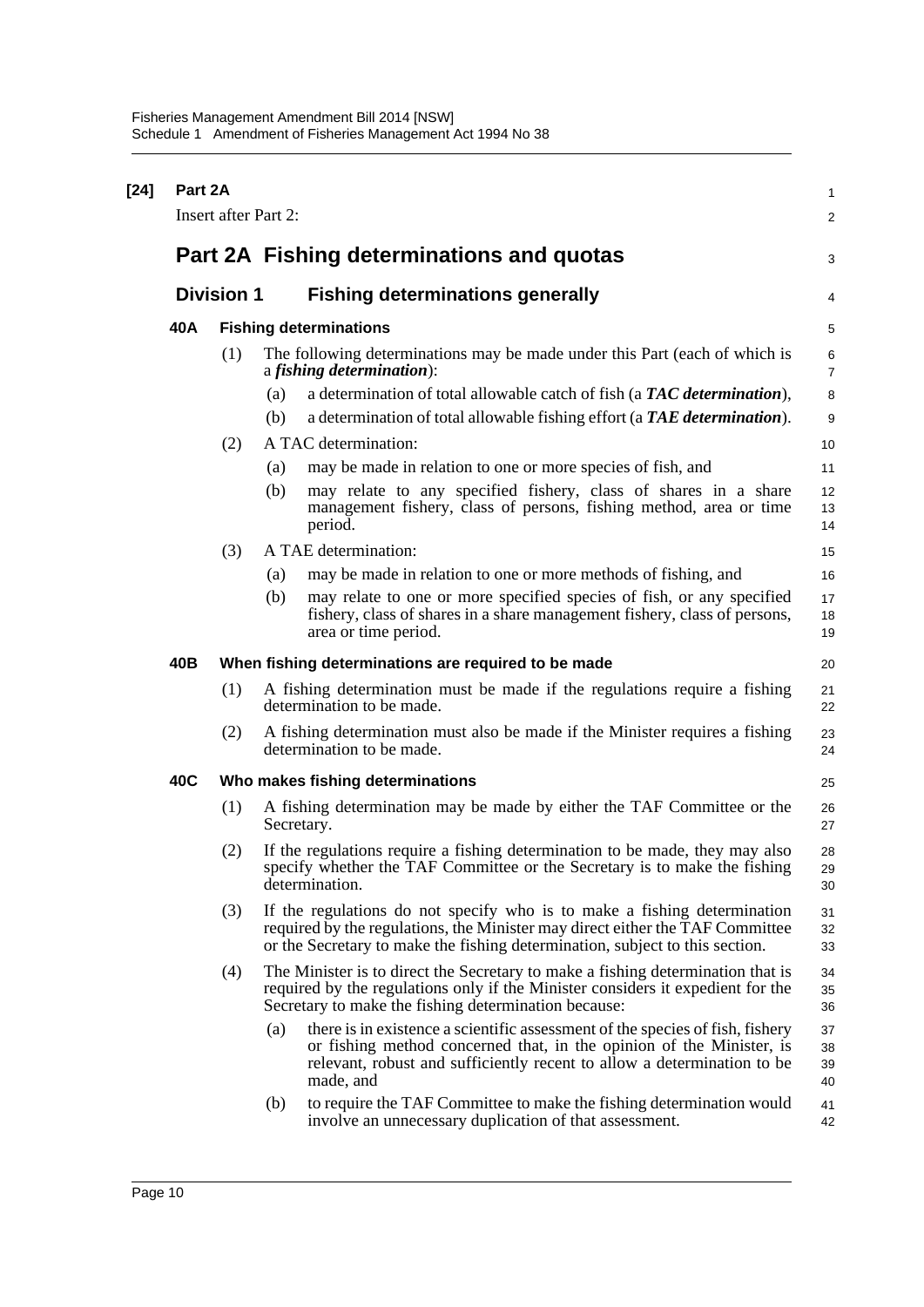|     | (5)               |     | For any fishing determination that is not required by the regulations, the<br>Minister may direct the fishing determination to be made by either the TAF<br>Committee or the Secretary.                                                    | $\mathbf{1}$<br>$\sqrt{2}$<br>3 |
|-----|-------------------|-----|--------------------------------------------------------------------------------------------------------------------------------------------------------------------------------------------------------------------------------------------|---------------------------------|
|     | <b>Division 2</b> |     | <b>Fishing determinations by TAF Committee</b>                                                                                                                                                                                             | 4                               |
| 40D |                   |     | TAF Committee to make fishing determinations                                                                                                                                                                                               | 5                               |
|     | (1)               |     | The TAF Committee is to make a fishing determination when required to do<br>so by or under this Act.                                                                                                                                       | $\,6\,$<br>$\overline{7}$       |
|     | (2)               |     | The fishing determination is to be made in accordance with this Division.                                                                                                                                                                  | 8                               |
| 40E |                   |     | <b>General considerations for TAF Committee</b>                                                                                                                                                                                            | 9                               |
|     | (1)               |     | In making a fishing determination, the TAF Committee is to give effect to the<br>objects of this Act and is to have regard to all relevant scientific, industry,<br>community, social and economic factors.                                | 10<br>11<br>12                  |
|     | (2)               |     | The TAF Committee is also to have regard to:                                                                                                                                                                                               | 13                              |
|     |                   | (a) | the need to ensure that the exploitation of fisheries resources is<br>conducted in a manner that will conserve fish stocks in the long term,<br>and                                                                                        | 14<br>15<br>16                  |
|     |                   | (b) | the impact of fishing activities on all species of fish and the aquatic<br>environment, and                                                                                                                                                | 17<br>18                        |
|     |                   | (c) | the precautionary principle, namely, that if there are threats of serious<br>or irreversible damage to fish stocks, lack of full scientific certainty<br>should not be used as a reason for postponing measures to prevent that<br>damage. | 19<br>20<br>21<br>22            |
| 40F |                   |     | <b>Public consultation by TAF Committee</b>                                                                                                                                                                                                | 23                              |
|     | (1)               |     | Before the TAF Committee makes a fishing determination (or reviews any<br>such determination), the TAF Committee is required to call for public<br>submissions on the determination.                                                       | 24<br>25<br>26                  |
|     | (2)               |     | When the TAF Committee makes a fishing determination under this Division<br>it is to have regard to any public submissions it receives within the time fixed<br>by it for the making of those submissions.                                 | 27<br>28<br>29                  |
| 40G |                   |     | <b>Review of determinations by TAF Committee</b>                                                                                                                                                                                           | 30                              |
|     | (1)               |     | The TAF Committee is to keep its fishing determinations under review.                                                                                                                                                                      | 31                              |
|     | (2)               |     | Following a review, the TAF Committee may decide not to alter its existing<br>fishing determination, to revoke its fishing determination or to make a new<br>fishing determination.                                                        | 32<br>33<br>34                  |
|     | (3)               |     | A review of a fishing determination made by the TAF Committee (an <i>initial</i><br><i>determination</i> ) may be carried out without calling for public submissions on<br>the determination if:                                           | 35<br>36<br>37                  |
|     |                   | (a) | the review is conducted, and any new or different fishing determination<br>made as a result of the review is made, within 6 months after the initial<br>determination was made, and                                                        | 38<br>39<br>40                  |
|     |                   | (b) | before making the initial determination, the TAF Committee called for<br>public submissions in relation to the initial determination.                                                                                                      | 41<br>42                        |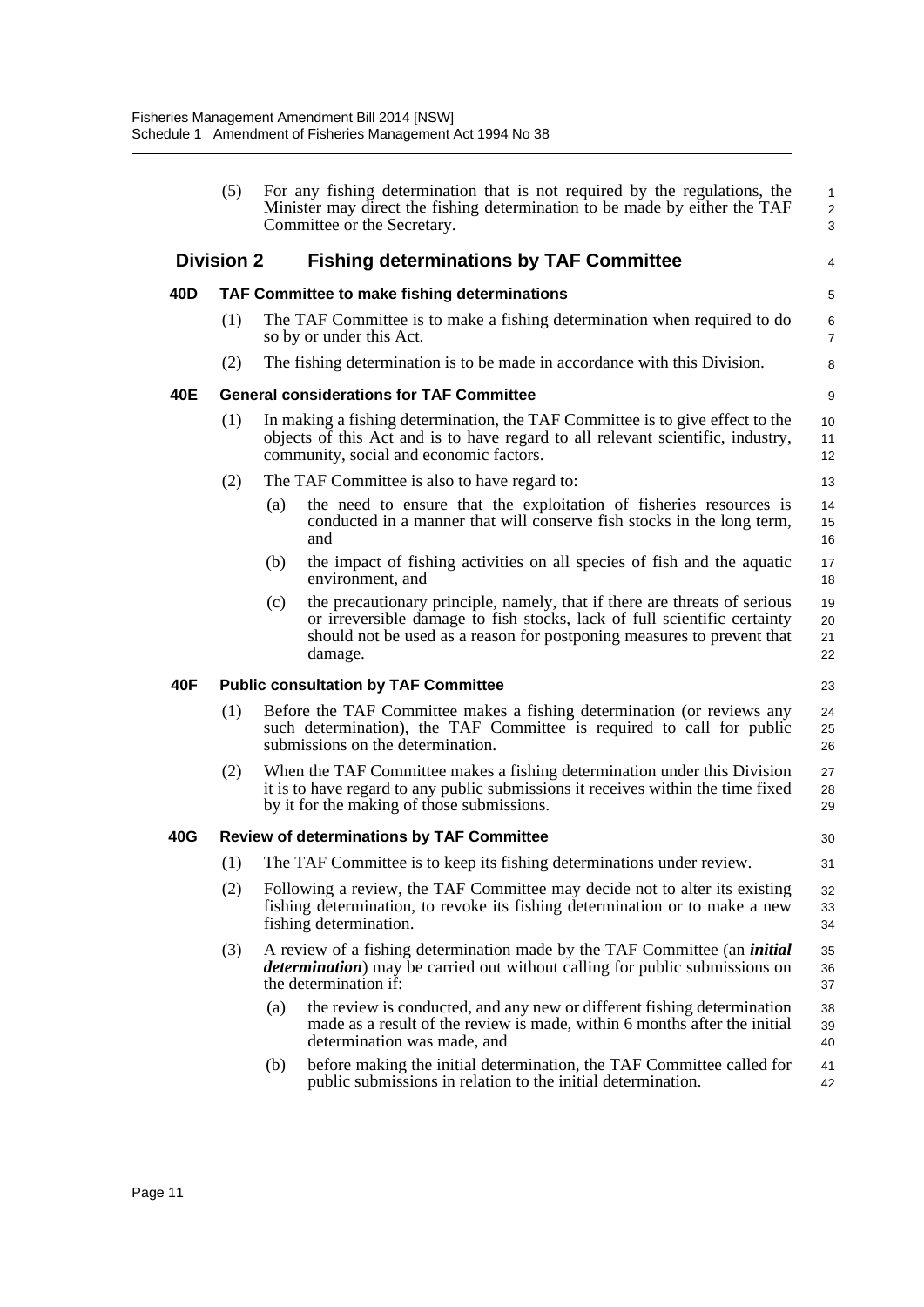|            | (4) | review. | However, the TAF Committee must call for public submissions if the Minister<br>directs the TAF Committee to call for public submissions in relation to a                                                                                                                                                            | $\mathbf{1}$<br>$\overline{2}$<br>3 |
|------------|-----|---------|---------------------------------------------------------------------------------------------------------------------------------------------------------------------------------------------------------------------------------------------------------------------------------------------------------------------|-------------------------------------|
|            | (5) |         | If the TAF Committee conducts a review of an initial determination without<br>calling for public submissions, the TAF Committee must, in making any<br>decision in relation to the review, have regard to any public submissions to<br>which it was required to have regard when it made the initial determination. | 4<br>5<br>6<br>$\overline{7}$       |
| 40H        |     |         | <b>Publication and duration of determinations</b>                                                                                                                                                                                                                                                                   | 8                                   |
|            | (1) |         | A fishing determination made by the TAF Committee is to be notified by the<br>Minister by publication in the Gazette.                                                                                                                                                                                               | 9<br>10 <sup>°</sup>                |
|            | (2) |         | The determination takes effect on the date (on or after that publication) that is<br>specified in the determination.                                                                                                                                                                                                | 11<br>12                            |
|            | (3) |         | The determination has effect for the period specified in the determination or,<br>if no such period is specified, until it is revoked by another determination.                                                                                                                                                     | 13<br>14                            |
|            | (4) |         | However, if the regulations require a fishing determination to be made for a<br>period and no fishing determination has been made by the start of that period,<br>a fishing determination for the immediately preceding period is taken to<br>continue to have effect until a new fishing determination is made.    | 15<br>16<br>17<br>18                |
| <b>401</b> |     |         | Interim fishing determinations by Secretary                                                                                                                                                                                                                                                                         | 19                                  |
|            | (1) |         | The Secretary may make an interim fishing determination for a period:                                                                                                                                                                                                                                               | 20                                  |
|            |     | (a)     | if the regulations require the TAF Committee to make a fishing<br>determination for that period, and                                                                                                                                                                                                                | 21<br>22                            |
|            |     | (b)     | the TAF Committee has not made a fishing determination for that<br>period 30 days before the start of that period.                                                                                                                                                                                                  | 23<br>24                            |
|            | (2) |         | The total allowable catch or total allowable fishing effort permitted by an<br>interim fishing determination must not exceed the total allowable catch or total<br>allowable fishing effort permitted by the fishing determination for the<br>immediately preceding period.                                         | 25<br>26<br>27<br>28                |
|            | (3) |         | An interim fishing determination:                                                                                                                                                                                                                                                                                   | 29                                  |
|            |     | (a)     | is a fishing determination and has effect under this Act in the same way<br>as a fishing determination made by the TAF Committee, and                                                                                                                                                                               | 30<br>31                            |
|            |     | (b)     | is to be notified in the same way as a fishing determination made by the<br>TAF Committee.                                                                                                                                                                                                                          | 32<br>33                            |
|            | (4) |         | The Secretary may amend or revoke an interim fishing determination made by<br>the Secretary by making a further interim fishing determination.                                                                                                                                                                      | 34<br>35                            |
|            | (5) |         | Division 3 does not apply to an interim fishing determination.                                                                                                                                                                                                                                                      | 36                                  |
| 40J        |     |         | <b>Revocation of fishing determinations</b>                                                                                                                                                                                                                                                                         | 37                                  |
|            | (1) |         | The TAF Committee must not revoke a fishing determination that it is required<br>to make unless it makes a new fishing determination.                                                                                                                                                                               | 38<br>39                            |
|            | (2) |         | The TAF Committee may revoke a fishing determination made by the<br>Secretary if:                                                                                                                                                                                                                                   | 40<br>41                            |
|            |     | (a)     | the TAF Committee makes a fishing determination that it is required to<br>make by the regulations or is directed to make by the Minister, and                                                                                                                                                                       | 42<br>43                            |
|            |     |         |                                                                                                                                                                                                                                                                                                                     |                                     |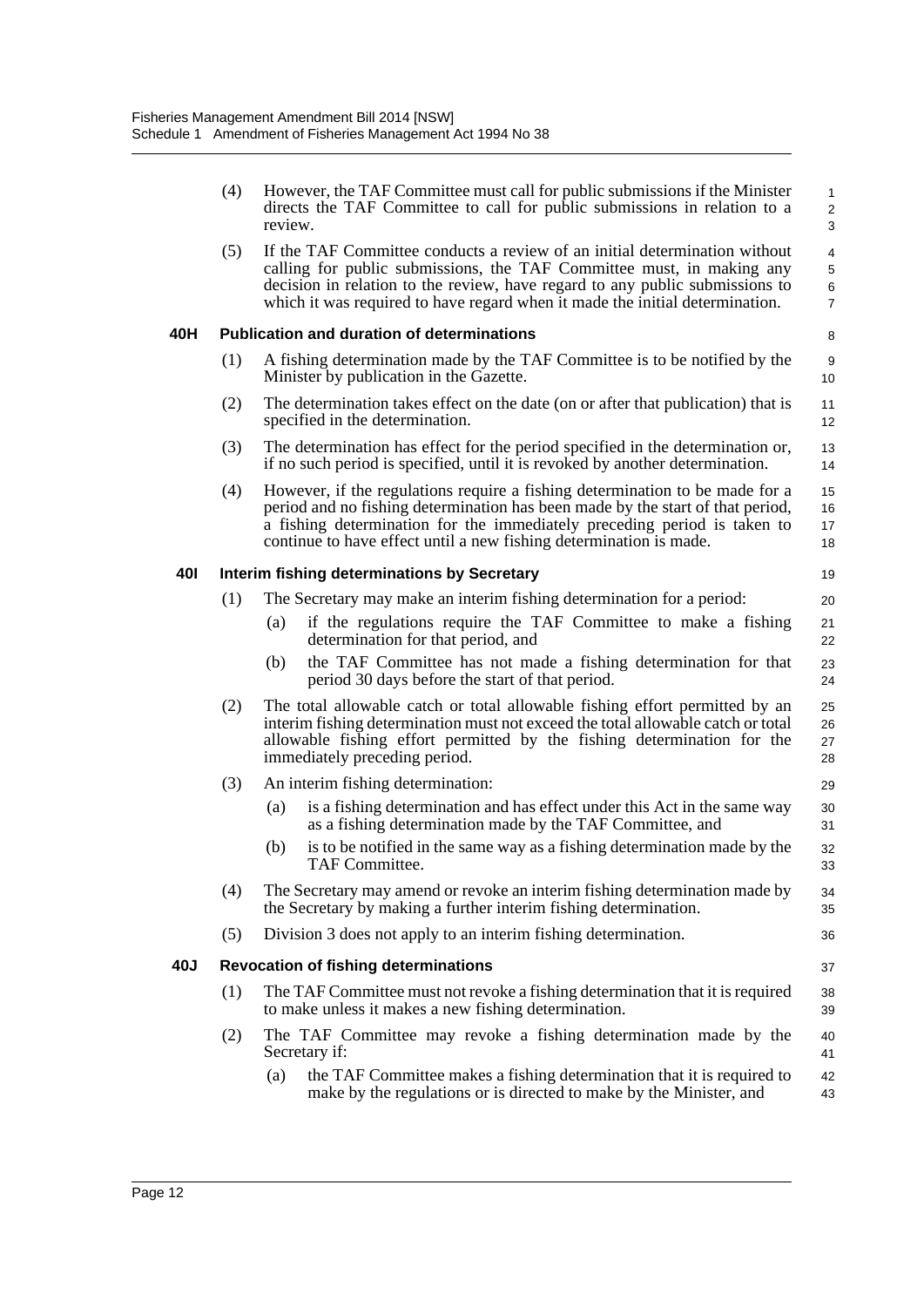|     |                   | the TAF Committee's determination replaces or supersedes a fishing<br>(b)<br>determination made by the Secretary (including any interim fishing<br>determination).                                                                                                                                                 | $\mathbf{1}$<br>2<br>3   |
|-----|-------------------|--------------------------------------------------------------------------------------------------------------------------------------------------------------------------------------------------------------------------------------------------------------------------------------------------------------------|--------------------------|
| 40K |                   | <b>TAF Committee not subject to Ministerial control</b>                                                                                                                                                                                                                                                            | 4                        |
|     | (1)               | The TAF Committee is not subject to the control or direction of the Minister<br>as to any fishing determination to be made by it.                                                                                                                                                                                  | 5<br>6                   |
|     | (2)               | However, the Minister may direct the TAF Committee on the procedure to be<br>followed and, subject to this Division, the matters to be taken into account in<br>making a fishing determination.                                                                                                                    | $\overline{7}$<br>8<br>9 |
|     | (3)               | The Minister may require the TAF Committee to reconsider a fishing<br>determination.                                                                                                                                                                                                                               | 10<br>11                 |
|     | <b>Division 3</b> | <b>Fishing determinations by Secretary</b>                                                                                                                                                                                                                                                                         | 12                       |
| 40L |                   | Secretary to make fishing determinations                                                                                                                                                                                                                                                                           | 13                       |
|     | (1)               | The Secretary is to make a fishing determination when required to do so by or<br>under this Act.                                                                                                                                                                                                                   | 14<br>15                 |
|     | (2)               | The fishing determination is to be made in accordance with this Division.                                                                                                                                                                                                                                          | 16                       |
| 40M |                   | Making of fishing determination by Secretary                                                                                                                                                                                                                                                                       | 17                       |
|     | (1)               | In making a fishing determination, the Secretary is to have regard to at least<br>one scientific assessment for that species, fishery or method.                                                                                                                                                                   | 18<br>19                 |
|     | (2)               | To avoid doubt, the scientific assessment may be an assessment carried out<br>anywhere in Australia.                                                                                                                                                                                                               | 20<br>21                 |
|     | (3)               | The Secretary may:                                                                                                                                                                                                                                                                                                 | 22                       |
|     |                   | seek advice from the TAF Committee about a fishing determination,<br>(a)<br>and                                                                                                                                                                                                                                    | 23<br>24                 |
|     |                   | take into account that advice when making a fishing determination.<br>(b)                                                                                                                                                                                                                                          | 25                       |
|     | (4)               | The Secretary may:                                                                                                                                                                                                                                                                                                 | 26                       |
|     |                   | conduct public consultation in relation to a fishing determination (in any<br>(a)<br>way the Secretary considers appropriate), and                                                                                                                                                                                 | 27<br>28                 |
|     |                   | take into account the results of that public consultation when making a<br>(b)<br>fishing determination.                                                                                                                                                                                                           | 29<br>30                 |
|     | (5)               | The Secretary may also have regard to any other relevant matters.                                                                                                                                                                                                                                                  | 31                       |
| 40N |                   | <b>Publication and duration of determinations</b>                                                                                                                                                                                                                                                                  | 32                       |
|     | (1)               | A fishing determination made by the Secretary is to be notified by publication<br>in the Gazette.                                                                                                                                                                                                                  | 33<br>34                 |
|     | (2)               | The determination takes effect on the date (on or after that publication) that is<br>specified in the determination.                                                                                                                                                                                               | 35<br>36                 |
|     | (3)               | The determination has effect for the period specified in the determination or,<br>if no such period is specified, until it is revoked by another fishing<br>determination.                                                                                                                                         | 37<br>38<br>39           |
|     | (4)               | However, if the regulations require a fishing determination to be made for a<br>period and no fishing determination has been made by the start of that period,<br>the fishing determination for the immediately preceding period is taken to<br>continue to have effect until a new fishing determination is made. | 40<br>41<br>42<br>43     |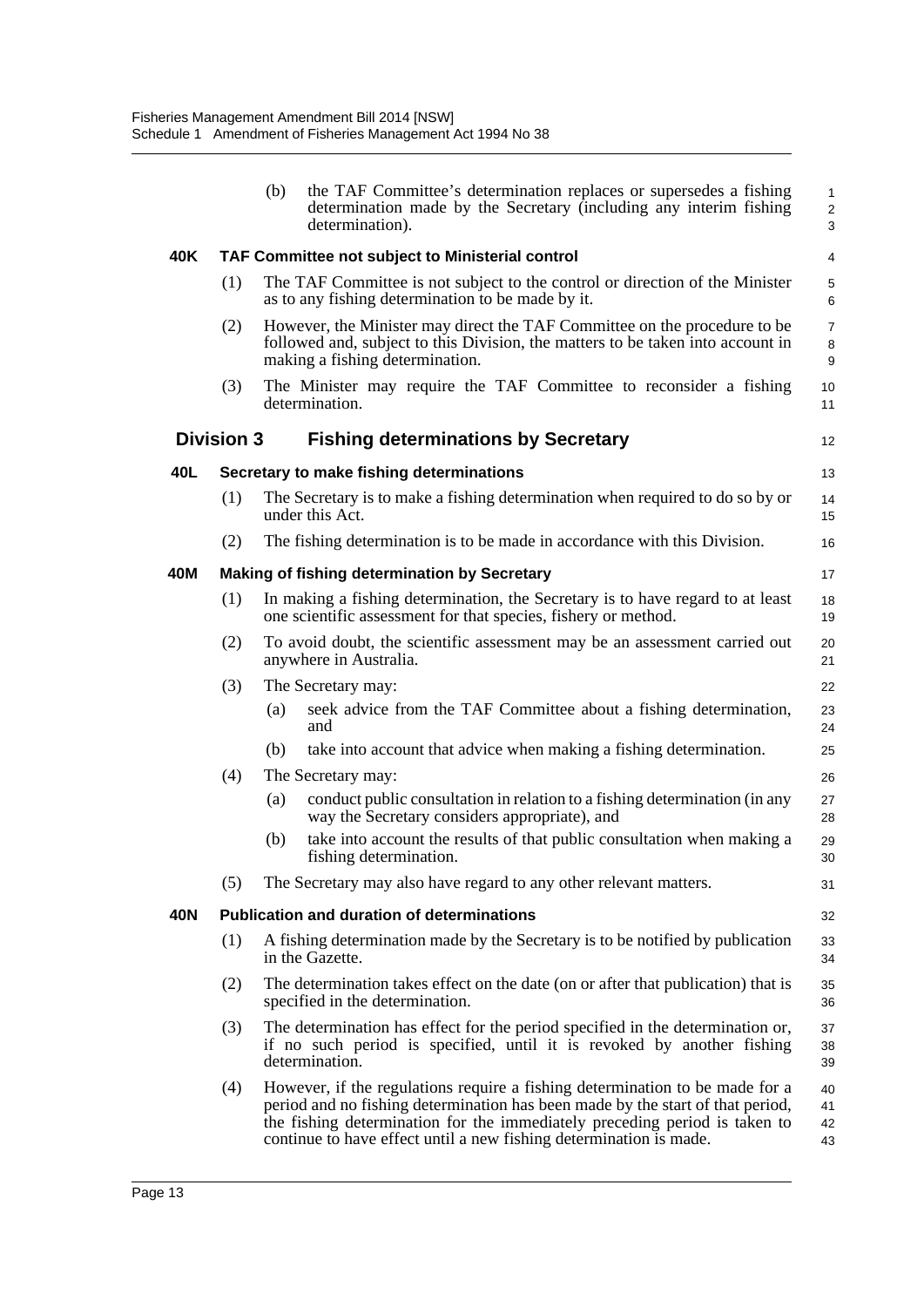| <b>400</b>        |     |                    | Amendment or revocation of fishing determination                                                                                                                                                                                   | $\mathbf{1}$         |
|-------------------|-----|--------------------|------------------------------------------------------------------------------------------------------------------------------------------------------------------------------------------------------------------------------------|----------------------|
|                   | (1) |                    | The Secretary may amend or revoke a fishing determination made by the<br>Secretary.                                                                                                                                                | $\overline{2}$<br>3  |
|                   | (2) |                    | This Division applies to any such amendment or revocation in the same way<br>as it applies to the original determination.                                                                                                          | 4<br>5               |
|                   | (3) |                    | The Secretary must not revoke a determination that is required to be made<br>unless the Secretary makes a new fishing determination.                                                                                               | 6<br>$\overline{7}$  |
|                   | (4) |                    | The Secretary may revoke a fishing determination made by the TAF<br>Committee if the Secretary makes a fishing determination that:                                                                                                 | 8<br>9               |
|                   |     | (a)                | the Secretary is required to make by the regulations or directed to make<br>by the Minister, and                                                                                                                                   | 10<br>11             |
|                   |     | (b)                | the Secretary's determination replaces or supersedes a fishing<br>determination made by the TAF Committee.                                                                                                                         | 12<br>13             |
| <b>Division 4</b> |     |                    | Allocation of commercial fishing determinations<br>(quotas)                                                                                                                                                                        | 14<br>15             |
| 40P               |     | <b>Definitions</b> |                                                                                                                                                                                                                                    | 16                   |
|                   |     |                    | In this Division:                                                                                                                                                                                                                  | 17                   |
|                   |     |                    | <i>commercial fishing authority holder means:</i>                                                                                                                                                                                  | 18                   |
|                   |     | (a)                | a shareholder in a share management fishery, or                                                                                                                                                                                    | 19                   |
|                   |     | (b)                | an owner of a fishing business the components of which include an<br>endorsement in a restricted fishery, or                                                                                                                       | 20<br>21             |
|                   |     | (c)                | any other person, or class of persons, declared by the regulations to be<br>a commercial fishing authority holder.                                                                                                                 | 22<br>23             |
|                   |     | to:                | <b><i>commercial fishing determination</i></b> means a fishing determination that relates                                                                                                                                          | 24<br>25             |
|                   |     | (a)                | commercial fishing authority holders, or                                                                                                                                                                                           | 26                   |
|                   |     | (b)                | the taking of fish for sale, or                                                                                                                                                                                                    | 27                   |
|                   |     | (c)                | a share management fishery or restricted fishery, or                                                                                                                                                                               | 28                   |
|                   |     | (d)                | a method that is used to take fish for sale, or                                                                                                                                                                                    | 29                   |
|                   |     | (e)                | any other commercial fishing activity for which a licence or authority is<br>required under this Act.                                                                                                                              | 30<br>31             |
| 40Q               |     |                    | Allocation of fishing determination to commercial fishing authority holders                                                                                                                                                        | 32                   |
|                   | (1) |                    | The Secretary may allocate a commercial fishing determination among<br>commercial fishing authority holders.                                                                                                                       | 33<br>34             |
|                   | (2) |                    | A commercial fishing determination is to be allocated only if:                                                                                                                                                                     | 35                   |
|                   |     | (a)                | the regulations require the fishing determination to be allocated, or                                                                                                                                                              | 36                   |
|                   |     | (b)                | the Minister directs that the fishing determination be allocated.                                                                                                                                                                  | 37                   |
|                   | (3) |                    | The regulations may provide for and, subject to the regulations, the Minister<br>may direct:                                                                                                                                       | 38<br>39             |
|                   |     | (a)                | the extent to which a commercial fishing determination is to be<br>allocated amongst commercial fishing authority holders (that is,<br>whether the whole or part of a commercial fishing determination is to<br>be allocated), and | 40<br>41<br>42<br>43 |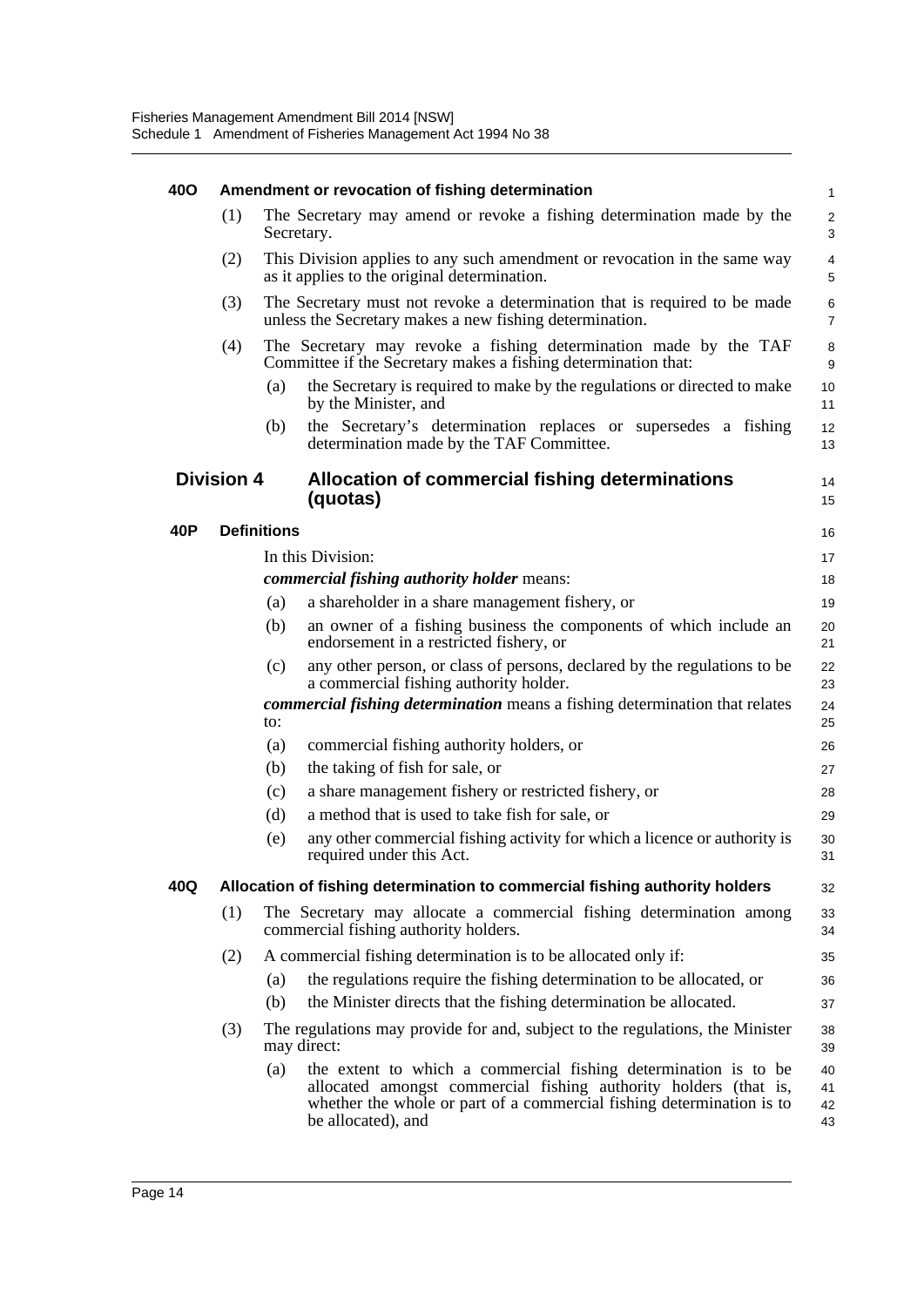|     |     | (b)         | the commercial fishing authority holders, or class of commercial fishing<br>authority holders, to whom an allocation is to be made, and                                                  | 1<br>$\overline{c}$ |
|-----|-----|-------------|------------------------------------------------------------------------------------------------------------------------------------------------------------------------------------------|---------------------|
|     |     | (c)         | the manner in which the commercial fishing determination (or any part<br>of the fishing determination) is to be allocated.                                                               | 3<br>4              |
|     |     | section 57. | Note. A power to make regulations includes a power to include provisions in a<br>management plan for a share management fishery with respect to that matter. See                         | 5<br>6<br>7         |
| 40R |     |             | Notice of allocation-quota                                                                                                                                                               | 8                   |
|     | (1) |             | The Secretary is to notify a commercial fishing authority holder of any<br>allocation of a commercial fishing determination that is made to that<br>commercial fishing authority holder. | 9<br>10<br>11       |
|     | (2) |             | The allocation is referred to in this Part as the commercial fishing authority<br>holder's <i>quota</i> .                                                                                | 12<br>13            |
|     | (3) |             | The notice of allocation is to specify particulars of the quota, including (to the<br>extent relevant):                                                                                  | 14<br>15            |
|     |     | (a)         | the species of fish to which the quota applies, and                                                                                                                                      | 16                  |
|     |     | (b)         | the fishing method to which the quota applies, and                                                                                                                                       | 17                  |
|     |     | (c)         | the area to which the quota applies, and                                                                                                                                                 | 18                  |
|     |     | (d)         | the period to which the quota applies (referred to in this Division as the<br>fishing period).                                                                                           | 19<br>20            |
|     | (4) |             | Notice of the allocation is to be given in writing.                                                                                                                                      | 21                  |
| 40S |     |             | Authority holder not to contravene quota                                                                                                                                                 | 22                  |
|     | (1) |             | A commercial fishing authority holder must not:                                                                                                                                          | 23                  |
|     |     | (a)         | take fish, or use a fishing method, in contravention of the commercial<br>fishing authority holder's quota, or                                                                           | 24<br>25            |
|     |     | (b)         | cause or permit any agent of the commercial fishing authority holder to<br>take fish, or use a fishing method, in contravention of the commercial<br>fishing authority holder's quota.   | 26<br>27<br>28      |
|     |     |             | Maximum penalty: 1,000 penalty units (in the case of a corporation) or<br>500 penalty units (in any other case).                                                                         | 29<br>30            |
|     | (2) |             | An agent of a commercial fishing authority holder must not, while acting or<br>purporting to act as agent for the commercial fishing authority holder:                                   | 31<br>32            |
|     |     |             | (a) take fish, or cause or permit fish to be taken, in contravention of the<br>commercial fishing authority holder's quota, or                                                           | 33<br>34            |
|     |     | (b)         | use a fishing method, or cause or permit a fishing method to be used, in<br>contravention of the commercial fishing authority holder's quota.                                            | 35<br>36            |
|     |     |             | Maximum penalty: 500 penalty units.                                                                                                                                                      | 37                  |
|     | (3) |             | To avoid doubt, a contravention of a quota includes the taking of fish, or the<br>use of a fishing method, in excess of the quota for the relevant fishing period.                       | 38<br>39            |
|     | (4) |             | In this section, an <i>agent</i> of a commercial fishing authority holder means:                                                                                                         | 40                  |
|     |     | (a)         | a nominated fisher of the commercial fishing authority holder, or                                                                                                                        | 41                  |
|     |     | (b)         | any employee of the commercial fishing authority holder.                                                                                                                                 | 42                  |
| 40T |     |             | <b>Transfer of quota</b>                                                                                                                                                                 | 43                  |
|     | (1) |             | The regulations may provide for the transfer of quota between commercial<br>fishing authority holders.                                                                                   | 44<br>45            |
|     |     |             |                                                                                                                                                                                          |                     |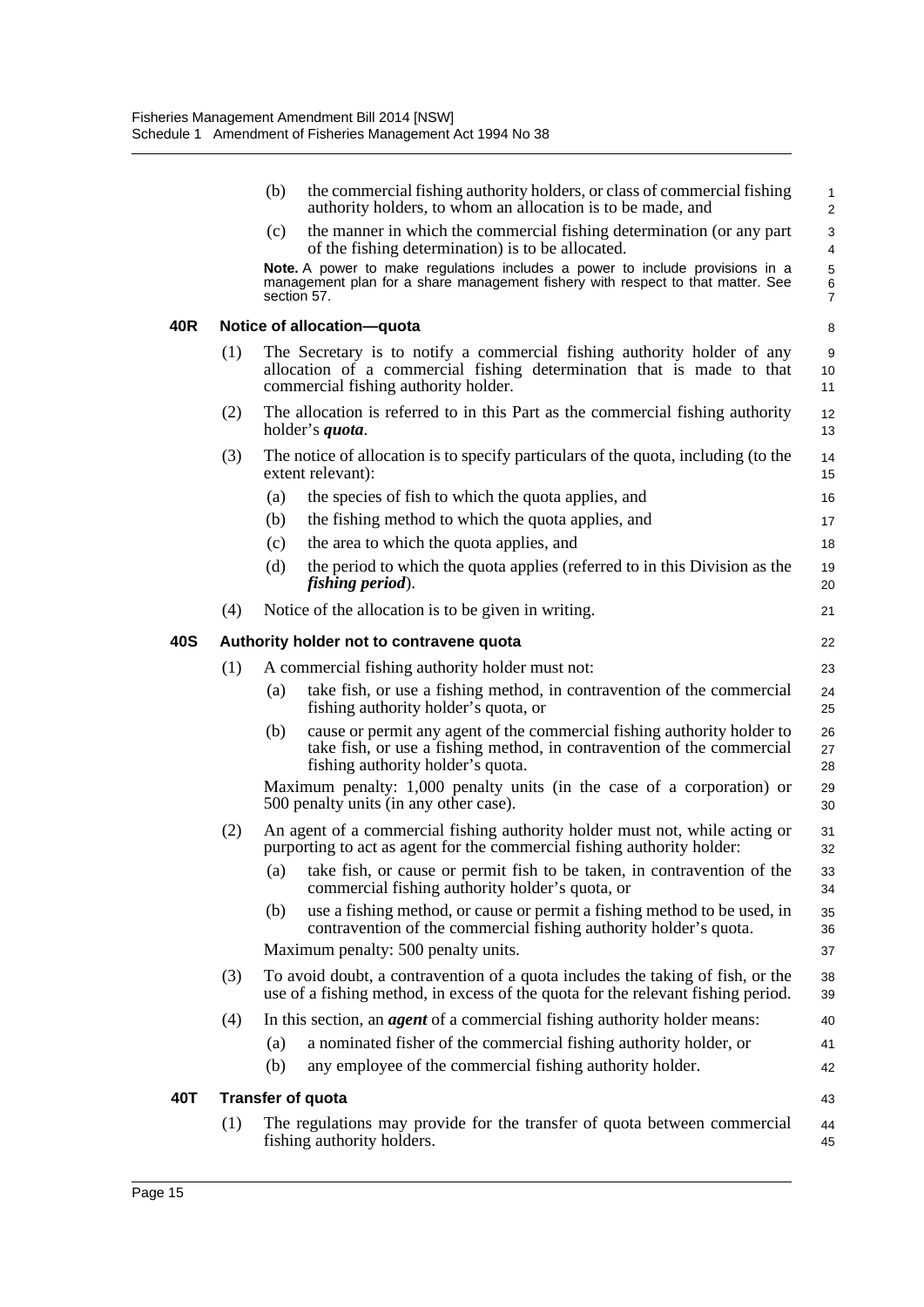|     | (2) | A commercial fishing authority holder may transfer to any other commercial<br>fishing authority holder the whole or any part of the authority holder's quota<br>in accordance with the regulations.                       | $\mathbf{1}$<br>$\overline{2}$<br>3 |
|-----|-----|---------------------------------------------------------------------------------------------------------------------------------------------------------------------------------------------------------------------------|-------------------------------------|
|     | (3) | Subject to the regulations, a quota for a fishing period is not transferable after<br>the end of the fishing period.                                                                                                      | 4<br>5                              |
|     | (4) | The regulations may authorise a commercial fishing authority holder:                                                                                                                                                      | 6                                   |
|     |     | to transfer to the next fishing period any part of the quota for the current<br>(a)<br>fishing period that is not taken during the current period, or                                                                     | $\overline{7}$<br>8                 |
|     |     | to transfer to the current fishing period part of the quota for the next<br>(b)<br>fishing period.                                                                                                                        | 9<br>10                             |
| 40U |     | Method for transferring quota                                                                                                                                                                                             | 11                                  |
|     | (1) | A transfer of quota authorised by or under this Division must be effected:                                                                                                                                                | 12                                  |
|     |     | by electronic transfer (that is, by using the online transfer system), or<br>(a)                                                                                                                                          | 13                                  |
|     |     | by manual transfer (that is, by giving the Secretary notice in writing of<br>(b)<br>the transfer).                                                                                                                        | 14<br>15                            |
|     | (2) | The regulations may prescribe fees for the use of the online transfer system.                                                                                                                                             | 16                                  |
|     | (3) | For a manual transfer, the notice given to the Secretary must be in an approved<br>form and must be accompanied by the prescribed fee (if any) for manual<br>transfers of quota.                                          | 17<br>18<br>19                      |
|     | (4) | A transfer of quota does not take effect until the transfer is confirmed.                                                                                                                                                 | 20                                  |
|     | (5) | An electronic transfer is confirmed if the online transfer system generates a<br>message to the effect that the transfer is confirmed.                                                                                    | 21<br>22                            |
|     | (6) | A manual transfer is confirmed if the Secretary gives notice in writing to the<br>person lodging the transfer that the transfer has been approved.                                                                        | 23<br>24                            |
|     | (7) | In this section:                                                                                                                                                                                                          | 25                                  |
|     |     | <i>online transfer system</i> means a facility approved by the Secretary that enables<br>the transfer of quota by electronic communication.                                                                               | 26<br>27                            |
| 40V |     | Forfeiture of quota-failure to pay fisheries management charge                                                                                                                                                            | 28                                  |
|     | (1) | The Minister may, by order in writing, direct that the quota, or a part of the<br>quota, of a commercial fishing authority holder is forfeited. Quota that is the<br>subject of such an order is <i>forfeited quota</i> . | 29<br>30<br>31                      |
|     | (2) | An order may be made under this section only if the commercial fishing<br>authority holder has failed to pay (in full) a fisheries management charge that<br>is payable by the commercial fishing authority holder.       | 32<br>33<br>34                      |
|     | (3) | An order may be made under this section in respect of quota that has not yet<br>been allocated to the commercial fishing authority holder.                                                                                | 35<br>36                            |
|     | (4) | The Minister is to give a commercial fishing authority holder notice in writing<br>of his or her intention to make an order under this section. The notice is to be<br>given at least 14 days before the order is made.   | 37<br>38<br>39                      |
|     | (5) | Before making an order under this section, the Minister is to estimate the<br>amount of quota that it would be necessary to sell by public tender in order to<br>recover:                                                 | 40<br>41<br>42                      |
|     |     | (a)<br>any outstanding fisheries management charge payable by the<br>commercial fishing authority holder, and                                                                                                             | 43<br>44                            |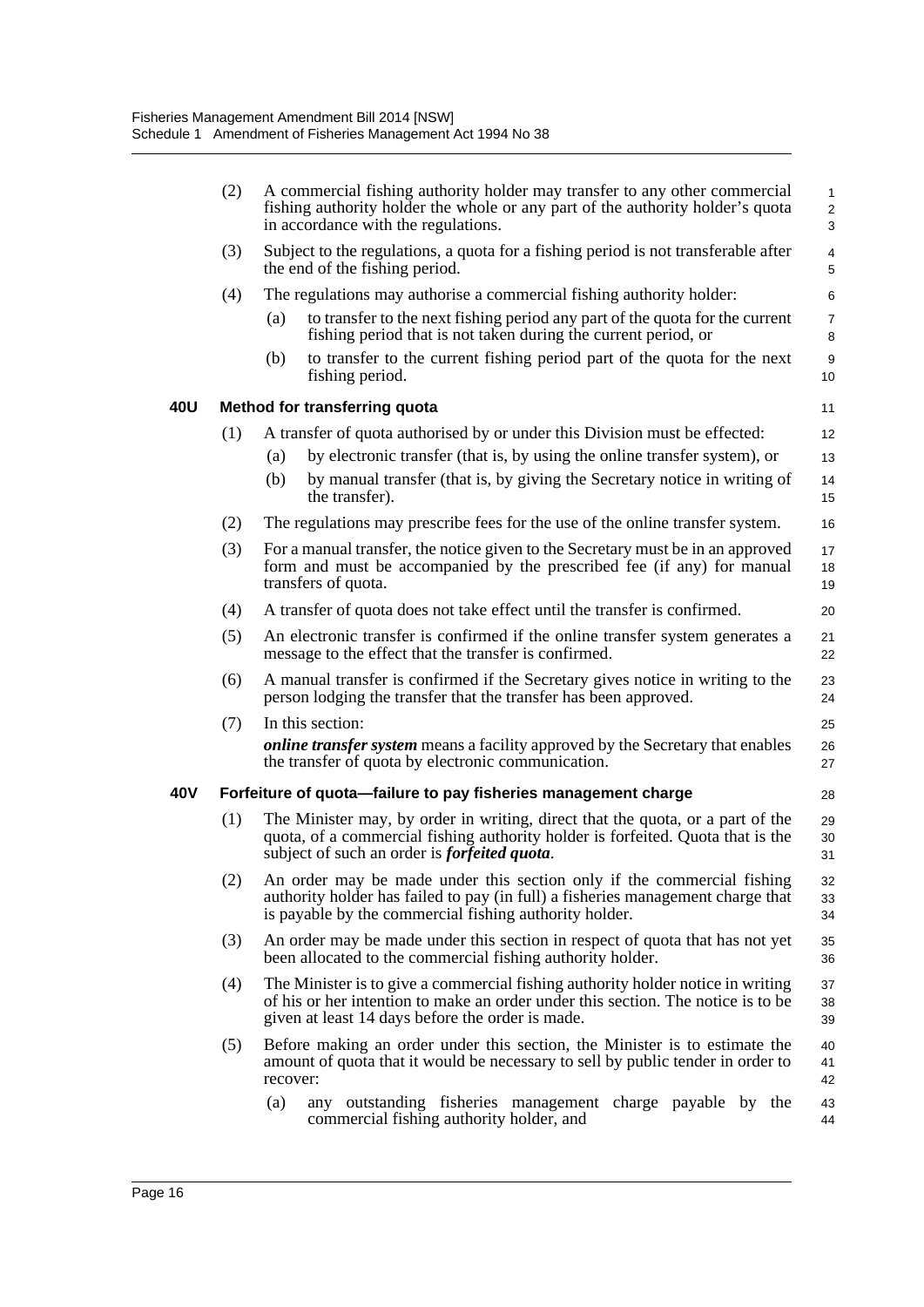|     |     | (b)   | the reasonable costs that would be incurred by or on behalf of the<br>Minister in respect of such a sale.                                                                                                                                                                                            | $\mathbf{1}$<br>2          |
|-----|-----|-------|------------------------------------------------------------------------------------------------------------------------------------------------------------------------------------------------------------------------------------------------------------------------------------------------------|----------------------------|
|     | (6) |       | The amount of quota forfeited under the order must not exceed that estimate.                                                                                                                                                                                                                         | 3                          |
| 40W |     |       | How forfeited quota is to be dealt with                                                                                                                                                                                                                                                              | 4                          |
|     | (1) |       | The Minister may retain, re-allocate or sell forfeited quota.                                                                                                                                                                                                                                        | 5                          |
|     | (2) |       | Forfeited quota may be re-allocated in any way the Minister considers<br>appropriate.                                                                                                                                                                                                                | 6<br>$\overline{7}$        |
|     | (3) | full. | Forfeited quota must not be re-allocated to the commercial fishing authority<br>holder by whom it was forfeited unless the outstanding fishing management<br>charges payable by the commercial fishing authority holder have been paid in                                                            | 8<br>9<br>10<br>11         |
|     | (4) |       | Any forfeited quota that is sold by the Minister is to be sold by public tender.                                                                                                                                                                                                                     | 12                         |
|     | (5) |       | The purchase price for forfeited quota that is sold is to be applied as follows:                                                                                                                                                                                                                     | 13                         |
|     |     | (a)   | if any fisheries management charge payable by the commercial fishing<br>authority holder would, on payment, be paid to the credit of the<br>Consolidated Fund, the outstanding amount of the charge is to be<br>deducted from the purchase price and paid to the credit of the<br>Consolidated Fund, | 14<br>15<br>16<br>17<br>18 |
|     |     | (b)   | if any fisheries management charge payable by the commercial fishing<br>authority holder would, on payment, be paid into a trust fund, the<br>outstanding amount of the charge is to be deducted from the purchase<br>price and paid to the credit of the trust fund,                                | 19<br>20<br>21<br>22       |
|     |     | (c)   | any reasonable costs incurred by or on behalf of the Minister in<br>connection with the sale of the forfeited quota is to be deducted from the<br>purchase price and paid to the credit of the Consolidated Fund,                                                                                    | 23<br>24<br>25             |
|     |     | (d)   | the balance (if any) remaining after payment of the amounts referred to<br>in paragraphs $(a)$ – $(c)$ is to be paid to the commercial fishing authority<br>holder.                                                                                                                                  | 26<br>27<br>28             |
|     | (6) |       | The Minister may recover from a commercial fishing authority holder, as a<br>debt in any court of competent jurisdiction, any reasonable costs incurred by<br>or on behalf of the Minister in selling forfeited quota, being costs not otherwise<br>recovered as provided by this section.           | 29<br>30<br>31<br>32       |
|     | (7) |       | If the Minister decides not to sell forfeited quota, or to re-allocate it to the<br>commercial fishing authority holder by whom it was forfeited, the Minister<br>must deduct the sale value of the forfeited quota from the amount owed by the<br>commercial fishing authority holder.              | 33<br>34<br>35<br>36       |
|     | (8) |       | The <i>sale value</i> of forfeited quota is the purchase price that the Minister<br>considers would be obtained if the forfeited quota were sold by public tender,<br>minus the reasonable costs that would be incurred in connection with the sale.                                                 | 37<br>38<br>39             |
| 40X |     |       | <b>Implementation of determinations</b>                                                                                                                                                                                                                                                              | 40                         |
|     | (1) |       | The Minister is required to review the regulations and other instruments under<br>this Act in light of any commercial fishing determination and any allocation of<br>that commercial fishing determination.                                                                                          | 41<br>42<br>43             |
|     | (2) |       | If the determination is required under the management plan for a share<br>management fishery, the determination is to be implemented in accordance<br>with this Act and the management plan.                                                                                                         | 44<br>45<br>46             |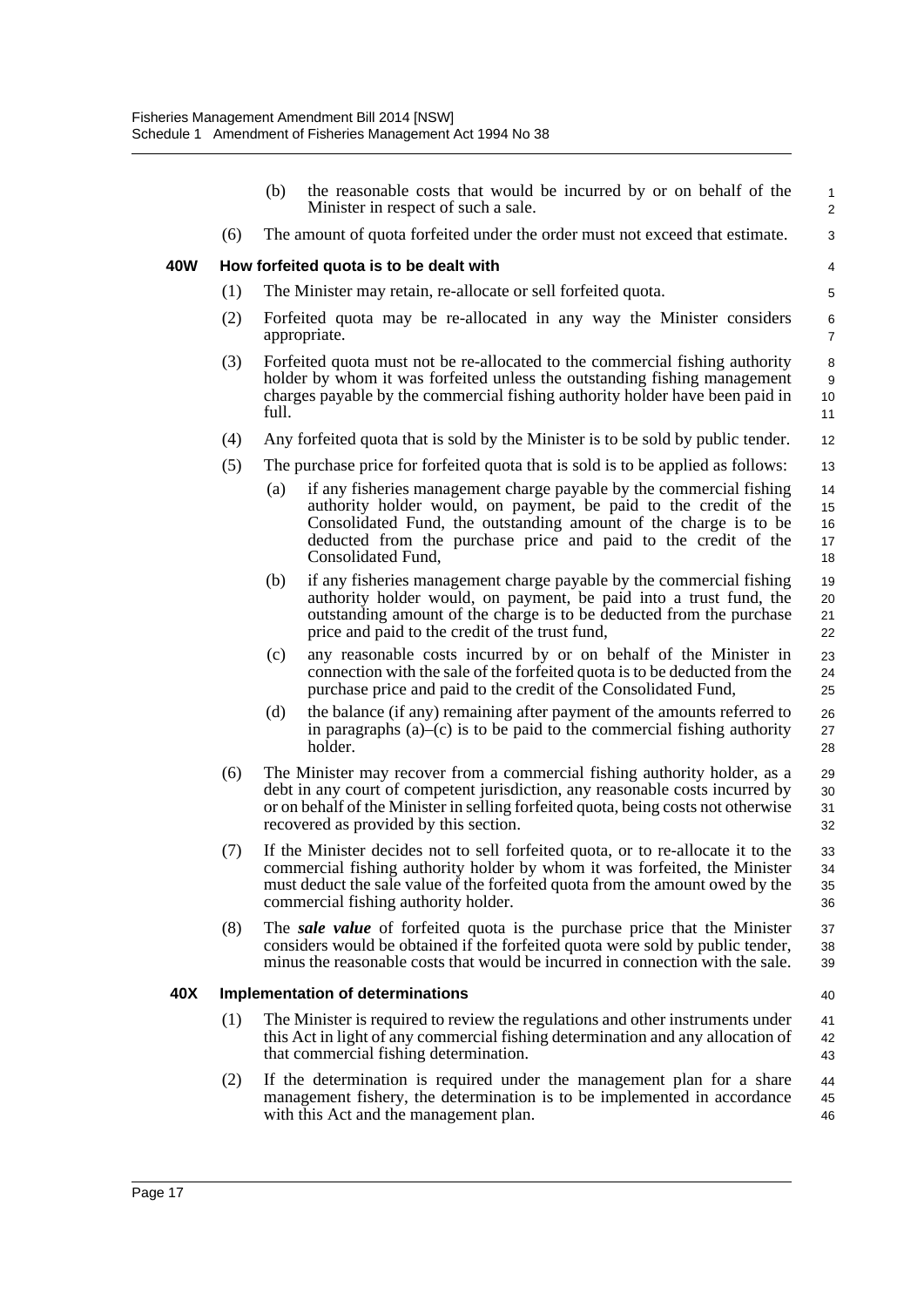|        | <b>Division 5</b> |                    |                                  | Allocation of non-commercial fishing determinations                                                                                                                                                                                                                                                                                                                                             |                                  |
|--------|-------------------|--------------------|----------------------------------|-------------------------------------------------------------------------------------------------------------------------------------------------------------------------------------------------------------------------------------------------------------------------------------------------------------------------------------------------------------------------------------------------|----------------------------------|
|        | 40Y               | <b>Definition</b>  |                                  |                                                                                                                                                                                                                                                                                                                                                                                                 | $\mathbf{2}$                     |
|        |                   |                    | In this Division:<br>relates to: | non-commercial fishing determination means a fishing determination that                                                                                                                                                                                                                                                                                                                         | 3<br>$\overline{4}$<br>5         |
|        |                   |                    | (a)                              | the taking of fish by recreational fishers, or                                                                                                                                                                                                                                                                                                                                                  | 6                                |
|        |                   |                    | (b)                              | the taking of fish by recreational fishing methods, or                                                                                                                                                                                                                                                                                                                                          | $\overline{7}$                   |
|        |                   |                    | (c)                              | the taking of fish during charter fishing activities, or                                                                                                                                                                                                                                                                                                                                        | 8                                |
|        |                   |                    | (d)                              | the taking of fish for recreational fishing purposes, Aboriginal cultural<br>fishing or any other purpose other than for sale.                                                                                                                                                                                                                                                                  | 9<br>10                          |
|        | 40Z               |                    |                                  | Allocation of non-commercial fishing determination                                                                                                                                                                                                                                                                                                                                              | 11                               |
|        |                   | (1)                |                                  | The Secretary may allocate a non-commercial fishing determination amongst<br>fishers or classes of fishers.                                                                                                                                                                                                                                                                                     | 12<br>13                         |
|        |                   | (2)                |                                  | A non-commercial fishing determination is to be allocated only if:                                                                                                                                                                                                                                                                                                                              | 14                               |
|        |                   |                    | (a)                              | the regulations require the fishing determination to be allocated, or                                                                                                                                                                                                                                                                                                                           | 15                               |
|        |                   |                    | (b)                              | the Minister directs that the fishing determination be allocated.                                                                                                                                                                                                                                                                                                                               | 16                               |
|        |                   | (3)                | may direct:                      | The regulations may provide for and, subject to the regulations, the Minister                                                                                                                                                                                                                                                                                                                   | 17<br>18                         |
|        |                   |                    | (a)                              | the manner and extent to which a non-commercial fishing determination<br>is to be allocated, and                                                                                                                                                                                                                                                                                                | 19<br>20                         |
|        |                   |                    | (b)                              | the fishers or classes of fishers amongst whom the non-commercial<br>fishing determination is to be allocated.                                                                                                                                                                                                                                                                                  | 21<br>22                         |
|        |                   | (4)                |                                  | Notice of an allocation is to be published on the website of the Department.                                                                                                                                                                                                                                                                                                                    | 23                               |
|        | 40ZA              |                    |                                  | Implementation of non-commercial fishing determinations                                                                                                                                                                                                                                                                                                                                         | 24                               |
|        |                   | (1)                |                                  | The Minister is required to review the regulations and other instruments under<br>this Act in light of any non-commercial fishing determination and any<br>allocation of that non-commercial fishing determination.                                                                                                                                                                             | 25<br>26<br>27                   |
|        |                   | (2)                | allocation.                      | In particular, the Minister is required to consider whether any restrictions on<br>non-commercial fishing set by the regulations and other instruments (such as<br>bag limits, fishing method restrictions and fishing closures) remain<br>appropriate, in light of the non-commercial fishing determination and<br>allocation, to give effect to the policy objective of the determination and | 28<br>29<br>30<br>31<br>32<br>33 |
| $[25]$ |                   |                    |                                  | Section 41 Staged implementation of share management fisheries                                                                                                                                                                                                                                                                                                                                  | 34                               |
|        |                   | section 41 $(b)$ . |                                  | Omit "an interim Management Advisory Committee for the fishery is established" from                                                                                                                                                                                                                                                                                                             | 35<br>36                         |
|        |                   |                    |                                  | Insert instead "an advisory group may be established".                                                                                                                                                                                                                                                                                                                                          | 37                               |
| [26]   |                   |                    |                                  | Section 41A, Division 2A of Part 3, sections 50 (7), 73A and 77A                                                                                                                                                                                                                                                                                                                                | 38                               |
|        |                   |                    | Omit the provisions.             |                                                                                                                                                                                                                                                                                                                                                                                                 | 39                               |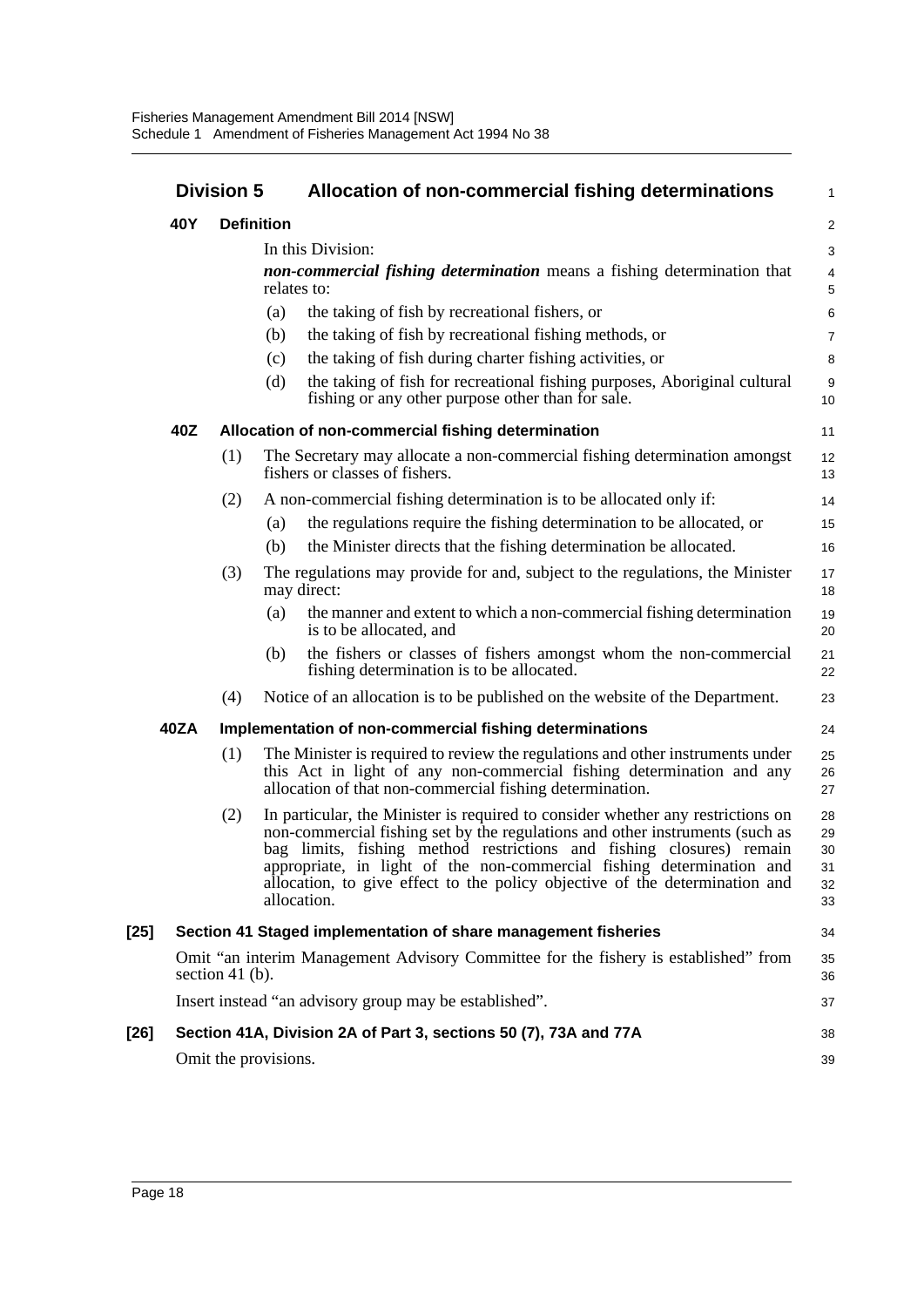| $[27]$ |     |                                 |     | Section 44 Omission of share management fishery                                                                                                                                                                                                                              | 1                    |
|--------|-----|---------------------------------|-----|------------------------------------------------------------------------------------------------------------------------------------------------------------------------------------------------------------------------------------------------------------------------------|----------------------|
|        |     |                                 |     | Omit section 44 (8). Insert at the end of section 44:                                                                                                                                                                                                                        | $\overline{c}$       |
|        |     |                                 |     | Note. Division 4A permits a fishery to be redefined, without payment of compensation,<br>if the redefinition proposal has majority support.                                                                                                                                  | 3<br>4               |
| [28]   |     | Part 3, Division 4A             |     |                                                                                                                                                                                                                                                                              | 5                    |
|        |     | <b>Insert after Division 4:</b> |     |                                                                                                                                                                                                                                                                              | 6                    |
|        |     | <b>Division 4A</b>              |     | <b>Redefinition proposals</b>                                                                                                                                                                                                                                                | 7                    |
|        | 55A |                                 |     | Minister may put forward redefinition proposal                                                                                                                                                                                                                               | 8                    |
|        |     | (1)                             |     | The Minister may put a redefinition proposal to shareholders in one or more<br>share management fisheries.                                                                                                                                                                   | 9<br>10              |
|        |     | (2)                             |     | In this Division, a <i>redefinition proposal</i> is a proposal to do any or all of the<br>following:                                                                                                                                                                         | 11<br>12             |
|        |     |                                 | (a) | to change the description of one or more share management fisheries in<br>Schedule 1.                                                                                                                                                                                        | 13<br>14             |
|        |     |                                 | (b) | to amalgamate 2 or more classes of shares in one or more share<br>management fisheries,                                                                                                                                                                                      | 15<br>16             |
|        |     |                                 | (c) | to replace one or more classes of shares in one or more share<br>management fisheries with one or more new or existing classes of<br>shares.                                                                                                                                 | 17<br>18<br>19       |
|        |     | (3)                             |     | A redefinition proposal may involve the cancellation of shares, the issue of<br>new shares or the reissue of shares.                                                                                                                                                         | 20<br>21             |
|        | 55B |                                 |     | Notice of redefinition proposal                                                                                                                                                                                                                                              | 22                   |
|        |     | (1)                             |     | If the Minister decides to put a redefinition proposal to shareholders, the<br>Minister is to give public notice of the redefinition proposal.                                                                                                                               | 23<br>24             |
|        |     | (2)                             |     | For the purposes of this section, <i>public notice</i> is notice:                                                                                                                                                                                                            | 25                   |
|        |     |                                 | (a) | published in the Gazette, and                                                                                                                                                                                                                                                | 26                   |
|        |     |                                 | (b) | published in any other way the Minister considers appropriate, and                                                                                                                                                                                                           | 27                   |
|        |     |                                 | (c) | given to each shareholder affected by the redefinition proposal.                                                                                                                                                                                                             | 28                   |
|        |     | (3)                             |     | The public notice must:                                                                                                                                                                                                                                                      | 29                   |
|        |     |                                 | (a) | describe the redefinition proposal, and                                                                                                                                                                                                                                      | 30                   |
|        |     |                                 | (b) | specify the redefinition arrangements for the redefinition proposal, and                                                                                                                                                                                                     | 31                   |
|        |     |                                 | (c) | invite shareholders affected by the redefinition proposal to vote on the<br>redefinition proposal, and                                                                                                                                                                       | 32<br>33             |
|        |     |                                 | (d) | set out the arrangements for voting on the redefinition proposal, and                                                                                                                                                                                                        | 34                   |
|        |     |                                 | (e) | contain such other information as the Minister considers appropriate.                                                                                                                                                                                                        | 35                   |
|        |     | (4)                             |     | A public notice may be varied by further public notice under this section.                                                                                                                                                                                                   | 36                   |
|        |     | (5)                             |     | In this Division, <i>redefinition arrangements</i> are the proposed arrangements for<br>the implementation of a redefinition proposal, including arrangements relating<br>to the issue, cancellation or reissue of shares if the redefinition proposal is<br>proceeded with. | 37<br>38<br>39<br>40 |
|        |     |                                 |     |                                                                                                                                                                                                                                                                              |                      |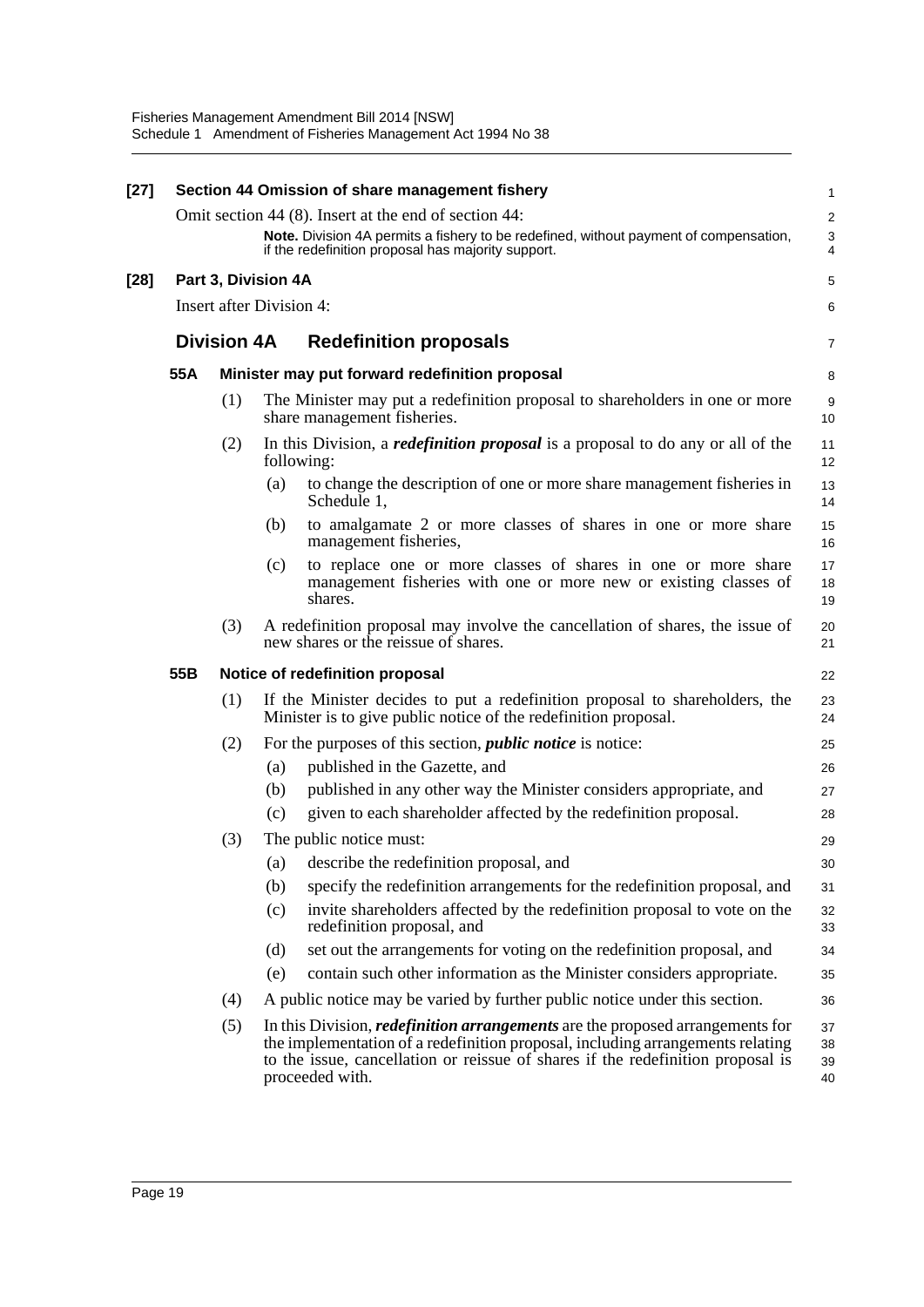#### **55C Shareholders who are affected by a redefinition proposal** For the purposes of this Division, a shareholder is *affected* by a redefinition proposal if: (a) in the case of a redefinition proposal that involves a change to a description of one or more share management fisheries in Schedule 1 the shareholder is a shareholder in a fishery the description of which will be changed under the proposal, and (b) in the case of a redefinition proposal that involves the amalgamation of classes of shares or replacing classes of shares—the shareholder holds a class of shares concerned. **55D Poll on redefinition proposal** (1) The Secretary may arrange for the conduct of a poll of shareholders affected by a redefinition proposal for the purposes of determining whether there is majority support for the redefinition proposal. (2) For the purposes of a poll under this section, each shareholder is entitled to no more than one vote regardless of the number of shares held. (3) A corporation that is a shareholder is required to nominate a single individual to vote in the poll on behalf of the corporation. The individual so nominated is taken, for the purposes of the poll, to be the shareholder of the shares held by the corporation. (4) Two or more persons who hold a share jointly are required to nominate a single individual to vote in the poll on behalf of the joint shareholders. The individual so nominated is taken, for the purposes of the poll, to be the shareholder of the shares held jointly. (5) The regulations may make further provision for or with respect to polls under this Division. **55E Outcome of poll** (1) Following the conduct of a poll, the Secretary is to determine whether, on the basis of the poll, the redefinition proposal has majority support. (2) The question of whether a redefinition proposal has majority support is to be determined in accordance with the regulations. (3) The regulations may provide that shareholders who fail to vote in a poll are to be disregarded when determining whether a redefinition proposal has majority support. (4) The regulations may provide for the weighting of votes on the basis of the number of shares held by a shareholder affected by a redefinition proposal. (5) Following the conduct of a poll, the Secretary may issue a certificate that specifies: (a) the date on which the poll was conducted, and (b) the results of the poll, and (c) whether, on the basis of those results, the redefinition proposal has majority support. (6) A certificate issued under this section is admissible in evidence in any proceedings and is prima facie evidence of the matters certified in the certificate. 1  $\overline{2}$ 3 4 5 6 7 8 9 10 11 12 13 14 15 16 17 18 19 20 21 22 23 24 25 26 27 28 29 30 31 32 33  $34$ 35 36 37 38 39 40 41 42 43 44 45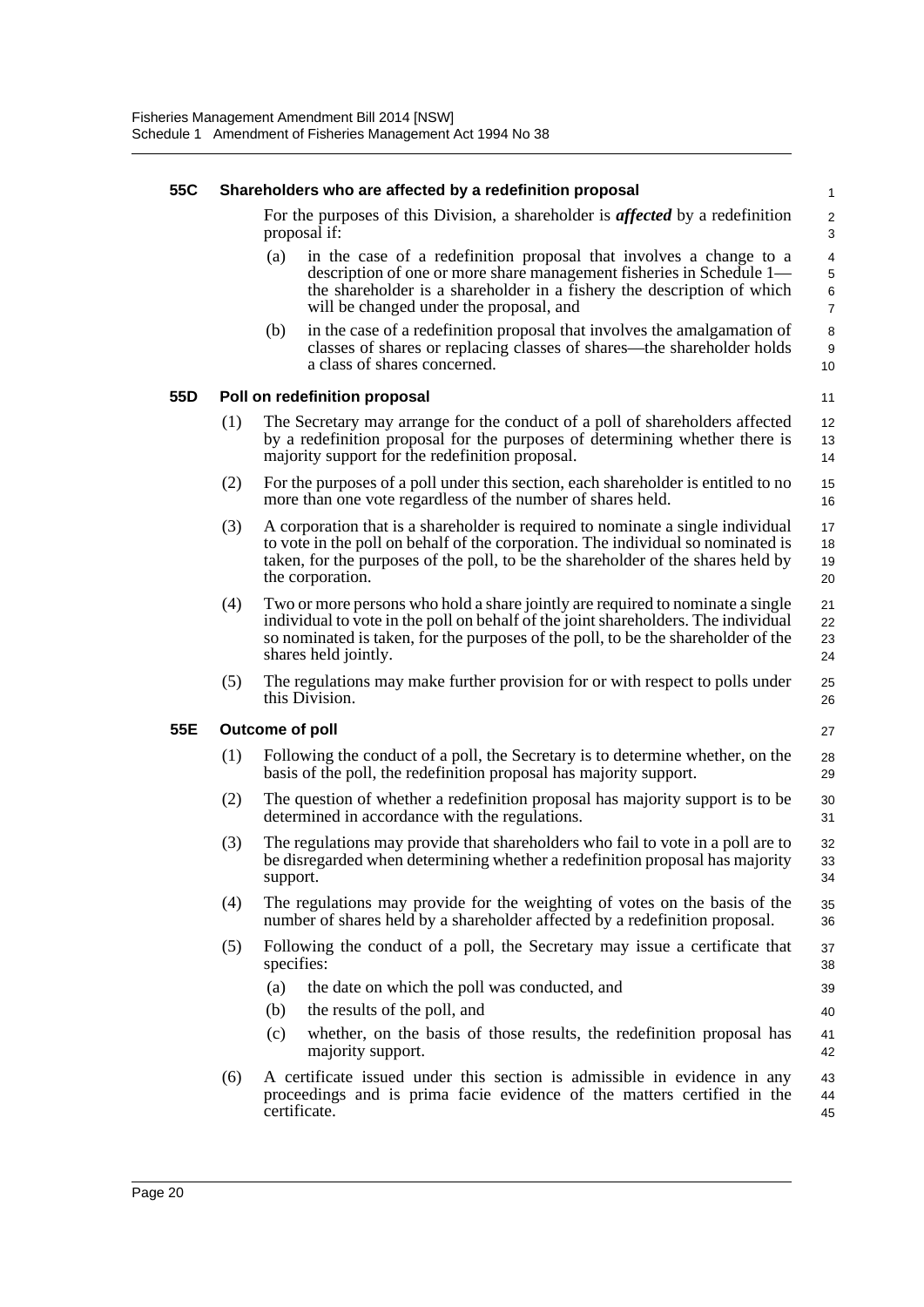|      |     | (7)  | The Minister is to publicise the results of the poll by giving notice of the results<br>to shareholders affected by the redefinition proposal and in such other manner<br>(if any) as the Minister considers appropriate.                                                                             | 1<br>$\overline{\mathbf{c}}$<br>3 |
|------|-----|------|-------------------------------------------------------------------------------------------------------------------------------------------------------------------------------------------------------------------------------------------------------------------------------------------------------|-----------------------------------|
|      | 55F |      | Power to implement redefinition proposal that has majority support                                                                                                                                                                                                                                    | 4                                 |
|      |     | (1)  | If a redefinition proposal has majority support, the Minister may implement<br>the redefinition proposal, including by cancelling shares and issuing or<br>re-issuing shares as contemplated by the redefinition arrangements for the<br>redefinition proposal.                                       | 5<br>6<br>$\overline{7}$<br>8     |
|      |     | (2)  | The regulations may make further provision for the implementation of<br>redefinition proposals.                                                                                                                                                                                                       | 9<br>10                           |
|      |     | (3)  | Section 45 does not apply to the redefinition of an existing share management<br>fishery under a redefinition proposal that has majority support.                                                                                                                                                     | 11<br>12                          |
|      |     | (4)  | No compensation (including damages or any other form of compensation) is<br>payable because of the cancellation of shares under this section or anything<br>else that is done to implement a redefinition proposal that has majority<br>support.                                                      | 13<br>14<br>15<br>16              |
|      |     | (5)  | Subsection (4) does not apply to compensation (if any) that is expressly<br>offered to shareholders under a redefinition proposal.                                                                                                                                                                    | 17<br>18                          |
|      | 55G |      | Power to redefine fishery with shareholder support                                                                                                                                                                                                                                                    | 19                                |
|      |     | (1)  | The Governor may, by proclamation made on the recommendation of the<br>Minister and published on the NSW legislation website, amend Schedule 1 by<br>inserting or omitting the description of a fishery.                                                                                              | 20<br>21<br>22                    |
|      |     | (2)  | The Minister is to recommend the making of a proclamation under this section<br>only if the Minister has issued a certificate that certifies that the purpose of the<br>proclamation is to give effect to a redefinition proposal that has majority<br>support.                                       | 23<br>24<br>25<br>26              |
|      |     | (3)  | Any defect in the certificate does not affect the validity of a proclamation<br>made under this section.                                                                                                                                                                                              | 27<br>28                          |
|      |     | (4)  | Section 44 does not apply if a description of a share management fishery is<br>omitted from Schedule 1 under this section.                                                                                                                                                                            | 29<br>30                          |
| [29] |     |      | Section 57 Content of management plan                                                                                                                                                                                                                                                                 | 31                                |
|      |     |      | Insert after section 57 $(1)$ :                                                                                                                                                                                                                                                                       | 32                                |
|      |     | (1A) | To avoid doubt, a provision of this Act that confers power to make regulations<br>for or with respect to a matter also confers power to include provisions in a<br>management plan for a share management fishery for or with respect to that<br>matter.                                              | 33<br>34<br>35<br>36              |
|      |     | (1B) | Accordingly, a reference in this Act (however expressed) to anything provided<br>for, prescribed by or required by the regulations includes, in relation to a share<br>management fishery, a reference to anything provided for, prescribed by or<br>required by the management plan for the fishery. | 37<br>38<br>39<br>40              |
| [30] |     |      | Section 58 Public and industry consultation                                                                                                                                                                                                                                                           | 41                                |
|      |     |      | Omit section 58 (2). Insert instead:                                                                                                                                                                                                                                                                  | 42                                |
|      |     | (2)  | The Minister is to consult on the proposed plan with any advisory councils or<br>advisory groups representing commercial or recreational fishing interests,                                                                                                                                           | 43<br>44                          |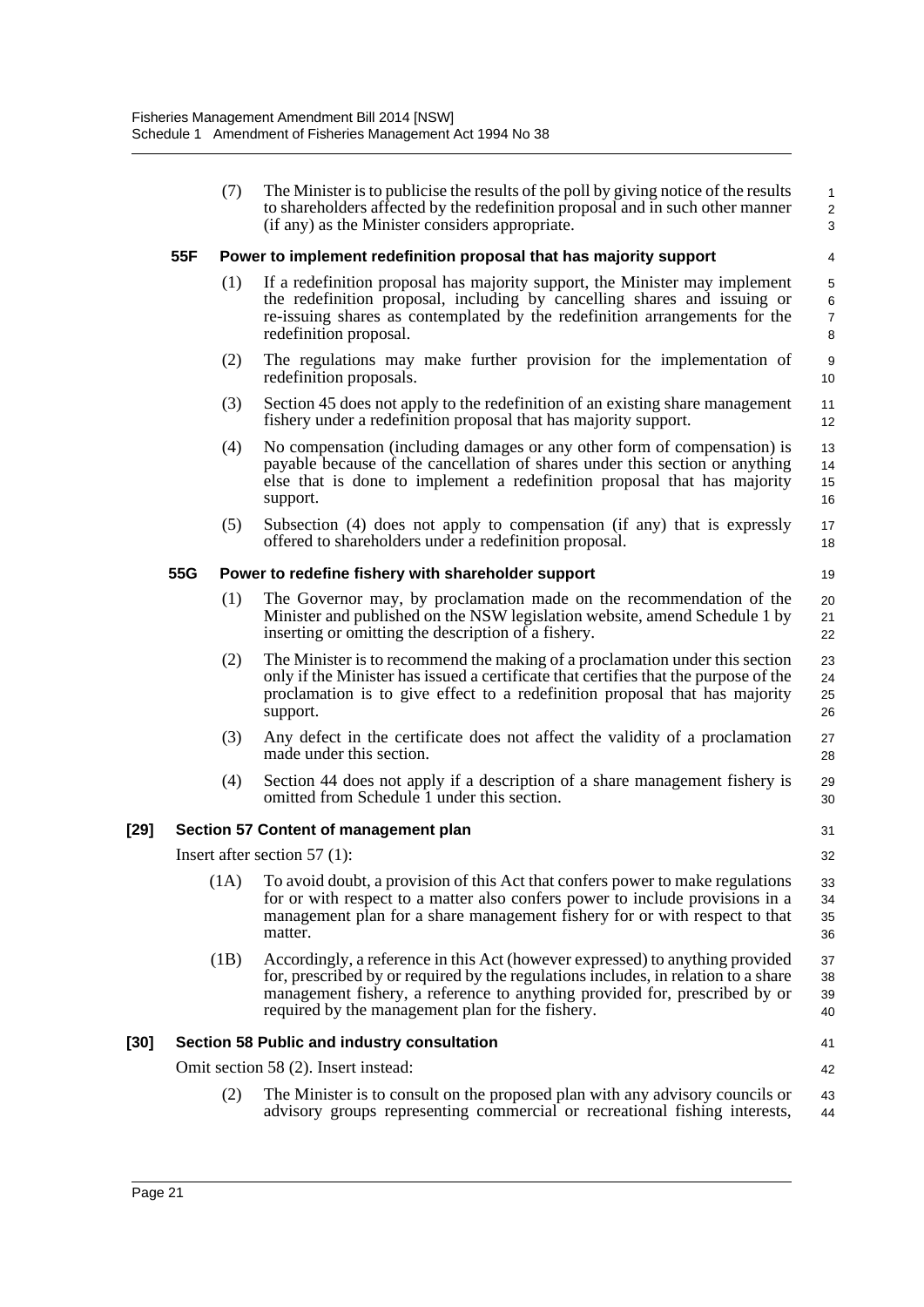|        |                       | indigenous interests or conservation interests that the Minister considers to<br>have a sufficient interest in the plan.                                                                                                                    | 1<br>$\overline{\mathbf{c}}$ |
|--------|-----------------------|---------------------------------------------------------------------------------------------------------------------------------------------------------------------------------------------------------------------------------------------|------------------------------|
| $[31]$ | <b>Section 58 (3)</b> |                                                                                                                                                                                                                                             | 3                            |
|        |                       | Insert after section 58 $(2)$ :                                                                                                                                                                                                             | 4                            |
|        | (3)                   | This section does not apply to an amendment of a management plan for a<br>fishery or of a supporting plan.                                                                                                                                  | 5<br>6                       |
| $[32]$ |                       | Section 62 Plan prevails over other regulations                                                                                                                                                                                             | 7                            |
|        |                       | Omit "or any fishing closure" from section 62 (1).                                                                                                                                                                                          | 8                            |
| $[33]$ | <b>Section 62 (2)</b> |                                                                                                                                                                                                                                             | 9                            |
|        |                       | Omit "or fishing closure".                                                                                                                                                                                                                  | 10                           |
| $[34]$ |                       | Section 62 (3) and (4)                                                                                                                                                                                                                      | 11                           |
|        | Omit the subsections. |                                                                                                                                                                                                                                             | 12                           |
| $[35]$ |                       | Section 63 Fisheries reviews-new plan                                                                                                                                                                                                       | 13                           |
|        |                       | Omit "the Management Advisory Committee for the fishery," from section 63 (3).                                                                                                                                                              | 14                           |
|        |                       | Insert instead "any relevant advisory group".                                                                                                                                                                                               | 15                           |
| $[36]$ |                       | Section 66 Who may fish in share management fisheries                                                                                                                                                                                       | 16                           |
|        |                       | Omit section 66 (b). Insert instead:                                                                                                                                                                                                        | 17                           |
|        |                       | if the management plan fixes a minimum shareholding to take fish in the<br>(b)<br>fishery that applies to the holder—the holder has not less than the<br>minimum shareholding required, and                                                 | 18<br>19<br>20               |
| $[37]$ |                       | Section 67 Minimum shareholding required to fish                                                                                                                                                                                            | 21                           |
|        |                       | Omit section 67 (1). Insert instead:                                                                                                                                                                                                        | 22                           |
|        | (1)                   | The management plan for a share management fishery may fix a minimum<br>shareholding required to take fish in the fishery.                                                                                                                  | 23<br>24                     |
|        | (1A)                  | A person who holds shares in the fishery is not entitled to take fish in the<br>fishery or to nominate another person to do so on his or her behalf unless the<br>person has the minimum shareholding required to take fish in the fishery. | 25<br>26<br>27               |
| $[38]$ |                       | <b>Section 68 Endorsements on licences</b>                                                                                                                                                                                                  | 28                           |
|        |                       | Omit "required under this Division," from section 68 (3) (b).                                                                                                                                                                               | 29                           |
| $[39]$ | Section 68 (3) (b)    |                                                                                                                                                                                                                                             | 30                           |
|        |                       | Insert "(if the management plan for the fishery fixes such minimums)" after "concerned".                                                                                                                                                    | 31                           |
| $[40]$ | <b>Section 68 (9)</b> |                                                                                                                                                                                                                                             | 32                           |
|        |                       | Omit "the requirement for a minimum shareholding does not apply and".                                                                                                                                                                       | 33                           |
| $[41]$ |                       | Section 69 Nomination of commercial fisher by holder of shares                                                                                                                                                                              | 34                           |
|        |                       | Omit section 69 (2). Insert instead:                                                                                                                                                                                                        | 35                           |
|        | (2)                   | If the management plan for the fishery fixes a minimum shareholding required<br>to take fish in the fishery that applies to the holder, the holder may not take fish                                                                        | 36<br>37                     |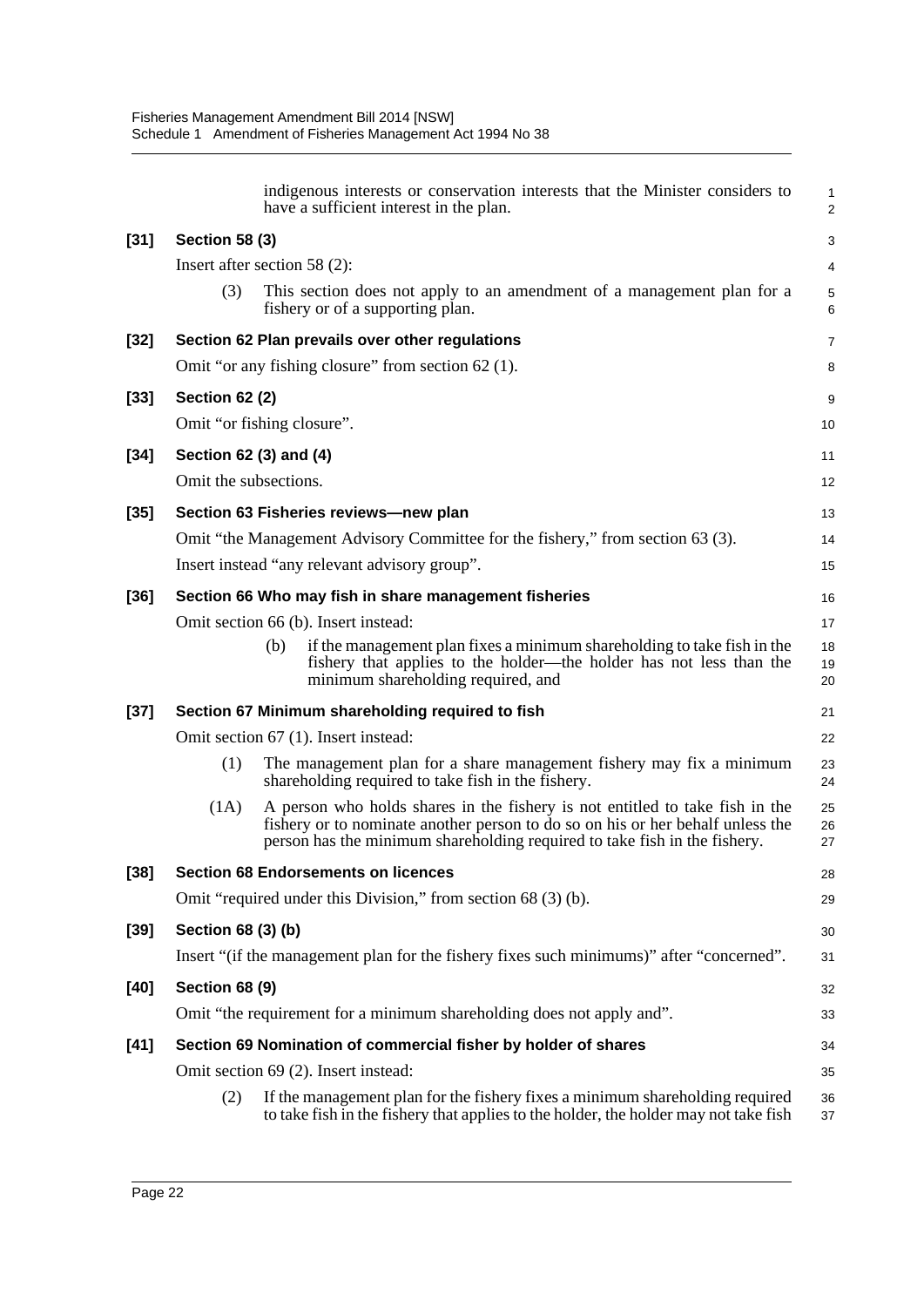|        |                                     | in the fishery unless the holder has at least the minimum shareholding required<br>to take fish in the fishery.                                                                                                                                                            | 1<br>$\overline{a}$  |  |  |  |
|--------|-------------------------------------|----------------------------------------------------------------------------------------------------------------------------------------------------------------------------------------------------------------------------------------------------------------------------|----------------------|--|--|--|
| $[42]$ | <b>Section 69 (3)</b>               |                                                                                                                                                                                                                                                                            | 3                    |  |  |  |
|        |                                     | Insert "prescribed by the regulations or (subject to the regulations)" after "manner".                                                                                                                                                                                     | 4                    |  |  |  |
| $[43]$ |                                     | Section 70 Special endorsements to take fish in share management fishery                                                                                                                                                                                                   | 5                    |  |  |  |
|        |                                     | Omit "the Management Advisory Committee for the fishery, and with any other relevant<br>commercial or recreational fishing industry bodies" from section 70 (2).                                                                                                           | 6<br>7               |  |  |  |
|        |                                     | Insert instead "any relevant advisory council or advisory group".                                                                                                                                                                                                          | 8                    |  |  |  |
| $[44]$ | Section 70 (2A)                     |                                                                                                                                                                                                                                                                            | 9                    |  |  |  |
|        |                                     | Insert after section 70 $(2)$ :                                                                                                                                                                                                                                            | 10                   |  |  |  |
|        | (2A)                                | The Minister is to issue endorsements under this section in accordance with<br>the criteria (if any) specified in the management plan for the fishery.                                                                                                                     | 11<br>12             |  |  |  |
| $[45]$ | Section 70 (4) (b)                  |                                                                                                                                                                                                                                                                            | 13                   |  |  |  |
|        |                                     | Omit "of 6 months or such shorter period as is".                                                                                                                                                                                                                           | 14                   |  |  |  |
| $[46]$ |                                     | Section 71A Issue of further classes of shares in fishery                                                                                                                                                                                                                  | 15                   |  |  |  |
|        |                                     | Omit section 71A $(3)$ and $(4)$ .                                                                                                                                                                                                                                         | 16                   |  |  |  |
| $[47]$ | Section 71A (6)                     |                                                                                                                                                                                                                                                                            | 17                   |  |  |  |
|        | Insert after section 71A (5):<br>18 |                                                                                                                                                                                                                                                                            |                      |  |  |  |
|        | (6)                                 | To avoid doubt, Division 3 does not apply to the issue of further classes of<br>shares under a management plan.                                                                                                                                                            | 19<br>20             |  |  |  |
| $[48]$ |                                     | Section 72 Maximum shareholding permitted                                                                                                                                                                                                                                  | 21                   |  |  |  |
|        |                                     | Omit section $72$ (1)–(3). Insert instead:                                                                                                                                                                                                                                 | 22                   |  |  |  |
|        | (1)                                 | The management plan for a share management fishery may fix a maximum<br>shareholding for the fishery.                                                                                                                                                                      | 23<br>24             |  |  |  |
|        | (2)                                 | Different maximum shareholdings may be fixed for different classes of shares.                                                                                                                                                                                              | 25                   |  |  |  |
| $[49]$ |                                     | <b>Section 73 Duration of shareholding</b>                                                                                                                                                                                                                                 | 26                   |  |  |  |
|        |                                     | Omit "category 1" from section 73 (1).                                                                                                                                                                                                                                     | 27                   |  |  |  |
| $[50]$ |                                     | <b>Section 74 Surrender of shares</b>                                                                                                                                                                                                                                      | 28                   |  |  |  |
|        |                                     | Omit section 74 (2) and (3). Insert instead:                                                                                                                                                                                                                               | 29                   |  |  |  |
|        | (2)                                 | The Minister may retain, cancel, reissue or sell shares that are surrendered.                                                                                                                                                                                              | 30                   |  |  |  |
|        | (3)                                 | If the Minister cancels the shares, new shares are not to be issued in their place.                                                                                                                                                                                        | 31                   |  |  |  |
|        | (4)                                 | If the Minister sells surrendered shares, the Minister may pay up to 85% of the<br>purchase price to the holder of the shares. The balance of the purchase price,<br>after deduction of sale expenses and shareholder dues, is to be credited to the<br>Consolidated Fund. | 32<br>33<br>34<br>35 |  |  |  |
|        | (5)                                 | During any period in which surrendered shares are retained by the Minister,<br>the Minister is not liable for any fisheries management charge in respect of<br>those shares.                                                                                               | 36<br>37<br>38       |  |  |  |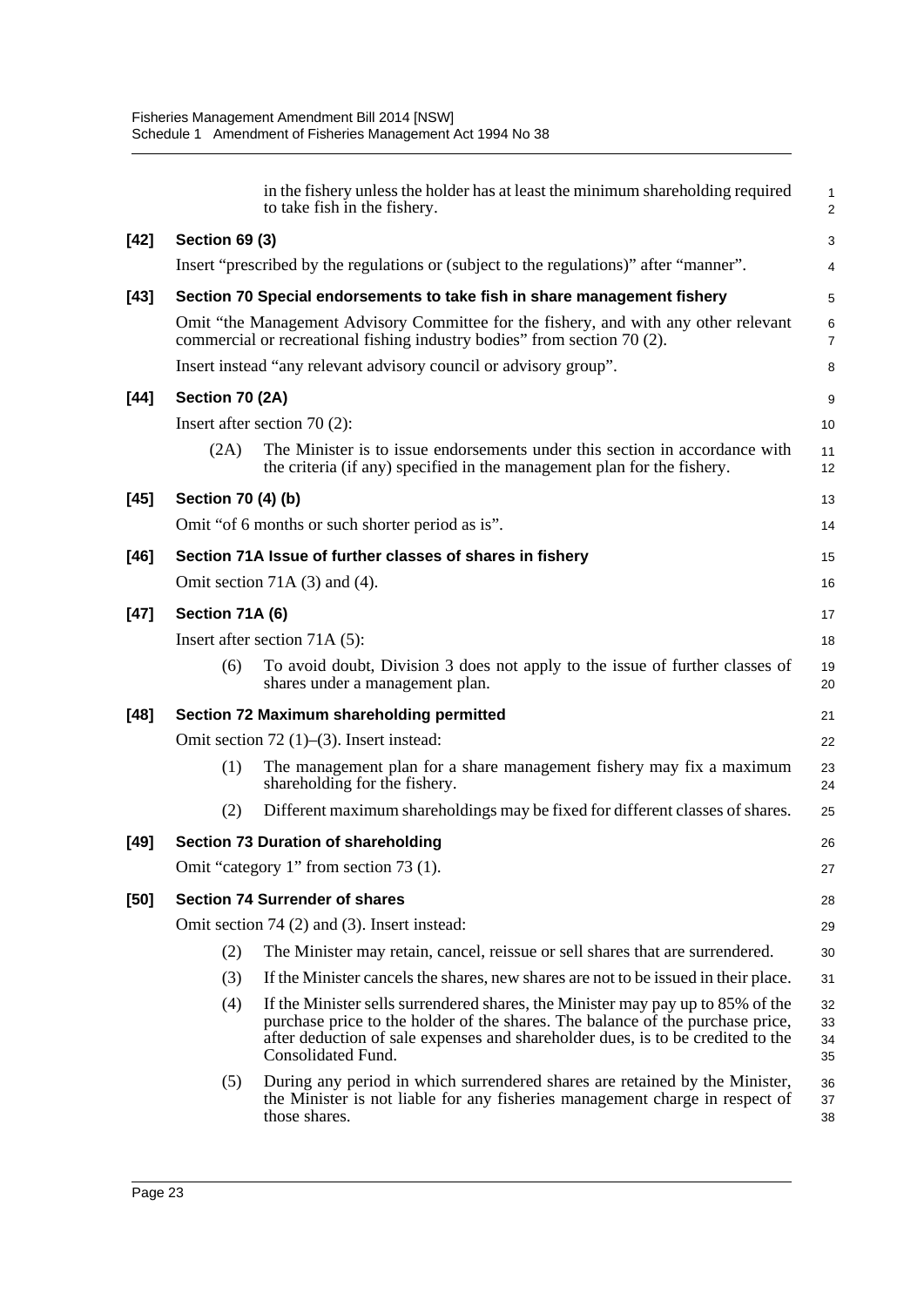|      |     | (6) | In this section:                                                                                                                                                                                                                                                                                                                                                                                       | 1                                  |
|------|-----|-----|--------------------------------------------------------------------------------------------------------------------------------------------------------------------------------------------------------------------------------------------------------------------------------------------------------------------------------------------------------------------------------------------------------|------------------------------------|
|      |     |     | sale expenses means expenses reasonably incurred in connection with a sale<br>of shares.                                                                                                                                                                                                                                                                                                               | $\frac{2}{3}$                      |
|      |     |     | shareholder dues means any amount owed by a shareholder in connection<br>with shares that would, on payment, be paid into the Commercial Fishing<br>Trust Fund.                                                                                                                                                                                                                                        | $\overline{\mathcal{L}}$<br>5<br>6 |
| [51] |     |     | Section 75 Forfeiture of shares for certain contraventions of Act                                                                                                                                                                                                                                                                                                                                      | 7                                  |
|      |     |     | Insert "order of" after "forfeiture of shares by" in section 75 (4).                                                                                                                                                                                                                                                                                                                                   | 8                                  |
| [52] |     |     | Section 75 (5)-(10)                                                                                                                                                                                                                                                                                                                                                                                    | 9                                  |
|      |     |     | Omit the subsections.                                                                                                                                                                                                                                                                                                                                                                                  | 10                                 |
| [53] |     |     | Sections 75A and 75B                                                                                                                                                                                                                                                                                                                                                                                   | 11                                 |
|      |     |     | Insert after section 75:                                                                                                                                                                                                                                                                                                                                                                               | 12                                 |
|      | 75A |     | Payment for fish caught in contravention of quota or forfeiture of shares                                                                                                                                                                                                                                                                                                                              | 13                                 |
|      |     | (1) | A shareholder who, during any period, takes fish in contravention of the<br>shareholder's quota (whether personally or by means of a nominated fisher) is<br>required to pay to the Secretary the value of the fish so taken. The amount paid<br>is to be credited to the Consolidated Fund.                                                                                                           | 14<br>15<br>16<br>17               |
|      |     | (2) | If the amount required to be paid by the shareholder is not paid within the time<br>specified by the Minister in a written notice to the shareholder, the Minister<br>may direct that the requisite number of shares of the shareholder are forfeited.                                                                                                                                                 | 18<br>19<br>20                     |
|      |     | (3) | The <i>requisite number</i> of shares is the number of shares that, if sold by public<br>tender, would in the Minister's opinion raise an amount equivalent to the<br>amount required to be paid by the shareholder.                                                                                                                                                                                   | 21<br>22<br>23                     |
|      |     | (4) | If the shareholder does not have sufficient shares, the balance of the amount<br>required to be paid by the shareholder may be recovered by the Minister as a<br>debt in a court of competent jurisdiction.                                                                                                                                                                                            | 24<br>25<br>26                     |
|      |     | (5) | The value of fish for the purposes of this section is the value that the Minister<br>considers to be the market value of the fish. If the Minister is satisfied that the<br>shareholder did not intend to contravene the shareholder's quota, the Minister<br>is to reduce the value by the amount the Minister considers appropriate for the<br>costs incurred by the shareholder in taking the fish. | 27<br>28<br>29<br>30<br>31         |
|      |     |     | (6) For the purposes of this section, fish taken by a shareholder include fish taken<br>on behalf of the shareholder by a commercial fisher duly nominated by the<br>shareholder under this Part.                                                                                                                                                                                                      | 32<br>33<br>34                     |
|      |     | (7) | Nothing in this section precludes proceedings being taken for an offence<br>against this Act or the regulations.                                                                                                                                                                                                                                                                                       | 35<br>36                           |
|      |     | (8) | The management plan for a fishery may provide that this section does not<br>apply in specified circumstances to the taking of fish in the fishery.                                                                                                                                                                                                                                                     | 37<br>38                           |
|      | 75B |     | How forfeited shares are to be dealt with                                                                                                                                                                                                                                                                                                                                                              | 39                                 |
|      |     | (1) | The Minister may retain, cancel, reissue or sell shares that are forfeited.                                                                                                                                                                                                                                                                                                                            | 40                                 |
|      |     | (2) | Any forfeited shares that are sold by the Minister are to be sold by public<br>tender.                                                                                                                                                                                                                                                                                                                 | 41<br>42                           |
|      |     | (3) | The purchase price for forfeited shares that are sold is to be paid to the credit<br>of the Consolidated Fund, subject to this section.                                                                                                                                                                                                                                                                | 43<br>44                           |
|      |     |     |                                                                                                                                                                                                                                                                                                                                                                                                        |                                    |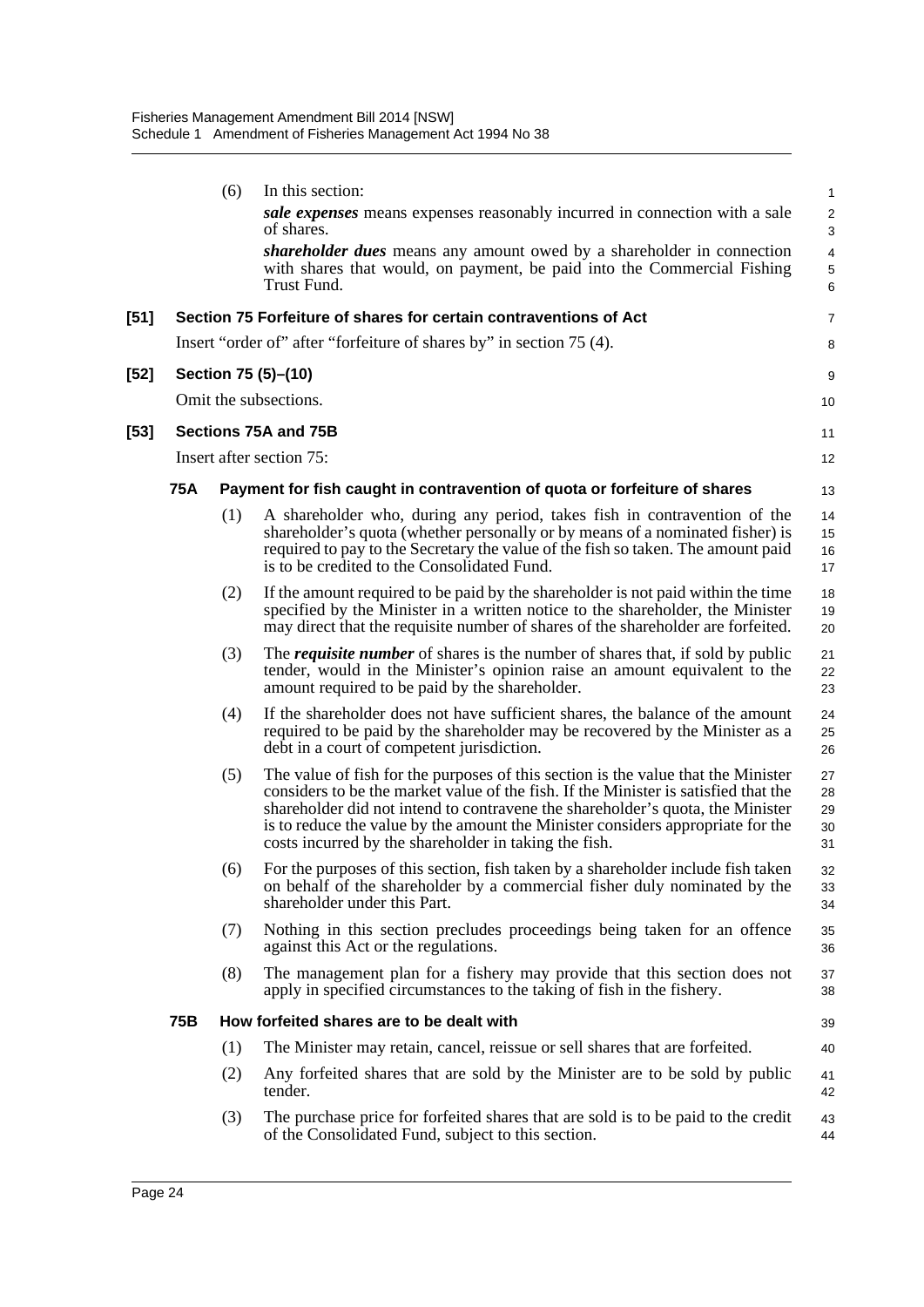|        | (4)                | If any amount is due under this Part in respect of the forfeited shares that<br>would, on payment, be paid into the Commercial Fishing Trust Fund, that<br>amount is to be deducted from the purchase price and paid to the credit of the<br>Commercial Fishing Trust Fund and the balance after payment is to be paid to<br>the credit of the Consolidated Fund. | 1<br>$\overline{a}$<br>3<br>4<br>5 |
|--------|--------------------|-------------------------------------------------------------------------------------------------------------------------------------------------------------------------------------------------------------------------------------------------------------------------------------------------------------------------------------------------------------------|------------------------------------|
|        | (5)                | If shares forfeited for a failure by the shareholder to pay a community<br>contribution or other amount due under this Part are sold, the following<br>provisions apply:                                                                                                                                                                                          | 6<br>$\overline{7}$<br>8           |
|        |                    | any community contribution due under this Part is to be deducted from<br>(a)<br>the purchase price and paid to the credit of the Consolidated Fund,                                                                                                                                                                                                               | 9<br>10                            |
|        |                    | (b)<br>any other amount due under this Part that would, on payment, be paid<br>into the Commercial Fishing Trust Fund is to be deducted from the<br>purchase price and paid to the credit of the Commercial Fishing Trust<br>Fund,                                                                                                                                | 11<br>12<br>13<br>14               |
|        |                    | (c)<br>any reasonable costs incurred by or on behalf of the Minister in<br>connection with the sale of the shares are to be deducted from the<br>purchase price and paid to the credit of the Consolidated Fund,                                                                                                                                                  | 15<br>16<br>17                     |
|        |                    | (d)<br>the balance (if any) remaining after payment of the amounts referred to<br>in paragraphs $(a)$ – $(c)$ is to be paid to the shareholder.                                                                                                                                                                                                                   | 18<br>19                           |
|        | (6)                | The regulations may authorise or require the payment of any part of the<br>purchase price to a person (other than the shareholder) who had an interest in<br>the shares. Any such payment may be made only after payment of the amounts<br>referred to in subsection $(5)$ (a)–(c).                                                                               | 20<br>21<br>22<br>23               |
|        | (7)                | The Minister may recover from a person, as a debt in any court of competent<br>jurisdiction, any reasonable costs incurred by or on behalf of the Minister in<br>selling shares forfeited by the person, being costs not otherwise recovered as<br>provided by this section.                                                                                      | 24<br>25<br>26<br>27               |
|        | (8)                | If shares forfeited for a failure by the shareholder to pay a community<br>contribution or other amount due under this Part are not sold, the Minister is<br>to deduct the sale value of the shares from the amount owed by the<br>shareholder.                                                                                                                   | 28<br>29<br>30<br>31               |
|        | (9)                | The <i>sale value</i> of shares is the purchase price that the Minister considers<br>would be obtained if the shares were sold by public tender, minus the<br>reasonable costs that would be incurred in connection with the sale.                                                                                                                                | 32<br>33<br>34                     |
|        | (10)               | During any period in which forfeited shares are retained by the Minister, the<br>Minister is not liable for any fisheries management charge in respect of those<br>shares.                                                                                                                                                                                        | 35<br>36<br>37                     |
| $[54]$ |                    | <b>Section 76 Management charges</b>                                                                                                                                                                                                                                                                                                                              | 38                                 |
|        |                    | Omit "the Management Advisory Committee for the fishery" from section 76 (8).                                                                                                                                                                                                                                                                                     | 39                                 |
|        |                    | Insert instead "any relevant advisory group for the fishery".                                                                                                                                                                                                                                                                                                     | 40                                 |
| [55]   |                    | Section 77 Community contribution for access to share management fishery                                                                                                                                                                                                                                                                                          | 41                                 |
|        |                    | Omit "category 1" from section 77 (1).                                                                                                                                                                                                                                                                                                                            | 42                                 |
| [56]   | Part 3, Division 8 |                                                                                                                                                                                                                                                                                                                                                                   | 43                                 |
|        | Omit the Division. |                                                                                                                                                                                                                                                                                                                                                                   | 44                                 |
|        |                    |                                                                                                                                                                                                                                                                                                                                                                   |                                    |

 $[54]$ 

**[56]**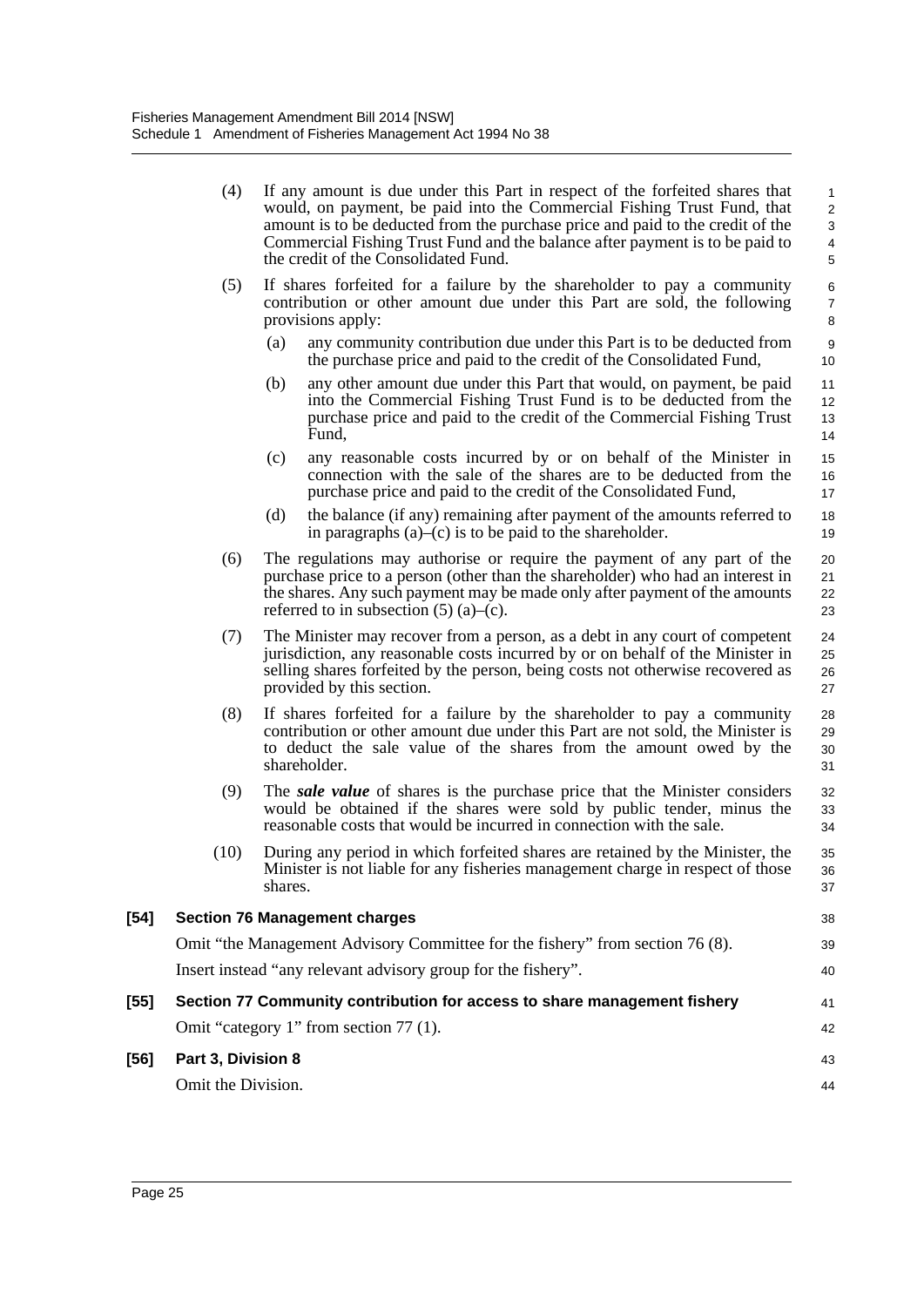| $[57]$ | <b>Section 88A</b> |                    |                                                                                                                                                                                                                                                                                                                                |                                    |  |  |  |
|--------|--------------------|--------------------|--------------------------------------------------------------------------------------------------------------------------------------------------------------------------------------------------------------------------------------------------------------------------------------------------------------------------------|------------------------------------|--|--|--|
|        |                    |                    | Insert before section 89:                                                                                                                                                                                                                                                                                                      | $\overline{2}$                     |  |  |  |
|        | 88A                | <b>Definitions</b> |                                                                                                                                                                                                                                                                                                                                |                                    |  |  |  |
|        |                    |                    | In this Division:<br><i>dealing</i> in a share means any transaction that purports to have the effect of<br>transferring, assigning, transmitting, mortgaging or otherwise creating any<br>interest in a share in a share management fishery.<br><i>prohibited dealing</i> in a share means any dealing that would result in a | 4<br>5<br>6<br>$\overline{7}$<br>8 |  |  |  |
|        |                    |                    | shareholder acquiring more shares in a fishery than is permitted by this Act or<br>that would otherwise contravene this Act.                                                                                                                                                                                                   | 9<br>10                            |  |  |  |
| [58]   |                    |                    | Sections 91-91B                                                                                                                                                                                                                                                                                                                | 11                                 |  |  |  |
|        |                    |                    | Omit section 91. Insert instead:                                                                                                                                                                                                                                                                                               | 12                                 |  |  |  |
|        | 91                 |                    | <b>Registration of dealings in shares</b>                                                                                                                                                                                                                                                                                      | 13                                 |  |  |  |
|        |                    |                    | A dealing in a share does not have effect until it is registered in the Share<br>Register.                                                                                                                                                                                                                                     | 14<br>15                           |  |  |  |
|        | 91A                |                    | Online registration of dealings                                                                                                                                                                                                                                                                                                | 16                                 |  |  |  |
|        |                    | (1)                | A party to a dealing may register the dealing by means of the online trading<br>system.                                                                                                                                                                                                                                        | 17<br>18                           |  |  |  |
|        |                    | (2)                | A person must not use the online trading system for the purpose of registering<br>a prohibited dealing.<br>Maximum penalty: 50 penalty units.                                                                                                                                                                                  | 19<br>20<br>21                     |  |  |  |
|        |                    | (3)                | The regulations may prescribe the fees payable for use of the online trading<br>system.                                                                                                                                                                                                                                        | 22<br>23                           |  |  |  |
|        |                    | (4)                | In this section:<br><i>online trading system</i> means a system or facility for electronic<br>communication approved by the Secretary that enables the registration of<br>dealings in the Share Register.                                                                                                                      | 24<br>25<br>26<br>27               |  |  |  |
|        | 91B                |                    | Paper-based registration of dealings                                                                                                                                                                                                                                                                                           | 28                                 |  |  |  |
|        |                    | (1)                | A party to a dealing in a share may make an application to the Secretary for<br>the dealing to be registered.                                                                                                                                                                                                                  | 29<br>30                           |  |  |  |
|        |                    | (2)                | Such an application must be in a form approved by the Secretary and must be<br>accompanied by:                                                                                                                                                                                                                                 | 31<br>32                           |  |  |  |
|        |                    |                    | the document that embodies the dealing, and<br>(a)                                                                                                                                                                                                                                                                             | 33                                 |  |  |  |
|        |                    |                    | a document setting out such particulars (if any) as are prescribed by the<br>(b)<br>regulations for the purposes of this paragraph, and                                                                                                                                                                                        | 34<br>35                           |  |  |  |
|        |                    |                    | duplicates of the documents referred to in paragraphs (a) and (b), and<br>(c)                                                                                                                                                                                                                                                  | 36                                 |  |  |  |
|        |                    |                    | (d)<br>such fee (if any) as is prescribed by the regulations.                                                                                                                                                                                                                                                                  | 37                                 |  |  |  |
|        |                    | (3)                | If such an application is approved by the Secretary, the Secretary must:                                                                                                                                                                                                                                                       | 38                                 |  |  |  |
|        |                    |                    | register the dealing by entering in the Share Register particulars of the<br>(a)<br>name of the person acquiring the interest and a description of the<br>dealing, and                                                                                                                                                         | 39<br>40<br>41                     |  |  |  |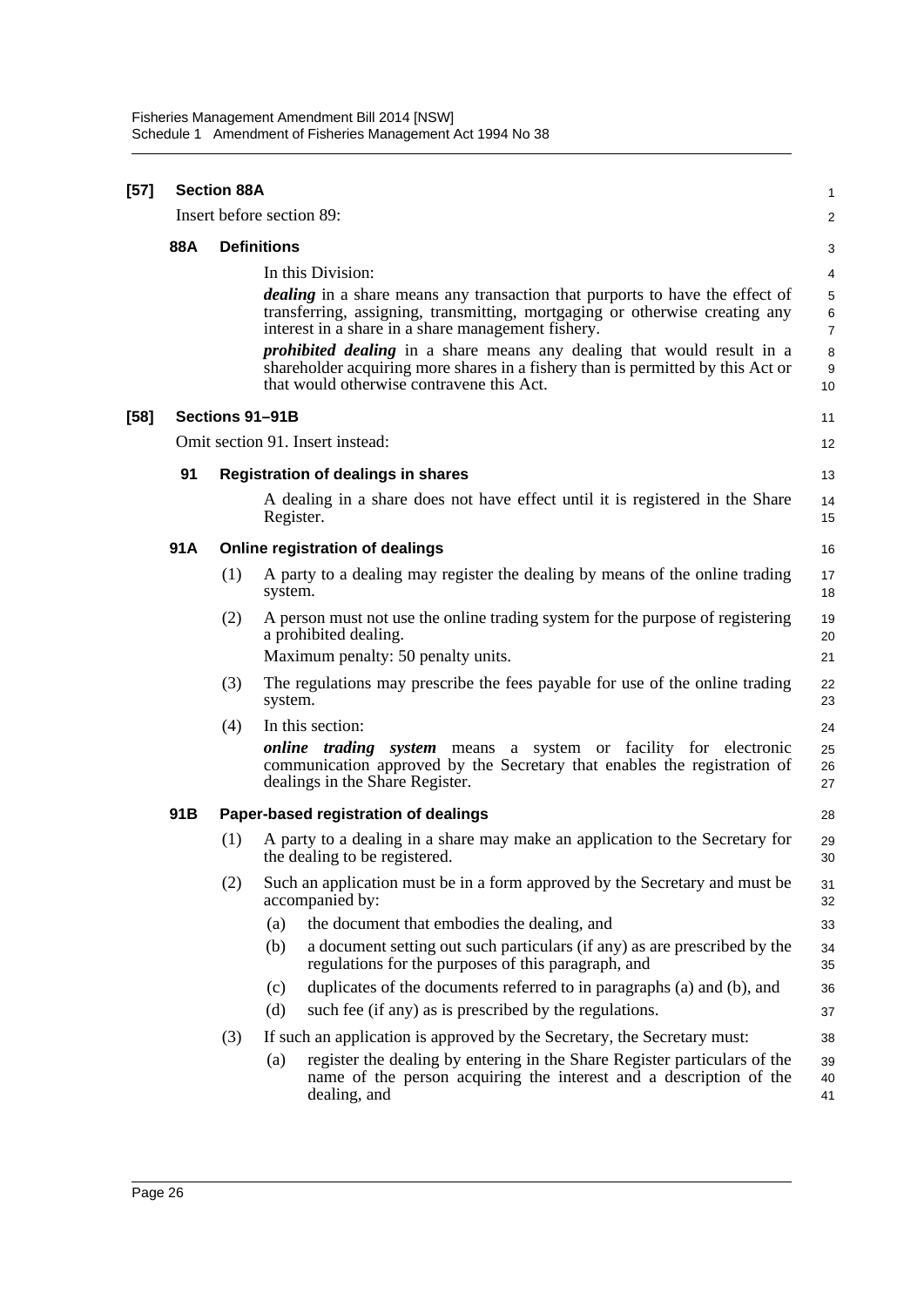|        |                                                                                   | (b)                                     | endorse on the document relating to the dealing and the duplicate of that<br>document the fact of the entry having been made, together with the date<br>and time of the making of the entry.       | 1<br>$\overline{\mathbf{c}}$<br>3 |  |  |  |  |
|--------|-----------------------------------------------------------------------------------|-----------------------------------------|----------------------------------------------------------------------------------------------------------------------------------------------------------------------------------------------------|-----------------------------------|--|--|--|--|
|        | (4)                                                                               |                                         | When those entries in the Share Register have been made:                                                                                                                                           | 4                                 |  |  |  |  |
|        |                                                                                   | (a)                                     | the duplicate of the document relating to the dealing is to be retained by<br>the Secretary and made available for inspection in accordance with this<br>Division, and                             | 5<br>6<br>7                       |  |  |  |  |
|        |                                                                                   | (b)                                     | the original document is to be returned to the person who made the<br>application for registration.                                                                                                | 8<br>9                            |  |  |  |  |
|        | (5)                                                                               |                                         | The Secretary is not to register a dealing in a share in any share management<br>fishery if the dealing is a prohibited dealing.                                                                   | 10<br>11                          |  |  |  |  |
| $[59]$ | registration                                                                      |                                         | Section 96 Secretary not concerned as to the effect of documents lodged for                                                                                                                        | 12<br>13                          |  |  |  |  |
|        |                                                                                   |                                         | Omit "under section 91 (Registration of dealings in shares)".                                                                                                                                      | 14                                |  |  |  |  |
|        |                                                                                   |                                         | Insert instead "in connection with an application for registration of a dealing".                                                                                                                  | 15                                |  |  |  |  |
| [60]   |                                                                                   |                                         | Section 97 Inspection of Share Register and registered documents                                                                                                                                   | 16                                |  |  |  |  |
|        | section 97 $(1)$ .                                                                |                                         | Omit "in accordance with section 91 (Registration of dealings in shares)" from                                                                                                                     | 17<br>18                          |  |  |  |  |
|        |                                                                                   |                                         | Insert instead "in accordance with section 91B (Paper-based registration of dealings)".                                                                                                            | 19                                |  |  |  |  |
| [61]   | <b>Section 97 (3)</b>                                                             |                                         |                                                                                                                                                                                                    |                                   |  |  |  |  |
|        | Insert after section $97(2)$ :<br>21                                              |                                         |                                                                                                                                                                                                    |                                   |  |  |  |  |
|        | (3)                                                                               |                                         | The Secretary is not required to make information available for inspection<br>under this section if the information is of a type specified by the regulations to<br>be excluded from this section. | 22<br>23<br>24                    |  |  |  |  |
| [62]   |                                                                                   |                                         | <b>Section 98 Evidentiary provisions</b>                                                                                                                                                           | 25                                |  |  |  |  |
|        | Omit "under section 91 (Registration of dealings in shares)" from section 98 (4). |                                         |                                                                                                                                                                                                    |                                   |  |  |  |  |
|        |                                                                                   |                                         | Insert instead "under section 91B (Paper-based registration of dealings)".                                                                                                                         | 27                                |  |  |  |  |
| [63]   |                                                                                   |                                         | <b>Section 99 Correction of Share Register</b>                                                                                                                                                     | 28                                |  |  |  |  |
|        |                                                                                   | Insert at the end of the section:<br>29 |                                                                                                                                                                                                    |                                   |  |  |  |  |
|        | (2)                                                                               | of the Register.                        | If a prohibited dealing in a share is registered in the Register, the Secretary<br>may take any steps necessary to rectify the Register and restore the integrity                                  | 30<br>31<br>32                    |  |  |  |  |
|        | (3)                                                                               | the following:                          | The actions that the Secretary is authorised to take under this section include                                                                                                                    | 33<br>34                          |  |  |  |  |
|        |                                                                                   | (a)                                     | cancelling or amending the registration of a dealing,                                                                                                                                              | 35                                |  |  |  |  |
|        |                                                                                   | (b)                                     | making a new recording in the Register.                                                                                                                                                            | 36                                |  |  |  |  |
|        | (4)                                                                               | this section.                           | The Secretary may pay compensation to any person who, in the opinion of the<br>Secretary, is unfairly disadvantaged by action taken by the Secretary under                                         | 37<br>38<br>39                    |  |  |  |  |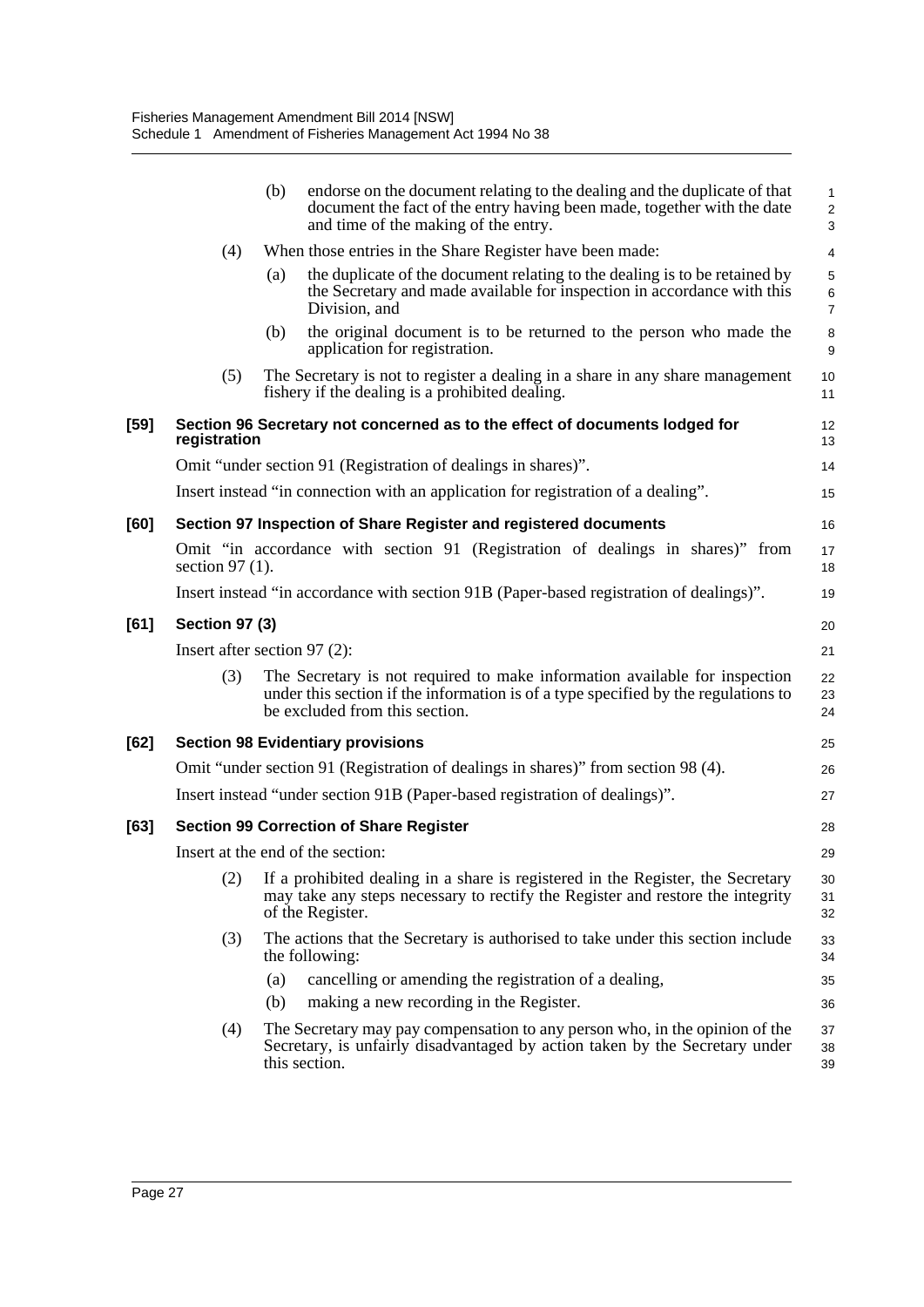| [64] | <b>Section 106</b> |                   |                                                                                                                                                                                                                                                                                                                    |                                    |  |  |  |
|------|--------------------|-------------------|--------------------------------------------------------------------------------------------------------------------------------------------------------------------------------------------------------------------------------------------------------------------------------------------------------------------|------------------------------------|--|--|--|
|      |                    |                   | Insert after section 105:                                                                                                                                                                                                                                                                                          | $\overline{\mathbf{c}}$            |  |  |  |
|      | 106                |                   | Use of crew members                                                                                                                                                                                                                                                                                                | 3                                  |  |  |  |
|      |                    |                   | The holder of a commercial fishing licence must not take fish for sale with the<br>assistance of any other person (a crew member) unless the use of the crew<br>member to assist in the taking of fish for sale is authorised by the holder's<br>commercial fishing licence.<br>Maximum penalty: 50 penalty units. | 4<br>5<br>6<br>$\overline{7}$<br>8 |  |  |  |
| [65] |                    |                   | Part 4, Division 2                                                                                                                                                                                                                                                                                                 | 9                                  |  |  |  |
|      |                    |                   | Omit the Division. Insert instead:                                                                                                                                                                                                                                                                                 | 10                                 |  |  |  |
|      |                    | <b>Division 2</b> | <b>Fishing boat licences</b>                                                                                                                                                                                                                                                                                       | 11                                 |  |  |  |
|      | 107                |                   | Licence required to use boat for declared commercial fishing boat activities                                                                                                                                                                                                                                       | 12                                 |  |  |  |
|      |                    | (1)               | A boat may be used for the purpose of a declared commercial fishing boat<br>activity only if a fishing boat licence authorises the use of the boat for declared<br>commercial fishing boat activities.                                                                                                             | 13<br>14<br>15                     |  |  |  |
|      |                    | (2)               | For the purposes of this Division, a <i>declared commercial fishing boat activity</i><br>is any commercial fishing boat activity declared by the regulations to be a<br>commercial fishing boat activity for which a fishing boat licence is required.                                                             | 16<br>17<br>18                     |  |  |  |
|      |                    | (3)               | A commercial fishing boat activity is any activity involving the use of a boat:                                                                                                                                                                                                                                    | 19                                 |  |  |  |
|      |                    |                   | to take fish for sale from waters to which this Act applies, or<br>(a)                                                                                                                                                                                                                                             | 20                                 |  |  |  |
|      |                    |                   | to land fish in New South Wales that were taken from other waters (after<br>(b)<br>the boat departed from a port in New South Wales).                                                                                                                                                                              | 21<br>22                           |  |  |  |
|      |                    | (4)               | The regulations may provide that a boat licensed under a law of the<br>Commonwealth or of another State or a Territory is taken to be authorised to<br>be used for the purposes of declared commercial fishing boat activities.                                                                                    | 23<br>24<br>25                     |  |  |  |
|      | 107A               |                   | Offence of engaging in unlicensed activity                                                                                                                                                                                                                                                                         | 26                                 |  |  |  |
|      |                    | (1)               | The master of a boat must not use the boat, or permit the boat to be used, for a<br>declared commercial fishing boat activity unless authorised to do so by a<br>fishing boat licence.                                                                                                                             | 27<br>28<br>29                     |  |  |  |
|      |                    |                   | Maximum penalty: 100 penalty units.                                                                                                                                                                                                                                                                                | 30                                 |  |  |  |
|      |                    | (2)               | The use of a boat for a declared commercial fishing boat activity is authorised<br>by a fishing boat licence only if:                                                                                                                                                                                              | 31<br>32                           |  |  |  |
|      |                    |                   | the master of the boat is the holder of a fishing boat licence or acting<br>(a)<br>with the consent of the holder of a fishing boat licence, and                                                                                                                                                                   | 33<br>34                           |  |  |  |
|      |                    |                   | the boat is being used in accordance with that fishing boat licence.<br>(b)                                                                                                                                                                                                                                        | 35                                 |  |  |  |
|      | 107B               |                   | <b>Fishing boat licences</b>                                                                                                                                                                                                                                                                                       | 36                                 |  |  |  |
|      |                    | (1)               | The Minister may issue to a person a licence (a <i>fishing boat licence</i> ) that<br>authorises a boat to be used for declared commercial fishing boat activities.                                                                                                                                                | 37<br>38                           |  |  |  |
|      |                    | (2)               | A fishing boat licence authorises the use of a single boat for all declared<br>commercial fishing boat activities.                                                                                                                                                                                                 | 39<br>40                           |  |  |  |
|      |                    |                   |                                                                                                                                                                                                                                                                                                                    |                                    |  |  |  |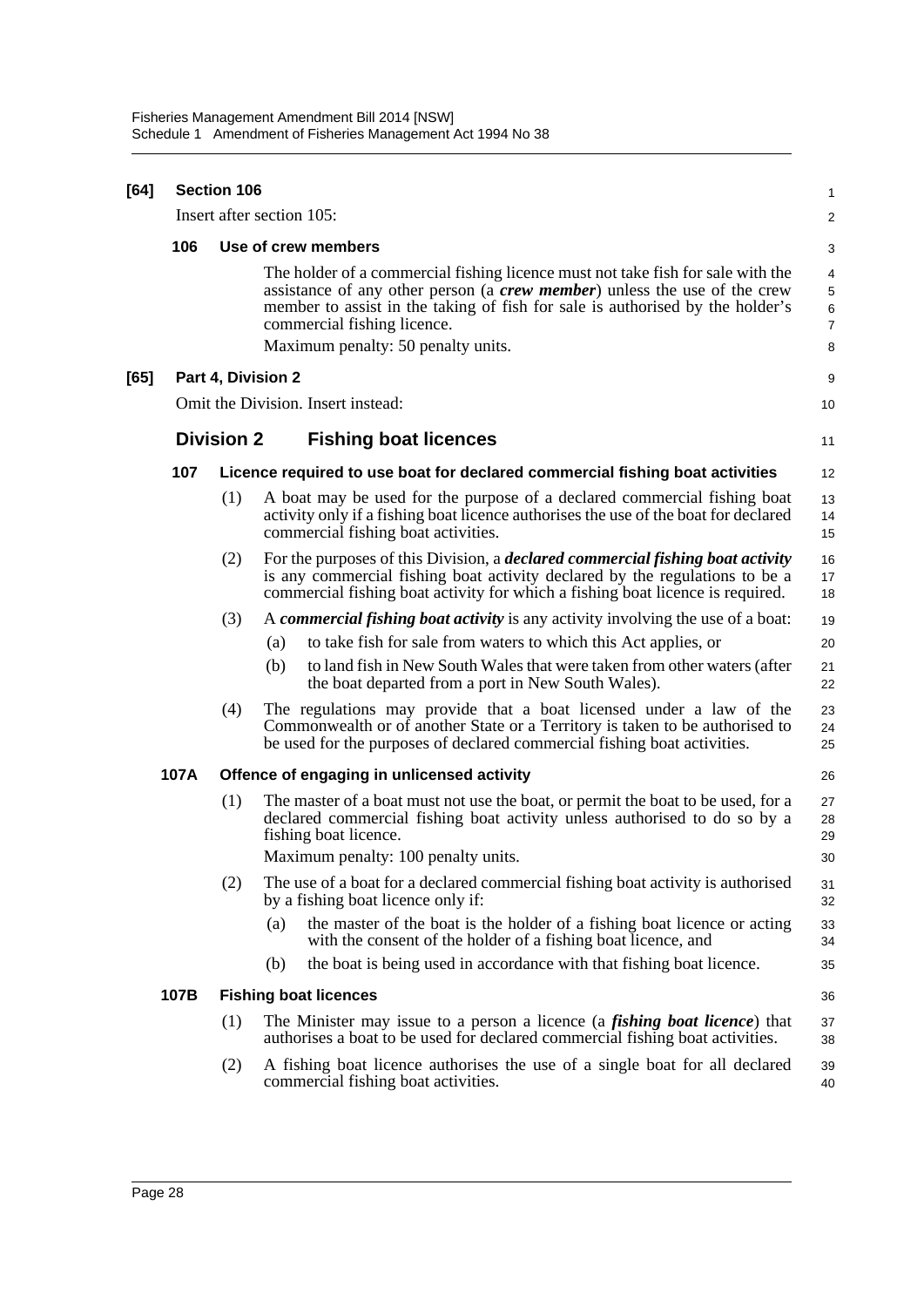|     | (3) | A fishing boat licence may be issued whether or not the applicant for the<br>licence is able to provide identification details for the boat to be used under the<br>authority of the licence.                                                                                                                     | $\mathbf{1}$<br>$\overline{2}$<br>3 |
|-----|-----|-------------------------------------------------------------------------------------------------------------------------------------------------------------------------------------------------------------------------------------------------------------------------------------------------------------------|-------------------------------------|
|     | (4) | The holder of a fishing boat licence must not use a boat, or permit a boat to be<br>used, for a declared commercial fishing boat activity under the authority or<br>purported authority of the licence unless the holder has given the Secretary<br>notice of the identification details for the boat to be used. | 4<br>5<br>$\,6$<br>$\overline{7}$   |
|     |     | Maximum penalty: 10 penalty units.                                                                                                                                                                                                                                                                                | 8                                   |
|     | (5) | The notice must be given in a form approved by the Secretary.                                                                                                                                                                                                                                                     | 9                                   |
|     | (6) | In this section, the <i>identification details</i> for a boat means such details as the<br>Secretary requires to identify a boat.                                                                                                                                                                                 | 10<br>11                            |
| 108 |     | Provisions relating to fishing boat licences                                                                                                                                                                                                                                                                      | $12 \overline{ }$                   |
|     | (1) | A person may apply to the Minister for the issue of a fishing boat licence.                                                                                                                                                                                                                                       | 13                                  |
|     | (2) | An application is to be in the form approved by the Minister.                                                                                                                                                                                                                                                     | 14                                  |
|     | (3) | The Minister is required to issue a fishing boat licence if application for the<br>licence is duly made unless the Minister is authorised by the regulations to<br>refuse the application.                                                                                                                        | 15<br>16<br>17                      |
|     | (4) | A fishing boat licence:                                                                                                                                                                                                                                                                                           | 18                                  |
|     |     | is subject to such conditions as are prescribed by the regulations or<br>(a)<br>specified in the licence, and                                                                                                                                                                                                     | 19<br>20                            |
|     |     | (b)<br>remains in force for such period as is specified in the licence, and                                                                                                                                                                                                                                       | 21                                  |
|     |     | may be renewed from time to time in accordance with the regulations,<br>(c)<br>and                                                                                                                                                                                                                                | 22<br>23                            |
|     |     | (d)<br>may be cancelled or suspended by the Minister in the circumstances<br>authorised by the regulations.                                                                                                                                                                                                       | 24<br>25                            |
|     | (5) | The regulations may prescribe different classes of fishing boat licences.                                                                                                                                                                                                                                         | 26                                  |
|     | (6) | The Minister may, at any time by notice in writing to the holder of a fishing<br>boat licence, revoke or vary the conditions of the licence or add new<br>conditions. This subsection does not apply to conditions prescribed by the<br>regulations.                                                              | 27<br>28<br>29<br>30                |
|     | (7) | The holder of a fishing boat licence who contravenes any condition of the<br>licence is guilty of an offence.                                                                                                                                                                                                     | 31<br>32                            |
|     |     | Maximum penalty: 100 penalty units.                                                                                                                                                                                                                                                                               | 33                                  |
|     | (8) | The regulations may make provision for or with respect to fishing boat<br>licences. In particular, the regulations may prescribe the fee or fees payable in<br>respect of an application for the issue or renewal of a licence.                                                                                   | 34<br>35<br>36                      |
| 109 |     | <b>Evidentiary provision</b>                                                                                                                                                                                                                                                                                      | 37                                  |
|     |     | In any proceedings under this Act, evidence that a boat was being used or<br>purportedly being used under the authority of a fishing boat licence, is<br>evidence that fish taken by the use of the boat, or landed from the boat, were<br>fish taken for sale.                                                   | 38<br>39<br>40<br>41                |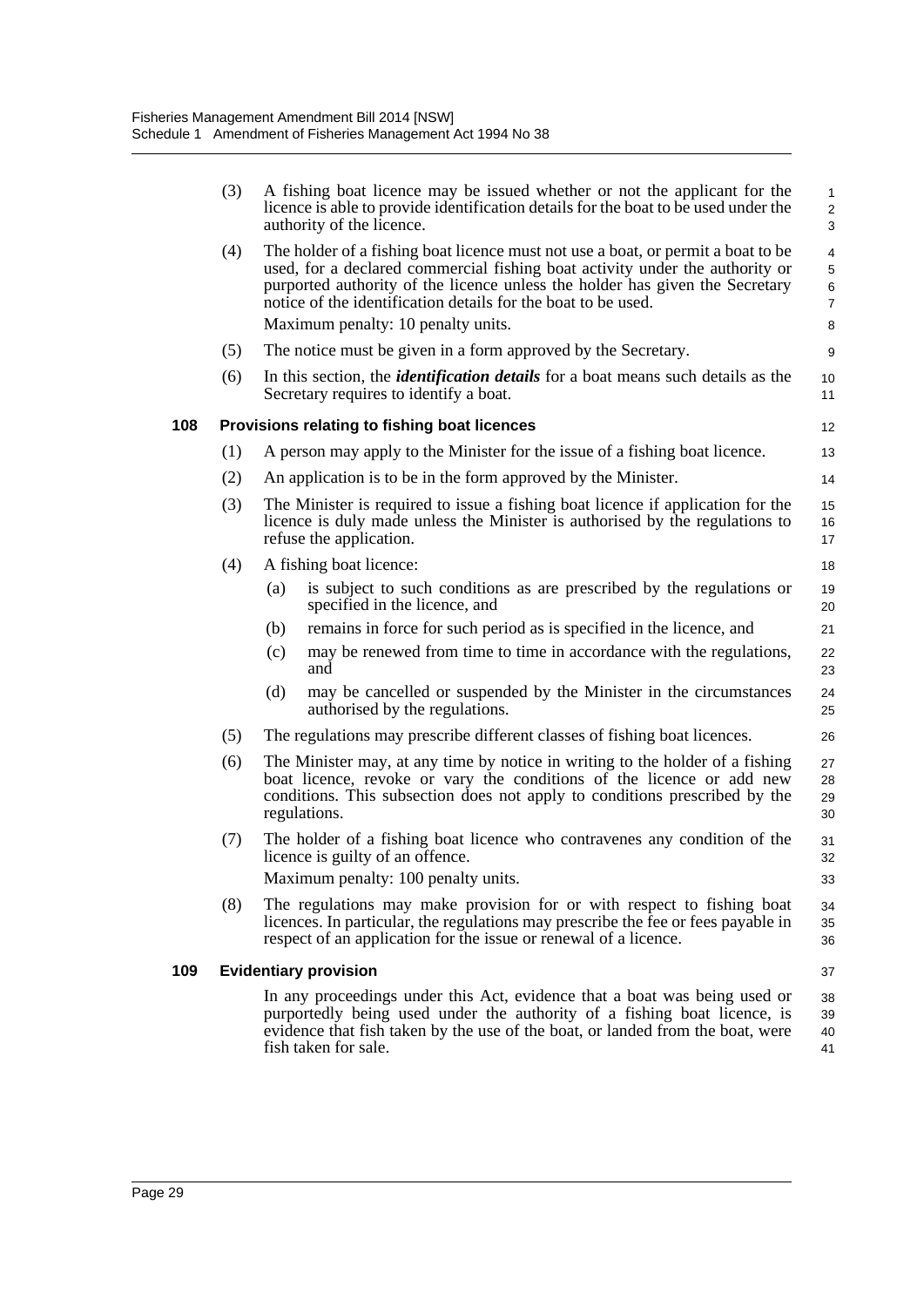| [66]   |                                                      | Section 115A Payment of contribution to industry costs                                                                                                                               | $\mathbf{1}$                  |  |  |  |  |  |  |  |
|--------|------------------------------------------------------|--------------------------------------------------------------------------------------------------------------------------------------------------------------------------------------|-------------------------------|--|--|--|--|--|--|--|
|        | section $115A(1)$ .                                  | Omit ", if the regulations so require, pay to the Minister an annual contribution" from                                                                                              | $\overline{2}$<br>$\mathsf 3$ |  |  |  |  |  |  |  |
|        | Insert instead "pay to the Minister a contribution". |                                                                                                                                                                                      |                               |  |  |  |  |  |  |  |
| [67]   |                                                      | Section 115A (3)-(4C)                                                                                                                                                                |                               |  |  |  |  |  |  |  |
|        | Omit section 115A (3) and (4). Insert instead:       |                                                                                                                                                                                      |                               |  |  |  |  |  |  |  |
|        | (3)                                                  | The Minister may, subject to this section, determine the contribution payable<br>by participants in a restricted fishery under this section.                                         | $\overline{7}$<br>8           |  |  |  |  |  |  |  |
|        | (4)                                                  | The contribution is to be such amount as the Minister considers necessary to<br>meet the costs referred to in subsection (1).                                                        | $\boldsymbol{9}$<br>10        |  |  |  |  |  |  |  |
|        | (4A)                                                 | The contribution is not to exceed the amount prescribed by the regulations.                                                                                                          | 11                            |  |  |  |  |  |  |  |
|        | (4B)                                                 | The contribution is payable annually or as otherwise determined by the<br>Minister.                                                                                                  | 12<br>13                      |  |  |  |  |  |  |  |
|        | (4C)                                                 | The Minister may authorise the payment of a contribution under this section<br>by instalments.                                                                                       | 14<br>15                      |  |  |  |  |  |  |  |
| [68]   | <b>Section 115A (7)</b>                              |                                                                                                                                                                                      | 16                            |  |  |  |  |  |  |  |
|        | Omit "annual".                                       |                                                                                                                                                                                      | 17                            |  |  |  |  |  |  |  |
| [69]   |                                                      | Section 121 Records to be made by commercial fishers                                                                                                                                 | 18                            |  |  |  |  |  |  |  |
|        | Omit section 121 (5). Insert instead:<br>19          |                                                                                                                                                                                      |                               |  |  |  |  |  |  |  |
|        | (5)                                                  | A commercial fisher who is required to make a record under this section must,<br>if the regulations so require, ensure that a copy of the record is sent to the<br>Secretary:        | 20<br>21<br>22                |  |  |  |  |  |  |  |
|        |                                                      | in a form and manner prescribed by the regulations or (subject to the<br>(a)<br>regulations) approved by the Secretary, and                                                          | 23<br>24                      |  |  |  |  |  |  |  |
|        |                                                      | within such period as the regulations prescribe.<br>(b)                                                                                                                              | 25                            |  |  |  |  |  |  |  |
|        |                                                      | Maximum penalty: 10 penalty units.                                                                                                                                                   | 26                            |  |  |  |  |  |  |  |
| [70]   |                                                      | Section 122 Records to be made by employers of commercial fishers                                                                                                                    | 27                            |  |  |  |  |  |  |  |
|        |                                                      | Omit section 122 (6). Insert instead:                                                                                                                                                | 28                            |  |  |  |  |  |  |  |
|        | (6)                                                  | A fishing employer who is required to make a record under this section must,<br>if the regulations so require, ensure that a copy of the record is sent to the<br>Secretary:         | 29<br>30<br>31                |  |  |  |  |  |  |  |
|        |                                                      | in a form and manner prescribed by the regulations or (subject to the<br>(a)<br>regulations) approved by the Secretary, and                                                          | 32<br>33                      |  |  |  |  |  |  |  |
|        |                                                      | (b)<br>within such period as the regulations prescribe.                                                                                                                              | 34                            |  |  |  |  |  |  |  |
|        |                                                      | Maximum penalty: 10 penalty units.                                                                                                                                                   | 35                            |  |  |  |  |  |  |  |
| $[71]$ |                                                      | Section 122A Records to be made by fish receivers                                                                                                                                    | 36                            |  |  |  |  |  |  |  |
|        |                                                      | Omit section 122A (4). Insert instead:                                                                                                                                               | 37                            |  |  |  |  |  |  |  |
|        | (4)                                                  | A registered fish receiver who is required to make a record under this section<br>must, if the regulations so require, ensure that a copy of the record is sent to<br>the Secretary: | 38<br>39<br>40                |  |  |  |  |  |  |  |
|        |                                                      | in a form and manner prescribed by the regulations or (subject to the<br>(a)<br>regulations) approved by the Secretary, and                                                          | 41<br>42                      |  |  |  |  |  |  |  |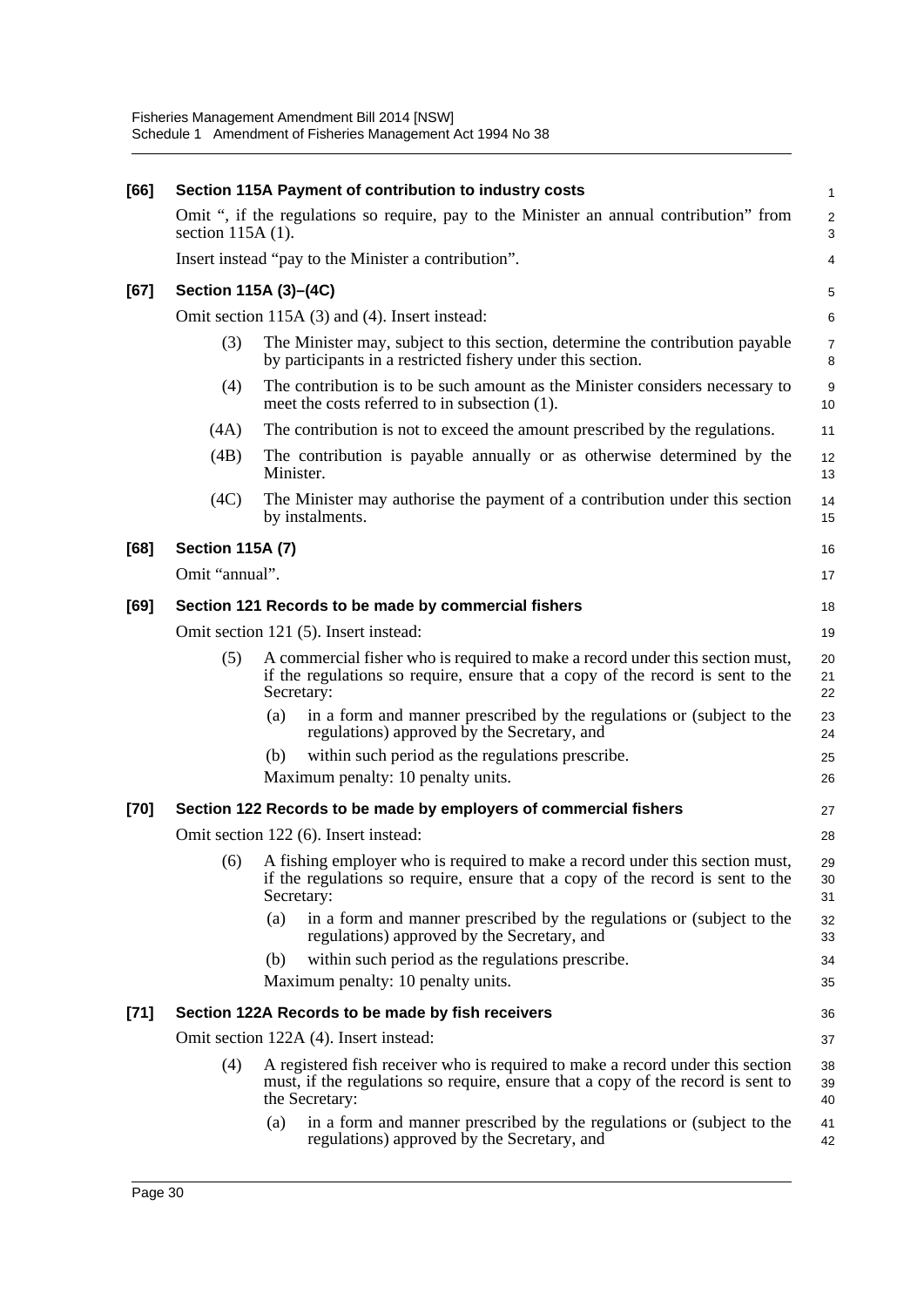|      |                                 | within such period as the regulations prescribe.<br>(b)<br>Maximum penalty: 10 penalty units.                                                                                                                                               | 1<br>$\overline{c}$ |
|------|---------------------------------|---------------------------------------------------------------------------------------------------------------------------------------------------------------------------------------------------------------------------------------------|---------------------|
| [72] |                                 | Section 123 Records to be made by sellers                                                                                                                                                                                                   | 3                   |
|      |                                 | Insert after section 123 (6):                                                                                                                                                                                                               | 4                   |
|      | (7)                             | A record required to be made under this section is to be made in such form and<br>manner as is prescribed by the regulations or (subject to the regulations)<br>approved by the Minister.                                                   | 5<br>6<br>7         |
|      | (8)                             | A requirement to deliver, obtain or retain a record under this section is satisfied<br>if the record is delivered, obtained or retained in accordance with the<br>regulations or (subject to the regulations) the approval of the Minister. | 8<br>9<br>10        |
| [73] |                                 | Section 123A Records of possession of fish                                                                                                                                                                                                  | 11                  |
|      |                                 | Insert after section 123A (6):                                                                                                                                                                                                              | 12                  |
|      | (6A)                            | A record required to be produced under this section is to be produced in such<br>form and manner as is prescribed by the regulations or (subject to the<br>regulations) approved by the Minister.                                           | 13<br>14<br>15      |
| [74] | Part 4, Division 5A             |                                                                                                                                                                                                                                             | 16                  |
|      | <b>Insert after Division 5:</b> |                                                                                                                                                                                                                                             | 17                  |
|      | <b>Division 5A</b>              | <b>Fishing reports</b>                                                                                                                                                                                                                      | 18                  |
|      | 124A                            | <b>Real time reporting</b>                                                                                                                                                                                                                  | 19                  |
|      | (1)                             | The regulations may require commercial fishers, or any specified class of<br>commercial fishers, to report to the Secretary about any commercial fishing<br>activities or proposed commercial fishing activities.                           | 20<br>21<br>22      |
|      | (2)                             | In particular, the regulations may require a report to be made of the following:                                                                                                                                                            | 23                  |
|      |                                 | particulars of when and where a commercial fisher proposes to take fish,<br>(a)                                                                                                                                                             | 24                  |
|      |                                 | particulars of when and where a commercial fisher proposes to land the<br>(b)<br>catch and the estimated composition and amount of the catch,                                                                                               | 25<br>26            |
|      |                                 | particulars of when and where the commercial fisher lands the catch and<br>(c)<br>the composition and amount of the landed catch.                                                                                                           | 27<br>28            |
|      | (3)                             | The report must be made using the real time reporting system:                                                                                                                                                                               | 29                  |
|      |                                 | (a) within such period as the regulations prescribe, and                                                                                                                                                                                    | 30                  |
|      |                                 | in a form and manner approved by the Minister.<br>(b)                                                                                                                                                                                       | 31                  |
|      | (4)                             | The regulations may provide for an alternative method of making the report in<br>the event that the real time reporting system malfunctions or is not available<br>for any reason.                                                          | 32<br>33<br>34      |
|      | (5)                             | A commercial fisher who fails to make a report as required by or under this<br>section is guilty of an offence.                                                                                                                             | 35<br>36            |
|      |                                 | Maximum penalty:                                                                                                                                                                                                                            | 37                  |
|      |                                 | 200 penalty units or imprisonment for 3 months (or both) for a first<br>(a)<br>offence, or                                                                                                                                                  | 38<br>39            |
|      |                                 | 400 penalty units or imprisonment for 6 months (or both) for a second<br>(b)<br>or subsequent offence.                                                                                                                                      | 40<br>41            |
|      |                                 |                                                                                                                                                                                                                                             |                     |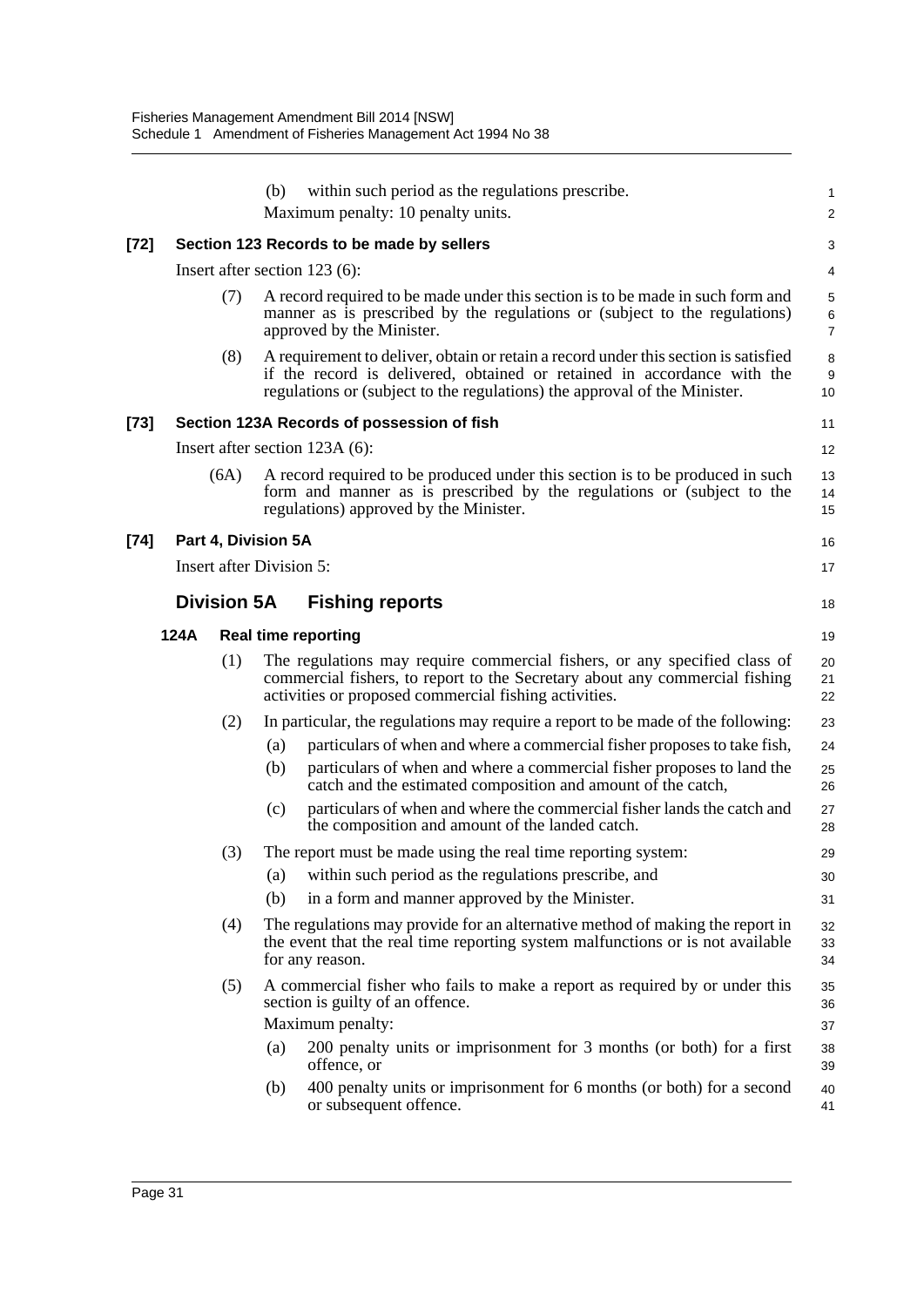|      |      | (6)               | In this section:                                                                                                                                                                                                                                                                                                                                                                                                                                           | 1                                |
|------|------|-------------------|------------------------------------------------------------------------------------------------------------------------------------------------------------------------------------------------------------------------------------------------------------------------------------------------------------------------------------------------------------------------------------------------------------------------------------------------------------|----------------------------------|
|      |      |                   | <b>real time reporting system</b> means a system or facility, approved by the<br>Secretary for the purposes of this section, that enables the making of reports<br>under this section by oral communication or electronic transmission.                                                                                                                                                                                                                    | 2<br>$\mathbf{3}$<br>4           |
|      | 124B |                   | <b>False reports</b>                                                                                                                                                                                                                                                                                                                                                                                                                                       | 5                                |
|      |      |                   | A person who, in any report provided under this Division, knowingly provides<br>any information that is false or misleading in a material particular is guilty of<br>an offence.                                                                                                                                                                                                                                                                           | 6<br>$\overline{7}$<br>8         |
|      |      |                   | Maximum penalty: 200 penalty units or imprisonment for 3 months, or both.                                                                                                                                                                                                                                                                                                                                                                                  | 9                                |
| [75] |      |                   | Part 4A, Division 1                                                                                                                                                                                                                                                                                                                                                                                                                                        | 10                               |
|      |      |                   | Insert before section 127A:                                                                                                                                                                                                                                                                                                                                                                                                                                | 11                               |
|      |      | <b>Division 1</b> | <b>Preliminary</b>                                                                                                                                                                                                                                                                                                                                                                                                                                         | 12                               |
|      | 127  |                   | <b>Definitions</b>                                                                                                                                                                                                                                                                                                                                                                                                                                         | 13                               |
|      |      |                   | In this Part:                                                                                                                                                                                                                                                                                                                                                                                                                                              | 14                               |
|      |      |                   | <i>charter fishing activity</i> —see section 127A.                                                                                                                                                                                                                                                                                                                                                                                                         | 15                               |
|      |      |                   | charter fishing business means a business that provides a charter fishing<br>activity.                                                                                                                                                                                                                                                                                                                                                                     | 16<br>17                         |
|      |      |                   | <i>charter fishing business transfer rules</i> means the rules referred to in<br>section 127J.                                                                                                                                                                                                                                                                                                                                                             | 18<br>19                         |
|      |      |                   | <i>declared charter fishing activity</i> —see section 127B.                                                                                                                                                                                                                                                                                                                                                                                                | 20                               |
|      |      |                   | ecotourism activity—see section 127AA.                                                                                                                                                                                                                                                                                                                                                                                                                     | 21                               |
|      |      |                   | <i>employed guide</i> means a person employed or engaged to guide, supervise or<br>instruct persons who engage in recreational fishing activities as part of a<br>charter fishing activity.                                                                                                                                                                                                                                                                | 22<br>23<br>24                   |
|      |      |                   | <i>recognised charter fishing business</i> —see section 127G.                                                                                                                                                                                                                                                                                                                                                                                              | 25                               |
|      |      |                   | <i>responsible person</i> for a charter fishing activity means:                                                                                                                                                                                                                                                                                                                                                                                            | 26                               |
|      |      |                   | the master of a boat being used for the charter fishing activity (if the<br>(a)<br>activity is not an ecotourism activity), or                                                                                                                                                                                                                                                                                                                             | 27<br>28                         |
|      |      |                   | an employed guide in relation to the charter fishing activity (if the<br>(b)<br>activity is an ecotourism activity).                                                                                                                                                                                                                                                                                                                                       | 29<br>30                         |
|      |      |                   | seat—see section 127AB.                                                                                                                                                                                                                                                                                                                                                                                                                                    | 31                               |
|      |      |                   | transfer of a recognised charter fishing business or a component of a<br>recognised charter fishing business means the transfer, transmission,<br>conveyance or assignment of a recognised charter fishing business or<br>component of a recognised charter fishing business, and includes any other<br>dealing in a recognised charter fishing business or component of a recognised<br>charter fishing business of a kind prescribed by the regulations. | 32<br>33<br>34<br>35<br>36<br>37 |
| [76] |      |                   | Section 127A Meaning of "charter fishing activity"                                                                                                                                                                                                                                                                                                                                                                                                         | 38                               |
|      |      |                   | Omit section 127A (1). Insert instead:                                                                                                                                                                                                                                                                                                                                                                                                                     | 39                               |
|      |      | (1)               | A <i>charter fishing activity</i> is an activity in which a boat is used for recreational<br>fishing activities on a commercial basis.                                                                                                                                                                                                                                                                                                                     | 40<br>41                         |
|      |      | (1A)              | The recreational fishing activities need not take place in waters within the<br>limits of the State.                                                                                                                                                                                                                                                                                                                                                       | 42<br>43                         |
|      |      |                   |                                                                                                                                                                                                                                                                                                                                                                                                                                                            |                                  |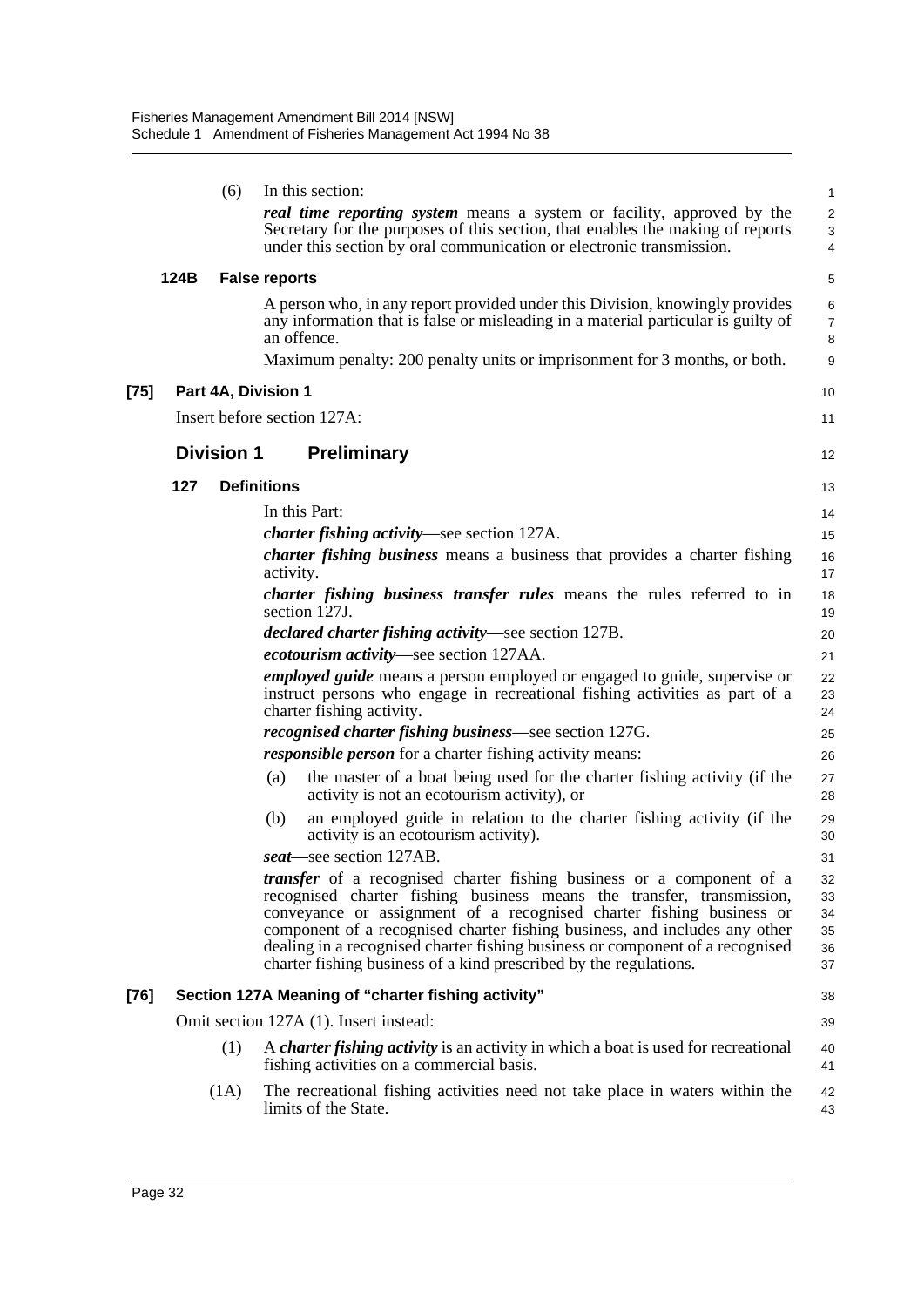| $[77]$ | Section 127A (2) (c) |                          |                                                                                                                                                                                                                                                                                                               |                          |  |  |  |
|--------|----------------------|--------------------------|---------------------------------------------------------------------------------------------------------------------------------------------------------------------------------------------------------------------------------------------------------------------------------------------------------------|--------------------------|--|--|--|
|        |                      |                          | Insert "used or" after "the boat is".                                                                                                                                                                                                                                                                         | $\overline{c}$           |  |  |  |
| $[78]$ |                      | Sections 127AA and 127AB |                                                                                                                                                                                                                                                                                                               |                          |  |  |  |
|        |                      |                          | Insert after section 127A:                                                                                                                                                                                                                                                                                    | 4                        |  |  |  |
|        | <b>127AA</b>         |                          | <b>Ecotourism activity</b>                                                                                                                                                                                                                                                                                    | 5                        |  |  |  |
| (1)    |                      |                          | An <i>ecotourism activity</i> is any charter fishing activity in which one or more<br>manually operated boats are used by one or more persons, in the presence of<br>an employed guide, for recreational fishing activities.                                                                                  | 6<br>$\overline{7}$<br>8 |  |  |  |
|        |                      | (2)                      | In this section, a <i>manually operated boat</i> means a canoe, kayak or other boat<br>of a kind prescribed by the regulations.                                                                                                                                                                               | 9<br>10                  |  |  |  |
|        | 127AB                |                          | Seats available for use in charter fishing activities                                                                                                                                                                                                                                                         | 11                       |  |  |  |
|        |                      | (1)                      | A seat is a notional seat or position in a boat that can be used or made available<br>for use by a charter fishing client when the boat is used for a charter fishing<br>activity.                                                                                                                            | 12<br>13<br>14           |  |  |  |
|        |                      | (2)                      | The class of the seat is the class assigned to the seat by the Secretary, on the<br>basis of the class of charter fishing activities for which the seat may be used or<br>made available.                                                                                                                     | 15<br>16<br>17           |  |  |  |
|        |                      | (3)                      | In this section, a <i>charter fishing client</i> means any person on board a boat being<br>used for a charter fishing activity, excluding:                                                                                                                                                                    | 18<br>19                 |  |  |  |
|        |                      |                          | in the case of an ecotourism activity—an employed guide, or<br>(a)                                                                                                                                                                                                                                            | 20                       |  |  |  |
|        |                      |                          | (b)<br>in any other case—the master of the boat or a crew member.                                                                                                                                                                                                                                             | 21                       |  |  |  |
| [79]   |                      |                          | Part 4A, Division 2, heading                                                                                                                                                                                                                                                                                  | 22                       |  |  |  |
|        |                      |                          | Insert before section 127B:                                                                                                                                                                                                                                                                                   | 23                       |  |  |  |
|        |                      | <b>Division 2</b>        | <b>Charter fishing licences</b>                                                                                                                                                                                                                                                                               | 24                       |  |  |  |
| [80]   |                      |                          | Sections 127B-127CC                                                                                                                                                                                                                                                                                           | 25                       |  |  |  |
|        |                      |                          | Omit sections 127B and 127C. Insert instead:                                                                                                                                                                                                                                                                  | 26                       |  |  |  |
|        | 127B                 |                          | Certain charter fishing activities require licence                                                                                                                                                                                                                                                            | 27                       |  |  |  |
|        |                      | (1)                      | A boat may be used for the purpose of a declared charter fishing activity only<br>if that activity is authorised by a charter fishing licence.                                                                                                                                                                | 28<br>29                 |  |  |  |
|        |                      | (2)                      | For the purposes of this Part, a <i>declared charter fishing activity</i> is any charter<br>fishing activity declared by the regulations to be a charter fishing activity for<br>which a charter fishing licence is required.                                                                                 | 30<br>31<br>32           |  |  |  |
|        |                      | (3)                      | The regulations may provide that a boat licensed or otherwise authorised under<br>a law of the Commonwealth or of another State or a Territory to be used for a<br>charter fishing activity is taken to be authorised under this Part for use in all or<br>any specified declared charter fishing activities. | 33<br>34<br>35<br>36     |  |  |  |
|        | 127C                 |                          | Offence for providing unauthorised charter fishing activity                                                                                                                                                                                                                                                   | 37                       |  |  |  |
|        |                      |                          | A person must not provide, or hold out that the person is able to provide, a<br>declared charter fishing activity unless the person:                                                                                                                                                                          | 38<br>39                 |  |  |  |
|        |                      |                          | is the holder of a charter fishing licence or acting with the consent of the<br>(a)<br>holder of a charter fishing licence, and                                                                                                                                                                               | 40<br>41                 |  |  |  |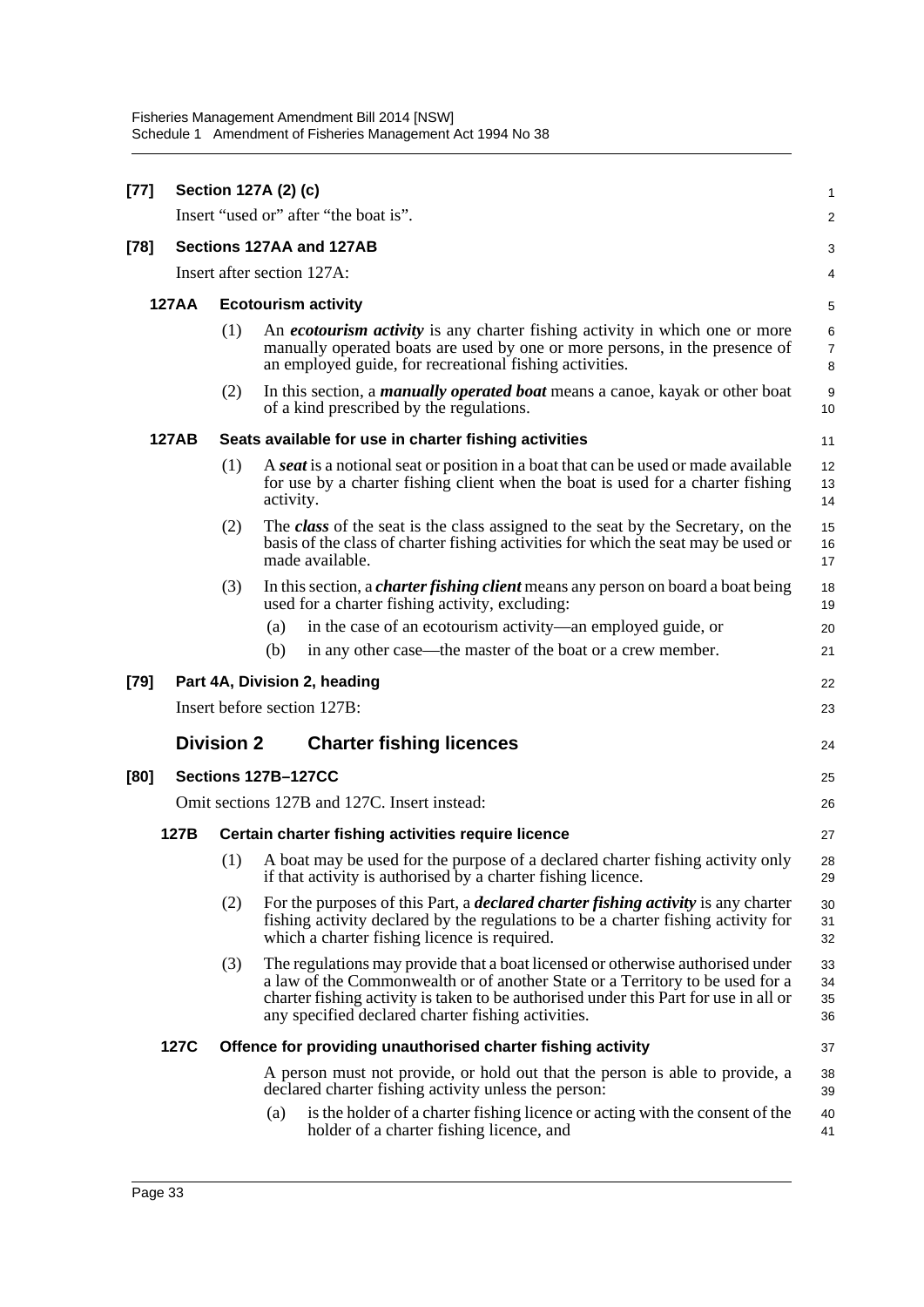|       |     | (b) |                  | the licence authorises the charter fishing activity concerned.                                                                                                                                                                                                           | 1                    |
|-------|-----|-----|------------------|--------------------------------------------------------------------------------------------------------------------------------------------------------------------------------------------------------------------------------------------------------------------------|----------------------|
|       |     |     |                  | Maximum penalty:                                                                                                                                                                                                                                                         | $\overline{2}$       |
|       |     | (a) |                  | in the case of an individual:                                                                                                                                                                                                                                            | 3                    |
|       |     |     | (i)              | 200 penalty units or imprisonment for 6 months (or both) for a<br>first offence, or                                                                                                                                                                                      | 4<br>5               |
|       |     |     | (ii)             | 400 penalty units or imprisonment for 12 months (or both) for a<br>second or subsequent offence, or                                                                                                                                                                      | 6<br>7               |
|       |     | (b) |                  | in the case of a corporation:                                                                                                                                                                                                                                            | 8                    |
|       |     |     | (i)              | 400 penalty units for a first offence, or                                                                                                                                                                                                                                | 9                    |
|       |     |     | (ii)             | 800 penalty units for a second or subsequent offence.                                                                                                                                                                                                                    | 10                   |
| 127CA |     |     |                  | Responsible person to ensure charter fishing activity is authorised by licence                                                                                                                                                                                           | 11                   |
|       | (1) |     |                  | The responsible person for a charter fishing activity that is a declared charter<br>fishing activity must not use a boat, or permit a boat to be used, for that charter<br>fishing activity unless authorised to do so by a charter fishing licence.<br>Maximum penalty: | 12<br>13<br>14<br>15 |
|       |     | (a) |                  | in the case of an individual:                                                                                                                                                                                                                                            | 16                   |
|       |     |     | (i)              | 200 penalty units or imprisonment for 6 months (or both) for a<br>first offence, or                                                                                                                                                                                      | 17<br>18             |
|       |     |     | (ii)             | 400 penalty units or imprisonment for 12 months (or both) for a<br>second or subsequent offence, or                                                                                                                                                                      | 19<br>20             |
|       |     | (b) |                  | in the case of a corporation:                                                                                                                                                                                                                                            | 21                   |
|       |     |     | (i)              | 400 penalty units for a first offence, or                                                                                                                                                                                                                                | 22                   |
|       |     |     | (ii)             | 800 penalty units for a second or subsequent offence.                                                                                                                                                                                                                    | 23                   |
|       | (2) |     | licence only if: | The use of a boat for a charter fishing activity is authorised by a charter fishing                                                                                                                                                                                      | 24<br>25             |
|       |     | (a) |                  | the responsible person is the holder of a charter fishing licence or acting<br>with the consent of the holder of a charter fishing licence, and                                                                                                                          | 26<br>27             |
|       |     | (b) |                  | the licence authorises the use of a boat for the charter fishing activity<br>concerned, and                                                                                                                                                                              | 28<br>29             |
|       |     | (c) |                  | the responsible person is in physical possession of that licence at the<br>time that the boat is used for the charter fishing activity, and                                                                                                                              | 30<br>31             |
|       |     | (d) |                  | the boat is being used in accordance with that licence.                                                                                                                                                                                                                  | 32                   |
|       | (3) |     |                  | An employed guide for an ecotourism activity is taken to permit a boat to be<br>used for an ecotourism activity when the employed guide acts as an employed<br>guide in relation to that ecotourism activity.                                                            | 33<br>34<br>35       |
| 127CB |     |     |                  | Provisions relating to charter fishing licences                                                                                                                                                                                                                          | 36                   |
|       | (1) |     |                  | The Minister may issue to a person a licence (a <i>charter fishing licence</i> ) that<br>authorises a boat to be used for any specified declared charter fishing activity.                                                                                               | 37<br>38             |
|       | (2) |     |                  | A charter fishing licence authorises the use of a single boat at any given time<br>for the specified declared charter fishing activity, unless the charter fishing<br>activity is an ecotourism activity.                                                                | 39<br>40<br>41       |
|       | (3) |     |                  | A charter fishing licence that authorises an ecotourism activity authorises the<br>use of a specified number of boats for the ecotourism activity.                                                                                                                       | 42<br>43             |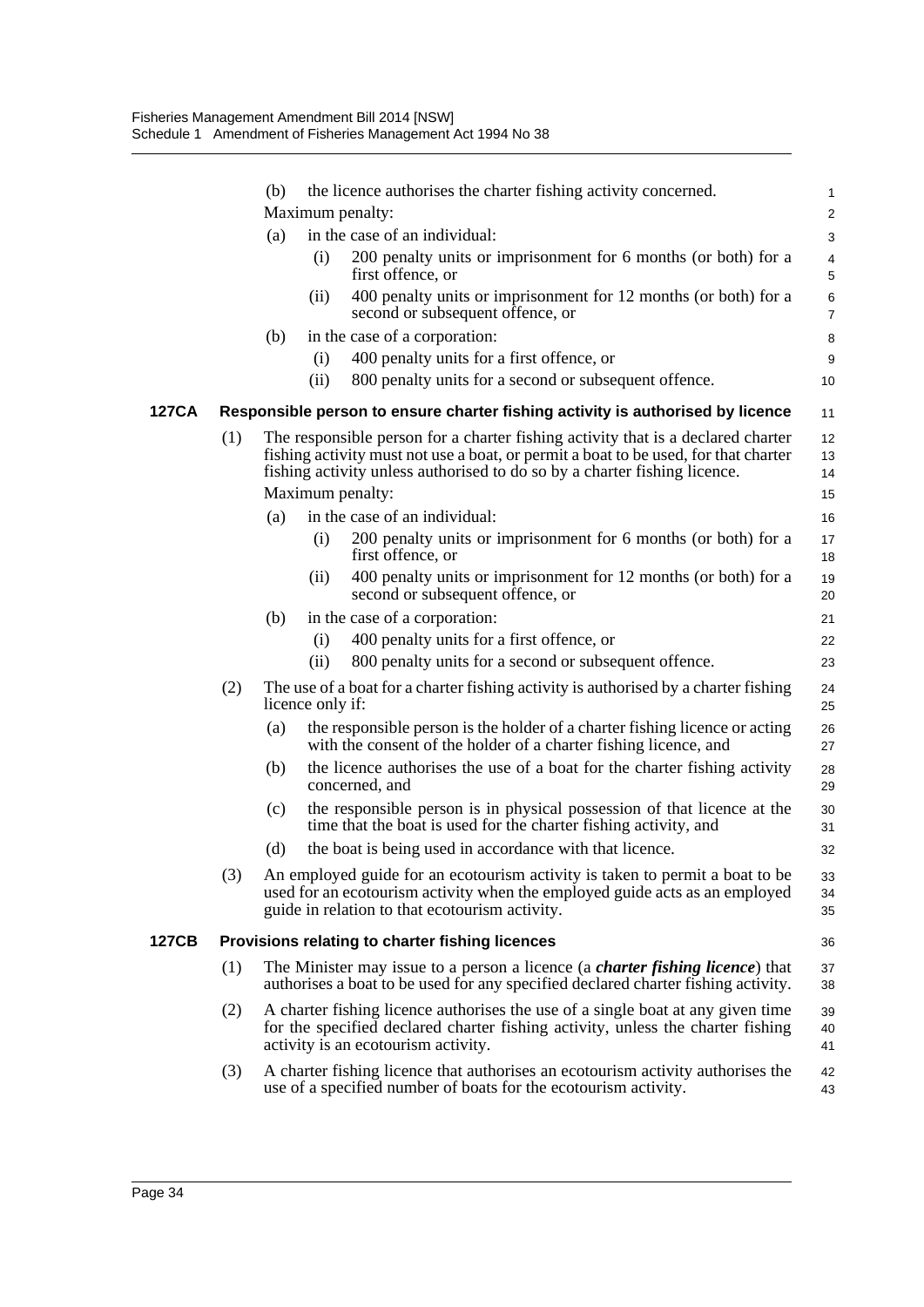|       | (4) | The boat or boats to be used for the specified declared charter fishing activity<br>need not be identified by the licence, but must comply with any requirements<br>specified in the licence or in the conditions of the licence.                                     | 1<br>$\overline{\mathbf{c}}$<br>3 |
|-------|-----|-----------------------------------------------------------------------------------------------------------------------------------------------------------------------------------------------------------------------------------------------------------------------|-----------------------------------|
|       | (5) | A charter fishing licence:                                                                                                                                                                                                                                            | 4                                 |
|       |     | is subject to such conditions as are prescribed by the regulations or<br>(a)<br>specified in the licence, and                                                                                                                                                         | 5<br>6                            |
|       |     | remains in force for such period as is specified in the licence, and<br>(b)                                                                                                                                                                                           | $\overline{7}$                    |
|       |     | may be renewed from time to time in accordance with the regulations,<br>(c)<br>and                                                                                                                                                                                    | 8<br>9                            |
|       |     | (d)<br>may be cancelled or suspended by the Minister in the circumstances<br>authorised by the regulations.                                                                                                                                                           | 10<br>11                          |
|       | (6) | The regulations may prescribe different classes of charter fishing licences.                                                                                                                                                                                          | 12                                |
|       | (7) | The Minister may, at any time, by notice in writing to the holder of a charter<br>fishing licence, revoke or vary the conditions of the licence or add new<br>conditions. This subsection does not apply to conditions prescribed by the<br>regulations.              | 13<br>14<br>15<br>16              |
|       | (8) | The holder of a charter fishing licence who contravenes any condition of the<br>licence, or causes or permits any condition of the licence to be contravened, is<br>guilty of an offence.<br>Maximum penalty:                                                         | 17<br>18<br>19<br>20              |
|       |     | in the case of an individual:<br>(a)                                                                                                                                                                                                                                  | 21                                |
|       |     | (i)<br>200 penalty units or imprisonment for 6 months (or both) for a<br>first offence, or                                                                                                                                                                            | 22<br>23                          |
|       |     | 400 penalty units or imprisonment for 12 months (or both) for a<br>(ii)<br>second or subsequent offence, or                                                                                                                                                           | 24<br>25                          |
|       |     | in the case of a corporation:<br>(b)                                                                                                                                                                                                                                  | 26                                |
|       |     | 400 penalty units for a first offence, or<br>(i)                                                                                                                                                                                                                      | 27                                |
|       |     | 800 penalty units for a second or subsequent offence.<br>(ii)                                                                                                                                                                                                         | 28                                |
|       | (9) | The regulations may make provision for or with respect to charter fishing<br>licences. In particular, the regulations:                                                                                                                                                | 29<br>30                          |
|       |     | may make provision for or with respect to permitting, prohibiting or<br>(a)<br>restricting the use of a boat for both declared charter fishing activities<br>and for declared commercial fishing boat activities (within the meaning<br>of Division 2 of Part 4), and | 31<br>32<br>33<br>34              |
|       |     | (b)<br>may prescribe the fee or fees payable in respect of an application for the<br>issue or renewal of a licence.                                                                                                                                                   | 35<br>36                          |
| 127CC |     | Applications for charter fishing licences                                                                                                                                                                                                                             | 37                                |
|       | (1) | A person may apply to the Minister for the issue of a charter fishing licence.                                                                                                                                                                                        | 38                                |
|       | (2) | An application is to be in the form approved by the Minister.                                                                                                                                                                                                         | 39                                |
|       | (3) | The Minister is required to issue a charter fishing licence if an application for<br>the licence is duly made, unless the Minister is authorised or required by the<br>regulations to refuse the application.                                                         | 40<br>41<br>42                    |
|       | (4) | Without limiting subsection $(3)$ , the regulations may authorise or require the<br>Minister to refuse an application because of any applicable restriction on the<br>issue of charter fishing licences (including the maximum number that may be                     | 43<br>44<br>45                    |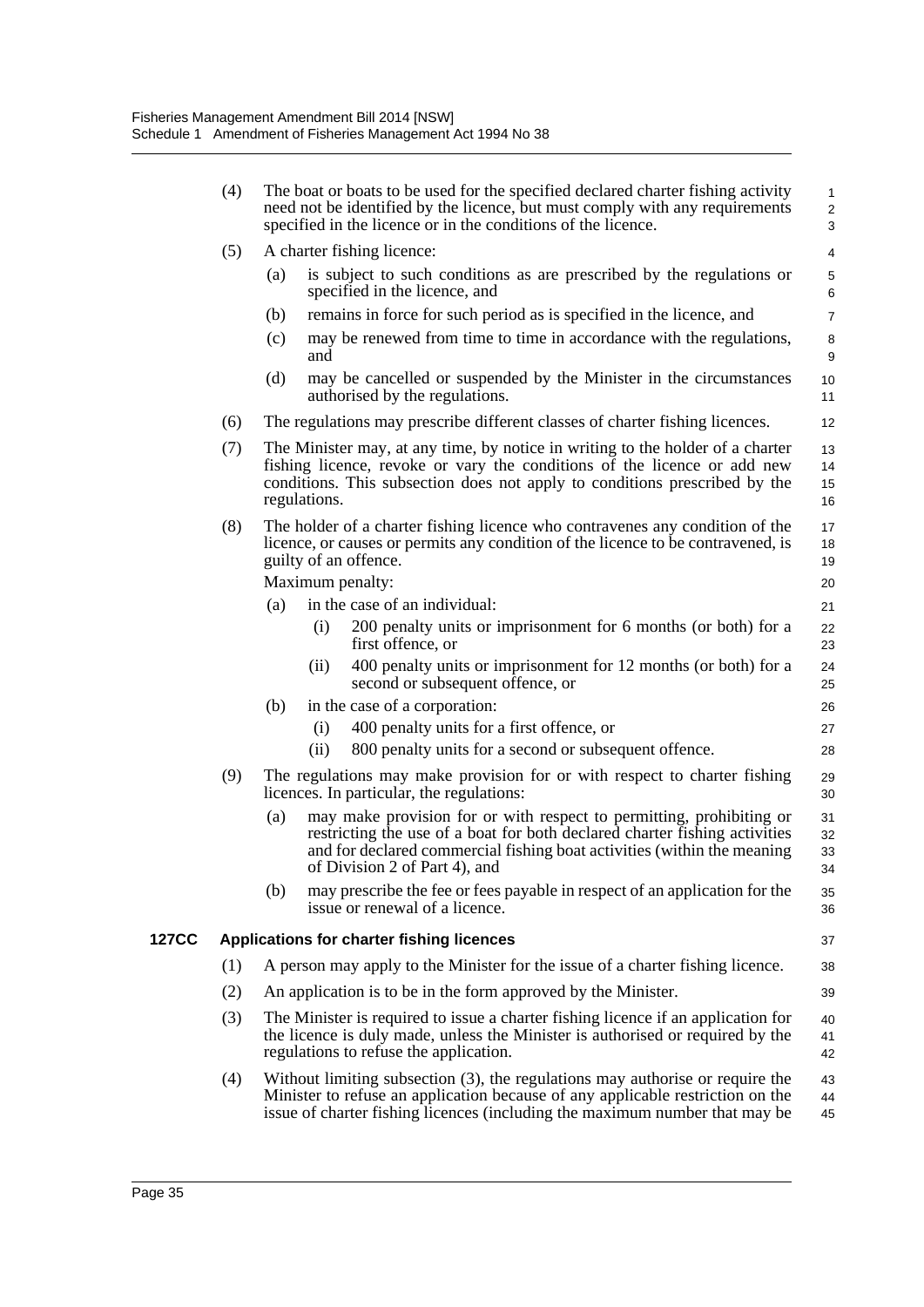| issued) under a management plan prescribed by the regulations for the charter<br>fishing industry.                                                                                                             | 1<br>$\overline{a}$ |
|----------------------------------------------------------------------------------------------------------------------------------------------------------------------------------------------------------------|---------------------|
| Section 127D Annual contribution to industry costs                                                                                                                                                             | 3                   |
| Omit "boat licence" wherever occurring in section 127D (1) and (7).                                                                                                                                            | 4                   |
| Insert instead "licence".                                                                                                                                                                                      | 5                   |
| Section 127E Responsible person to make records of fishing activities                                                                                                                                          | 6                   |
| Omit section 127E (1). Insert instead:                                                                                                                                                                         | 7                   |
| The responsible person for a charter fishing activity must make such records<br>(1)<br>as the regulations require about any declared charter fishing activity for which<br>the person is a responsible person. | 8<br>9<br>10        |
| <b>Section 127E (2)</b>                                                                                                                                                                                        | 11                  |
| Omit "master of a charter fishing boat". Insert instead "responsible person".                                                                                                                                  | 12                  |
| Section 127E (2) (a)                                                                                                                                                                                           | 13                  |
| Omit "recreational fishing activities". Insert instead "declared charter fishing activities".                                                                                                                  | 14                  |
| Section 127E (2) (e)                                                                                                                                                                                           | 15                  |
| Omit the paragraph. Insert instead:                                                                                                                                                                            | 16                  |
| any period in which the responsible person did not engage in declared<br>(e)<br>charter fishing activities (that is, use a boat or permit a boat to be used<br>for declared charter fishing activities).       | 17<br>18<br>19      |
| Section 127E (4) and (5)                                                                                                                                                                                       | 20                  |
| Omit "master of a charter fishing boat" wherever occurring.                                                                                                                                                    | 21                  |
| Insert instead "responsible person".                                                                                                                                                                           | 22                  |
| Section 127EA Records of declared charter fishing activities-licence holder                                                                                                                                    | 23                  |
| Omit section 127EA (1). Insert instead:                                                                                                                                                                        | 24                  |
| (1)<br>The holder of a charter fishing licence must make such records as the<br>regulations require about declared charter fishing activities that are engaged in<br>under the authority of the licence.       | 25<br>26<br>27      |
| <b>Section 127EA (2) (a)</b>                                                                                                                                                                                   | 28                  |
| Omit "recreational fishing activities". Insert instead "declared charter fishing activities".                                                                                                                  | 29                  |
| Section 127EA (2) (e)                                                                                                                                                                                          | 30                  |
| Omit the paragraph. Insert instead:                                                                                                                                                                            | 31                  |
| any period in which declared charter fishing activities were not engaged<br>(e)<br>in under the authority of the licence.                                                                                      | 32<br>33            |
| Section 127EA (4) and (6)                                                                                                                                                                                      | 34                  |
| Omit "boat" wherever occurring.                                                                                                                                                                                | 35                  |
|                                                                                                                                                                                                                |                     |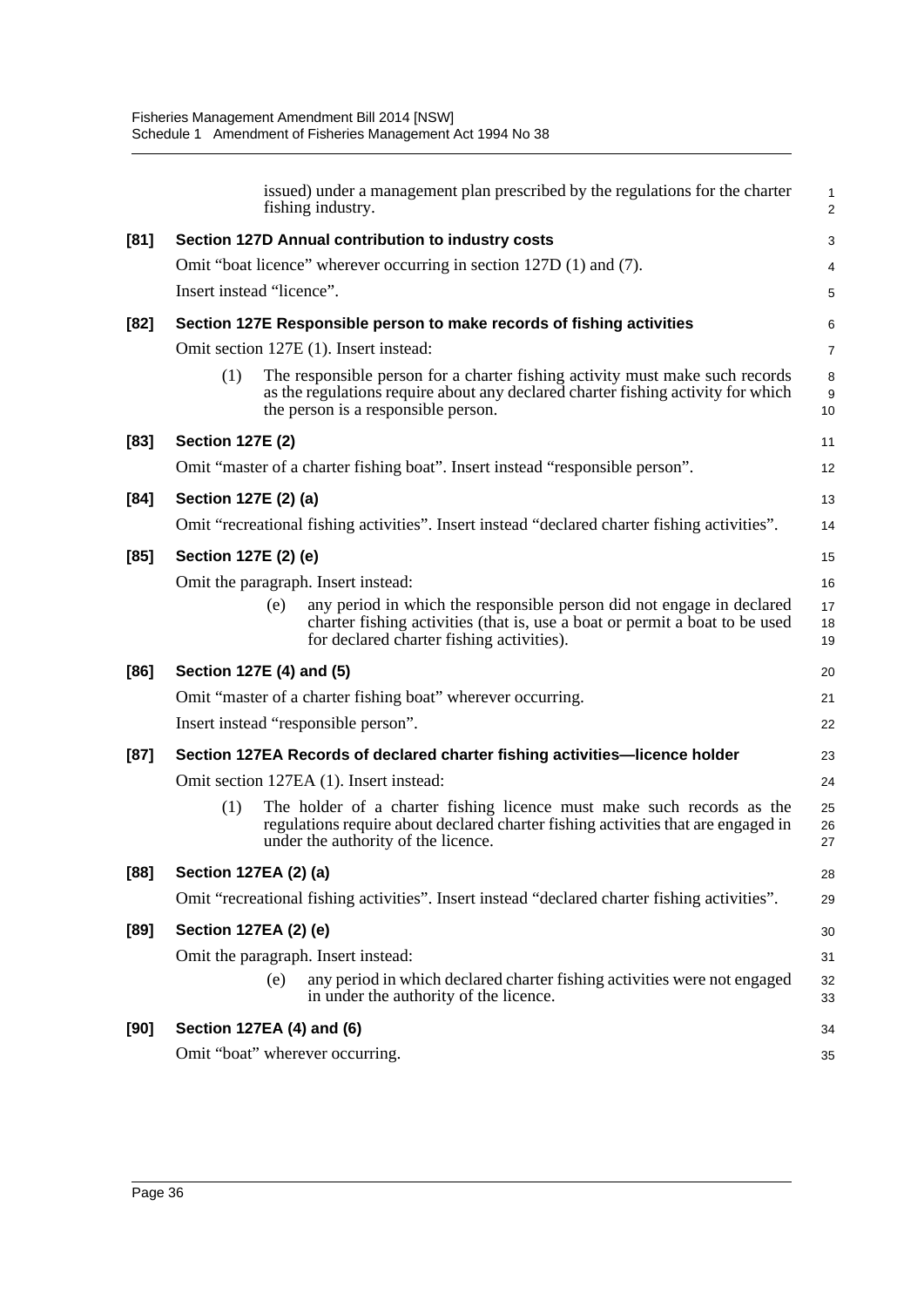| [91] |      | <b>Section 127EA (5)</b> |     |                                                                                                                                                                                                                                                                                                                        | $\mathbf{1}$               |
|------|------|--------------------------|-----|------------------------------------------------------------------------------------------------------------------------------------------------------------------------------------------------------------------------------------------------------------------------------------------------------------------------|----------------------------|
|      |      |                          |     | Omit the subsection. Insert instead:                                                                                                                                                                                                                                                                                   | $\overline{c}$             |
|      |      | (5)                      |     | The responsible person for a charter fishing activity carried out under the<br>authority of a charter fishing licence must not fail to provide the holder of the<br>licence with such information concerning the charter fishing activity as the<br>licence holder may reasonably require to comply with this section. | 3<br>4<br>$\mathbf 5$<br>6 |
|      |      |                          |     | Maximum penalty: 200 penalty units.                                                                                                                                                                                                                                                                                    | $\overline{7}$             |
| [92] |      | <b>Section 127EA (7)</b> |     |                                                                                                                                                                                                                                                                                                                        | 8                          |
|      |      |                          |     | Omit "boat licence is also master of the boat".                                                                                                                                                                                                                                                                        | 9                          |
|      |      | under the licence".      |     | Insert instead "licence is also the responsible person for charter fishing activities carried out                                                                                                                                                                                                                      | 10<br>11                   |
| [93] |      |                          |     | <b>Section 127F Appeal rights</b>                                                                                                                                                                                                                                                                                      | 12                         |
|      |      |                          |     | Omit "boat licence". Insert instead "licence".                                                                                                                                                                                                                                                                         | 13                         |
| [94] |      | Part 4A, Division 3      |     |                                                                                                                                                                                                                                                                                                                        | 14                         |
|      |      |                          |     | Insert after section 127F:                                                                                                                                                                                                                                                                                             | 15                         |
|      |      | <b>Division 3</b>        |     | <b>Charter fishing businesses and transfer rules</b>                                                                                                                                                                                                                                                                   | 16                         |
|      | 127G |                          |     | <b>Charter fishing business determinations</b>                                                                                                                                                                                                                                                                         | 17                         |
|      |      | (1)                      |     | The Secretary may, from time to time, determine:                                                                                                                                                                                                                                                                       | 18                         |
|      |      |                          | (a) | that a business that the Secretary considers to be a separate and<br>identifiable charter fishing business is a recognised charter fishing<br>business, and                                                                                                                                                            | 19<br>20<br>21             |
|      |      |                          | (b) | the charter fishing licences that are components of that charter fishing<br>business, and                                                                                                                                                                                                                              | 22<br>23                   |
|      |      |                          | (c) | the number and class of seats that are components of that charter fishing<br>business.                                                                                                                                                                                                                                 | 24<br>25                   |
|      |      | (2)                      |     | A charter fishing licence is a component of a charter fishing business if the<br>Secretary considers that the charter fishing licence is held in connection with<br>the charter fishing business.                                                                                                                      | 26<br>27<br>28             |
|      |      | (3)                      |     | A seat is a component of a charter fishing business if the Secretary considers<br>that the seat is available for use by that business under a charter fishing licence<br>held in connection with the charter fishing business.                                                                                         | 29<br>30<br>31             |
|      |      | (4)                      |     | For the purposes of this Act:                                                                                                                                                                                                                                                                                          | 32                         |
|      |      |                          | (a) | a <i>recognised charter fishing business</i> is a business determined by the<br>Secretary to be a recognised charter fishing business under this section,<br>and                                                                                                                                                       | 33<br>34<br>35             |
|      |      |                          | (b) | the charter fishing business is comprised of those components that are<br>determined by the Secretary to be components of the charter fishing<br>business.                                                                                                                                                             | 36<br>37<br>38             |
|      |      | (5)                      |     | The Secretary may, from time to time, amend or revoke a determination under<br>this section by making a further determination.                                                                                                                                                                                         | 39<br>40                   |
|      |      | (6)                      |     | A determination by the Secretary under this section is called a <i>charter fishing</i><br>business determination.                                                                                                                                                                                                      | 41<br>42                   |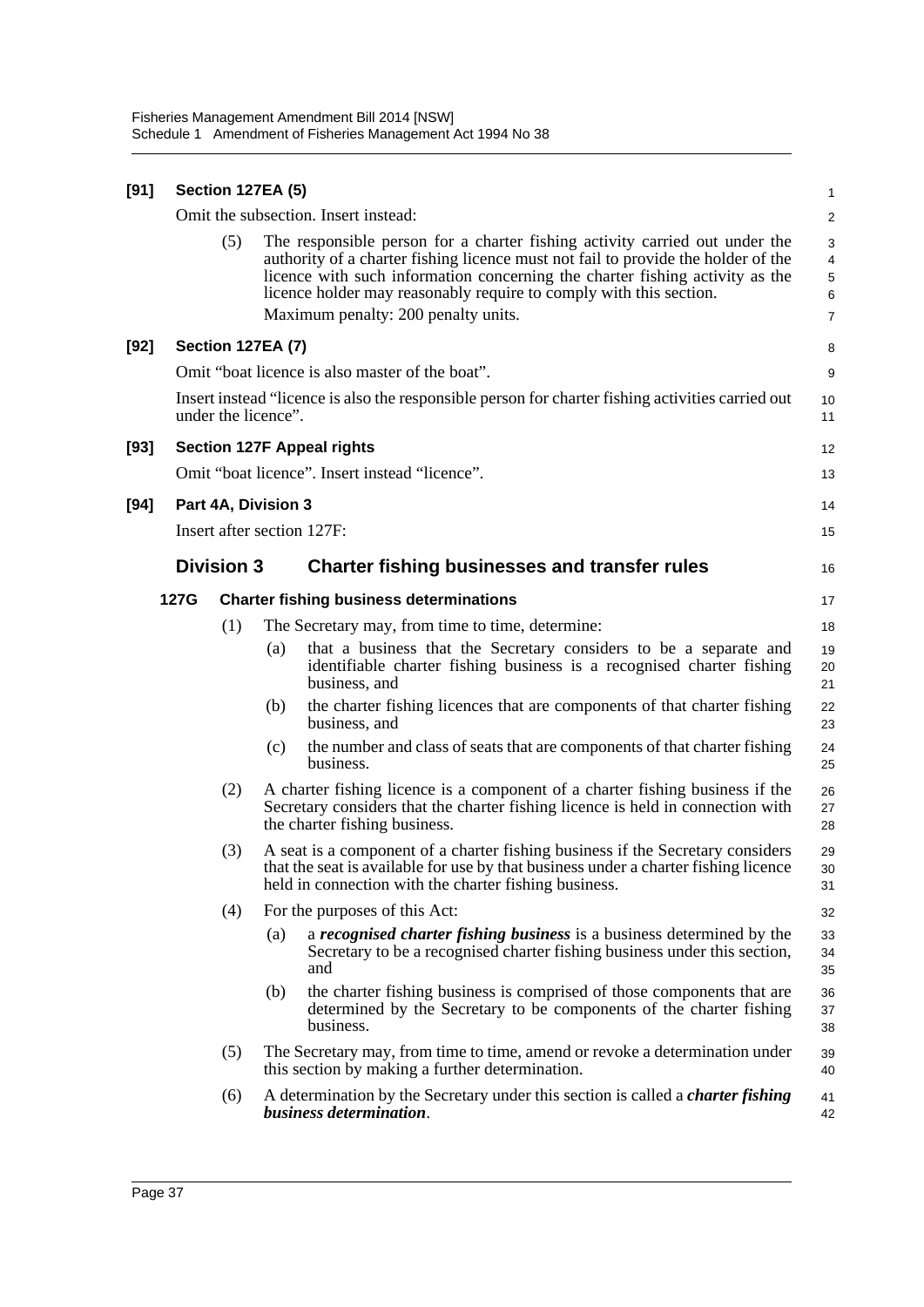|             | (7)  | A charter fishing business determination is to be made in accordance with this<br>Act and any requirements of the regulations.                                                                                                                                                                                                                                                                                                                                             | $\mathbf{1}$<br>$\overline{2}$   |
|-------------|------|----------------------------------------------------------------------------------------------------------------------------------------------------------------------------------------------------------------------------------------------------------------------------------------------------------------------------------------------------------------------------------------------------------------------------------------------------------------------------|----------------------------------|
|             | (8)  | The Secretary may make a charter fishing business determination at any time:                                                                                                                                                                                                                                                                                                                                                                                               | 3                                |
|             |      | on his or her own initiative, or<br>(a)                                                                                                                                                                                                                                                                                                                                                                                                                                    | 4                                |
|             |      | on an application made, in a form and manner approved by the<br>(b)<br>Secretary, by the person or persons who own the business in respect of<br>which the determination is sought.                                                                                                                                                                                                                                                                                        | 5<br>6<br>$\overline{7}$         |
|             | (9)  | The Secretary is required to give the person or persons who own a business<br>that is the subject of a charter fishing business determination notice in writing<br>of the determination.                                                                                                                                                                                                                                                                                   | 8<br>9<br>10                     |
|             | (10) | A reference in or under this Act to the <i>owner of a charter fishing business</i> is<br>a reference to the person or persons who, from time to time, own a business<br>that is, or has been, determined to be a recognised charter fishing business by<br>the Secretary under this section.                                                                                                                                                                               | 11<br>12<br>13<br>14             |
| 127H        |      | Allocation of charter fishing business number                                                                                                                                                                                                                                                                                                                                                                                                                              | 15                               |
|             | (1)  | The Secretary is to allocate a unique identification number to each recognised<br>charter fishing business.                                                                                                                                                                                                                                                                                                                                                                | 16<br>17                         |
|             | (2)  | The Secretary may endorse a charter fishing licence that is a component of a<br>recognised charter fishing business with the number allocated to the charter<br>fishing business.                                                                                                                                                                                                                                                                                          | 18<br>19<br>20                   |
| <b>1271</b> |      | Register of charter fishing business determinations                                                                                                                                                                                                                                                                                                                                                                                                                        | 21                               |
|             | (1)  | The Secretary is required to keep a register of charter fishing business<br>determinations.                                                                                                                                                                                                                                                                                                                                                                                | 22<br>23                         |
|             | (2)  | For each charter fishing business determination there is to be recorded in the<br>register:                                                                                                                                                                                                                                                                                                                                                                                | 24<br>25                         |
|             |      | the name of the person or persons who own the business the subject of<br>(a)<br>the determination, and                                                                                                                                                                                                                                                                                                                                                                     | 26<br>27                         |
|             |      | the number allocated by the Secretary to the charter fishing business,<br>(b)<br>and                                                                                                                                                                                                                                                                                                                                                                                       | 28<br>29                         |
|             |      | particulars of the components of the charter fishing business, and<br>(c)                                                                                                                                                                                                                                                                                                                                                                                                  | 30                               |
|             |      | (d)<br>such other particulars as are required by the regulations to be recorded<br>in the register in relation to the charter fishing business.                                                                                                                                                                                                                                                                                                                            | 31<br>32                         |
|             | (3)  | The register may be kept wholly or partly by means of a computer.                                                                                                                                                                                                                                                                                                                                                                                                          | 33                               |
|             | (4)  | The register is to be made available for public inspection at the head office of<br>the Department during ordinary business hours.                                                                                                                                                                                                                                                                                                                                         | 34<br>35                         |
|             | (5)  | If the register is kept wholly or partly by means of a computer, subsection (4)<br>may be complied with by making the contents of the register available on the<br>website of the Department.                                                                                                                                                                                                                                                                              | 36<br>37<br>38                   |
|             | (6)  | The Secretary may correct any error in or omission from the register.                                                                                                                                                                                                                                                                                                                                                                                                      | 39                               |
|             | (7)  | A certificate signed or purporting to be signed by the Secretary, or a person<br>employed in the Department who is authorised in writing by the Secretary to<br>exercise the functions conferred by this subsection, that certifies that, on a<br>specified date or during a specified period, the particulars contained in the<br>register as to specified matters were as so specified, is admissible in any<br>proceedings and is evidence of the matters so certified. | 40<br>41<br>42<br>43<br>44<br>45 |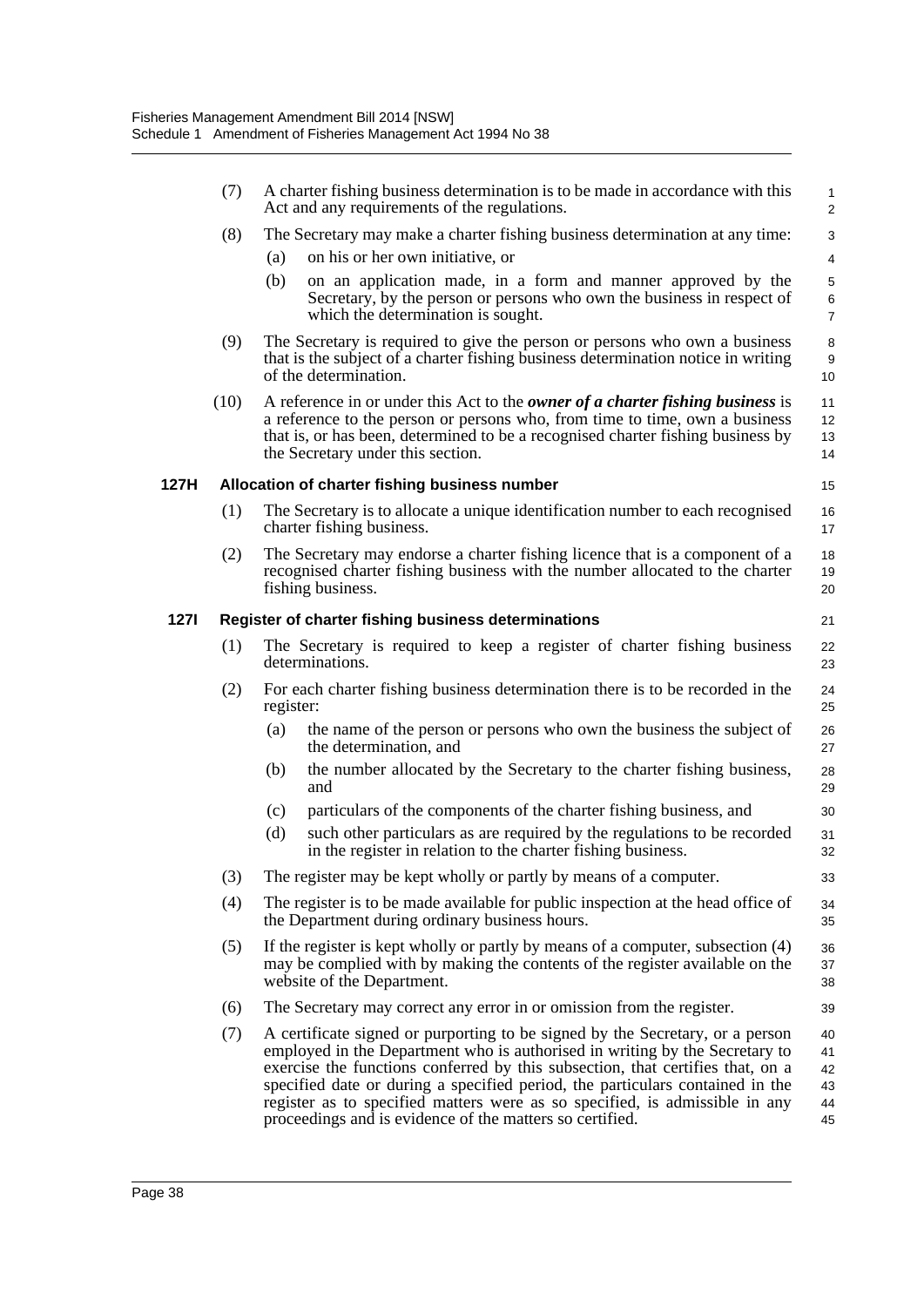#### **127J Charter fishing business transfer rules**

| (1) | The regulations may make provision for or with respect to the transfer of a |
|-----|-----------------------------------------------------------------------------|
|     | recognised charter fishing business (or components of a recognised charter  |
|     | fishing business), including by:                                            |

(a) prohibiting or restricting any transfer, or specified type of transfer, of a recognised charter fishing business or any component of a recognised charter fishing business, and

26

- (b) providing for the recognition of charter fishing rights following the transfer of a recognised charter fishing business or a component of a recognised charter fishing business.
- (2) Such provisions are referred to as *charter fishing business transfer rules*.
- (3) In particular, the charter fishing business transfer rules may provide that a person to whom a component of a recognised charter fishing business is transferred, or purportedly transferred, does not, as a consequence of that action, acquire any right to hold or be issued with a charter fishing licence unless all components of the recognised charter fishing business are either transferred to the person or surrendered to the Minister for cancellation. 12 13 14 15 16 17
- (4) The charter fishing business transfer rules may authorise the Minister to cancel a charter fishing licence if the licence or any other component of the charter fishing business of which the licence is a component is transferred, or purportedly transferred, in contravention of the charter fishing business transfer rules. 18 19 20 21 22
- (5) No compensation is payable by or on behalf of the State for the cancellation of a charter fishing licence in accordance with the charter fishing business transfer rules. 23  $24$ 25

#### **127K Method for transferring charter fishing businesses and their components**

- (1) A transfer of a recognised charter fishing business or a component of a recognised charter fishing business must be effected: 27 28
	- (a) by electronic transfer (that is, by using the online transfer system), or 29
	- (b) by manual transfer (that is, by giving the Secretary notice in writing of the transfer).
- (2) The regulations may prescribe fees for the use of the online transfer system.
- (3) For a manual transfer, the notice given to the Secretary must be in an approved form and must be accompanied by the prescribed fee (if any) for manual transfers.
- (4) A transfer of a recognised charter fishing business or a component of a recognised charter fishing business does not take effect until the transfer is confirmed. 36 37 38
- (5) An electronic transfer is confirmed if the online transfer system generates a message to the effect that the transfer is confirmed. 39 40
- (6) A manual transfer is confirmed if the Secretary gives notice in writing to the person lodging the transfer that the transfer has been approved. 41 42
- (7) If a transfer is confirmed, the Secretary must ensure a new charter fishing business determination is made that recognises the transfer. 43 44
- (8) This section does not authorise a transfer of a recognised charter fishing business or a component of a recognised charter fishing business contrary to the charter fishing business transfer rules. 45 46 47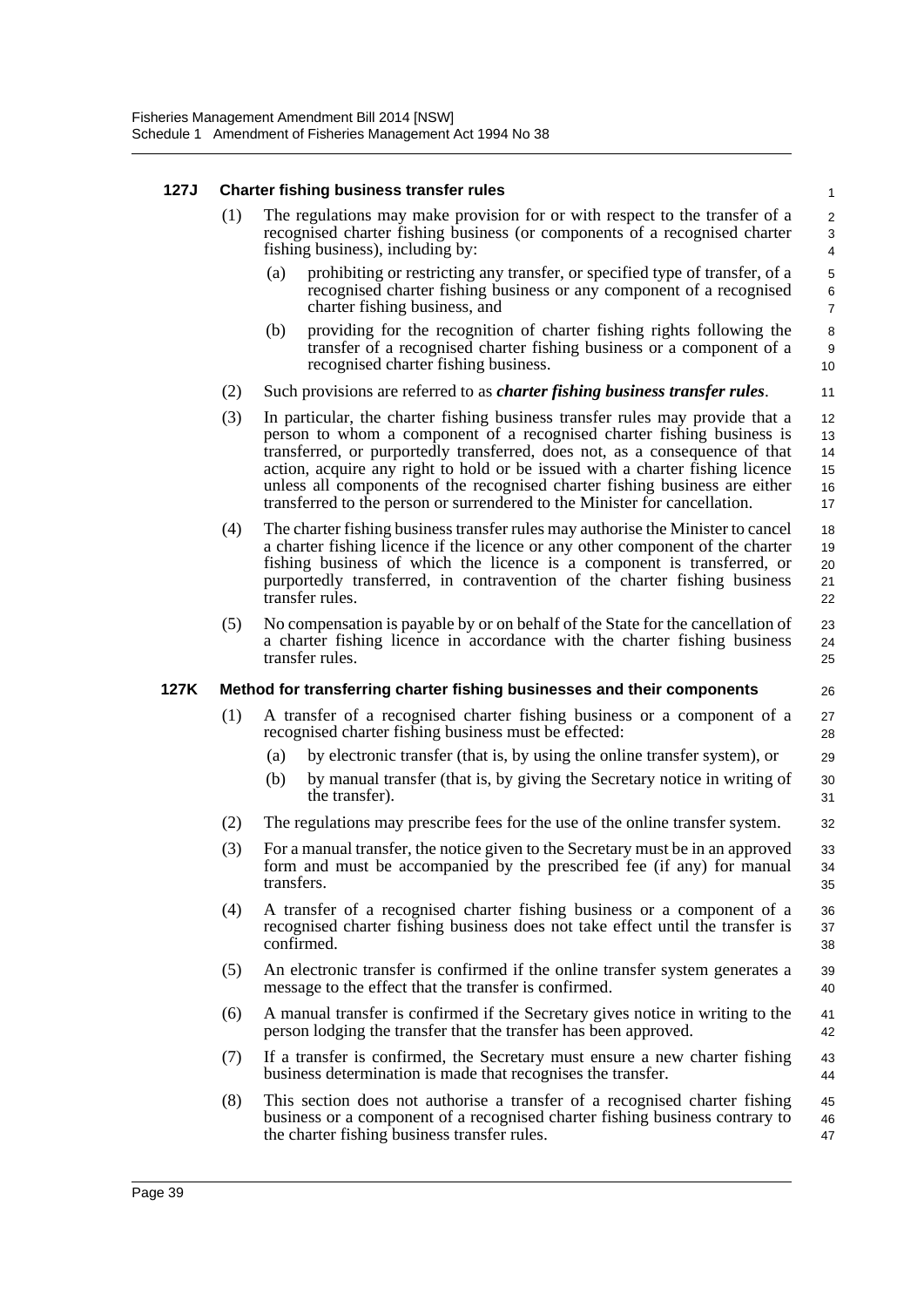|      |      | (9)                                                                   | In this section:                                                                                                                                                                                                                                                                                                                                                      | $\mathbf{1}$               |  |  |  |
|------|------|-----------------------------------------------------------------------|-----------------------------------------------------------------------------------------------------------------------------------------------------------------------------------------------------------------------------------------------------------------------------------------------------------------------------------------------------------------------|----------------------------|--|--|--|
|      |      |                                                                       | online transfer system means a facility approved by the Secretary that enables<br>the transfer of recognised charter fishing businesses or their components by<br>electronic communication.                                                                                                                                                                           | $\overline{2}$<br>3<br>4   |  |  |  |
| [95] |      |                                                                       | Sections 187B and 187C                                                                                                                                                                                                                                                                                                                                                | 5                          |  |  |  |
|      |      |                                                                       | Insert after section 187A:                                                                                                                                                                                                                                                                                                                                            | 6                          |  |  |  |
|      | 187B | Orders to prevent importation of declared diseases from outside State |                                                                                                                                                                                                                                                                                                                                                                       |                            |  |  |  |
|      |      | (1)                                                                   | If the Minister reasonably suspects that a declared disease is present in any<br>premises, place, waters or area outside the State, the Minister may by order (an<br><i>importation order</i> ) absolutely prohibit, or impose conditions on, the entry or<br>importation into the State of any thing specified in the order that, in the opinion<br>of the Minister: | 8<br>9<br>10<br>11<br>12   |  |  |  |
|      |      |                                                                       | is or could be a declared disease, or<br>(a)                                                                                                                                                                                                                                                                                                                          | 13                         |  |  |  |
|      |      |                                                                       | is or could be infected with a declared disease, or<br>(b)                                                                                                                                                                                                                                                                                                            | 14                         |  |  |  |
|      |      |                                                                       | could assist the spread of infection of a declared disease.<br>(c)                                                                                                                                                                                                                                                                                                    | 15                         |  |  |  |
|      |      | (2)                                                                   | An importation order is to be published in the Gazette.                                                                                                                                                                                                                                                                                                               | 16                         |  |  |  |
|      |      | (3)                                                                   | However, if the Minister considers the order is required urgently, the order<br>may be published:                                                                                                                                                                                                                                                                     | 17<br>18                   |  |  |  |
|      |      |                                                                       | in a newspaper circulating, or by radio or television broadcast, in the<br>(a)<br>area to which the order applies, or                                                                                                                                                                                                                                                 | 19<br>20                   |  |  |  |
|      |      |                                                                       | on the Department's website.<br>(b)                                                                                                                                                                                                                                                                                                                                   | 21                         |  |  |  |
|      |      | (4)                                                                   | If an order is published as referred to in subsection $(3)$ , the Minister is to<br>publish the order as soon as practicable in the Gazette.                                                                                                                                                                                                                          | 22<br>23                   |  |  |  |
|      |      | (5)                                                                   | An importation order:                                                                                                                                                                                                                                                                                                                                                 | 24                         |  |  |  |
|      |      |                                                                       | commences on the day it is published in accordance with this section, or<br>(a)<br>on such later day as may be specified in the order, and                                                                                                                                                                                                                            | 25<br>26                   |  |  |  |
|      |      |                                                                       | remains in force for the period (not exceeding 5 years) specified in the<br>(b)<br>order.                                                                                                                                                                                                                                                                             | 27<br>28                   |  |  |  |
|      |      | (6)                                                                   | Subsection (5) does not prevent the making of a further order under this<br>section.                                                                                                                                                                                                                                                                                  | 29<br>30                   |  |  |  |
|      |      | (7)                                                                   | A person who, without reasonable excuse, causes or permits any thing to enter<br>or be imported into the State in contravention of an importation order is guilty<br>of an offence.                                                                                                                                                                                   | 31<br>32<br>33             |  |  |  |
|      |      |                                                                       | Maximum penalty: 200 penalty units or imprisonment for 6 months, or both.                                                                                                                                                                                                                                                                                             | 34                         |  |  |  |
|      | 187C |                                                                       | Orders to prevent transmission of declared disease                                                                                                                                                                                                                                                                                                                    | 35                         |  |  |  |
|      |      | (1)                                                                   | The Minister may, by order, require a live abalone holder to implement<br>specified measures in relation to the waste water or other waste products of a<br>live abalone holding facility, being measures that the Minister considers<br>reasonably necessary to minimise the risk of transmission of a declared<br>disease.                                          | 36<br>37<br>38<br>39<br>40 |  |  |  |
|      |      | (2)                                                                   | The order may include requirements as to the treatment, storage or disposal of<br>waste water or other waste products.                                                                                                                                                                                                                                                | 41<br>42                   |  |  |  |
|      |      | (3)                                                                   | An order under this section:                                                                                                                                                                                                                                                                                                                                          | 43                         |  |  |  |
|      |      |                                                                       | must be served on the live abalone holder, and<br>(a)                                                                                                                                                                                                                                                                                                                 | 44                         |  |  |  |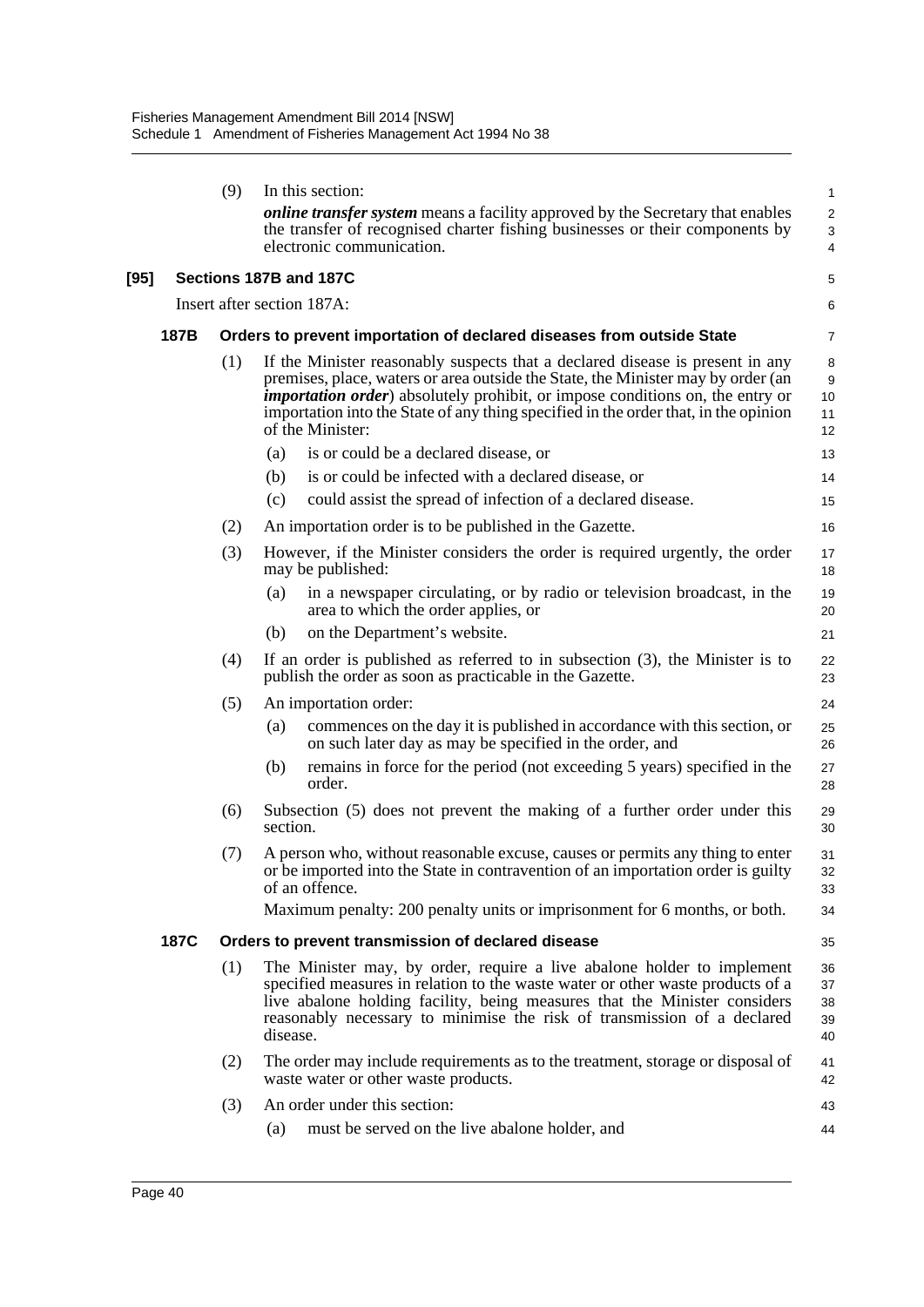|         |                         | must specify a period by the end of which the measures specified in the<br>(b)<br>order must be taken (the <i>compliance period</i> ).                                      | $\mathbf{1}$<br>$\overline{c}$ |
|---------|-------------------------|-----------------------------------------------------------------------------------------------------------------------------------------------------------------------------|--------------------------------|
|         | (4)                     | The Minister may, by further order, extend the compliance period.                                                                                                           | $\mathsf 3$                    |
|         | (5)                     | A person who, without reasonable excuse, fails to comply with an order under<br>this section within the compliance period is guilty of an offence.                          | $\overline{4}$<br>5            |
|         |                         | Maximum penalty: 200 penalty units or imprisonment for 6 months, or both.                                                                                                   | 6                              |
|         | (6)                     | In this section:                                                                                                                                                            | $\overline{7}$                 |
|         |                         | <i>live abalone holder</i> means the owner or occupier of premises used as a live<br>abalone holding facility.                                                              | 8<br>9                         |
|         |                         | <i>live abalone holding facility</i> means premises at which live abalone are held.                                                                                         | 10                             |
| $[96]$  |                         | Section 199 Circumstances in which a public authority (other than local authority)<br>may carry out dredging or reclamation                                                 | 11<br>12                       |
|         |                         | Omit "28 days" from section 199 (1) (b). Insert instead "21 days".                                                                                                          | 13                             |
| $[97]$  |                         | Section 203 Minister may order carrying out of certain work                                                                                                                 | 14                             |
|         |                         | Insert after section 203 (2):                                                                                                                                               | 15                             |
|         | (2A)                    | A person who, without reasonable excuse, fails to comply with an order under<br>this section is guilty of an offence.                                                       | 16<br>17                       |
|         |                         | Maximum penalty: In the case of a corporation, 2,000 penalty units or, in any<br>other case, 1,000 penalty units.                                                           | 18<br>19                       |
| $[98]$  | <b>Section 203 (6)</b>  |                                                                                                                                                                             | 20                             |
|         |                         | Insert after section 203 (5):                                                                                                                                               | 21                             |
|         | (6)                     | For the purposes of this section, a <i>conviction</i> includes the making of an order<br>under section 10 of the Crimes (Sentencing Procedure) Act 1999.                    | 22<br>23                       |
| [99]    |                         | Section 204 Application and interpretation                                                                                                                                  | 24                             |
|         |                         | Omit the definition of <i>protected area</i> from section 204 (2). Insert instead:<br><i>protected area</i> means any public water land, or any area that is the subject of | 25<br>26                       |
|         |                         | an aquaculture lease, and includes the foreshore.                                                                                                                           | 27                             |
| [100]   |                         | Section 213 Destruction of noxious fish or noxious marine vegetation                                                                                                        | 28                             |
|         |                         | Omit "take possession of" from section 213 (2). Insert instead "seize, or seize and destroy".                                                                               | 29                             |
| [101]   | <b>Section 213 (3A)</b> |                                                                                                                                                                             | 30                             |
|         |                         | Insert after section 213 (3):                                                                                                                                               | 31                             |
|         | (3A)                    | An owner or occupier to whom a notice is given must not, without reasonable<br>excuse, fail to comply with the notice.                                                      | 32<br>33                       |
|         |                         | Maximum penalty: In the case of a corporation, 100 penalty units or, in any<br>other case, 50 penalty units.                                                                | 34<br>35                       |
| $[102]$ | <b>Section 213 (4)</b>  |                                                                                                                                                                             | 36                             |
|         |                         | Omit "such a notice". Insert instead "a notice".                                                                                                                            | 37                             |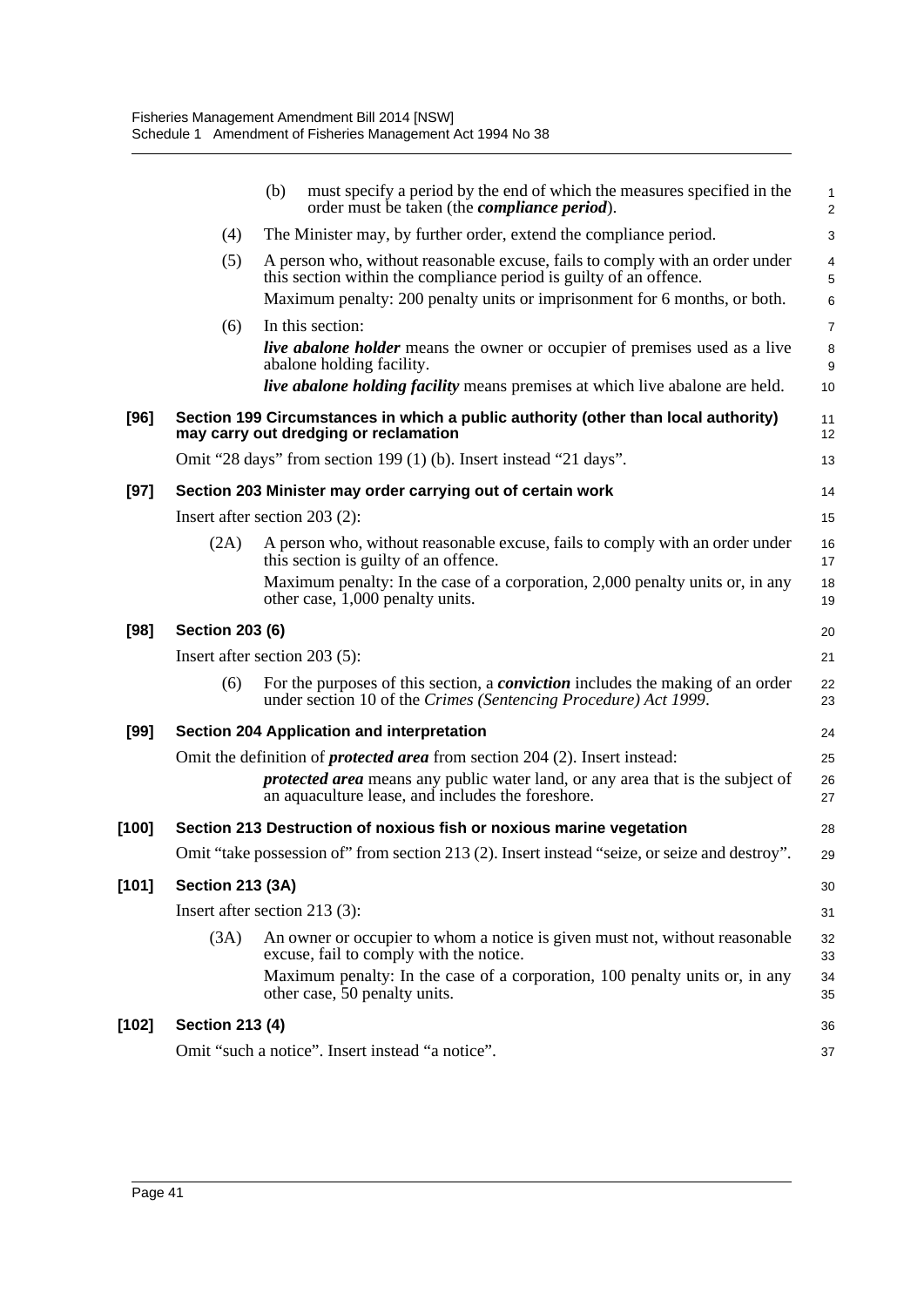| $[103]$ | <b>Section 213 (4A)</b>                                                |      |                                                                                                                                                                                                                                                                                   | 1                       |  |  |
|---------|------------------------------------------------------------------------|------|-----------------------------------------------------------------------------------------------------------------------------------------------------------------------------------------------------------------------------------------------------------------------------------|-------------------------|--|--|
|         | Insert after section 213 (4):                                          |      |                                                                                                                                                                                                                                                                                   | $\overline{\mathbf{c}}$ |  |  |
|         | (4A)                                                                   |      | Action may be taken against an owner or occupier under subsection (4)<br>regardless of whether the owner or occupier has been charged with failing to<br>comply with a notice under this section.                                                                                 | 3<br>4<br>5             |  |  |
| $[104]$ | Section 213 (5A) and (5B)                                              |      |                                                                                                                                                                                                                                                                                   | 6                       |  |  |
|         | Insert after section 213 (5):                                          |      |                                                                                                                                                                                                                                                                                   | 7                       |  |  |
|         | (5A)                                                                   |      | Compensation is payable for the seizure and destruction of live fish or live<br>marine vegetation if, after the seizure and destruction, it is determined that the<br>fish or marine vegetation were not noxious.                                                                 | 8<br>9<br>10            |  |  |
|         | (5B)                                                                   |      | The Minister must, if requested to do so by the owner of any fish or marine<br>vegetation seized and destroyed under this section, issue a certificate as to<br>whether or not the fish or marine vegetation were determined to be noxious.                                       | 11<br>12<br>13          |  |  |
| $[105]$ |                                                                        |      | Section 2200 Protection measures apart from listing                                                                                                                                                                                                                               | 14                      |  |  |
|         |                                                                        |      | Omit "bag limits (s 17)" from the note to the section.                                                                                                                                                                                                                            | 15                      |  |  |
|         |                                                                        |      | Insert instead "prohibitions on recreational fishing (s 20A—fish and waters protected from<br>recreational fishing), bag limits (s 17), boat limits (s 18AA)".                                                                                                                    | 16<br>17                |  |  |
| $[106]$ | Section 2200, note                                                     |      |                                                                                                                                                                                                                                                                                   | 18                      |  |  |
|         | Omit "determination of total allowable catches (ss 26–34)".            |      |                                                                                                                                                                                                                                                                                   |                         |  |  |
|         | Insert instead "fishing determinations and quotas (Part 2A)".          |      |                                                                                                                                                                                                                                                                                   |                         |  |  |
| $[107]$ | Section 220W Maps of critical habitat                                  |      |                                                                                                                                                                                                                                                                                   |                         |  |  |
|         |                                                                        |      | Omit section 220W (3) (a) and (b). Insert instead:                                                                                                                                                                                                                                | 22                      |  |  |
|         |                                                                        | (a)  | the Secretary of the Department of Planning and Environment,                                                                                                                                                                                                                      | 23                      |  |  |
| $[108]$ | <b>Section 220ZF Defences</b>                                          |      |                                                                                                                                                                                                                                                                                   | 24                      |  |  |
|         | Omit "a permit under section $37$ " from section $220ZF(1)$ (a) (iii). |      |                                                                                                                                                                                                                                                                                   |                         |  |  |
|         | Insert instead "an approval under section 37".                         |      |                                                                                                                                                                                                                                                                                   |                         |  |  |
| [109]   |                                                                        |      | Section 220ZF (1) (f) and (g)                                                                                                                                                                                                                                                     | 27                      |  |  |
|         |                                                                        |      | Omit section 220ZF (1) (f). Insert instead:                                                                                                                                                                                                                                       | 28                      |  |  |
|         |                                                                        | (f)  | is identified in, and carried out in accordance with, a property<br>management plan approved by the Secretary under subsection (4) or by<br>the Chief Executive of the Office of Environment and Heritage under<br>section 91 of the Threatened Species Conservation Act 1995, or | 29<br>30<br>31<br>32    |  |  |
|         |                                                                        | (g)  | was an act or omission in relation to which the Secretary issued to the<br>accused a certificate, under section 220ZZ (4), to the effect that a<br>licence was not required for the act or omission concerned.                                                                    | 33<br>34<br>35          |  |  |
| [110]   |                                                                        |      | Section 220ZI Secretary to prepare recovery plans for threatened species,<br>populations and ecological communities                                                                                                                                                               | 36<br>37                |  |  |
|         |                                                                        |      | Omit section 220ZI (1) (b). Insert instead:                                                                                                                                                                                                                                       | 38                      |  |  |
|         |                                                                        | (b)  | for each endangered population, and                                                                                                                                                                                                                                               | 39                      |  |  |
|         |                                                                        | (b1) | for each endangered or critically endangered ecological community,<br>and                                                                                                                                                                                                         | 40<br>41                |  |  |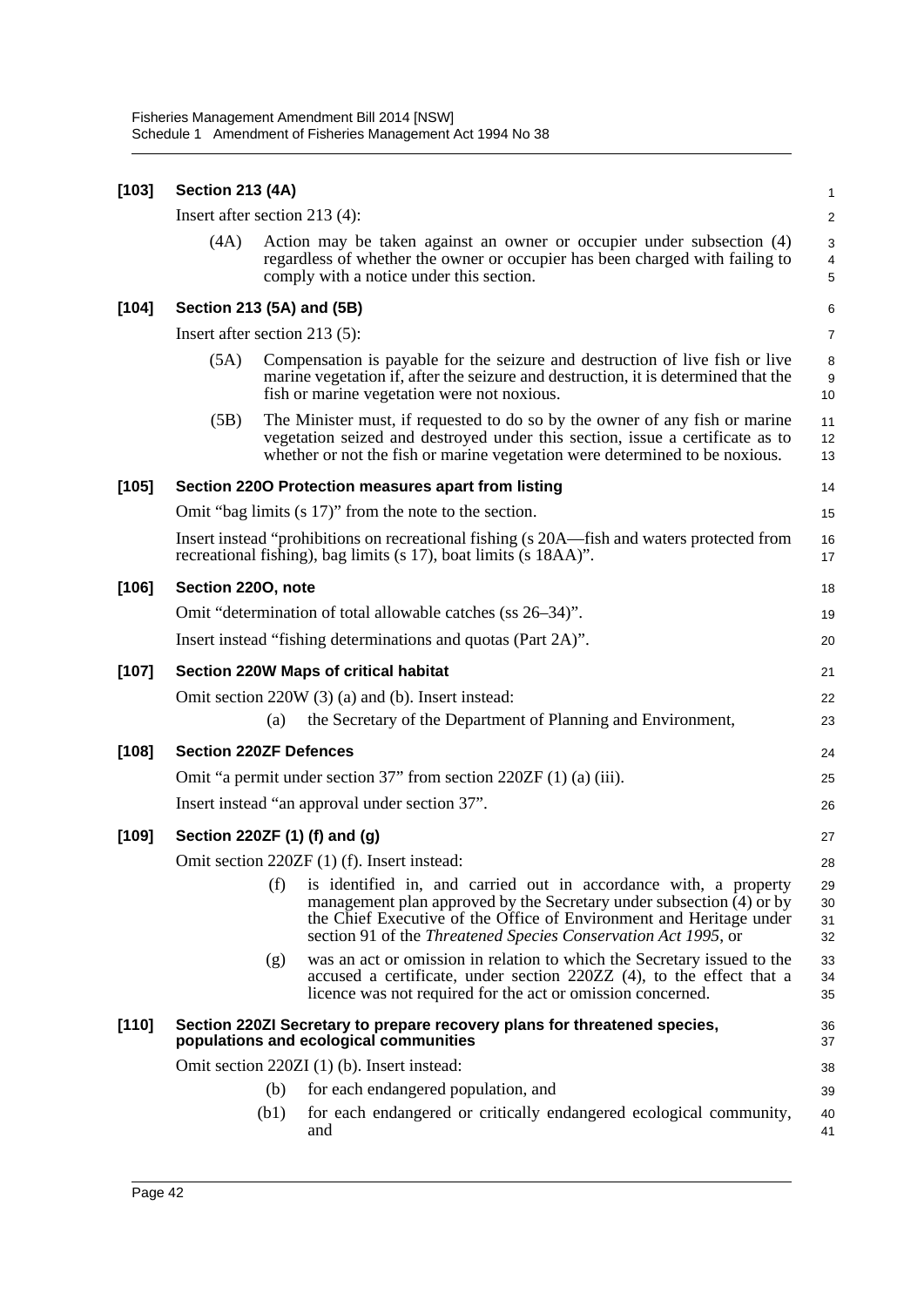| [111]   |     |             | Section 220ZJA Joint preparation of recovery and threat abatement plans                                                                                                                                                                                                                                                                                                                                                                                                                                                                                                                                                                              | 1                                                |
|---------|-----|-------------|------------------------------------------------------------------------------------------------------------------------------------------------------------------------------------------------------------------------------------------------------------------------------------------------------------------------------------------------------------------------------------------------------------------------------------------------------------------------------------------------------------------------------------------------------------------------------------------------------------------------------------------------------|--------------------------------------------------|
|         |     |             | Omit section 220ZJA (1) and (2). Insert instead:                                                                                                                                                                                                                                                                                                                                                                                                                                                                                                                                                                                                     | $\overline{a}$                                   |
|         |     | (1)         | The Secretary may, with the prior approval of the Minister and the Minister<br>administering the Threatened Species Conservation Act 1995, make<br>arrangements with the Chief Executive of the Office of Environment and<br>Heritage for the joint preparation of a recovery plan or threat abatement plan<br>under this Act and the Threatened Species Conservation Act 1995.                                                                                                                                                                                                                                                                      | 3<br>4<br>5<br>6<br>$\overline{7}$               |
|         |     | (2)         | In such a case, any function of the Secretary or the Minister under this Part in<br>respect of the plan may be exercised in conjunction with any corresponding<br>function of the Chief Executive of the Office of Environment and Heritage or<br>the Minister administering the Threatened Species Conservation Act 1995 in<br>respect of the plan under that Act.<br>Note. For example, the Secretary and the Chief Executive of the Office of Environment<br>and Heritage may jointly publish a notice of the preparation of the plan under<br>section 220ZO of this Act and section 61 or 79 of the Threatened Species Conservation<br>Act 1995. | 8<br>9<br>10<br>11<br>12<br>13<br>14<br>15<br>16 |
| $[112]$ |     |             | Section 220ZW Licence to harm threatened species, population or ecological<br>community or damage habitat                                                                                                                                                                                                                                                                                                                                                                                                                                                                                                                                            | 17<br>18                                         |
|         |     |             | Omit "A permit under section 37" from section 220ZW (2).                                                                                                                                                                                                                                                                                                                                                                                                                                                                                                                                                                                             | 19                                               |
|         |     |             | Insert instead "An approval under section 37".                                                                                                                                                                                                                                                                                                                                                                                                                                                                                                                                                                                                       | 20                                               |
| [113]   |     |             | Section 220ZW (2), note                                                                                                                                                                                                                                                                                                                                                                                                                                                                                                                                                                                                                              | 21                                               |
|         |     |             | Omit the note. Insert instead:                                                                                                                                                                                                                                                                                                                                                                                                                                                                                                                                                                                                                       | 22                                               |
|         |     |             | <b>Note.</b> Section 220ZF provides a defence for offences under Division 4 if the accused<br>proves that the action constituting the alleged offence was a routine fishing, agricultural<br>or aquacultural activity or was authorised by a property management plan approved by<br>the Secretary or by the Chief Executive of the Office of Environment and Heritage.                                                                                                                                                                                                                                                                              | 23<br>24<br>25<br>26                             |
| [114]   |     |             | Section 220ZZ Significant effect on threatened species, populations or ecological<br>communities, or their habitats                                                                                                                                                                                                                                                                                                                                                                                                                                                                                                                                  | 27<br>28                                         |
|         |     |             | Omit "Director" from section 220ZZ (2). Insert instead "Secretary".                                                                                                                                                                                                                                                                                                                                                                                                                                                                                                                                                                                  | 29                                               |
| [115]   |     |             | Sections 221ZJ (1) (a) and 221ZQ (1) (a)                                                                                                                                                                                                                                                                                                                                                                                                                                                                                                                                                                                                             | 30                                               |
|         |     |             | Omit the paragraphs. Insert instead (in each case):                                                                                                                                                                                                                                                                                                                                                                                                                                                                                                                                                                                                  | 31                                               |
|         |     |             | to the Secretary of the Department of Planning and Environment, and<br>(a)                                                                                                                                                                                                                                                                                                                                                                                                                                                                                                                                                                           | 32                                               |
| $[116]$ |     | Section 230 |                                                                                                                                                                                                                                                                                                                                                                                                                                                                                                                                                                                                                                                      | 33                                               |
|         |     |             | Omit the section. Insert instead:                                                                                                                                                                                                                                                                                                                                                                                                                                                                                                                                                                                                                    | 34                                               |
|         | 230 |             | <b>Advisory groups</b>                                                                                                                                                                                                                                                                                                                                                                                                                                                                                                                                                                                                                               | 35                                               |
|         |     | (1)         | The Secretary may establish advisory groups under this Act.                                                                                                                                                                                                                                                                                                                                                                                                                                                                                                                                                                                          | 36                                               |
|         |     | (2)         | The Secretary may:                                                                                                                                                                                                                                                                                                                                                                                                                                                                                                                                                                                                                                   | 37                                               |
|         |     |             | determine the number of members to be appointed to an advisory group,<br>(a)<br>and                                                                                                                                                                                                                                                                                                                                                                                                                                                                                                                                                                  | 38<br>39                                         |
|         |     |             | appoint the members of an advisory group, and<br>(b)                                                                                                                                                                                                                                                                                                                                                                                                                                                                                                                                                                                                 | 40                                               |
|         |     |             | determine the functions of an advisory group.<br>(c)                                                                                                                                                                                                                                                                                                                                                                                                                                                                                                                                                                                                 | 41                                               |
|         |     | (3)         | A person may be appointed as a member of an advisory group only if the<br>Secretary is satisfied that the person has skills and experience that are relevant<br>to the functions of the group.                                                                                                                                                                                                                                                                                                                                                                                                                                                       | 42<br>43<br>44                                   |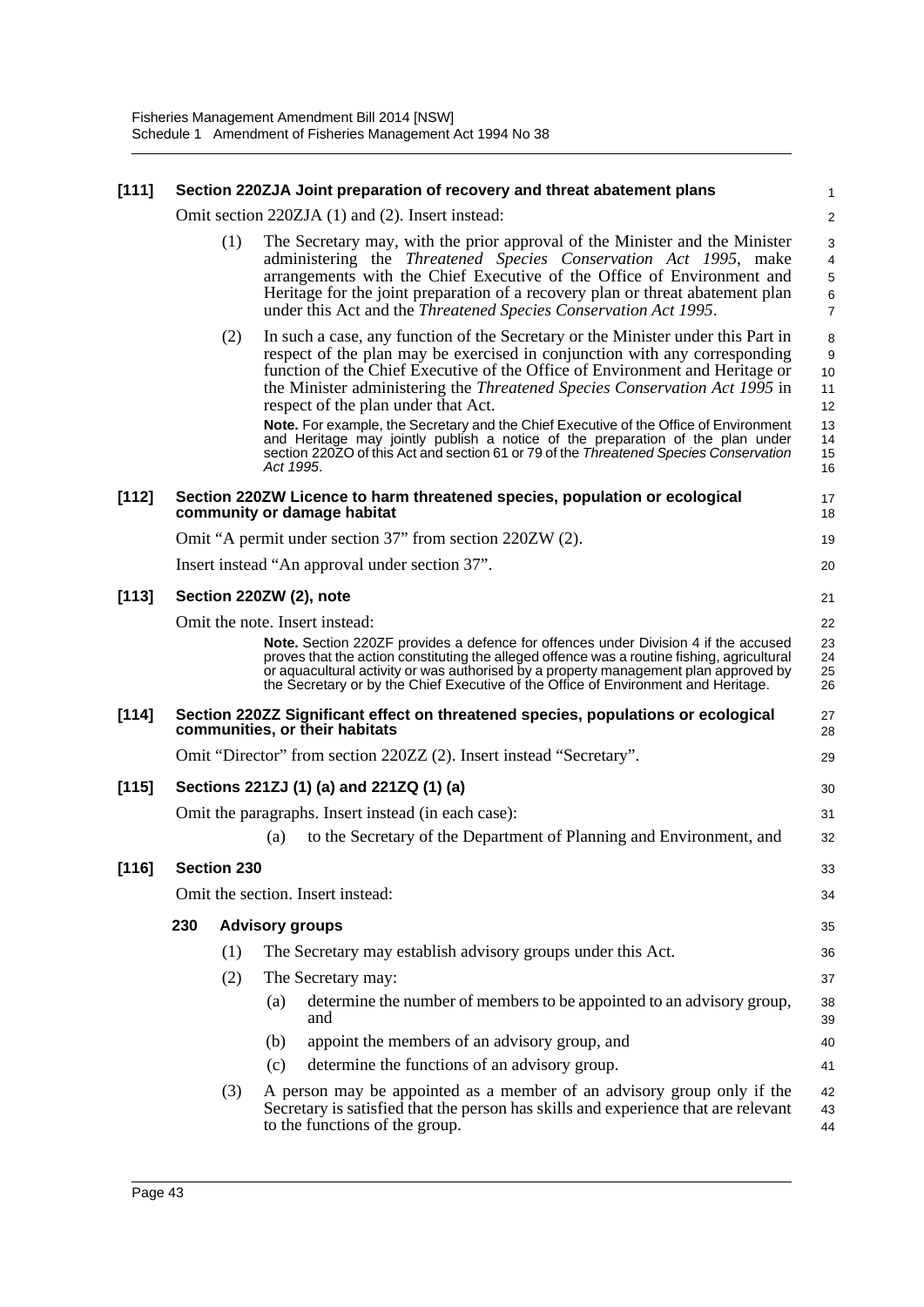|         |      | (4)                    | The Secretary may, subject to the regulations, determine the term of office and<br>procedure of an advisory group.                                                                                                                                                                       | 1<br>$\overline{a}$            |
|---------|------|------------------------|------------------------------------------------------------------------------------------------------------------------------------------------------------------------------------------------------------------------------------------------------------------------------------------|--------------------------------|
| [117]   |      |                        | <b>Section 231 Regulations</b>                                                                                                                                                                                                                                                           | 3                              |
|         |      |                        | Omit "committee". Insert instead "group".                                                                                                                                                                                                                                                | 4                              |
| $[118]$ |      | <b>Section 231 (2)</b> |                                                                                                                                                                                                                                                                                          | 5                              |
|         |      |                        | Insert at the end of section 231:                                                                                                                                                                                                                                                        | 6                              |
|         |      | (2)                    | The regulations may abolish or provide for the abolition of any advisory<br>council or advisory group established under this Division, including by<br>providing that no remuneration or compensation is payable to a person<br>because of a loss of office arising from that abolition. | $\overline{7}$<br>8<br>9<br>10 |
| $[119]$ |      |                        | Section 233 Establishment of trust funds                                                                                                                                                                                                                                                 | 11                             |
|         |      |                        | Insert after section $233$ (1) (d):                                                                                                                                                                                                                                                      | 12                             |
|         |      |                        | (d1)<br>an Aboriginal Fishing Trust Fund,                                                                                                                                                                                                                                                | 13                             |
| $[120]$ |      |                        | <b>Section 236 Commercial Fishing Trust Fund</b>                                                                                                                                                                                                                                         | 14                             |
|         |      |                        | Omit "on commercial fishing established under section 229" from section 236 (3).                                                                                                                                                                                                         | 15                             |
| [121]   |      |                        | <b>Section 236A Charter Fishing Trust Fund</b>                                                                                                                                                                                                                                           | 16                             |
|         |      |                        | Insert "activities" after "charter fishing" in section 236A (2) (a).                                                                                                                                                                                                                     | 17                             |
| $[122]$ |      |                        | Section 236A (2) (b)                                                                                                                                                                                                                                                                     | 18                             |
|         |      |                        | Omit "boat fishing". Insert instead "fishing activities".                                                                                                                                                                                                                                | 19                             |
| $[123]$ |      |                        | Section 236A (2) (c)                                                                                                                                                                                                                                                                     | 20                             |
|         |      |                        | Omit "boat operations". Insert instead "activities".                                                                                                                                                                                                                                     | 21                             |
| $[124]$ |      |                        | Section 236A (2) (d)                                                                                                                                                                                                                                                                     | 22                             |
|         |      |                        | Omit "charter fishing boat regulatory controls".                                                                                                                                                                                                                                         | 23                             |
|         |      |                        | Insert instead "regulatory controls for charter fishing activities".                                                                                                                                                                                                                     | 24                             |
| $[125]$ |      |                        | Section 236A (2) (e)                                                                                                                                                                                                                                                                     | 25                             |
|         |      |                        | Omit "owners and operators of charter fishing boats".                                                                                                                                                                                                                                    | 26                             |
|         |      |                        | Insert instead "owners of charter fishing businesses and operators of boats used for charter<br>fishing activities".                                                                                                                                                                     | 27<br>28                       |
| $[126]$ |      |                        | <b>Section 236A (4)</b>                                                                                                                                                                                                                                                                  | 29                             |
|         |      |                        | Insert after section 236A (3):                                                                                                                                                                                                                                                           | 30                             |
|         |      | (4)                    | Expressions used in this section that are defined in Part 4A have the same<br>meanings in this section as they have in that Part.                                                                                                                                                        | 31<br>32                       |
| $[127]$ |      | <b>Section 237A</b>    |                                                                                                                                                                                                                                                                                          | 33                             |
|         |      |                        | Insert after section 237:                                                                                                                                                                                                                                                                | 34                             |
|         | 237A |                        | <b>Aboriginal Fishing Trust Fund</b>                                                                                                                                                                                                                                                     | 35                             |
|         |      | (1)                    | There is to be paid into the Aboriginal Fishing Trust Fund:                                                                                                                                                                                                                              | 36                             |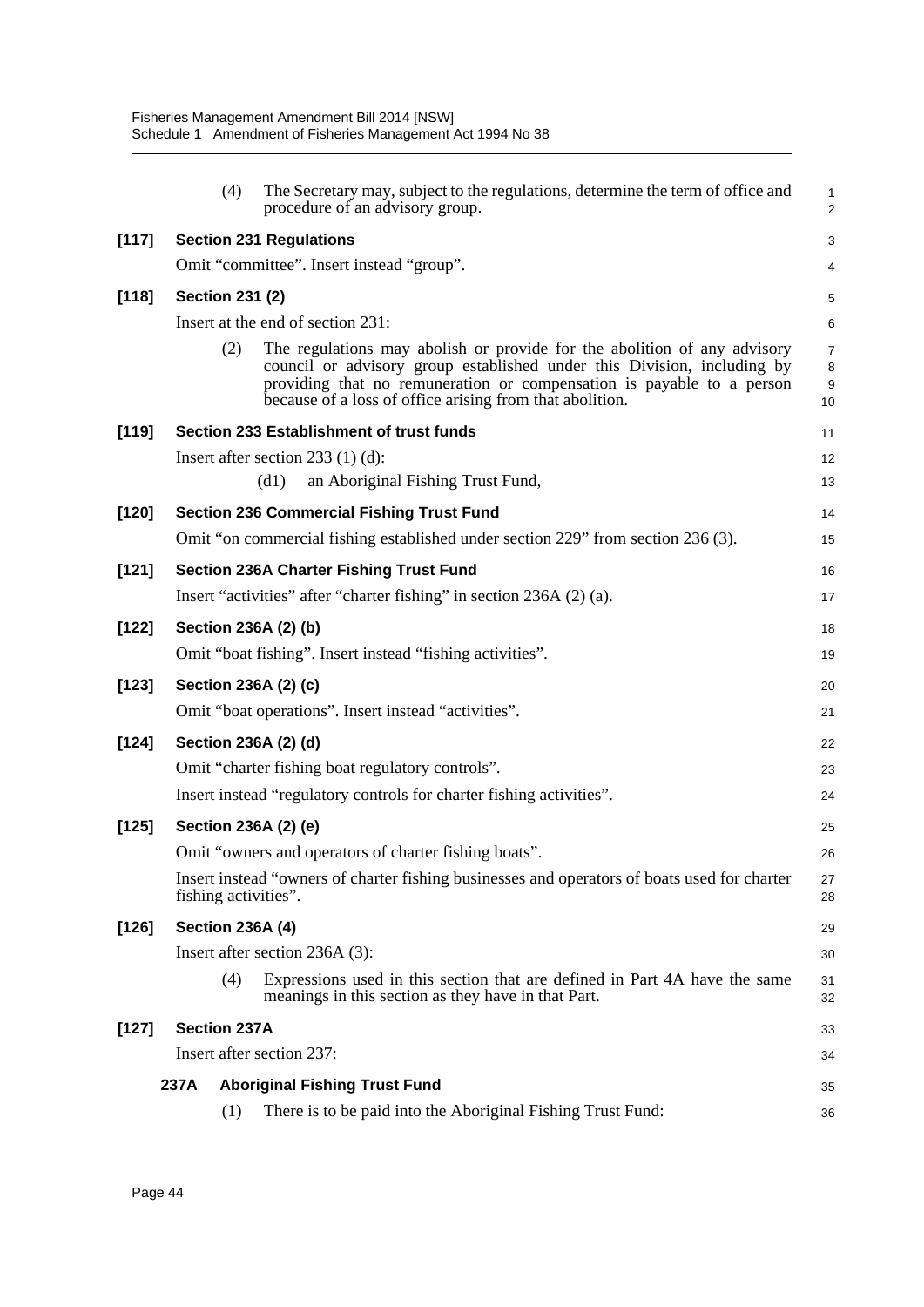|         |                                 | (a)      |                  | such amounts as the Minister determines, with the concurrence of the<br>Treasurer, to be paid into the Fund from the following:                                       | $\mathbf{1}$<br>$\overline{2}$ |
|---------|---------------------------------|----------|------------------|-----------------------------------------------------------------------------------------------------------------------------------------------------------------------|--------------------------------|
|         |                                 |          | (i)              | fees for services provided by the Department in connection with<br>Aboriginal cultural fishing,                                                                       | 3<br>4                         |
|         |                                 |          | (ii)             | fees for permits issued under section 37 for Aboriginal cultural<br>fishing,                                                                                          | 5<br>6                         |
|         |                                 |          | (iii)            | the proceeds of the sale of tags, or other identification, to be used<br>on fish taken in connection with Aboriginal cultural fishing,                                | $\overline{7}$<br>8            |
|         |                                 |          | (iv)             | money received by the Department for the purposes of<br>enhancing, maintaining or protecting Aboriginal cultural fishing,<br>and                                      | 9<br>10<br>11                  |
|         |                                 | (b)      |                  | any gift or bequest of money for the purposes of the Fund, and                                                                                                        | 12                             |
|         |                                 | (c)      |                  | any other money appropriated by Parliament for the purposes of the<br>Fund or required by law to be paid into the Fund.                                               | 13<br>14                       |
|         | (2)                             |          |                  | There may be paid out of that Fund the costs of taking measures to enhance,<br>maintain or protect Aboriginal cultural fishing.                                       | 15<br>16                       |
|         | (3)                             |          |                  | The Minister is to consult any relevant advisory council on Aboriginal cultural<br>fishing about policies and priorities for expenditure from that Fund.              | 17<br>18                       |
| $[128]$ |                                 |          |                  | Section 241 Engaging in commercial fishing activities                                                                                                                 | 19                             |
|         |                                 |          |                  | Omit section 241 (2) (a). Insert instead:                                                                                                                             | 20                             |
|         |                                 | (a)      |                  | if the person is in any waters on a boat while it is used, or purportedly<br>used, under the authority of a fishing boat licence, or                                  | 21<br>22                       |
| $[129]$ |                                 |          |                  | Section 242 Construction of powers of search, seizure and related powers                                                                                              | 23                             |
|         | Insert after section $242$ (2): |          |                  |                                                                                                                                                                       | 24                             |
|         | (3)                             |          |                  | A power conferred by this Part to search for a record includes a power to<br>search for an electronic recording device.                                               | 25<br>26                       |
|         | (4)                             |          |                  | A power conferred by this Part to require a record to be produced includes a<br>power to require an electronic recording device to be produced.                       | 27<br>28                       |
|         | (5)                             | devices. |                  | However, a power conferred by this Part to take away a record merely for the<br>purpose of making a copy of the record does not extend to electronic recording        | 29<br>30<br>31                 |
|         |                                 |          |                  | Note. However, under section 264 a fisheries officer is permitted to seize anything that<br>is connected with a fisheries offence.                                    | 32<br>33                       |
|         | (6)                             |          | In this section: |                                                                                                                                                                       | 34                             |
|         |                                 | Act.     |                  | <i>electronic recording device</i> means a computer or other electronic device used<br>or capable of being used for the keeping or transmission of records under this | 35<br>36<br>37                 |
| $[130]$ |                                 |          |                  | Section 258 Power to require information                                                                                                                              | 38                             |
|         |                                 |          |                  | Omit "of a licensed fishing boat" from section 258 (1) (a).                                                                                                           | 39                             |
|         | fishing boat licence".          |          |                  | Insert instead "of a boat being used or purportedly being used under the authority of a                                                                               | 40<br>41                       |
| [131]   | questions                       |          |                  | Section 258B Provisions relating to requirements to provide information or answer                                                                                     | 42<br>43                       |
|         |                                 |          |                  | Omit "259" from section 258B (3). Insert instead "288D".                                                                                                              | 44                             |
|         |                                 |          |                  |                                                                                                                                                                       |                                |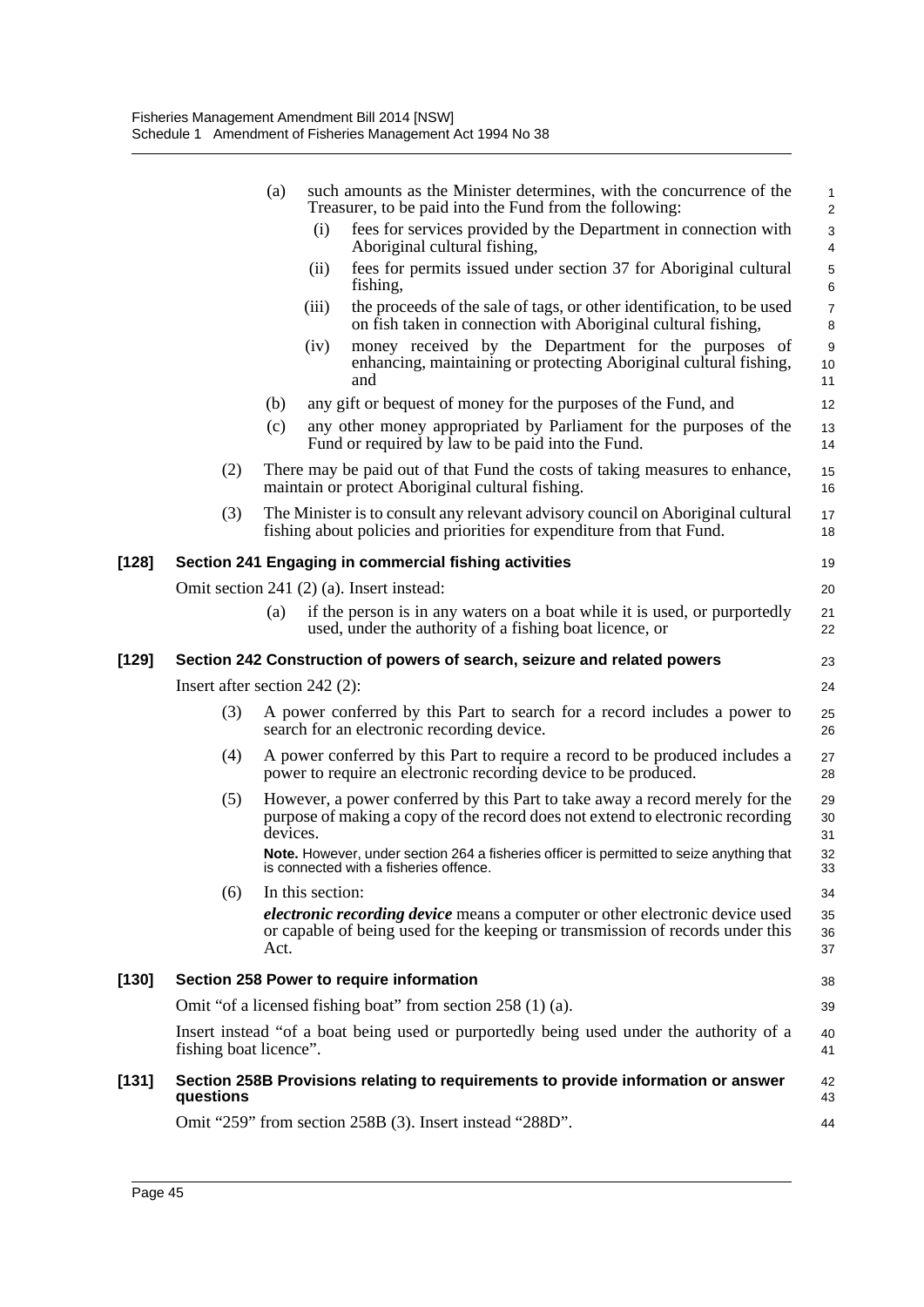| $[132]$ |                    |                    |                                  | <b>Section 259 False information</b>                                                                                                                                                                                           | 1              |
|---------|--------------------|--------------------|----------------------------------|--------------------------------------------------------------------------------------------------------------------------------------------------------------------------------------------------------------------------------|----------------|
|         |                    | Omit the section.  |                                  |                                                                                                                                                                                                                                | 2              |
| [133]   |                    |                    | Part 9, Division 4B              |                                                                                                                                                                                                                                | 3              |
|         |                    |                    | <b>Insert after Division 4A:</b> |                                                                                                                                                                                                                                | 4              |
|         | <b>Division 4B</b> |                    |                                  | Scientific observer program                                                                                                                                                                                                    | 5              |
|         | 275J               | <b>Definitions</b> |                                  |                                                                                                                                                                                                                                | 6              |
|         |                    | (1)                |                                  | In this Division:                                                                                                                                                                                                              | $\overline{7}$ |
|         |                    |                    |                                  | <i>charter fishing activity</i> has the same meaning as in Part 4A.                                                                                                                                                            | 8              |
|         |                    |                    |                                  | observation authority-see section 275M.                                                                                                                                                                                        | 9              |
|         |                    |                    |                                  | <i>relevant fishing activity means:</i>                                                                                                                                                                                        | 10             |
|         |                    |                    | (a)                              | a commercial fishing activity, or                                                                                                                                                                                              | 11             |
|         |                    |                    | (b)                              | a charter fishing activity.                                                                                                                                                                                                    | 12             |
|         |                    |                    |                                  | scientific observer means a person for the time being appointed under this<br>Division as a scientific observer under the scientific observer program.                                                                         | 13             |
|         |                    |                    |                                  | <i>scientific observer program</i> means the program referred to in section 275K.                                                                                                                                              | 14<br>15       |
|         |                    |                    |                                  |                                                                                                                                                                                                                                |                |
|         |                    | (2)                |                                  | In this Division, a reference to the relevant fishing activities of a person<br>includes a reference to the following:                                                                                                         | 16<br>17       |
|         |                    |                    | (a)                              | any relevant fishing activities that take place under the guidance,<br>supervision or with the assistance of the person,                                                                                                       | 18<br>19       |
|         |                    |                    | (b)                              | any relevant fishing activities that take place on a boat while the person<br>is master of the boat or on board the boat (whether or not the person is<br>involved in the activities).                                         | 20<br>21<br>22 |
|         |                    | (3)                |                                  | Accordingly, a power conferred by this Division to observe the relevant<br>fishing activities of a person includes a power to observe the activities referred<br>to in subsection $(2)$ .                                      | 23<br>24<br>25 |
|         | 275K               |                    |                                  | Scientific observer program                                                                                                                                                                                                    | 26             |
|         |                    | (1)                |                                  | The Minister may establish a program (a <i>scientific observer program</i> ) for the<br>collection of information about relevant fishing activities.                                                                           | 27<br>28       |
|         |                    | (2)                |                                  | The purpose of the program is to assist in the administration of this Act.                                                                                                                                                     | 29             |
|         |                    | (3)                |                                  | The following information may be collected under the program:                                                                                                                                                                  | 30             |
|         |                    |                    | (a)                              | information about catch composition,                                                                                                                                                                                           | 31             |
|         |                    |                    | (b)                              | information about retained and discarded catch,                                                                                                                                                                                | 32             |
|         |                    |                    | (c)                              | information about species of fish taken,                                                                                                                                                                                       | 33             |
|         |                    |                    | (d)                              | information about interactions with endangered species, threatened<br>species or vulnerable species (within the meaning of Part 7A),                                                                                           | 34<br>35       |
|         |                    |                    | (e)                              | information of a kind prescribed by the regulations,                                                                                                                                                                           | 36             |
|         |                    |                    | (f)                              | information that is ancillary to information referred<br>to<br>1n<br>paragraphs $(a)$ – $(e)$ , such as information about date, location and time,<br>fishing gear, weather conditions, the boat used (if any) and boat speed. | 37<br>38<br>39 |
|         | 275L               |                    |                                  | Appointment of scientific observers by Minister                                                                                                                                                                                | 40             |
|         |                    | (1)                |                                  | The Minister may appoint any person as a scientific observer under the<br>scientific observer program.                                                                                                                         | 41<br>42       |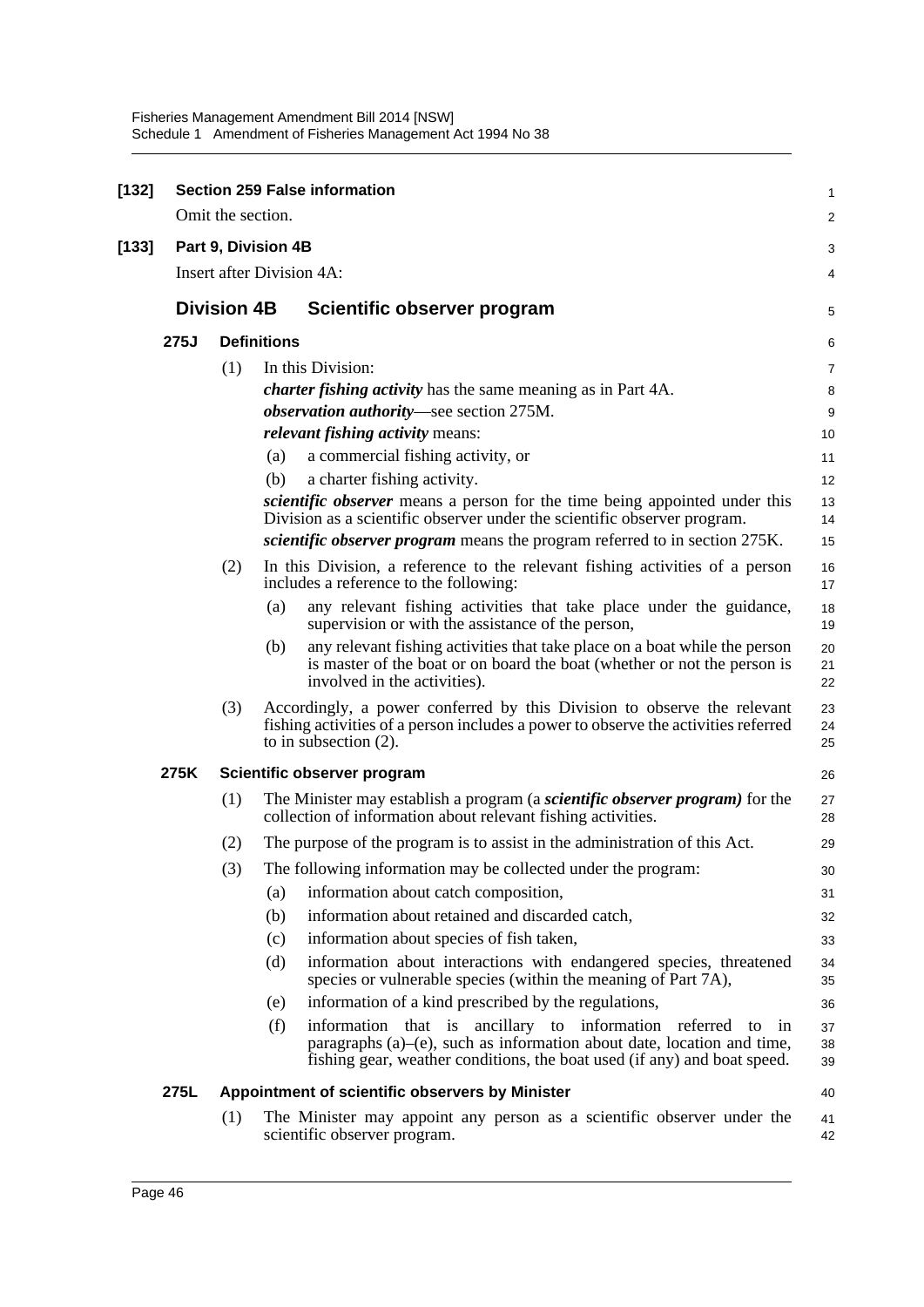|      | (2) | The Minister is to issue an identification document to each scientific observer.                                                                                                                                                                            | 1                    |
|------|-----|-------------------------------------------------------------------------------------------------------------------------------------------------------------------------------------------------------------------------------------------------------------|----------------------|
|      | (3) | The identification document must state:                                                                                                                                                                                                                     | $\overline{c}$       |
|      |     | (a)<br>the name of the person to whom it is issued, and                                                                                                                                                                                                     | 3                    |
|      |     | that the person is a scientific observer under the scientific observer<br>(b)<br>program.                                                                                                                                                                   | 4<br>5               |
|      | (4) | The Minister may, at any time, revoke an appointment of a scientific observer.                                                                                                                                                                              | 6                    |
| 275M |     | Authority to observe relevant fishing activities                                                                                                                                                                                                            | $\overline{7}$       |
|      | (1) | The Minister may issue an authority (an <i>observation authority</i> ) that authorises<br>a scientific observer to observe the relevant fishing activities of any regulated<br>person.                                                                      | 8<br>9<br>10         |
|      | (2) | Each of the following persons is a regulated person:                                                                                                                                                                                                        | 11                   |
|      |     | a commercial fisher,<br>(a)                                                                                                                                                                                                                                 | 12                   |
|      |     | a person who holds a fishing boat licence,<br>(b)                                                                                                                                                                                                           | 13                   |
|      |     | a person who holds a charter fishing licence,<br>(c)                                                                                                                                                                                                        | 14                   |
|      |     | (d)<br>the master of a boat that is at any time used for relevant fishing<br>activities.                                                                                                                                                                    | 15<br>16             |
|      |     | an employed guide (within the meaning of Part 4A) in relation to a<br>(e)<br>charter fishing activity.                                                                                                                                                      | 17<br>18             |
|      | (3) | An observation authority is to be in writing.                                                                                                                                                                                                               | 19                   |
|      | (4) | An observation authority must state:                                                                                                                                                                                                                        | 20                   |
|      |     | the name of the regulated person whose relevant fishing activities the<br>(a)<br>scientific observer is authorised to observe, and                                                                                                                          | 21<br>22             |
|      |     | the period during which the scientific observer is authorised to observe<br>(b)<br>the relevant fishing activities of the regulated person.                                                                                                                 | 23<br>24             |
|      | (5) | The Minister must give the regulated person whose relevant fishing activities<br>are to be observed notice in writing of his or her intention to issue an<br>observation authority in respect of those activities, at least 14 days before it is<br>issued. | 25<br>26<br>27<br>28 |
|      | (6) | The Minister may, at any time, revoke or vary an observation authority.                                                                                                                                                                                     | 29                   |
| 275N |     | Power conferred by observation authority                                                                                                                                                                                                                    | 30                   |
|      |     | (1) An observation authority confers power on a scientific observer to observe the<br>relevant fishing activities of the specified regulated person during the period<br>specified in the authority.                                                        | 31<br>32<br>33       |
|      | (2) | A power to <i>observe</i> relevant fishing activities includes a power to obtain,<br>collect and record information about relevant fishing activities that is<br>information that may be collected under the scientific observer program.                   | 34<br>35<br>36       |
|      | (3) | The power conferred by an observation authority is subject to any limitations<br>specified in the authority.                                                                                                                                                | 37<br>38             |
| 275O |     | <b>Ancillary powers</b>                                                                                                                                                                                                                                     | 39                   |
|      |     | During the period in which a scientific observer has power to observe the<br>relevant fishing activities of a regulated person, the scientific observer may:                                                                                                | 40<br>41             |
|      |     | board and remain on any boat being used for those relevant fishing<br>(a)<br>activities, and                                                                                                                                                                | 42<br>43             |
|      |     |                                                                                                                                                                                                                                                             |                      |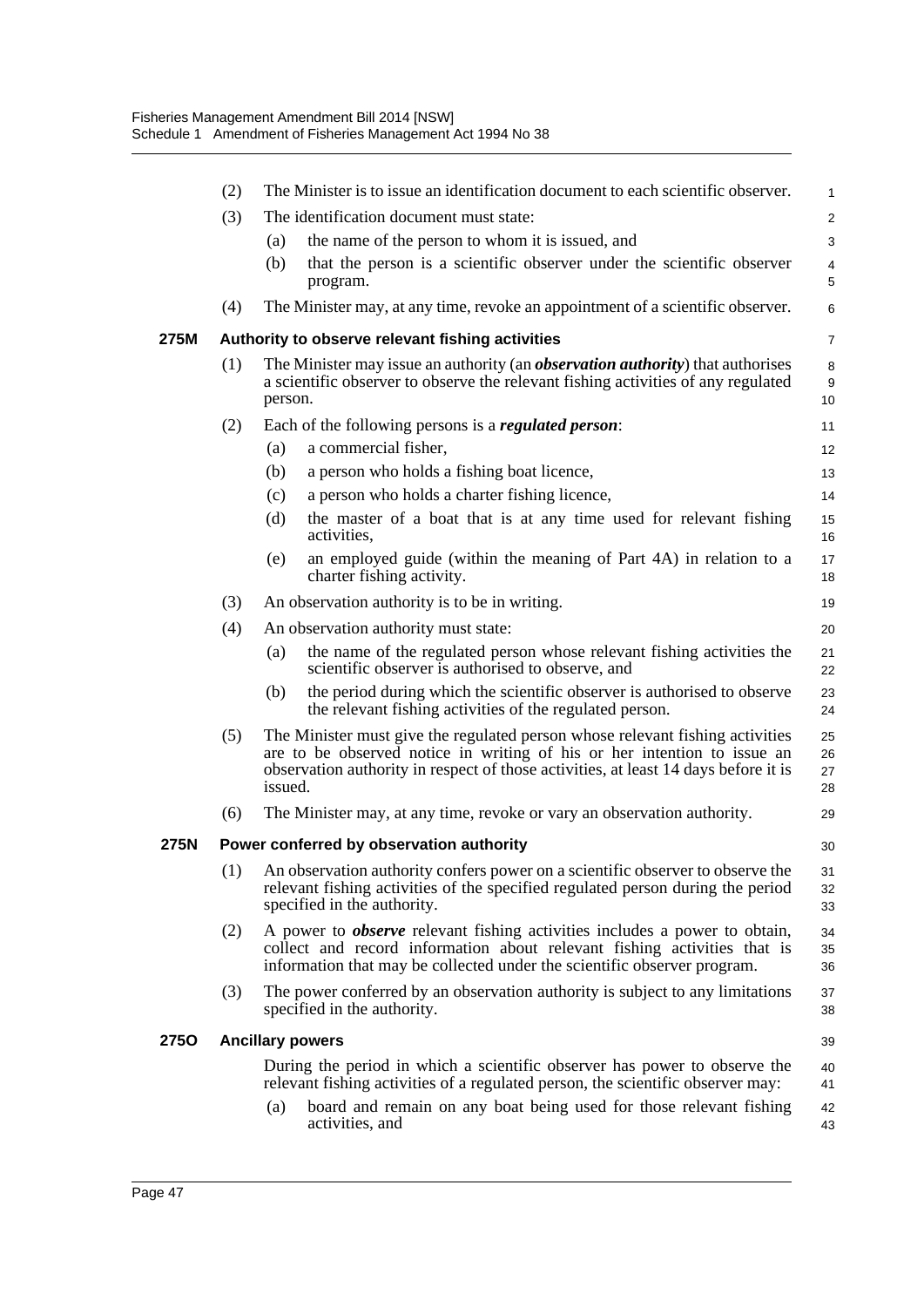|             |                                                     | (b) | relevant fishing activities, and                          | examine any fishing gear or other equipment being used for those                                                                                                                                                                                                                                                               | $\mathbf{1}$<br>2        |  |  |
|-------------|-----------------------------------------------------|-----|-----------------------------------------------------------|--------------------------------------------------------------------------------------------------------------------------------------------------------------------------------------------------------------------------------------------------------------------------------------------------------------------------------|--------------------------|--|--|
|             |                                                     | (c) | under the program, and                                    | examine any equipment on a boat being used for those relevant fishing<br>activities that is capable of providing information that may be collected                                                                                                                                                                             | 3<br>$\overline{4}$<br>5 |  |  |
|             |                                                     | (d) |                                                           | examine any fish taken during those relevant fishing activities, and                                                                                                                                                                                                                                                           | 6                        |  |  |
|             |                                                     | (e) | activities:                                               | require any person engaged in or assisting with those relevant fishing<br>activities, or on board a boat being used for those relevant fishing                                                                                                                                                                                 | $\overline{7}$<br>8<br>9 |  |  |
|             |                                                     |     | (i)<br>of the scientific observer program, or             | to provide any information about the relevant fishing activities<br>that the scientific observer reasonably requires for the purposes                                                                                                                                                                                          | 10<br>11<br>12           |  |  |
|             |                                                     |     | (ii)<br>and                                               | to provide any assistance the scientific observer reasonably<br>requires to exercise his or her functions as a scientific observer,                                                                                                                                                                                            | 13<br>14<br>15           |  |  |
|             |                                                     | (f) |                                                           | exercise any other functions conferred by the regulations.                                                                                                                                                                                                                                                                     | 16                       |  |  |
| 275P        |                                                     |     | Scientific observer to exercise care                      |                                                                                                                                                                                                                                                                                                                                | 17                       |  |  |
|             |                                                     |     | activities that he or she is authorised to observe.       | A scientific observer is to exercise his or her functions under this Division in<br>a manner that does not unreasonably interfere with the relevant fishing                                                                                                                                                                    | 18<br>19<br>20           |  |  |
| 275Q        | <b>Production of instruments of authority</b><br>21 |     |                                                           |                                                                                                                                                                                                                                                                                                                                |                          |  |  |
|             | (1)                                                 |     | for inspection by that person.                            | A scientific observer must, on demand by a person in relation to whom the<br>scientific observer is exercising or proposing to exercise functions under this<br>Division, produce his or her identification document and observation authority                                                                                 | 22<br>23<br>24<br>25     |  |  |
|             | (2)                                                 |     |                                                           | If the scientific observer fails to produce his or her identification document or<br>observation authority on demand of such a person, the person is not guilty of<br>an offence under this Act of resisting or obstructing a scientific observer or of<br>failing to comply with a requirement of such a scientific observer. | 26<br>27<br>28<br>29     |  |  |
| 275R        |                                                     |     | Failure to comply with requirement of scientific observer |                                                                                                                                                                                                                                                                                                                                | 30                       |  |  |
|             | (1)                                                 |     | Maximum penalty: 50 penalty units.                        | A person who, without reasonable excuse, fails to comply with a requirement<br>of a scientific observer made under this Division is guilty of an offence.                                                                                                                                                                      | 31<br>32<br>33           |  |  |
|             | (2)                                                 |     |                                                           | A person is not excused from a requirement to provide information to a<br>scientific observer on the ground that the provision of the information might<br>incriminate the person or make the person liable to a penalty.                                                                                                      | 34<br>35<br>36           |  |  |
| <b>275S</b> |                                                     |     | Information provided to scientific observer is protected  |                                                                                                                                                                                                                                                                                                                                | 37                       |  |  |
|             | (1)                                                 |     | protected information.                                    | Any information provided to a scientific observer by a person in compliance<br>with a requirement made by the scientific observer under this Division is                                                                                                                                                                       | 38<br>39<br>40           |  |  |
|             | (2)                                                 |     | committed an offence other than:                          | In any criminal proceedings, protected information is not admissible to prove<br>that the person who provided the information, or any other relevant person, has                                                                                                                                                               | 41<br>42<br>43           |  |  |
|             |                                                     | (a) | an offence against this Division, or                      |                                                                                                                                                                                                                                                                                                                                | 44                       |  |  |
|             |                                                     | (b) | a scientific observer.                                    | an offence constituted by providing false or misleading information to                                                                                                                                                                                                                                                         | 45<br>46                 |  |  |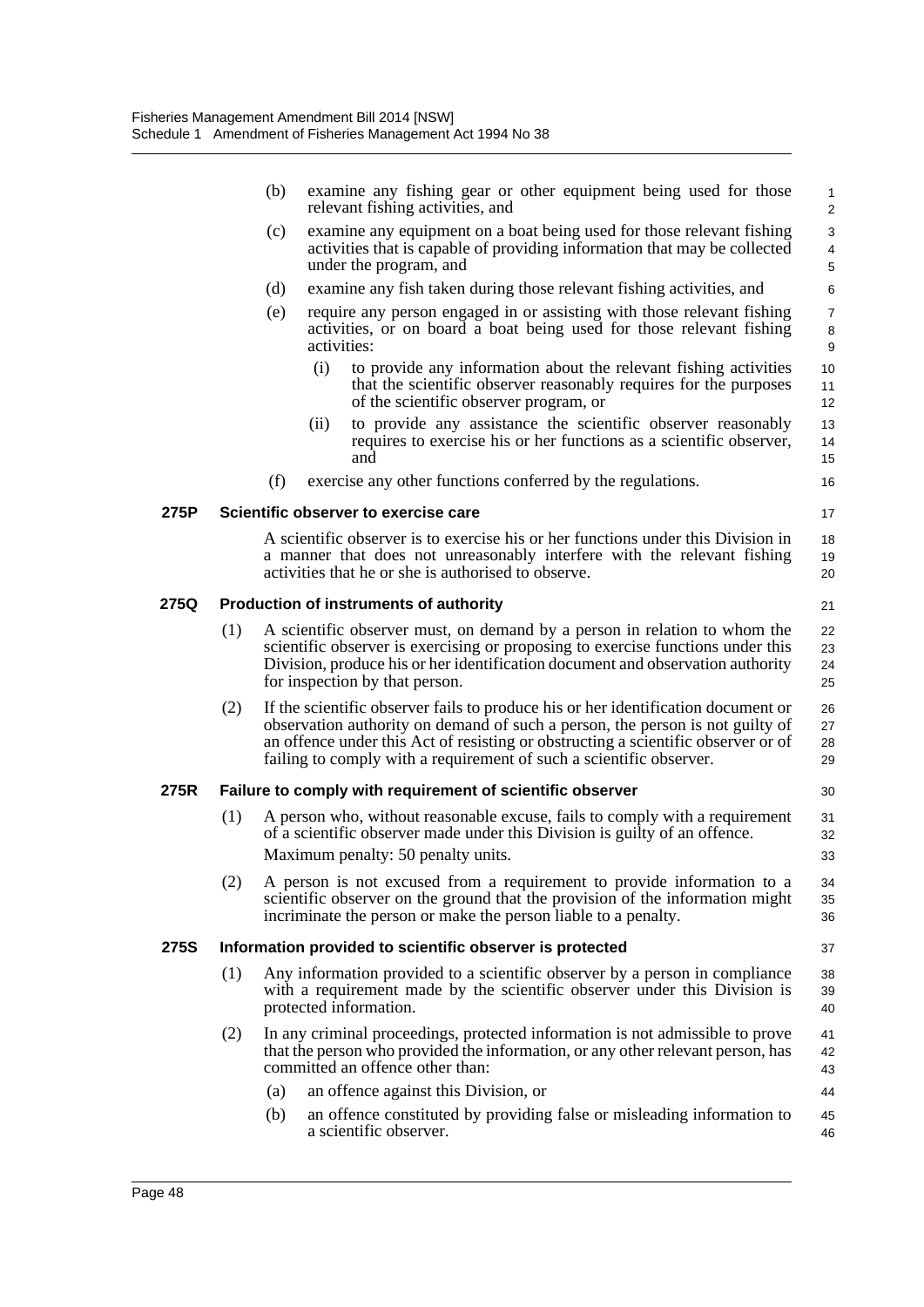|       |      | (3)                 | This section does not prevent the admission of:                                                                                                                                                                                                                                                                                                                                                                                        | $\mathbf{1}$                     |
|-------|------|---------------------|----------------------------------------------------------------------------------------------------------------------------------------------------------------------------------------------------------------------------------------------------------------------------------------------------------------------------------------------------------------------------------------------------------------------------------------|----------------------------------|
|       |      |                     | any further information (not being protected information) obtained as a<br>(a)<br>result of the provision of protected information, or                                                                                                                                                                                                                                                                                                 | $\overline{c}$<br>3              |
|       |      |                     | any record required to be kept by or under this or any other Act.<br>(b)                                                                                                                                                                                                                                                                                                                                                               | 4                                |
|       |      | (4)                 | In this section, a <i>relevant person</i> means:                                                                                                                                                                                                                                                                                                                                                                                       | 5                                |
|       |      |                     | a person engaged in or assisting in the relevant fishing activities being<br>(a)<br>observed by the scientific observer, or                                                                                                                                                                                                                                                                                                            | 6<br>$\overline{7}$              |
|       |      |                     | a person on board a boat being used for the relevant fishing activities<br>(b)<br>being observed by the scientific observer, or                                                                                                                                                                                                                                                                                                        | 8<br>9                           |
|       |      |                     | a person on whose behalf the relevant fishing activities being observed<br>(c)<br>by the scientific observer are carried out.                                                                                                                                                                                                                                                                                                          | 10<br>11                         |
|       | 275T |                     | Obstructing, impersonating etc scientific observers                                                                                                                                                                                                                                                                                                                                                                                    | 12                               |
|       |      | (1)                 | A person who, without reasonable excuse, resists or obstructs a scientific<br>observer in the exercise of the scientific observer's functions under this<br>Division is guilty of an offence.<br>Maximum penalty: 200 penalty units or imprisonment for 3 months, or both.                                                                                                                                                             | 13<br>14<br>15<br>16             |
|       |      | (2)                 | A person who assaults, abuses or threatens a scientific observer, or who<br>encourages another person to do so, is guilty of an offence.<br>Maximum penalty: 200 penalty units or imprisonment for 3 months, or both.                                                                                                                                                                                                                  | 17<br>18<br>19                   |
|       |      | (3)                 | A person who impersonates a scientific observer is guilty of an offence.<br>Maximum penalty: 200 penalty units or imprisonment for 3 months, or both.                                                                                                                                                                                                                                                                                  | 20<br>21                         |
| [134] |      | <b>Section 281A</b> |                                                                                                                                                                                                                                                                                                                                                                                                                                        | 22                               |
|       |      |                     | Insert after section 281:                                                                                                                                                                                                                                                                                                                                                                                                              | 23                               |
|       | 281A |                     | Record to be kept of instruments published on website                                                                                                                                                                                                                                                                                                                                                                                  | 24                               |
|       |      | (1)                 | The Secretary is to keep a record of the publication on the Department's<br>website of any instrument made by the Minister under this Act the<br>contravention of which is an offence.<br>Note. For example, this section would apply to a fishing closure published on the<br>website under section 9 (2) or a possession limit published under section 17C (3).                                                                      | 25<br>26<br>27<br>28<br>29       |
|       |      | (2)                 | The record must include:                                                                                                                                                                                                                                                                                                                                                                                                               | 30                               |
|       |      |                     | the date of publication, and<br>(a)                                                                                                                                                                                                                                                                                                                                                                                                    | 31                               |
|       |      |                     | the web address of publication, and<br>(b)                                                                                                                                                                                                                                                                                                                                                                                             | 32                               |
|       |      |                     | the wording of the instrument as published.<br>(c)                                                                                                                                                                                                                                                                                                                                                                                     | 33                               |
|       |      | (3)                 | In any proceedings for an offence under this Act or the regulations, a<br>certificate signed or purporting to be signed by the Secretary or an authorised<br>person and stating that records kept by the Secretary under this section indicate<br>that an instrument made by the Minister was published on the Department's<br>website on a particular date is admissible and is evidence of the matters stated<br>in the certificate. | 34<br>35<br>36<br>37<br>38<br>39 |
|       |      | (4)                 | The Secretary is not required to keep a record under this section of an<br>instrument published on the Department's website if it is also published in the<br>Gazette on or before the date that it takes effect.                                                                                                                                                                                                                      | 40<br>41<br>42                   |
|       |      | (5)                 | In this section, an <i>authorised person</i> means a person employed in the                                                                                                                                                                                                                                                                                                                                                            | 43                               |
|       |      |                     | Department who is authorised in writing by the Secretary to exercise the<br>functions conferred by this section.                                                                                                                                                                                                                                                                                                                       | 44<br>45                         |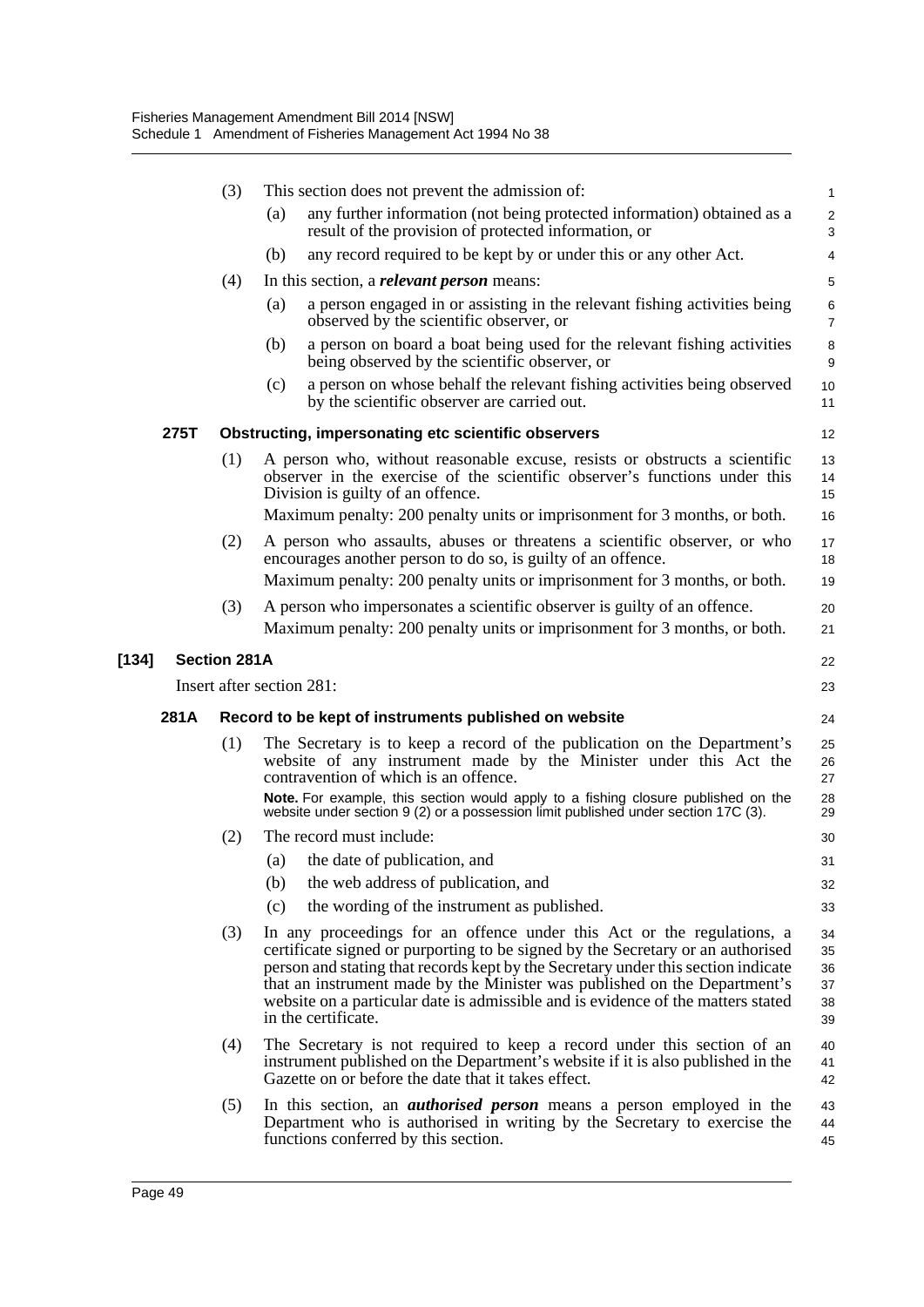| Section 283A Disclosure of information<br>[135] |                                           |     |                                                                                                                                                                                                                                                                                                                                                                                                                                                                               | 1                                                    |  |
|-------------------------------------------------|-------------------------------------------|-----|-------------------------------------------------------------------------------------------------------------------------------------------------------------------------------------------------------------------------------------------------------------------------------------------------------------------------------------------------------------------------------------------------------------------------------------------------------------------------------|------------------------------------------------------|--|
|                                                 | Omit section 283A (3). Insert instead:    |     |                                                                                                                                                                                                                                                                                                                                                                                                                                                                               |                                                      |  |
|                                                 | (3)                                       |     | The Department is authorised to disclose to the holder of a charter fishing<br>licence any information provided to the Department by a responsible person<br>(within the meaning of Part 4A) in any record made under this Act that relates<br>to the use of a boat for charter fishing activities that were engaged in, or<br>purportedly engaged in, under the authority of the licence (including<br>information provided before the licence holder acquired the licence). | 3<br>$\overline{4}$<br>5<br>6<br>$\overline{7}$<br>8 |  |
| $[136]$                                         |                                           |     | Section 284 Public consultation procedure                                                                                                                                                                                                                                                                                                                                                                                                                                     | 9                                                    |  |
|                                                 |                                           |     | Omit "amendment or" wherever occurring in section 284 (1) (a) and (c).                                                                                                                                                                                                                                                                                                                                                                                                        | 10                                                   |  |
| $[137]$                                         | Section 284 (1) (b)                       |     |                                                                                                                                                                                                                                                                                                                                                                                                                                                                               | 11                                                   |  |
|                                                 |                                           |     | Omit the paragraph. Insert instead:                                                                                                                                                                                                                                                                                                                                                                                                                                           | 12                                                   |  |
|                                                 |                                           | (b) | the making of a fishing determination by the TAF Committee,                                                                                                                                                                                                                                                                                                                                                                                                                   | 13                                                   |  |
| [138]                                           | <b>Section 284A</b>                       |     |                                                                                                                                                                                                                                                                                                                                                                                                                                                                               | 14                                                   |  |
|                                                 | Insert after section 284:                 |     |                                                                                                                                                                                                                                                                                                                                                                                                                                                                               | 15                                                   |  |
|                                                 | 284A                                      |     | Other consultation requirements                                                                                                                                                                                                                                                                                                                                                                                                                                               | 16                                                   |  |
|                                                 |                                           |     | A requirement under this Act to consult any relevant advisory council or<br>advisory group about a matter is a requirement to consult such advisory<br>councils or advisory groups as the person to whom the requirement applies<br>considers to have a sufficient interest in the matter.                                                                                                                                                                                    | 17<br>18<br>19<br>20                                 |  |
| [139]                                           |                                           |     | Section 286A Certain licences, leases, permits and other rights not personal<br>property under Personal Property Securities Act 2009 (Cth)                                                                                                                                                                                                                                                                                                                                    | 21<br>22                                             |  |
|                                                 | Omit "boat" from section 286A (g).        |     |                                                                                                                                                                                                                                                                                                                                                                                                                                                                               |                                                      |  |
| [140]                                           | Section 286A (h)                          |     |                                                                                                                                                                                                                                                                                                                                                                                                                                                                               | 24                                                   |  |
|                                                 |                                           |     | Omit the paragraph. Insert instead:                                                                                                                                                                                                                                                                                                                                                                                                                                           | 25                                                   |  |
|                                                 |                                           | (h) | quota,                                                                                                                                                                                                                                                                                                                                                                                                                                                                        | 26                                                   |  |
| [141]                                           | Section 286A (i)                          |     |                                                                                                                                                                                                                                                                                                                                                                                                                                                                               |                                                      |  |
|                                                 |                                           |     | Omit "a permit issued under section 37".                                                                                                                                                                                                                                                                                                                                                                                                                                      | 28                                                   |  |
|                                                 |                                           |     | Insert instead "an approval granted under section 37".                                                                                                                                                                                                                                                                                                                                                                                                                        | 29                                                   |  |
| $[142]$                                         | <b>Section 288 Service of instruments</b> |     |                                                                                                                                                                                                                                                                                                                                                                                                                                                                               |                                                      |  |
|                                                 |                                           |     | Insert at the end of section 288 (c):                                                                                                                                                                                                                                                                                                                                                                                                                                         | 31                                                   |  |
|                                                 |                                           |     | , or                                                                                                                                                                                                                                                                                                                                                                                                                                                                          | 32                                                   |  |
|                                                 |                                           | (d) | by delivering it electronically to an address or location nominated by the<br>person as an address or location for electronic service of notices or other<br>instruments.                                                                                                                                                                                                                                                                                                     | 33<br>34<br>35                                       |  |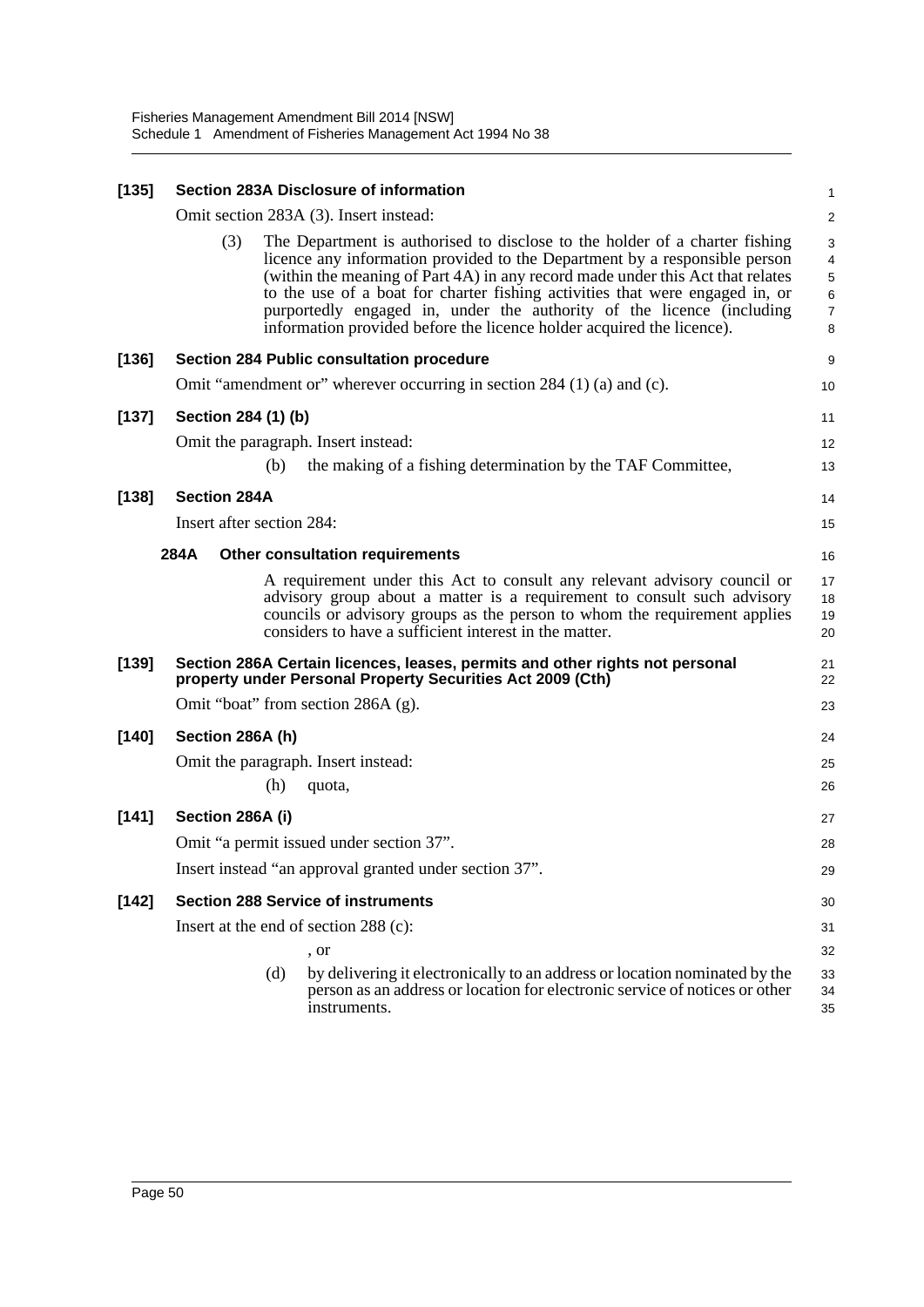| [143] | <b>Section 288AA</b>                 |                                                   |                                                                                                                                                                                                                                                                                                                                                                           |                            |  |  |
|-------|--------------------------------------|---------------------------------------------------|---------------------------------------------------------------------------------------------------------------------------------------------------------------------------------------------------------------------------------------------------------------------------------------------------------------------------------------------------------------------------|----------------------------|--|--|
|       |                                      |                                                   | Insert after section 288:                                                                                                                                                                                                                                                                                                                                                 | $\overline{a}$             |  |  |
|       | <b>288AA</b>                         | Use of agents                                     |                                                                                                                                                                                                                                                                                                                                                                           |                            |  |  |
|       |                                      | (1)                                               | A person may, by notice in writing given to the Secretary, appoint a natural<br>person as his or her agent for the purposes of this Act (who is then taken to be<br>the person's <i>appointed agent</i> ).                                                                                                                                                                | 4<br>5<br>6                |  |  |
|       |                                      | (2)                                               | The notice is to be given in a form and manner approved by the Secretary.                                                                                                                                                                                                                                                                                                 | 7                          |  |  |
|       |                                      | (3)                                               | An appointed agent may access and use any online facility, on behalf of the<br>person for whom he or she is appointed agent, in accordance with<br>arrangements approved by the Secretary.                                                                                                                                                                                | 8<br>9<br>10               |  |  |
|       |                                      | (4)                                               | Any notice or other instrument required to be served on a person by or under<br>this Act, in connection with the use of an online facility, is taken to be served<br>on the person if it is served on the person's appointed agent.                                                                                                                                       | 11<br>12<br>13             |  |  |
|       |                                      | (5)                                               | A person may revoke the appointment of an agent by further notice in writing<br>to the Secretary, in a form and manner approved by the Secretary.                                                                                                                                                                                                                         | 14<br>15                   |  |  |
|       |                                      | (6)                                               | The regulations may prescribe fees payable in connection with the<br>appointment of, or revocation of the appointment of, an agent under this<br>section.                                                                                                                                                                                                                 | 16<br>17<br>18             |  |  |
|       |                                      | (7)                                               | In this section:<br><i>online facility</i> means any system or facility for electronic communication<br>approved by the Secretary for use in connection with the keeping of records,<br>the making of reports or the registration of transactions under this Act.                                                                                                         | 19<br>20<br>21<br>22       |  |  |
| [144] |                                      |                                                   | Sections 288C and 288D                                                                                                                                                                                                                                                                                                                                                    | 23                         |  |  |
|       |                                      |                                                   | Insert after section 288B:                                                                                                                                                                                                                                                                                                                                                | 24                         |  |  |
|       | 288C<br>Recovery of fees and charges |                                                   |                                                                                                                                                                                                                                                                                                                                                                           |                            |  |  |
|       |                                      |                                                   | Any fee, charge, rental payment or contribution payable under this Act or the<br>regulations may be recovered by the Secretary as a debt due to the Crown in a<br>court of competent jurisdiction.                                                                                                                                                                        | 26<br>27<br>28             |  |  |
|       | 288D                                 |                                                   | False and misleading information                                                                                                                                                                                                                                                                                                                                          | 29                         |  |  |
|       |                                      | (1)                                               | A person who, in connection with any requirement made under a power<br>conferred by this Act or the regulations, makes any statement, provides any<br>information or produces any document that the person knows is false or<br>misleading in a material particular is guilty of an offence.<br>Maximum penalty: 200 penalty units or imprisonment for 3 months, or both. | 30<br>31<br>32<br>33<br>34 |  |  |
|       |                                      | (2)                                               | A person is not guilty of an offence against this section in respect of a<br>document if, at the time the document is produced, the person informs the<br>person to whom the document is produced that it is false or misleading in a<br>material particular.                                                                                                             | 35<br>36<br>37<br>38       |  |  |
| [145] |                                      |                                                   | <b>Schedule 1 Share management fisheries</b>                                                                                                                                                                                                                                                                                                                              | 39                         |  |  |
|       |                                      | Omit the heading to Part 1. Insert instead:<br>40 |                                                                                                                                                                                                                                                                                                                                                                           |                            |  |  |
|       | Part 1                               |                                                   | <b>Share management fisheries</b>                                                                                                                                                                                                                                                                                                                                         | 41                         |  |  |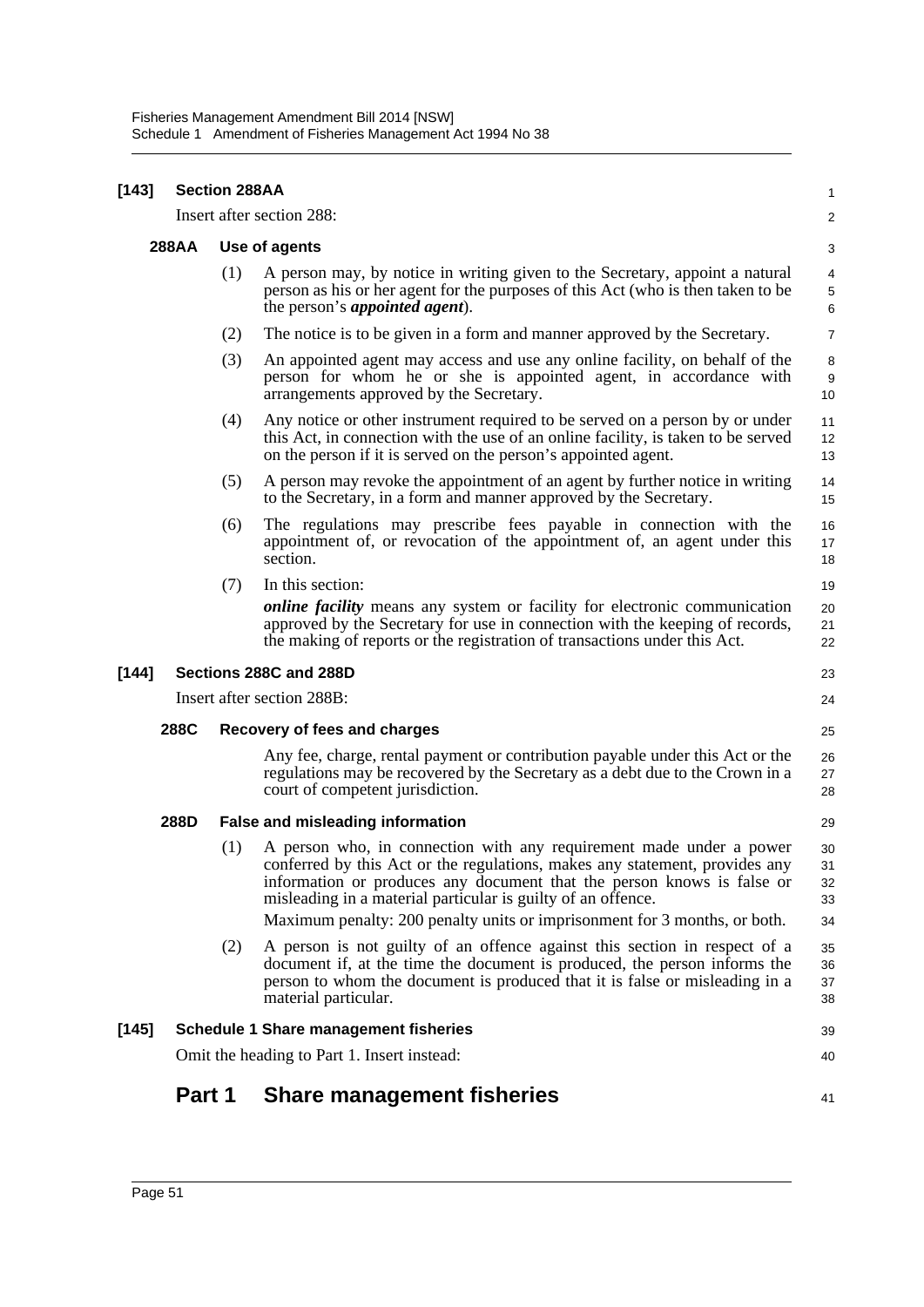| $[146]$ |                                                                          | Schedule 1, Part 2                                             |     |                                                                                                                                                                                              |                            | 1              |
|---------|--------------------------------------------------------------------------|----------------------------------------------------------------|-----|----------------------------------------------------------------------------------------------------------------------------------------------------------------------------------------------|----------------------------|----------------|
|         |                                                                          | Omit the Part.                                                 |     |                                                                                                                                                                                              |                            | $\overline{c}$ |
| $[147]$ |                                                                          | Schedule 1B Priority species and commercial quantities of fish |     |                                                                                                                                                                                              |                            |                |
|         |                                                                          | <b>Insert after Part 2:</b>                                    |     |                                                                                                                                                                                              |                            | 4              |
|         |                                                                          | <b>Part 3</b>                                                  |     | <b>Boat limit offences</b>                                                                                                                                                                   |                            | 5              |
|         |                                                                          | Column 1                                                       |     | <b>Column 2</b><br>Column 3                                                                                                                                                                  |                            |                |
|         |                                                                          | <b>Species of fish</b>                                         |     | <b>Common name</b>                                                                                                                                                                           | <b>Commercial quantity</b> |                |
|         |                                                                          | Rexea solandri                                                 |     | Gemfish<br>20                                                                                                                                                                                |                            |                |
| $[148]$ |                                                                          | Schedule 2, heading                                            |     |                                                                                                                                                                                              |                            | 6              |
|         |                                                                          |                                                                |     | Omit the heading and the section reference. Insert instead:                                                                                                                                  |                            | $\overline{7}$ |
|         |                                                                          | <b>Schedule 2</b>                                              |     | <b>Total Allowable Fishing Committee</b>                                                                                                                                                     |                            | 8              |
| $[149]$ |                                                                          | Schedule 2, clause 1                                           |     |                                                                                                                                                                                              |                            | 9              |
|         | Omit "TAC" from the definition of <i>member</i> . Insert instead "TAF".  |                                                                |     |                                                                                                                                                                                              |                            |                |
| $[150]$ | Schedule 2, clause 1                                                     |                                                                |     |                                                                                                                                                                                              |                            |                |
|         |                                                                          |                                                                |     | Omit the definition of <b>TAC</b> Committee.                                                                                                                                                 |                            | 12             |
| $[151]$ | Schedule 2, clause 1A                                                    |                                                                |     |                                                                                                                                                                                              |                            |                |
|         | Insert after clause 1:                                                   |                                                                |     |                                                                                                                                                                                              |                            |                |
|         | 1A                                                                       |                                                                |     | <b>Total Allowable Fishing Committee</b>                                                                                                                                                     |                            | 15             |
|         |                                                                          | (1)                                                            |     | There is to be a Total Allowable Fishing Committee (the TAF Committee).                                                                                                                      |                            | 16             |
|         |                                                                          | (2)                                                            |     | The TAF Committee is to consist of at least 4 members, as follows:                                                                                                                           |                            | 17             |
|         |                                                                          |                                                                | (a) | a person appointed by the Minister as the Chairperson of the TAF<br>Committee, being a person who is neither engaged in the administration<br>of this Act nor engaged in commercial fishing, |                            | 18<br>19<br>20 |
|         |                                                                          |                                                                | (b) | a person appointed by the Minister who is a natural resource economist<br>not employed by the Government,                                                                                    |                            | 21<br>22       |
|         |                                                                          |                                                                | (c) | a person appointed by the Minister who is a fishery scientist not<br>employed by the Government,                                                                                             |                            | 23<br>24       |
|         |                                                                          |                                                                | (d) | persons appointed by the Minister who have appropriate fisheries<br>management qualifications.                                                                                               |                            | 25<br>26       |
| $[152]$ | Schedule 2, clauses 5 (1) (e), 6 (2) and 8-13                            |                                                                |     |                                                                                                                                                                                              |                            | 27             |
|         | Omit "TAC Committee" wherever occurring. Insert instead "TAF Committee". |                                                                |     |                                                                                                                                                                                              |                            |                |
| $[153]$ | Schedule 2, clause 6 (2)<br>29                                           |                                                                |     |                                                                                                                                                                                              |                            |                |
|         | Omit "section 27 (1) (d)". Insert instead "clause $1A(2)$ (d)".          |                                                                |     |                                                                                                                                                                                              |                            |                |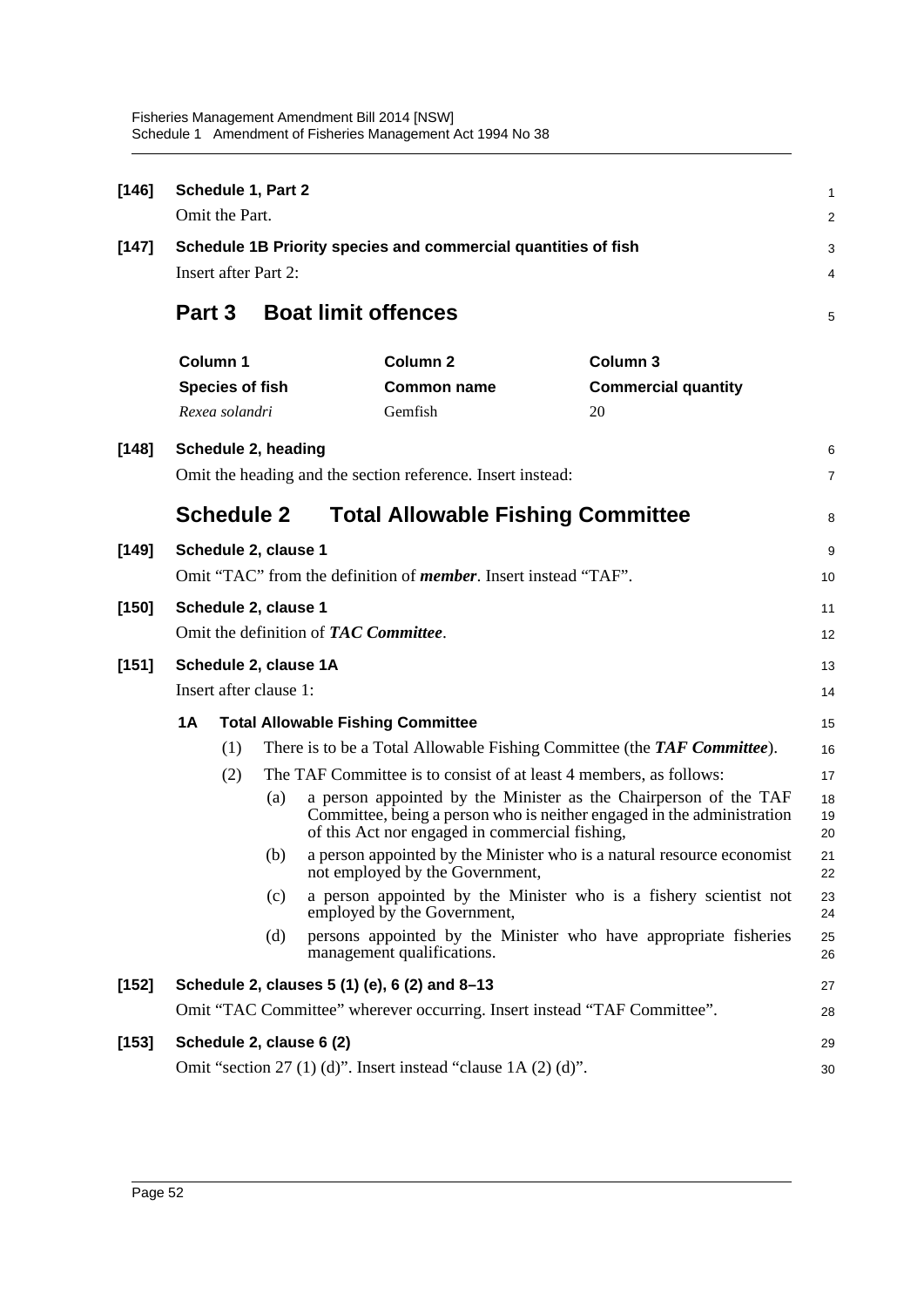| $[154]$ | Schedule 7 Savings, transitional and other provisions |                                                            |                                                                                                                                                                                                                                                                                                                                                                                     |                            |  |  |
|---------|-------------------------------------------------------|------------------------------------------------------------|-------------------------------------------------------------------------------------------------------------------------------------------------------------------------------------------------------------------------------------------------------------------------------------------------------------------------------------------------------------------------------------|----------------------------|--|--|
|         |                                                       |                                                            | Insert after clause 6G:                                                                                                                                                                                                                                                                                                                                                             | $\overline{\mathbf{c}}$    |  |  |
|         | 6H                                                    |                                                            | <b>Changes to descriptions of fisheries</b>                                                                                                                                                                                                                                                                                                                                         |                            |  |  |
|         |                                                       |                                                            | Sections 44 and 45 do not apply to an amendment made to the description of<br>a share management fishery by the Fisheries Management Amendment Act<br>2014.                                                                                                                                                                                                                         | 4<br>5<br>6                |  |  |
|         | 61                                                    |                                                            | <b>Special endorsements</b>                                                                                                                                                                                                                                                                                                                                                         |                            |  |  |
|         |                                                       |                                                            | The amendment made to section 70 (4) by the <i>Fisheries Management</i><br>Amendment Act 2014 applies to endorsements issued under that section after<br>the commencement of the amendment.                                                                                                                                                                                         | 8<br>9<br>10               |  |  |
|         | 6J                                                    |                                                            | <b>Registration of share dealings</b>                                                                                                                                                                                                                                                                                                                                               | 11                         |  |  |
|         |                                                       |                                                            | Anything done by the Secretary under section 91 before the commencement<br>of section 91B (as inserted by the Fisheries Management Amendment Act<br>2014) that has any ongoing effect is taken, on the commencement of<br>section 91B, to have been done under section 91B.                                                                                                         | 12<br>13<br>14<br>15       |  |  |
| $[155]$ | Schedule 7, clause 12B                                |                                                            |                                                                                                                                                                                                                                                                                                                                                                                     |                            |  |  |
|         |                                                       |                                                            | Insert after clause 12A:                                                                                                                                                                                                                                                                                                                                                            | 17                         |  |  |
|         | 12B                                                   | Saving of existing fishing boat licences (2014 amendments) |                                                                                                                                                                                                                                                                                                                                                                                     |                            |  |  |
|         |                                                       | (1)                                                        | A fishing boat licence in force under Division 2 of Part 4 immediately before<br>the amendments made to that Division by the Fisheries Management<br>Amendment Act 2014, is taken, on the commencement of those amendments,<br>to be a fishing boat licence issued under that Division, as amended.                                                                                 | 19<br>20<br>21<br>22       |  |  |
|         |                                                       | (2)                                                        | The licence remains in force for the period specified in the licence, unless<br>sooner cancelled or suspended.                                                                                                                                                                                                                                                                      | 23<br>24                   |  |  |
| $[156]$ |                                                       |                                                            | Schedule 7, Part 4A                                                                                                                                                                                                                                                                                                                                                                 | 25                         |  |  |
|         | <b>Insert after Part 4:</b><br>26                     |                                                            |                                                                                                                                                                                                                                                                                                                                                                                     |                            |  |  |
|         |                                                       |                                                            | Part 4A Provisions relating to charter fishing                                                                                                                                                                                                                                                                                                                                      | 27                         |  |  |
|         | 12C                                                   |                                                            | Transition to new form of licence (2014 amendments)                                                                                                                                                                                                                                                                                                                                 | 28                         |  |  |
|         |                                                       |                                                            | (1) A charter fishing boat licence in force under Part 4A immediately before the<br>commencement of section 127CB, as inserted by the <i>Fisheries Management</i><br><i>Amendment Act 2014</i> , is taken, on that commencement, to be a charter fishing<br>licence issued under that section.                                                                                      | 29<br>30<br>31<br>32       |  |  |
|         |                                                       | (2)                                                        | The licence remains in force for the period specified in the licence, unless<br>sooner cancelled or suspended.                                                                                                                                                                                                                                                                      | 33<br>34                   |  |  |
|         |                                                       | (3)                                                        | The charter fishing licence authorises the use of a boat for any charter fishing<br>activity specified in the licence that is a declared charter fishing activity.                                                                                                                                                                                                                  | 35<br>36                   |  |  |
|         |                                                       | (4)                                                        | The charter fishing licence is taken, from that commencement, to authorise the<br>use of any one boat at any given time for that charter fishing activity (not<br>limited to the boat specified in the licence), subject to any requirements<br>relating to the boat that are specified in the licence, the conditions of the<br>licence or in any regulations made under clause 2. | 37<br>38<br>39<br>40<br>41 |  |  |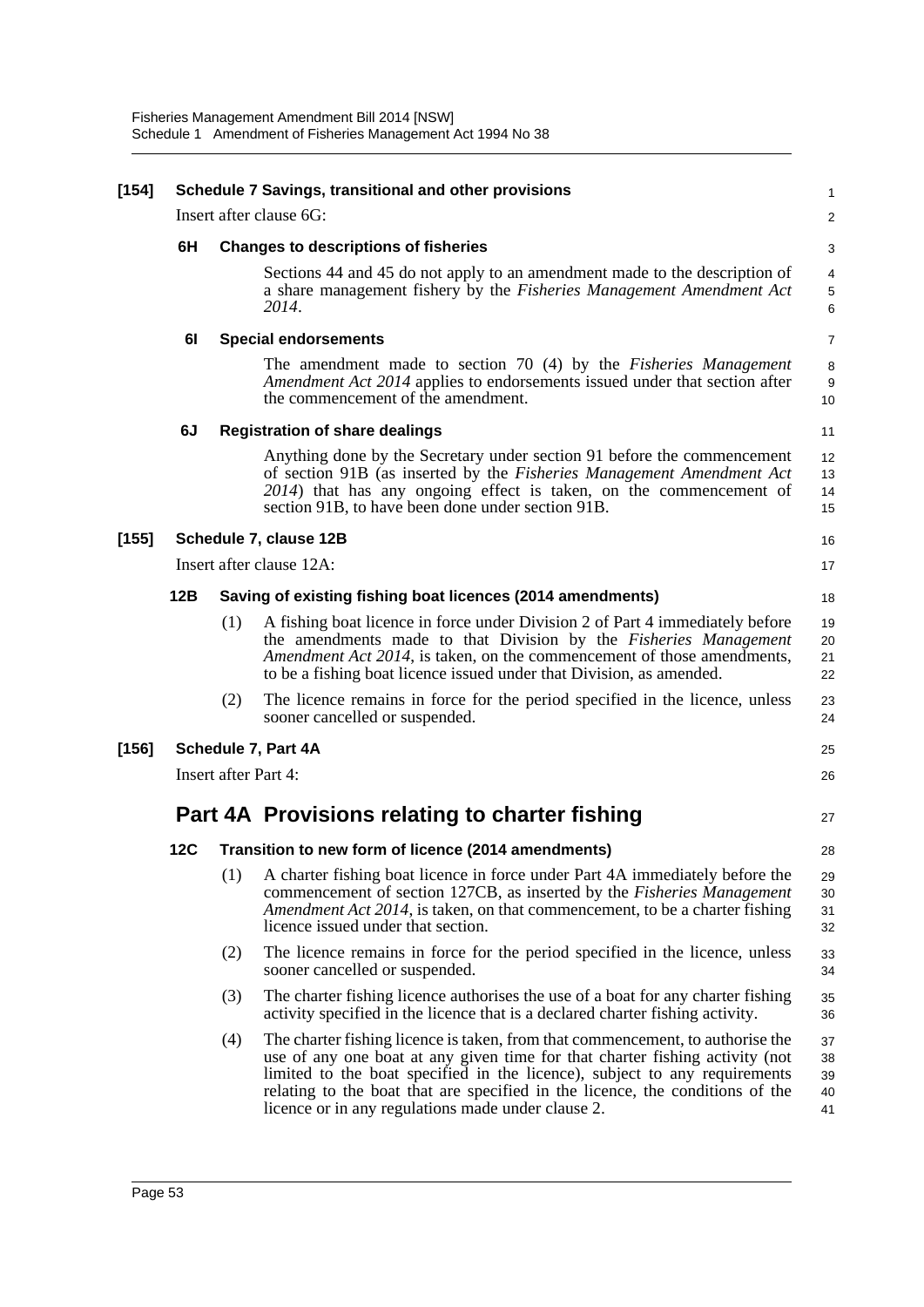Fisheries Management Amendment Bill 2014 [NSW] Schedule 1 Amendment of Fisheries Management Act 1994 No 38

| $[157]$ |                          | Schedule 7, clause 19D                             |                                                                                                                                                                                                                                                                     |                       |  |
|---------|--------------------------|----------------------------------------------------|---------------------------------------------------------------------------------------------------------------------------------------------------------------------------------------------------------------------------------------------------------------------|-----------------------|--|
|         | Insert after clause 19C: |                                                    |                                                                                                                                                                                                                                                                     |                       |  |
|         | 19D                      | <b>Abolition of Management Advisory Committees</b> |                                                                                                                                                                                                                                                                     |                       |  |
|         |                          | (1)                                                | Any Management Advisory Committee established by the Minister under<br>section 230 is abolished on the substitution of that section by the <i>Fisheries</i><br>Management Amendment Act 2014.                                                                       | 4<br>$\mathbf 5$<br>6 |  |
|         |                          | (2)                                                | A person holding office as a member of any such Committee immediately<br>before its abolition:                                                                                                                                                                      | $\overline{7}$<br>8   |  |
|         |                          |                                                    | ceases to hold office as such a member, and<br>(a)                                                                                                                                                                                                                  | 9                     |  |
|         |                          |                                                    | is not entitled to any remuneration or compensation because of the loss<br>(b)<br>of that office.                                                                                                                                                                   | 10<br>11              |  |
| [158]   |                          |                                                    | Schedule 7, clause 26                                                                                                                                                                                                                                               | 12                    |  |
|         | Insert after clause 25:  |                                                    |                                                                                                                                                                                                                                                                     |                       |  |
|         | 26                       |                                                    | Change of name of TAC Committee (2014)                                                                                                                                                                                                                              | 14                    |  |
|         |                          | (1)                                                | The TAF Committee is a continuation of the TAC Committee constituted<br>under this Act immediately before the commencement of clause 1A of<br>Schedule 2 (as inserted by the <i>Fisheries Management Amendment Act 2014</i> ).                                      | 15<br>16<br>17        |  |
|         |                          | (2)                                                | A member or deputy member of the TAC Committee who held office<br>immediately before that commencement continues to hold office as a member<br>or deputy member of the TAF Committee for the remainder of his or her term<br>of appointment, subject to Schedule 2. | 18<br>19<br>20<br>21  |  |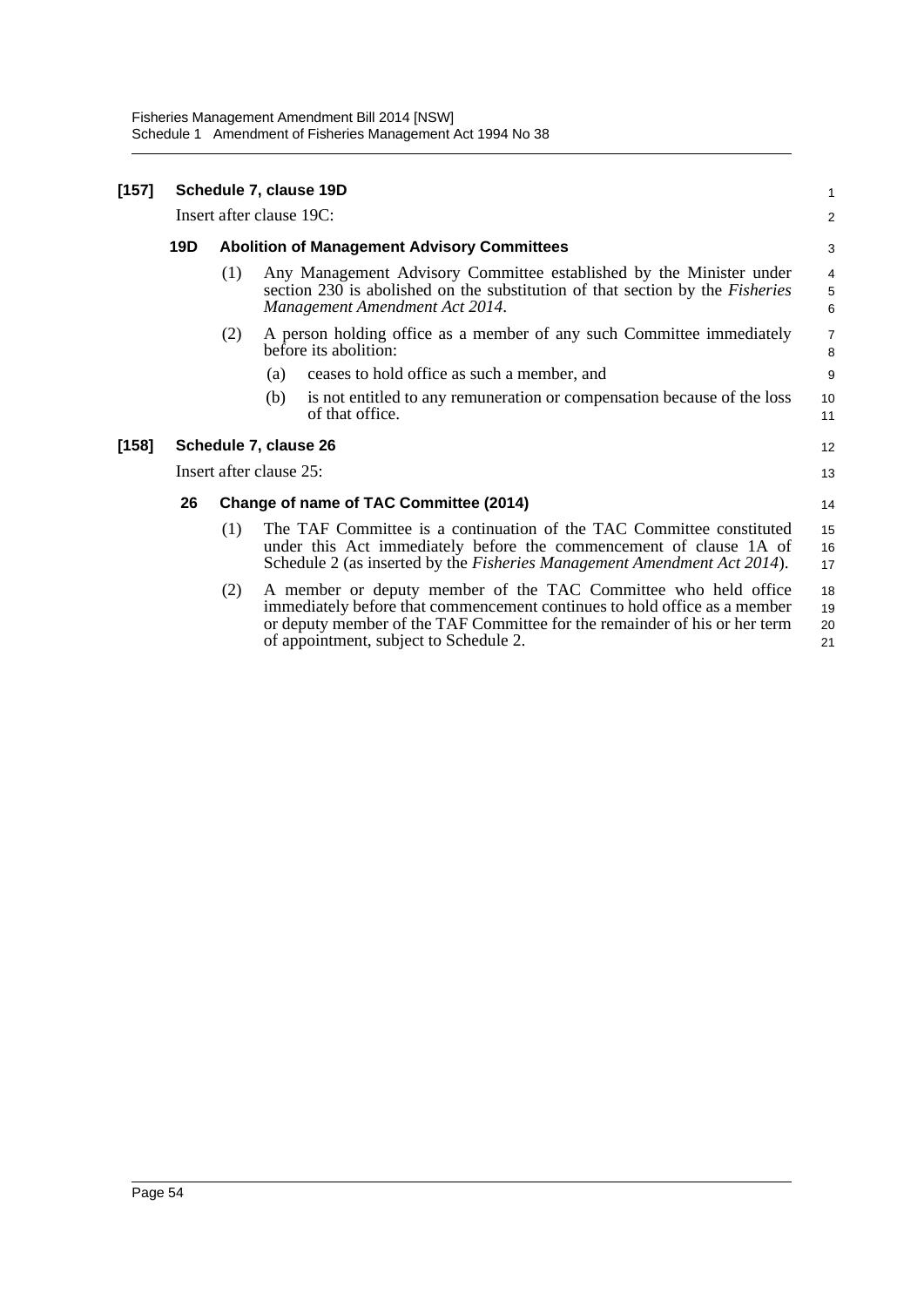<span id="page-65-0"></span>

|                                                       | <b>Schedule 2</b>                                                                         | <b>Amendments to Fisheries Management Act 1994</b><br>No 38 relating to fish names       | 1<br>$\overline{2}$ |  |  |
|-------------------------------------------------------|-------------------------------------------------------------------------------------------|------------------------------------------------------------------------------------------|---------------------|--|--|
| $[1]$<br><b>Schedule 1 Share management fisheries</b> |                                                                                           |                                                                                          |                     |  |  |
|                                                       | Omit "abalone ( <i>Haliotis rubra</i> )" from clause 4.                                   |                                                                                          | 4                   |  |  |
|                                                       | Insert instead "the species <i>Haliotis rubra</i> (Blacklip Abalone, Abalone)".           |                                                                                          |                     |  |  |
| $[2]$                                                 | Schedule 1, clause 6                                                                      |                                                                                          |                     |  |  |
|                                                       | Omit "(Jasus verreauxi)". Insert instead "Sagmariasus verreauxi".                         |                                                                                          | 7                   |  |  |
| $[3]$                                                 |                                                                                           | Schedule 4 Endangered species, populations and ecological communities                    | 8                   |  |  |
|                                                       | Omit the matter under the heading "Fish" from Part 1. Insert instead:                     |                                                                                          | 9                   |  |  |
|                                                       | Archaeophya adamsi Fraser, 1959                                                           | Adam's Emerald Dragonfly                                                                 |                     |  |  |
|                                                       | Austrocordulia leonardi                                                                   | <b>Sydney Hawk Dragonfly</b>                                                             |                     |  |  |
|                                                       | *Maccullochella ikei Rowland                                                              | Eastern Freshwater Cod                                                                   |                     |  |  |
|                                                       | *Maccullochella macquariensis (Cuvier)                                                    | <b>Trout Cod</b>                                                                         |                     |  |  |
|                                                       | *Macquaria australasica (Cuvier, 1830)                                                    | Macquarie Perch                                                                          |                     |  |  |
|                                                       | Mogurnda adspersa (Castelnau, 1878)                                                       | Southern Purplespotted Gudgeon, Purple<br>Spotted Gudgeon                                |                     |  |  |
|                                                       | Nannoperca australis Günther, 1861                                                        | Southern Pygmy Perch                                                                     |                     |  |  |
|                                                       | *Nannoperca oxleyana Whitley                                                              | Oxleyan Pygmy Perch                                                                      |                     |  |  |
|                                                       | Notopala sublineata (Conrad, 1850)                                                        | River Snail                                                                              |                     |  |  |
|                                                       | Sphyrna lewini (Griffith & Smith, 1834)                                                   | <b>Scalloped Hammerhead Shark</b>                                                        |                     |  |  |
|                                                       | Thunnus maccoyii                                                                          | Southern Bluefin Tuna                                                                    |                     |  |  |
| [4]                                                   | Schedule 4, Part 2, Fish                                                                  |                                                                                          | 10                  |  |  |
|                                                       | Insert "Agassiz's glassfish," after "1866," in the matter relating to Ambassis agassizii. |                                                                                          |                     |  |  |
| [5]                                                   | Schedule 4, Part 2, Fish                                                                  |                                                                                          | 12                  |  |  |
|                                                       |                                                                                           | Insert "freshwater catfish," after "1838)," in the matter relating to Tandanus tandanus. | 13                  |  |  |
| [6]                                                   | Schedule 4, Part 4                                                                        |                                                                                          |                     |  |  |
|                                                       | Omit the Part. Insert instead:                                                            |                                                                                          | 15                  |  |  |
|                                                       | <b>Species presumed extinct</b><br>Part 4                                                 |                                                                                          |                     |  |  |
|                                                       | <b>Fish</b>                                                                               |                                                                                          | 17                  |  |  |
|                                                       | Hadrachaeta aspeta Hutchings, 1977                                                        | Marine Worm                                                                              |                     |  |  |
|                                                       | Green Sawfish<br>*Pristis zijsron Bleeker, 1851                                           |                                                                                          |                     |  |  |

*Metaprotella haswelliana* Mayer, 1882 Haswells Caprellid